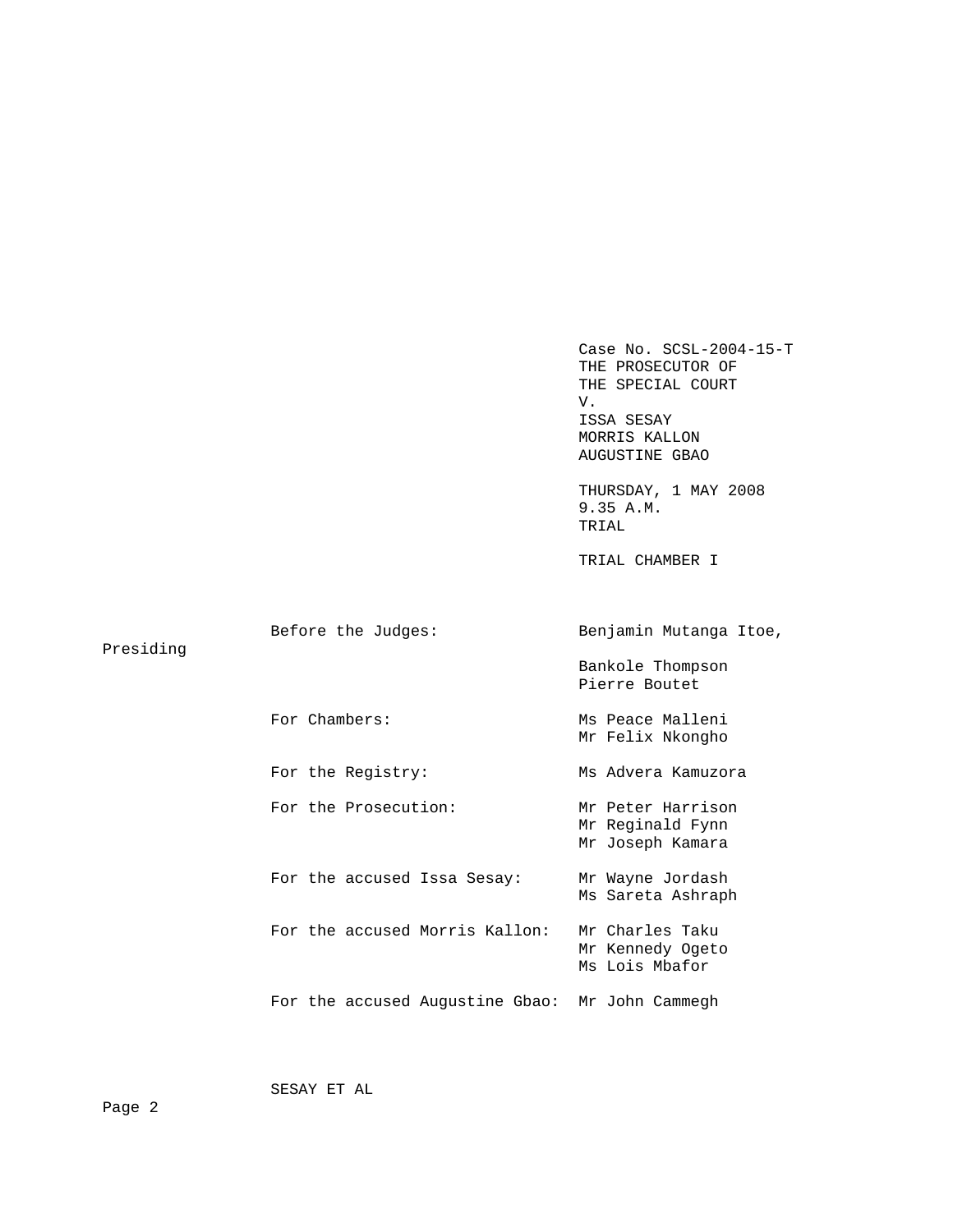|               | 1  | $[RUF01MAY08A-BP]$                                             |
|---------------|----|----------------------------------------------------------------|
|               | 2  | Thursday, 1 May 2008                                           |
|               | 3  | [Open session]                                                 |
|               | 4  | [The accused present]                                          |
| 09:31:22      | 5  | [Upon commencing at 9.35 a.m.]                                 |
|               | 6  | [The witness entered Court]                                    |
|               | 7  | DMK-162 [Continued]<br>WITNESS:                                |
|               | 8  | [The witness answered through interpreter]                     |
|               | 9  | PRESIDING JUDGE: Good morning, learned counsel. We are         |
| $09:35:38$ 10 |    | resuming the session.<br>Yes.                                  |
|               | 11 | MR CAMMEGH: Yes, Your Honour, good morning.                    |
|               | 12 | PRESIDING JUDGE: Good morning, Mr Cammegh.                     |
| something     | 13 | MR CAMMEGH: Your Honour, the issue of timing is                |
| want          | 14 | that I would like to raise at an opportune moment today. I     |
| $09:36:00$ 15 |    | to emphasise there is certainly no danger of the Gbao team     |
| when          | 16 | running late or anything like that; it's more a question of    |
|               | 17 | we start. Now, having heard the difficulties that the Kallon   |
| Court         | 18 | team are experiencing in getting certain witnesses to this     |
| to            | 19 | it looks as if perhaps there might be a hiatus. We've tried    |
| $09:36:22$ 20 |    | anticipate an earlier closure than perhaps predicted by the    |
|               | 21 | Remember Your Honours ordered the Gbao team to<br>Kallon team. |
|               | 22 | start on 1 June -- no later than 1 June and that is not a      |
|               | 23 | problem.                                                       |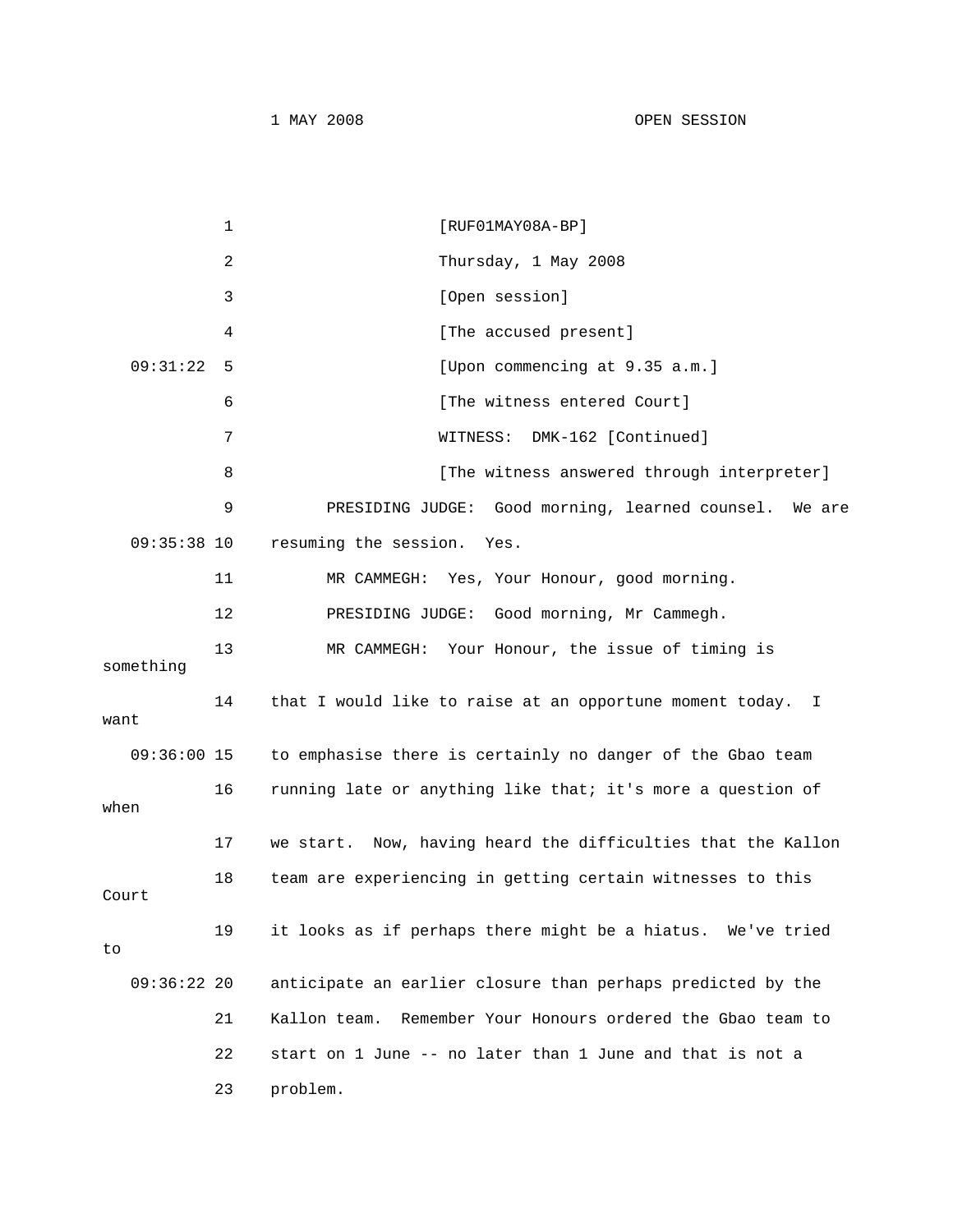24 PRESIDING JUDGE: We were even envisaging that you might 09:36:39 25 start much earlier depending again on the gain [indiscernible] of 26 the Kallon team in case it finished, like I was saying the other 27 day, if it finished on 25 May -- 28 MR CAMMEGH: We would do our best. 29 PRESIDING JUDGE: We were sending a message that you might

SCSL - TRIAL CHAMBER I

|        | SESAY ET AL |  |              |
|--------|-------------|--|--------------|
| Page 3 |             |  |              |
|        | 1 MAY 2008  |  | OPEN SESSION |

 1 have to be called upon to start much earlier than 1 June. 2 MR CAMMEGH: There are some issues that I don't think 3 Your Honours are aware of that I really ought to ventilate in 4 that case. The distinction between the commencement of the Gbao 09:37:09 5 case, as against the commencement of both the Sesay and the 6 Kallon cases, is quite a simple one but a very important one and 7 that is accommodation. 8 Before the Sesay and the Kallon cases started, there was 9 full access to the building known as Zulu, the witness house, the 09:37:33 10 conditions of which are absolutely fine. To my knowledge, 11 neither team has had to rely on the two subsidiary witness houses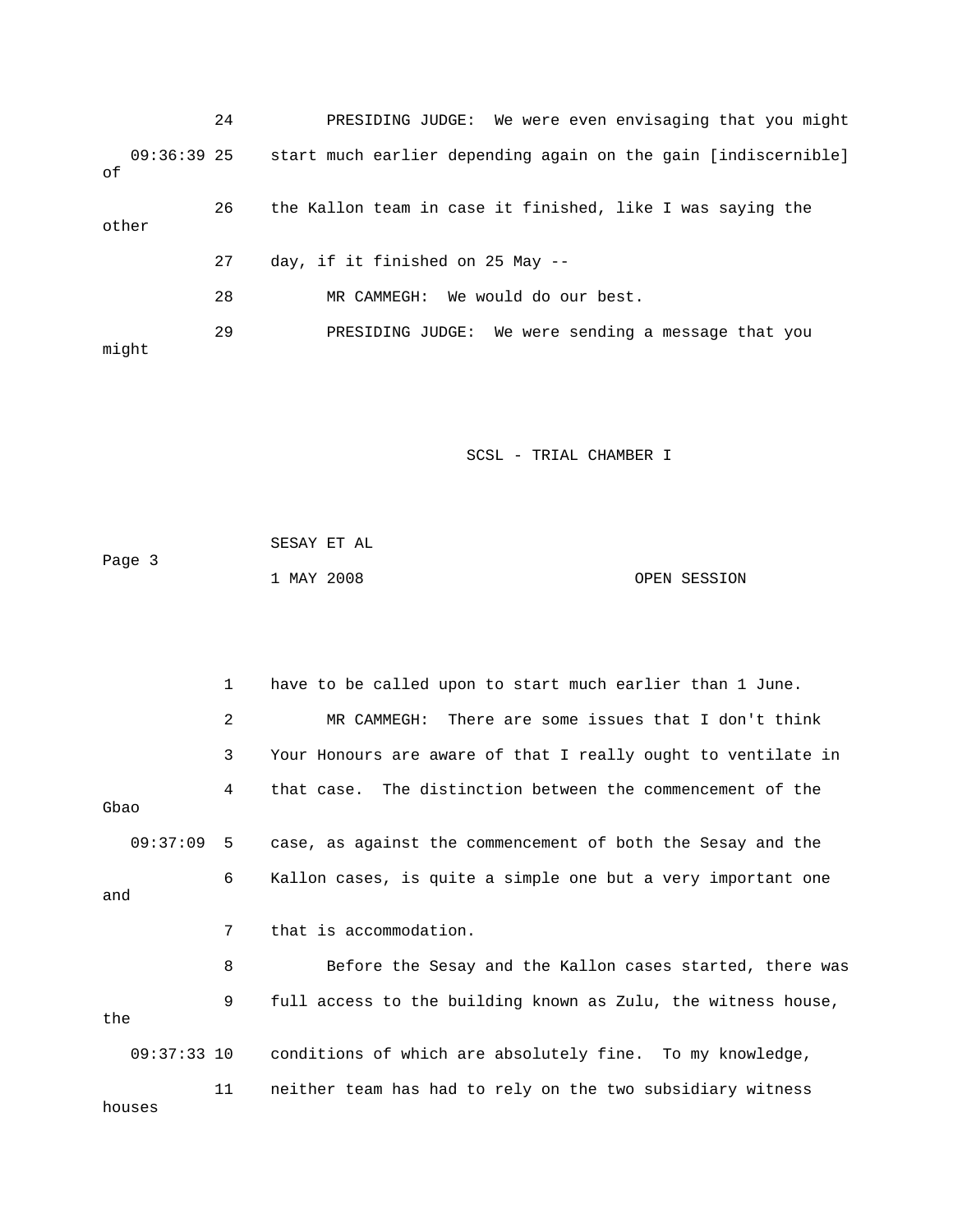12 which are nearby, because Zulu was ready and available for their 13 witnesses. That of course is not the case for the Gbao team. 14 Zulu is quite properly still occupied by Kallon witnesses and no 09:37:56 15 doubt will be for quite some time. 16 Now, what we've tried to do is bring witnesses in to be 17 prepped, and we've done so very efficiently; my co-counsel has 18 seen to that. I visited both those houses earlier this week and, 19 without wanting to use colourful language, I was disappointed at 09:38:19 20 the conditions at those houses. Just to cite an example, one of 21 the houses had one working light bulb. I really was very 22 disappointed indeed. xxxxxxx, the witness service 23 representative with whom our team is dealing has done his best to 24 alleviate the problems but, to put it simply, I was faced early 09:38:46 25 this week with a potential revolt. Certain witnesses didn't want 26 to remain in those conditions and, frankly, I would not have 27 blamed them. 28 Now, if I can just anticipate I hope what will happen over 29 the next few weeks. The Zulu house will obviously still be

SCSL - TRIAL CHAMBER I

SESAY ET AL

Page 4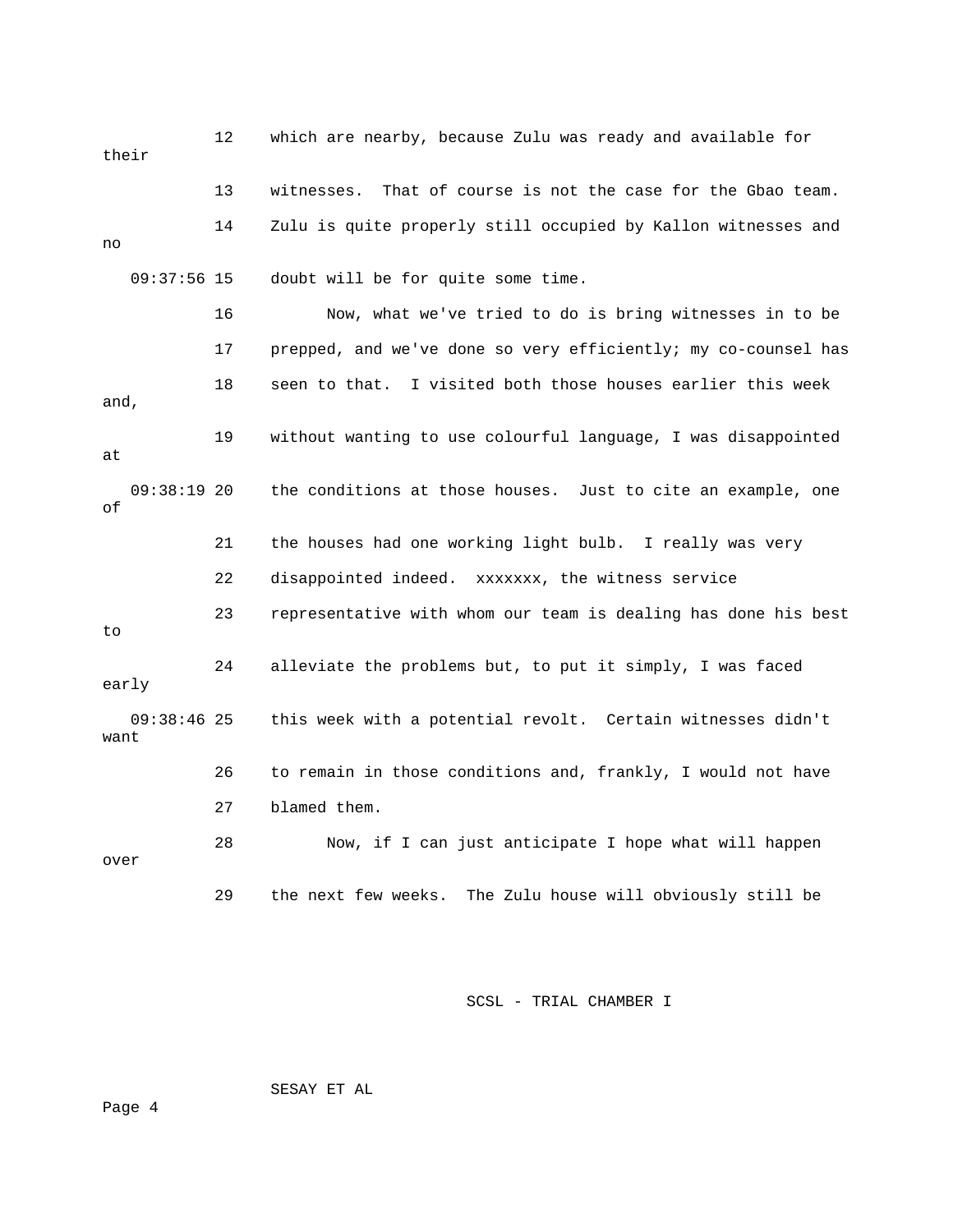## 1 MAY 2008 OPEN SESSION

| able                    | $\mathbf{1}$ | occupied by the Kallon team. The Gbao witnesses will not be    |
|-------------------------|--------------|----------------------------------------------------------------|
|                         | 2            | to inherit that property until the Kallon case closes and when |
|                         | 3            | that happens we're still going to require some time to prepare |
|                         | 4            | our witnesses.                                                 |
| 09:39:19                | 5            | Getting witnesses from Kailahun into Freetown is no easy       |
| the                     | 6            | task. We've really been looking at all the possibilities and   |
|                         | 7            | potentialities over this to an exhaustive degree over the last |
| there's                 | 8            | few days, and we're very worried about it. I emphasise         |
| all,                    | 9            | absolutely no danger in our case starting late, no danger at   |
| $09:39:45$ 10<br>before |              | but if we are going to be called on to start at any time       |
|                         | 11           | the last week of May we're going to in supreme difficulty, and |
|                         | 12           | that difficulty will not, I promise you, be of our making.     |
|                         | 13           | I also indicated last week that given the time estimate        |
|                         | 14           | that was advertised by the Kallon team last session, and your  |
| $09:40:10$ 15<br>go     |              | Judges' direction, I saw fit to take a week off next week to   |
| paid                    | 16           | home for a personal event, a family event at home which is     |
|                         | 17           | for, and I will be back on the 13th.                           |
|                         | 18           | Your Honour, I'm simply asking this: That under the            |
| last                    | 19           | circumstances we are not asked to begin our case until the     |
| $09:40:34$ 20           |              | Monday in May on the sure and certain promise from me that the |
|                         | 21           | Gbao case will not take any more than the number of days that  |
|                         | 22           | Your Honours allocated to us. So there is no danger of that    |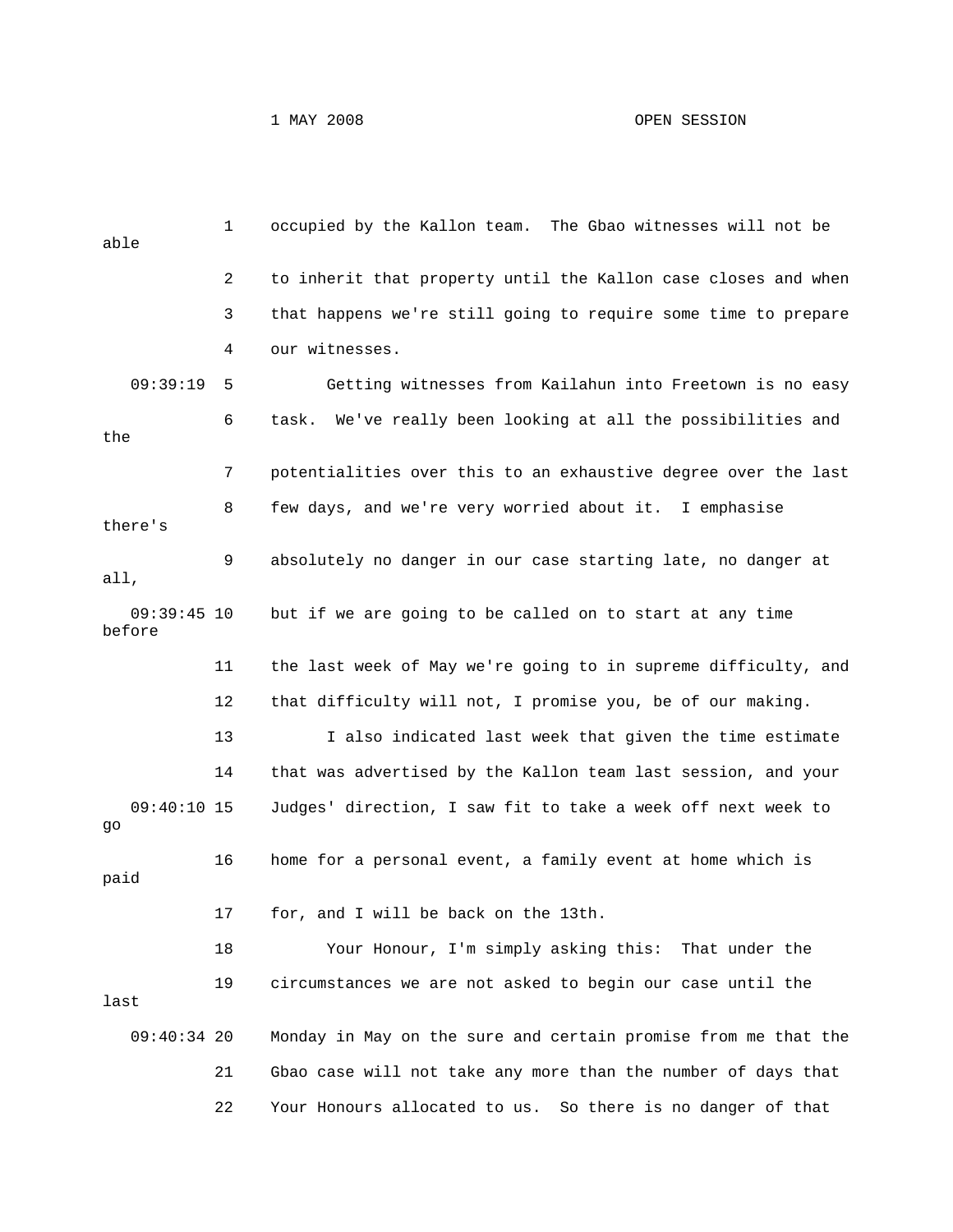23 whatsoever. I think our witness list is diminishing rather than 24 increasing. And that's not a reflection on the witnesses; it's 09:40:59 25 more a reflection on the evidence and just commonsense tactics. 26 So that's my polite request. 27 I felt or saw fit to bring it to your attention at the 28 earlier possible moment which is now because I want to fully 29 apprise Your Honours of the situation and the difficulties that

SCSL - TRIAL CHAMBER I

|        |            | SESAY ET AL |              |
|--------|------------|-------------|--------------|
| Page 5 |            |             |              |
|        | 1 MAY 2008 |             | OPEN SESSION |

| us |                 | 1 we would genuinely be in. This is not a stalling operation by            |
|----|-----------------|----------------------------------------------------------------------------|
| as | $\overline{2}$  | at all. I can assure you we really would like to finish this               |
|    | $\mathbf{3}$    | soon as possible, but we are faced with these problems and in              |
|    | $4\overline{ }$ | order to fully prepare properly and professionally prepare, we             |
|    |                 | $09:41:39$ 5 really do need at least a week's break with Zulu -- people in |
|    | 6               | Zulu -- before people start giving evidence.                               |
| as | 7               | PRESIDING JUDGE: Our concern is to ensure that we move                     |
|    | 8               | expeditiously as we can. I mean, we already have given an                  |

9 indication that we would like to, if the Kallon team can, as I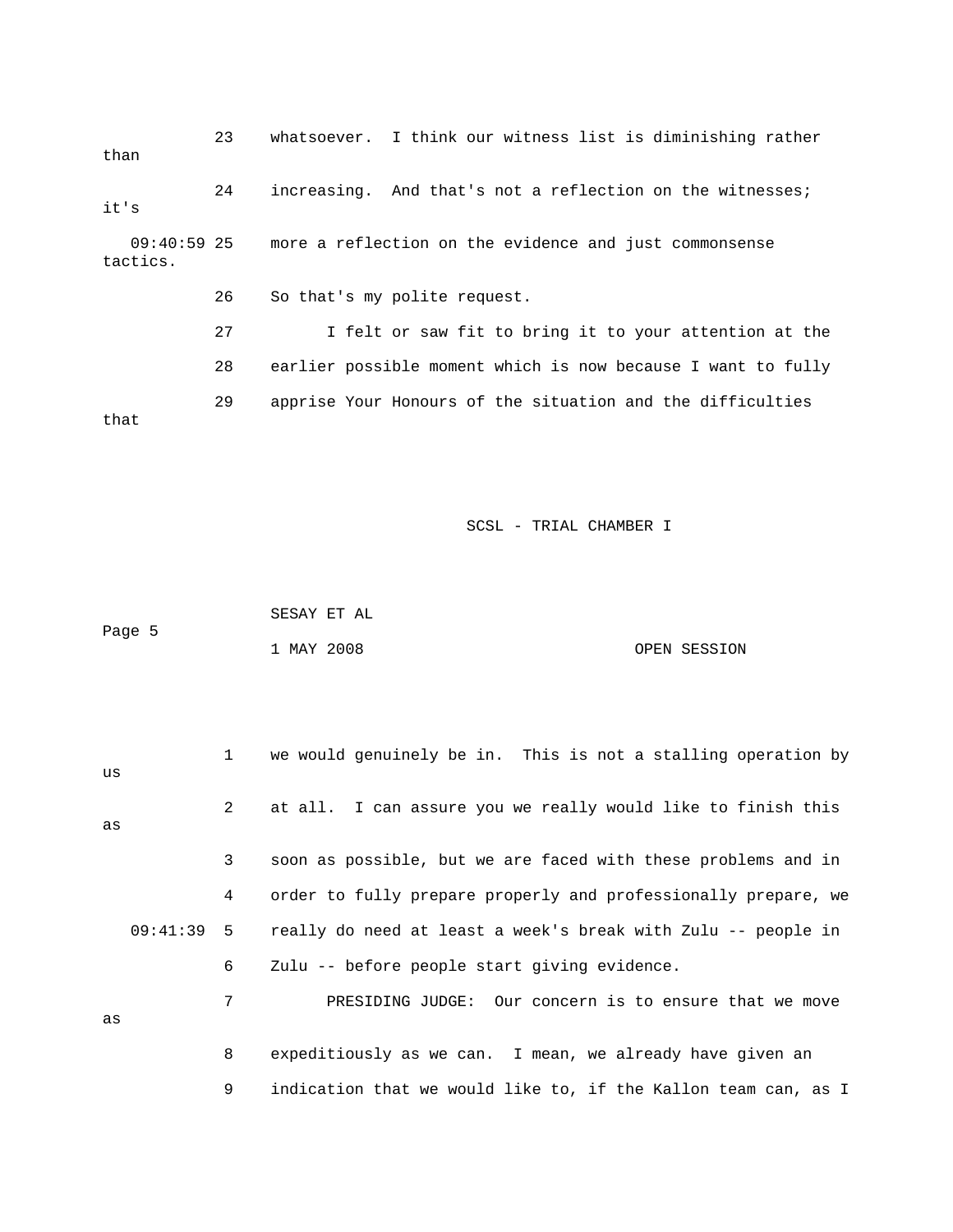09:42:10 10 see them progressing, you know, finish their case you know 11 before -- between 20 and 25, you know, to start your case 12 immediately thereafter because we don't want to lose time because 13 of witness accommodation. I know it is a problem, you know. It 14 is a problem the way you've put it, but I think that you - you 09:42:36 15 should seize the Registrar, you know, and the witness unit, you 16 know, the victims and witness unit for them to make arrangements 17 for your clients, rather, for your witnesses to be comfortably 18 lodged as well. 19 MR CAMMEGH: Your Honour, I have tried that. I actually -- 09:42:54 20 PRESIDING JUDGE: Because, you know, the Court will not 21 descend into the arena of giving instructions to the witness unit 22 for them to lodge witnesses well and things like that. I mean, 23 that's not the role of the Court really. We are very concerned 24 about the comfort of witnesses. 09:43:08 25 MR CAMMEGH: I know. 26 PRESIDING JUDGE: Certainly, I mean, but everybody should 27 do his job at his own level. This is the Registrar's job, you 28 know, with the witness -- not even the Registrar's job. The 29 victims and witness unit should be able to look into that and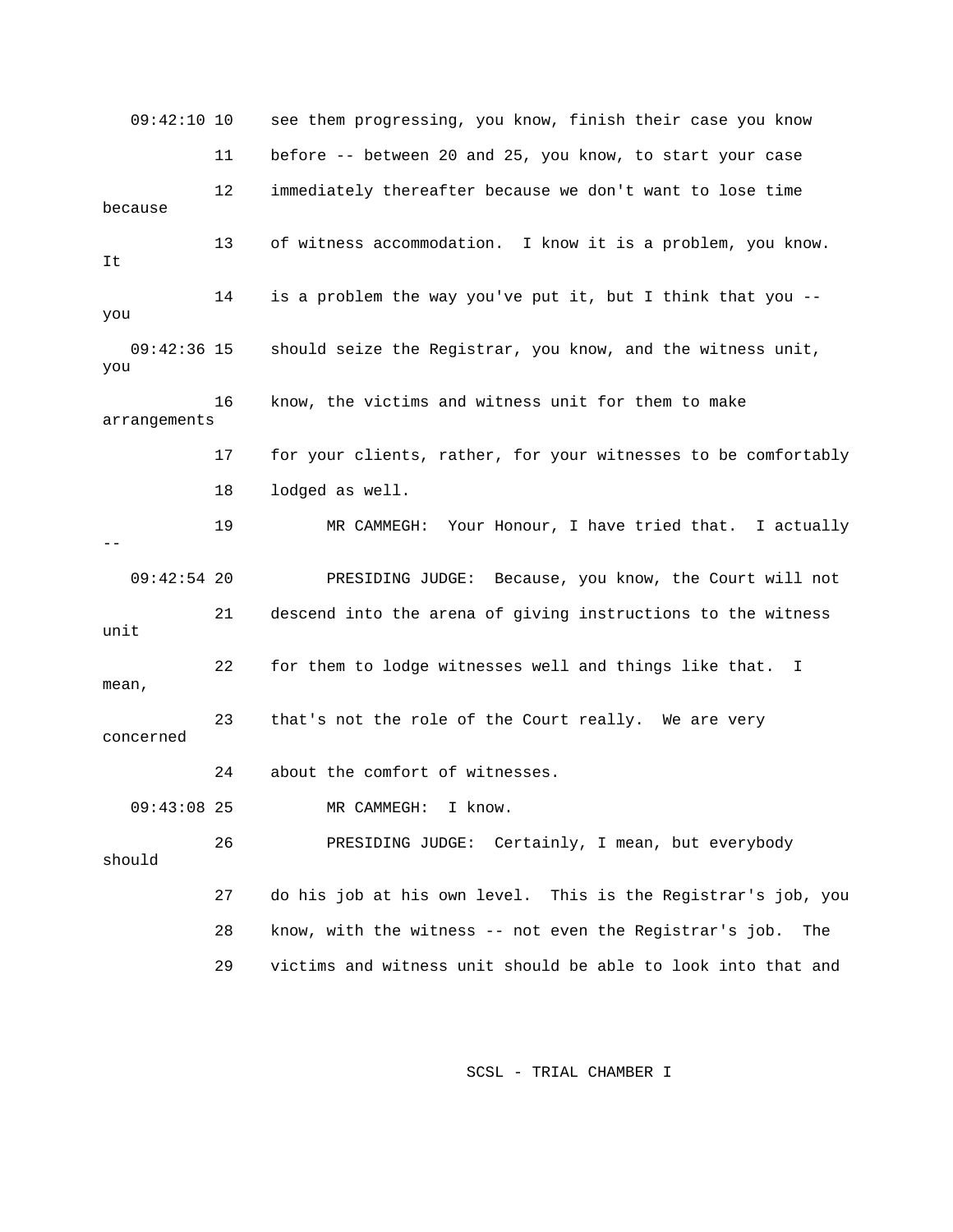|        | SESAY ET AL |  |              |
|--------|-------------|--|--------------|
| Page 6 |             |  |              |
|        | 1 MAY 2008  |  | OPEN SESSION |

 1 sort it even without referring it to the Registrar. 2 MR CAMMEGH: Your Honour, I'm in a difficult position here 3 because I don't want to throw stones at anybody. The Registrar 4 is away for at least another two weeks, I think. 09:43:36 5 PRESIDING JUDGE: That we know. He has gone. 6 MR CAMMEGH: The witness unit -- I mean, I don't want to 7 throw criticism in their direction because this is to my 8 knowledge -- 9 PRESIDING JUDGE: But there is a Deputy Registrar in place, 09:43:51 10 anyway. There is a Deputy Registrar. You can refer the matter 11 to her for her to resolve the issues. 12 MR CAMMEGH: Yes. 13 PRESIDING JUDGE: Because she is there to act, you know, 14 when the Registrar is not there. 09:44:03 15 MR CAMMEGH: Yes. Your Honour, I've got to emphasise one 16 point. 17 PRESIDING JUDGE: Yes. 18 MR CAMMEGH: The Gbao team is severely disadvantaged by 19 comparison with both the Sesay and the Kallon cases because we 09:44:14 20 cannot get into Zulu in our own time. The Kallon team have got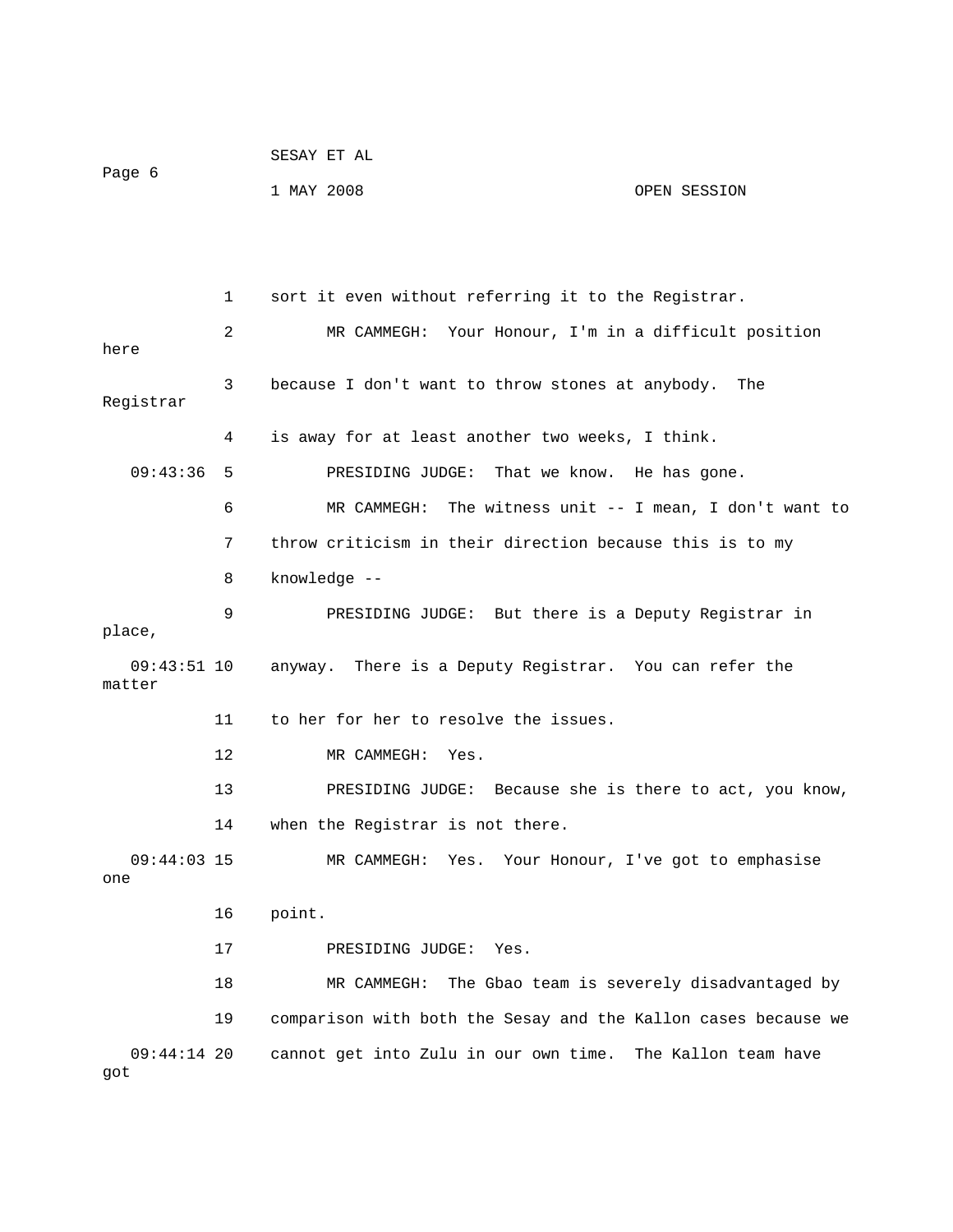| to            | 21 | problems not of their making. Your Honour, it was explained  |
|---------------|----|--------------------------------------------------------------|
| UN            | 22 | the Bench earlier this week that there are problems with the |
|               | 23 | witnesses. No one knows when they are coming. And I'm quite  |
| relation      | 24 | sure that full notice and due diligence was observed in      |
| $09:44:34$ 25 |    | to getting them here.                                        |
|               | 26 | PRESIDING JUDGE: When the UN witnesses come, will they       |
|               | 27 | stay in Zulu?                                                |
| that          | 28 | MR CAMMEGH: Your Honour, I don't know but I do know          |
| the           | 29 | Zulu is apparently a very comfortable property. I don't know |

|        | SESAY ET AL |              |
|--------|-------------|--------------|
| Page 7 |             |              |
|        | 1 MAY 2008  | OPEN SESSION |

 1 answer to that. Mr Jordash tells me no. But whether they come 2 and when they come, Your Honour, the Gbao team hasn't got, with 3 respect, a crystal ball. We don't know when the Kallon case is 4 going to finish and therefore we don't know when we really need 09:45:02 5 to get our witnesses in. Another thing that really has to be 6 observed is if we were out of all caution, excess caution, for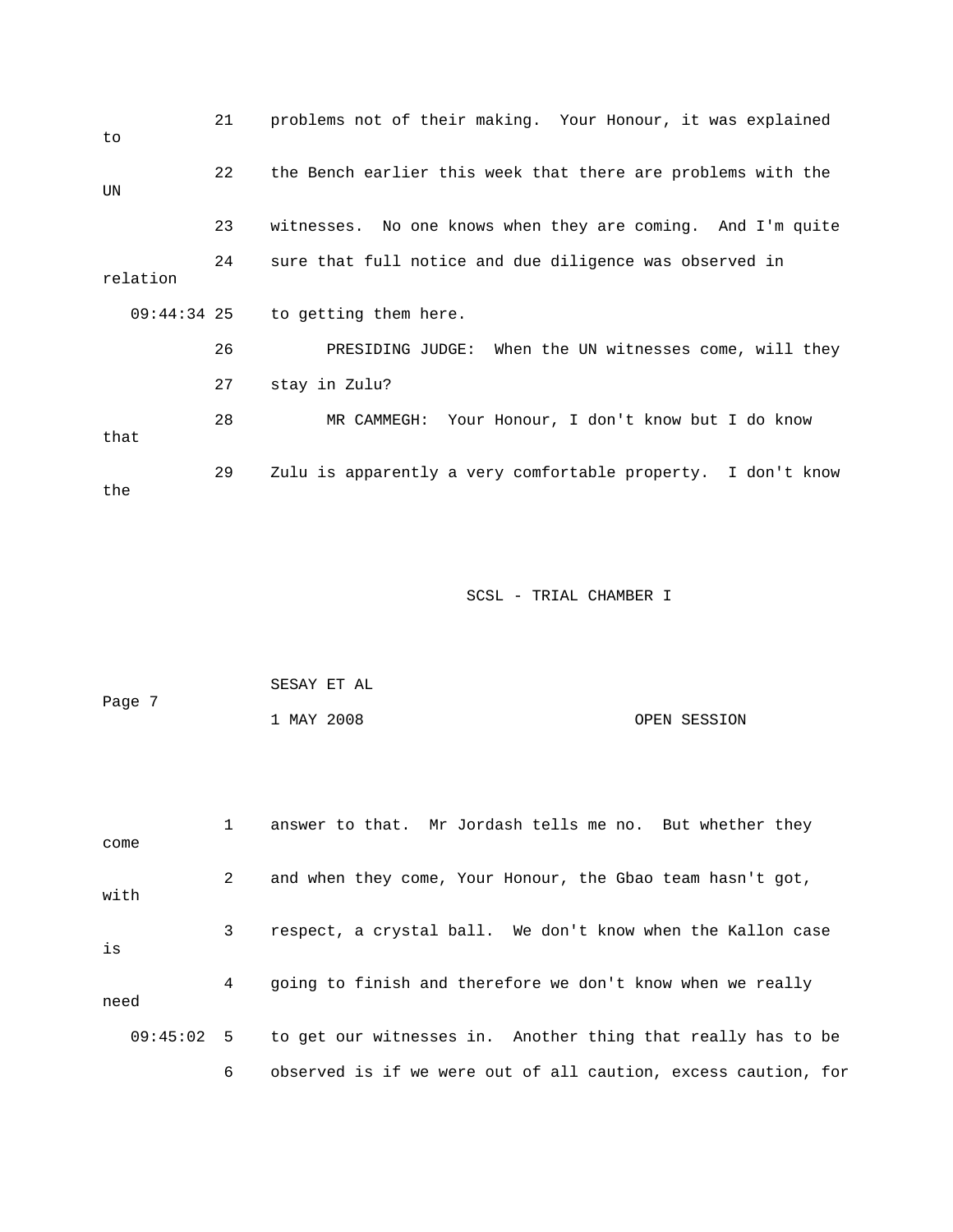7 example, to bring our witnesses in on say Monday 19 May, there's 8 a possibility they might have to stay in Freetown for up to about 9 five weeks. Most of the witnesses we have are family bread 09:45:26 10 winners from very, very poor families and it really would be too 11 much to expect that every one of those individuals is going to 12 happily stay in situ and be prepared to cooperate with this Court 13 and with the Gbao team without some form of complaint. 14 JUDGE BOUTET: Yeah but this is no different than the other 09:45:46 15 witnesses we've had all along Mr Cammegh, that many witnesses 16 that came to this Court, whether for the Prosecution or Defence, 17 were bread winners as such, and I take it that that aspect has 18 been taken care of by the system. So whatever, I don't know how 19 they have compensated them but we know they have. 09:46:04 20 MR CAMMEGH: I think a breadwinner is allowed something in 21 the region, I think it's 16,000 leones a day. 22 JUDGE BOUTET: I don't know, we're not involved in 23 dispensing this allocation but we know there are provisions 24 that in the system, and I don't see why the Gbao team in this 09:46:22 25 respect would be different. If for the Sesay team and the 26 team a breadwinner is given so much money, I think it should 27 the same. We're not involved in these decisions and I don't 29 MR CAMMEGH: I don't really want to get into the details of for Kallon be 28 think we should.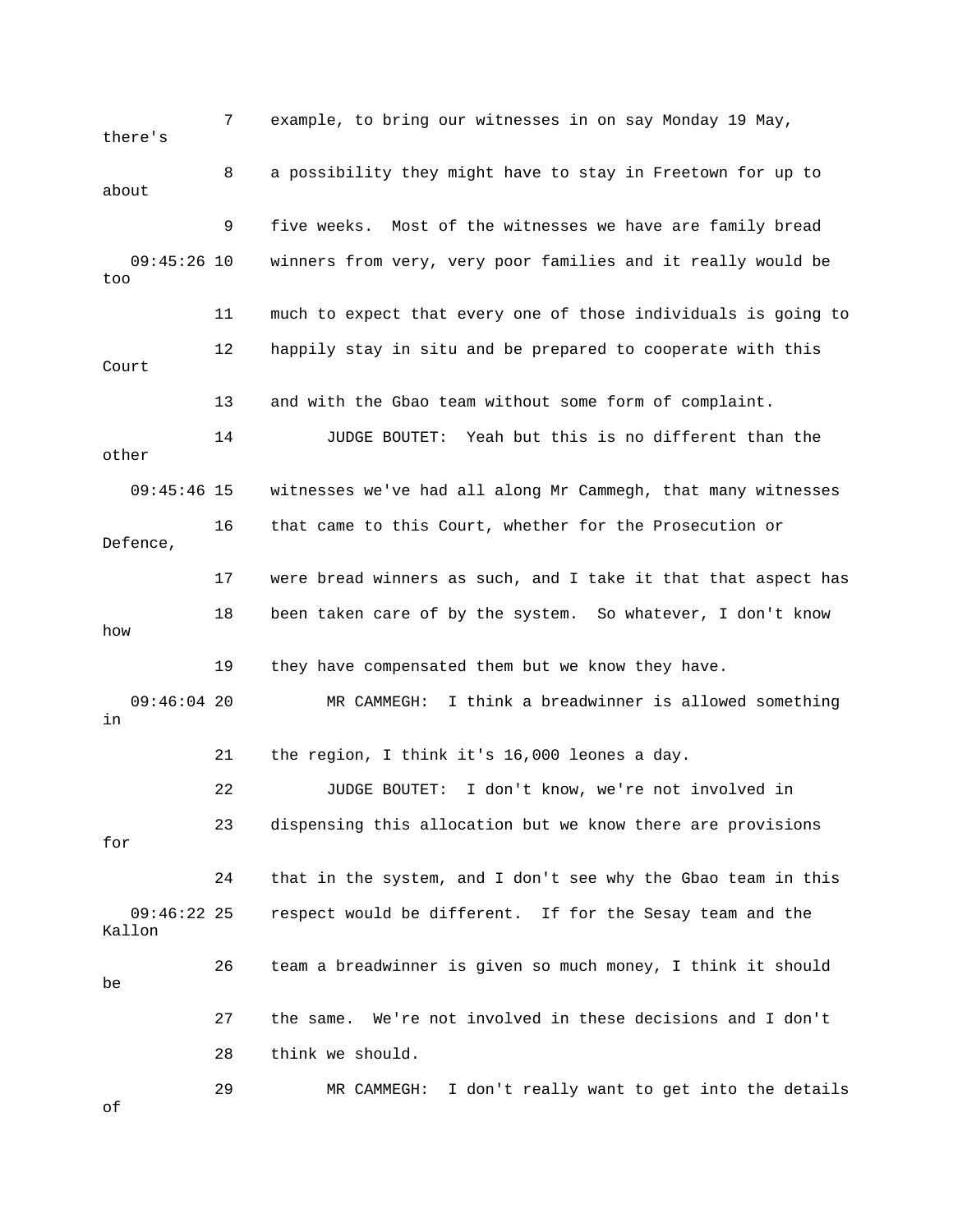| Page 8 |               |             | SESAY ET AL                                                   |              |  |
|--------|---------------|-------------|---------------------------------------------------------------|--------------|--|
|        |               |             | 1 MAY 2008                                                    | OPEN SESSION |  |
|        |               |             |                                                               |              |  |
|        |               |             |                                                               |              |  |
|        |               | $\mathbf 1$ | the conditions of those two properties which frankly were     |              |  |
|        |               | 2           | deplorable. Although I --                                     |              |  |
|        |               | 3           | JUDGE BOUTET: That's a different issue.                       |              |  |
| unit   |               | 4           | MR CAMMEGH: I'm grateful to Mr Dabor from the witness         |              |  |
|        | 09:46:54      | 5           | for doing all he can. Your Honour, it comes to this. As you   |              |  |
|        |               | 6           | know, I have to be away for a week. I don't think it was      |              |  |
|        |               | 7           | unreasonable for me to take that week given the time --       |              |  |
| I      |               | 8           | PRESIDING JUDGE: We have no objection to your leaving.        |              |  |
| know,  |               | 9           | mean, no objection because there's a family commitment, you   |              |  |
|        | $09:47:05$ 10 |             | that you are going to meet up with.                           |              |  |
|        |               | 11          | Thank you. I'll pause.<br>MR CAMMEGH:                         |              |  |
|        |               | 12          | PRESIDING JUDGE: Yes, Mr Ogeto.                               |              |  |
|        |               | 13          | Yes, My Lords I just wanted to --<br>MR OGETO:                |              |  |
| to     |               | 14          | PRESIDING JUDGE: I was just wanting to turn to you and        |              |  |
| us     | 09:50:57 15   |             | Mr Taku to find out if you can help us out, you know, to give |              |  |
|        |               | 16          | maybe an indication, an indication. I know you have a problem |              |  |
|        |               | 17          | about the other witnesses.                                    |              |  |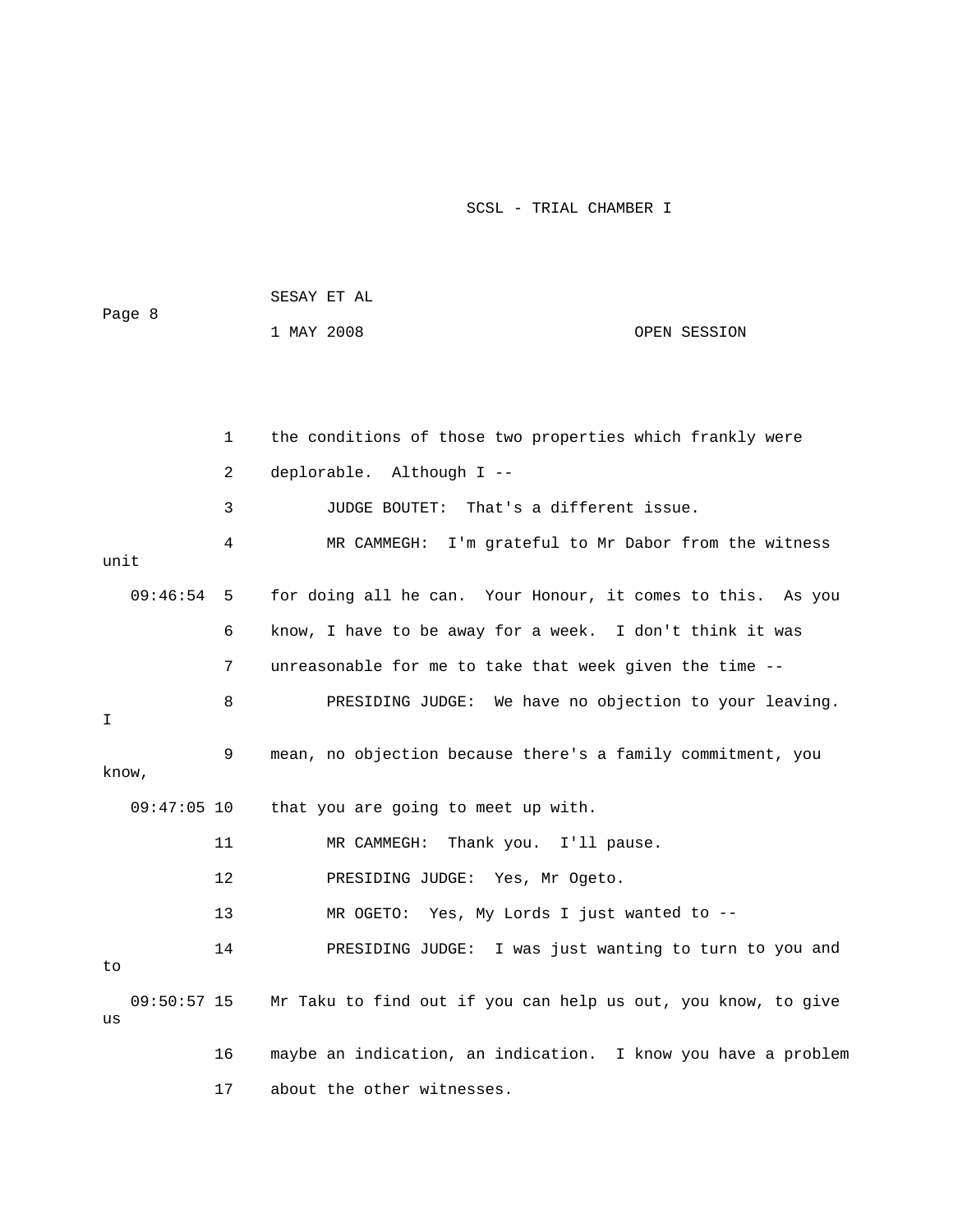18 MR OGETO: Yes, My Lords.

19 PRESIDING JUDGE: Just an indication as to when you are 21 MR OGETO: Yes. That's what I was trying to do, My 22 PRESIDING JUDGE: Yes. 23 MR OGETO: The -- it's like we are coming to the end of our 24 case, My Lords, because save for the UN witnesses in respect whom we have difficulties, we have about five to six local 27 really long. Our intention really was to be able to finish this 28 case by 15 May. 29 PRESIDING JUDGE: Of May. 09:51:11 20 likely, you know -- likely to wrap it up. Lords. of  $09:51:29$  25 26 witnesses to call -- short witnesses and that shouldn't take us

| Page 9 | SESAY ET AL |              |
|--------|-------------|--------------|
|        | 1 MAY 2008  | OPEN SESSION |

| know    |   | MR OGETO: Now of course the problem is that we don't         |
|---------|---|--------------------------------------------------------------|
| as      | 2 | when we are going to get these waivers. Assuming we got them |
| our     | 3 | soon as possible, it is quite possible that we could finish  |
| mention | 4 | case by the 20th. Not beyond the 20th. But let me also       |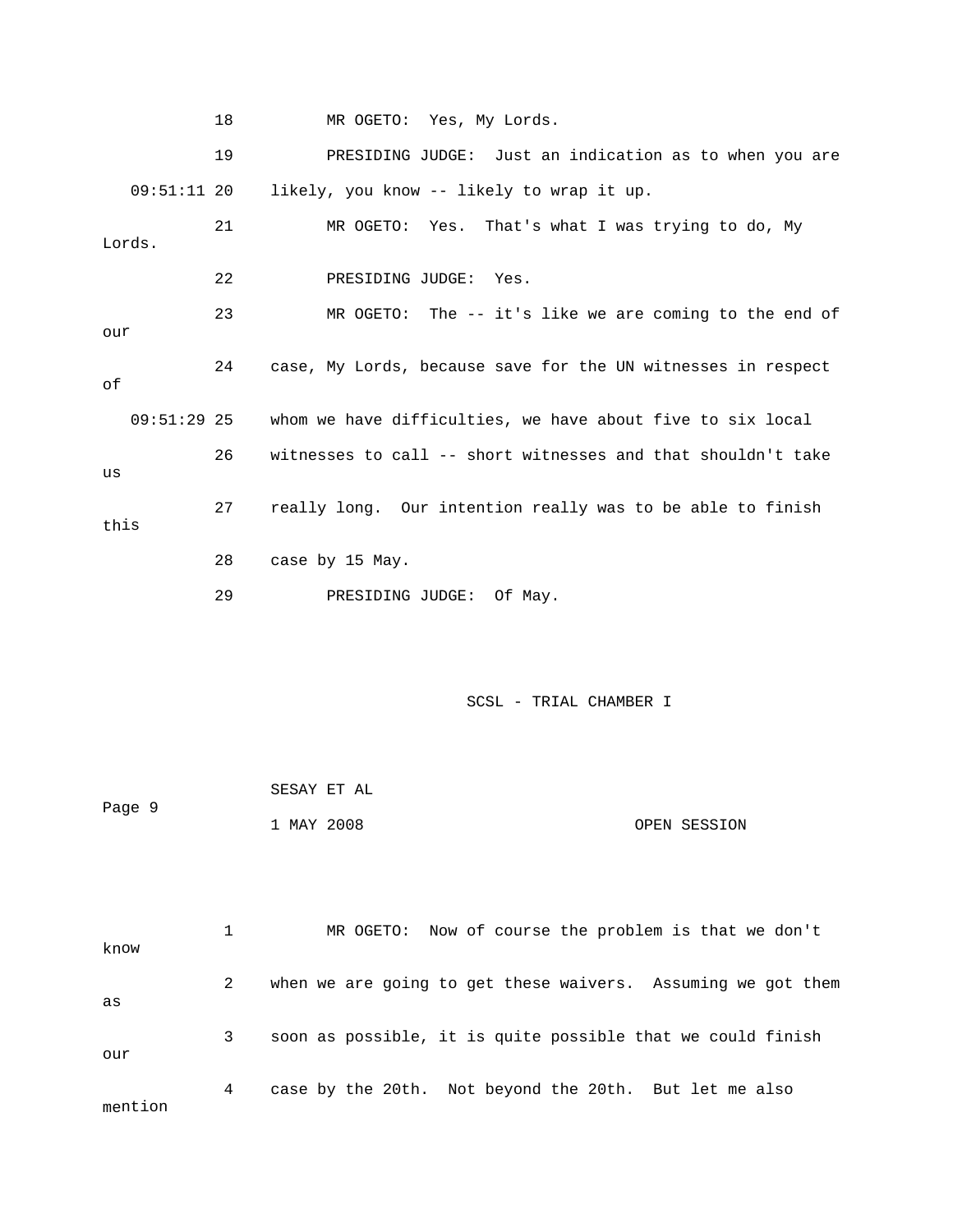09:52:11 5 that we may have one witness who has indicated that he will not 6 be available at least until 22, 23 May. So in a nutshell really 7 I do not see us proceeding beyond 24, 25 May. 11 MR OGETO: But regarding the local witnesses we are 12 through, My Lords. About five to six and we can be done with 14 PRESIDING JUDGE: Right. 09:52:47 15 JUDGE BOUTET: 24, 25 May is Saturday and Sunday. So 16 meaning that it's now likely you're going to be finished by 23 MR OGETO: Yes, My Lords. 19 **PRESIDING JUDGE:** Which is a Friday. 09:52:58 20 MR OGETO: Around that time, My Lords, assuming we get 23 MR OGETO: That's the difficulty we are in. 24 JUDGE BOUTET: But if you do not get them during that frame what's your position then? 26 MR OGETO: As the Presiding Judge said the other day, it's 27 really a hard nut to crack. We may have to think about it and 29 the answer is. It will involve discussions with my colleagues 8 PRESIDING JUDGE: Subject to certain. 9 MR OGETO: Yes. Yes, My Lords. 09:52:38 10 PRESIDING JUDGE: Yes. almost 13 them quite fast. 17 May. 18 21 these waivers from the UN. 22 PRESIDING JUDGE: Yes. time  $09:53:07$  25 28 see what to do. At the present moment I really don't know what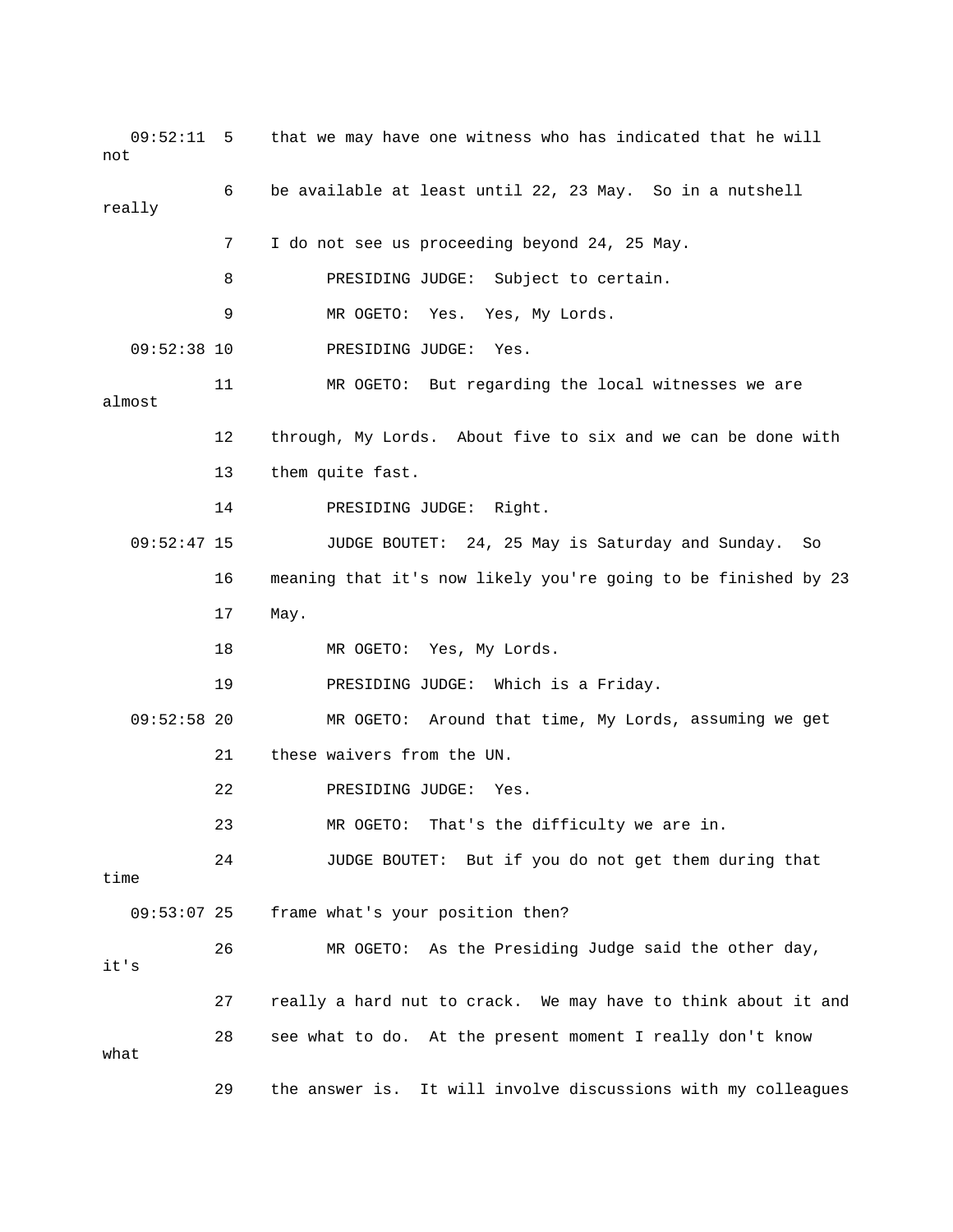| Page 10       |    | SESAY ET AL                                                  |              |  |
|---------------|----|--------------------------------------------------------------|--------------|--|
|               |    | 1 MAY 2008                                                   | OPEN SESSION |  |
|               |    |                                                              |              |  |
|               |    |                                                              |              |  |
| hope          | 1  | and the accused person to see what can be done. But we do    |              |  |
| keenly        | 2  | that we will get this waiver because the Registrar is very   |              |  |
| to            | 3  | following the waiver and we're very optimistic we'll be able |              |  |
|               | 4  | get it in good time.                                         |              |  |
| 09:53:43      | 5  | PRESIDING JUDGE: Is he -- well, I don't know. Is he in       |              |  |
|               | 6  | if he will be in New York.                                   |              |  |
|               | 7  | That's what I thought, My Lords.<br>MR OGETO:                |              |  |
|               | 8  | PRESIDING JUDGE: If he will be in New York during his        |              |  |
|               | 9  | three weeks' absence --                                      |              |  |
| $09:53:57$ 10 |    | MR OGETO: Yes, My Lords.                                     |              |  |
|               | 11 | PRESIDING JUDGE: -- you know, normally he should             |              |  |
|               | 12 | facilitate the issuance of the waivers to the witnesses.     |              |  |
|               | 13 | JUDGE BOUTET: Have you talked at all with the                |              |  |
|               | 14 | representative of the Special Court in New York?             |              |  |
| $09:54:11$ 15 |    | MR OGETO: We left the matter with the Registrar. He          |              |  |
| that          | 16 | assured us that he was doing everything possible to ensure   |              |  |
|               | 17 | we get this waivers.                                         |              |  |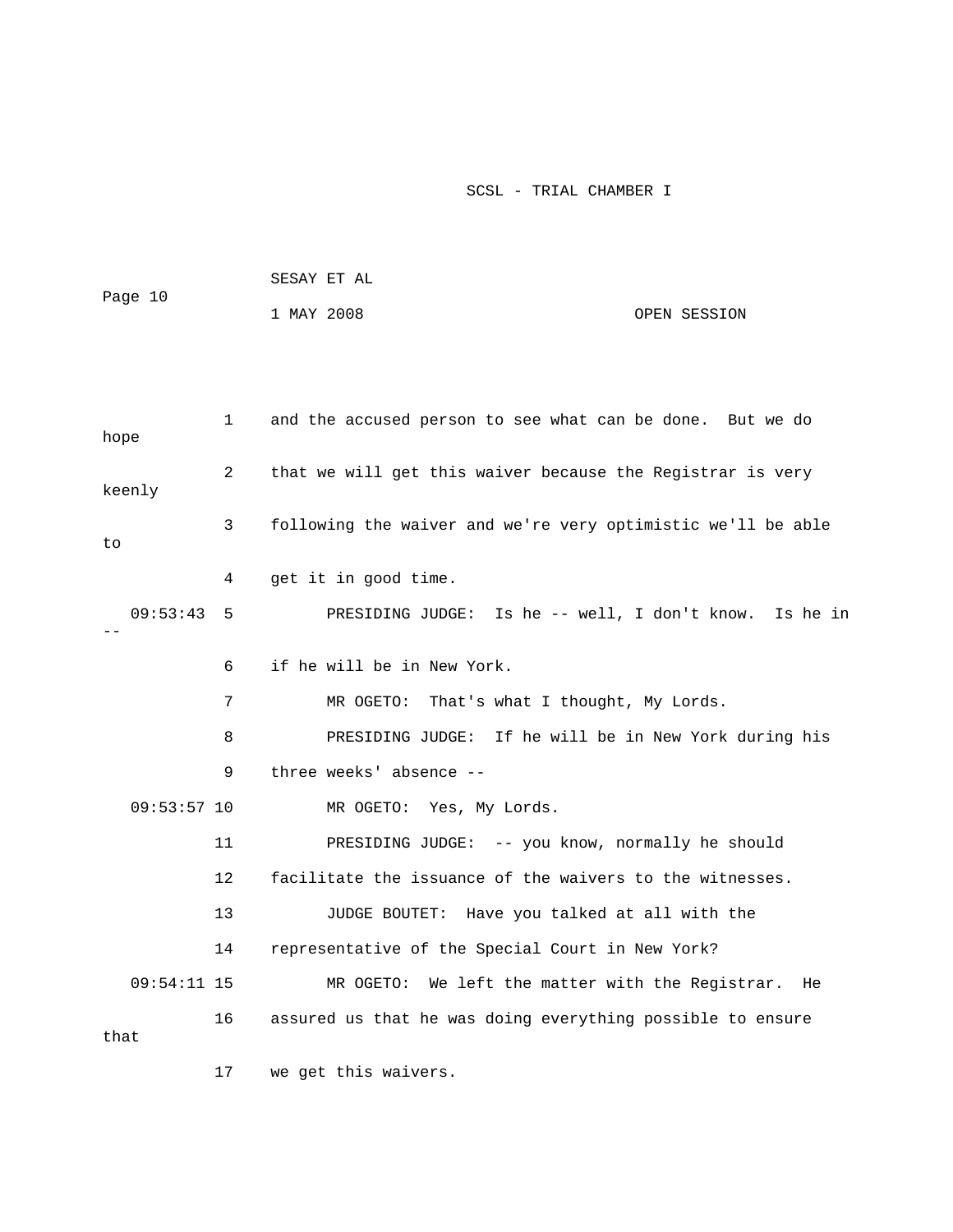18 JUDGE BOUTET: But as you know there is a representative 19 the Special Court in New York to interface with the 09:54:24 20 United Nations. 22 Lords, and I hope -- 23 JUDGE BOUTET: Maybe their priorities are not the same 24 yours. Anyhow, I'm just mentioning that in passing, so 09:54:35 25 you may do with it. 27 impress upon him the need to consult with that representative. 28 I'm sure he will be of much assistance. of 21 MR OGETO: And the Registrar knows this very well, My as whatever 26 MR OGETO: We'll try to pursue from that angle, try to 29 PRESIDING JUDGE: This is Mr Anthony Triolo, he was here.

#### SCSL - TRIAL CHAMBER I

|         | SESAY ET AL |              |
|---------|-------------|--------------|
| Page 11 |             |              |
|         | 1 MAY 2008  | OPEN SESSION |

 1 MR OGETO: Oh, thank you, My Lords. 2 PRESIDING JUDGE: He was here in the Registrar's office 3 a personal assistant to the Registrar, so he is a chap you 09:54:59 5 for the special Court with the UN. as should 4 know very well. He is the one there who is the liaison officer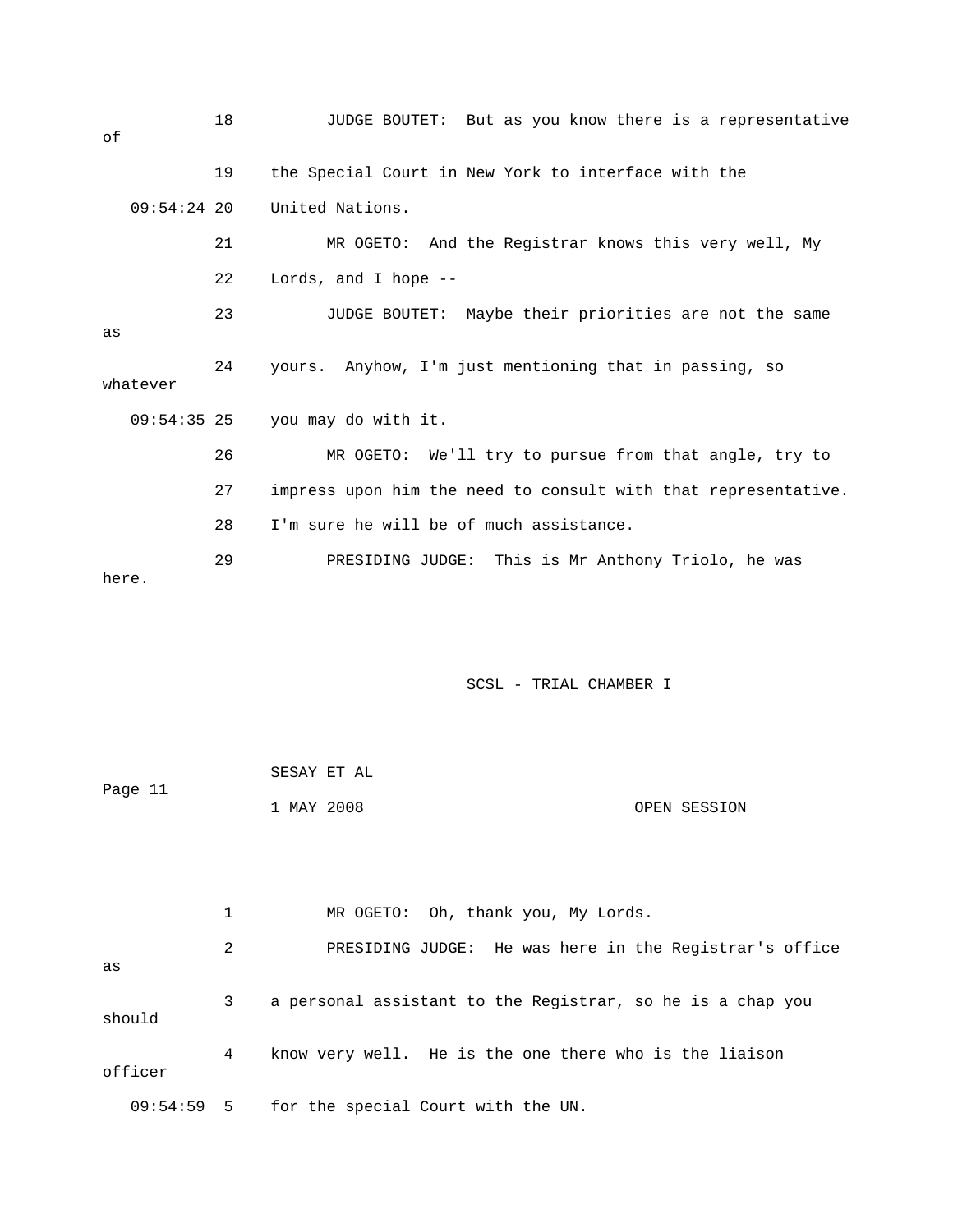6 JUDGE BOUTET: Exactly, so he is the liaison officer and he 7 is being paid by the Special Court to liaise with whatever and 8 for whatever needs the Special Court may have and therefore I 9 this because if there is pressure to be put, it may be one 09:55:14 10 where pressure can be applied. 11 MR OGETO: That's certainly very useful information, My 13 PRESIDING JUDGE: And he works hand-in-hand, you know, 14 the legal office of the UN which normally would be involved in 09:55:33 15 the process that interests you because all the waivers we've 16 have come from the legal office, you know. So -- now, yes, 18 helpful. Mr Cammegh, yes, having heard Mr Ogeto. 19 MR CAMMEGH: That was very helpful indeed, because I 21 a hiatus, similar to the one that we reached during the Sesay 22 team and perhaps that's no bad thing because there is a great 23 deal of work that I'm sure all of us could usefully fill in 24 time. My request was simply this: That the Gbao case is not 26 seems to fit hand-in-glove with what Mr Ogeto has just said. 27 JUDGE BOUTET: Last Monday in May is 26 May. 29 that and I reiterate my assurance that this Court will not be say place 12 Lords, and we'll make use of it. Thank you. with had, 17 thank you very much. It's been -- your contribution is very 09:55:54 20 suppose to summarise, it looks as if the Kallon Defence may reach that 09:56:15 25 called upon to start before the last Monday of May, and that So. 28 MR CAMMEGH: Yes. Yes. Now, we would have no problem with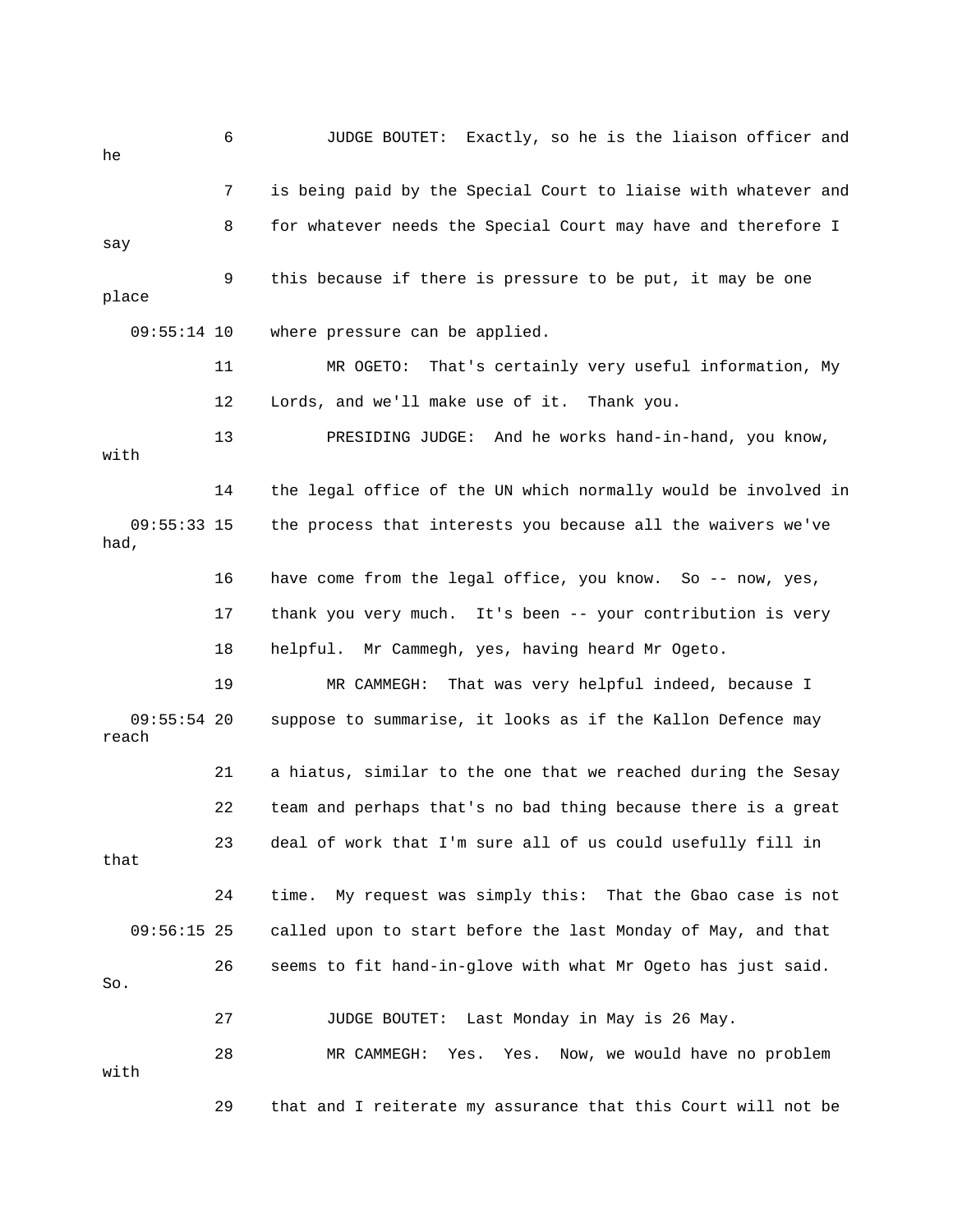|         | SESAY ET AL |              |
|---------|-------------|--------------|
| Page 12 | 1 MAY 2008  | OPEN SESSION |
|         |             |              |

| like                   | 1              | delayed by the Gbao Defence case. So, Your Honour, I don't     |
|------------------------|----------------|----------------------------------------------------------------|
|                        | $\overline{2}$ | asking the Bench for anything that might amount to an          |
| to                     | 3              | undertaking, but if Your Honours were to allow me to go back   |
| us                     | 4              | my team and say not before Monday the 26th, that will assist   |
| 09:56:58               | -5             | enormously.                                                    |
| under                  | 6              | PRESIDING JUDGE:<br>You see, we don't want to put you          |
|                        | 7              | any form of pressure either because we know that you have to   |
| want                   | 8              | interview these witnesses before they come here. We don't      |
| discussing             | 9              | to put you under any form of pressure. So you -- in            |
| $09:57:17$ 10          |                | with your team, before coming back to us, please make sure you |
| it                     | 11             | know that you've taken all this into consideration, and that   |
|                        | 12             | should not be an issue we have to again raise or discuss here  |
|                        | 13             | after today, and that is for you to really get a consensus in  |
|                        | 14             | your team about proofing the witnesses you know, interviewing  |
| $09:57:47$ 15<br>takes |                | them before they come here. I know it takes some time.<br>It   |

16 some time.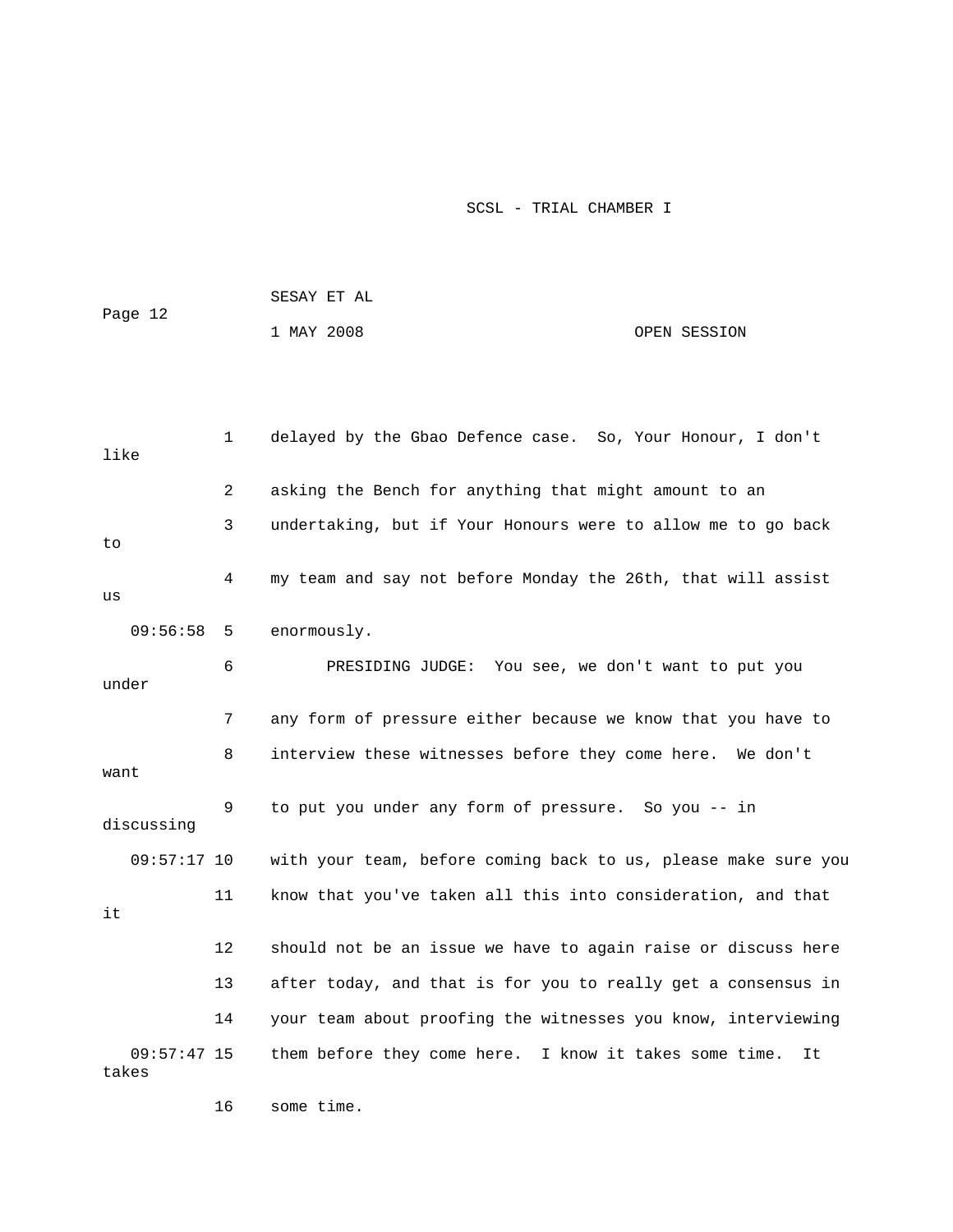| who   |               | 17 | It does but I'm equipped with a co-counsel<br>MR CAMMEGH:     |
|-------|---------------|----|---------------------------------------------------------------|
| that  |               | 18 | doesn't seem to know when to stop working so, Your Honour,    |
|       |               | 19 | is not a problem. The only issue as far as we're concerned is |
|       | 09:58:0220    |    | timing and if we are allowed to rest assured that we are not  |
| no    |               | 21 | required to start before Monday the 26th, then you will hear  |
|       |               | 22 | more from me on the subject.                                  |
|       |               | 23 | PRESIDING JUDGE: Right.<br>Well.                              |
|       |               | 24 | MR CAMMEGH: And that's a promise.                             |
|       | $09:58:16$ 25 |    | PRESIDING JUDGE: Good. That's fine. I think that's a          |
| we're |               | 26 | very good compliment coming from you to Mr Scott Martin and   |
| know  |               | 27 | happy to know, you know, that he starts working but he don't  |
|       |               | 28 | when he has to stop working. That's very nice, isn't it.      |
|       |               | 29 | It could become a problem in later life.<br>MR CAMMEGH:       |

| Page 13 | SESAY ET AL |  |              |
|---------|-------------|--|--------------|
|         | 1 MAY 2008  |  | OPEN SESSION |

 1 Thank you very much. 2 PRESIDING JUDGE: Thank you. Well, I think we now have 3 idea of how we will be moving from now onwards and, this said, an I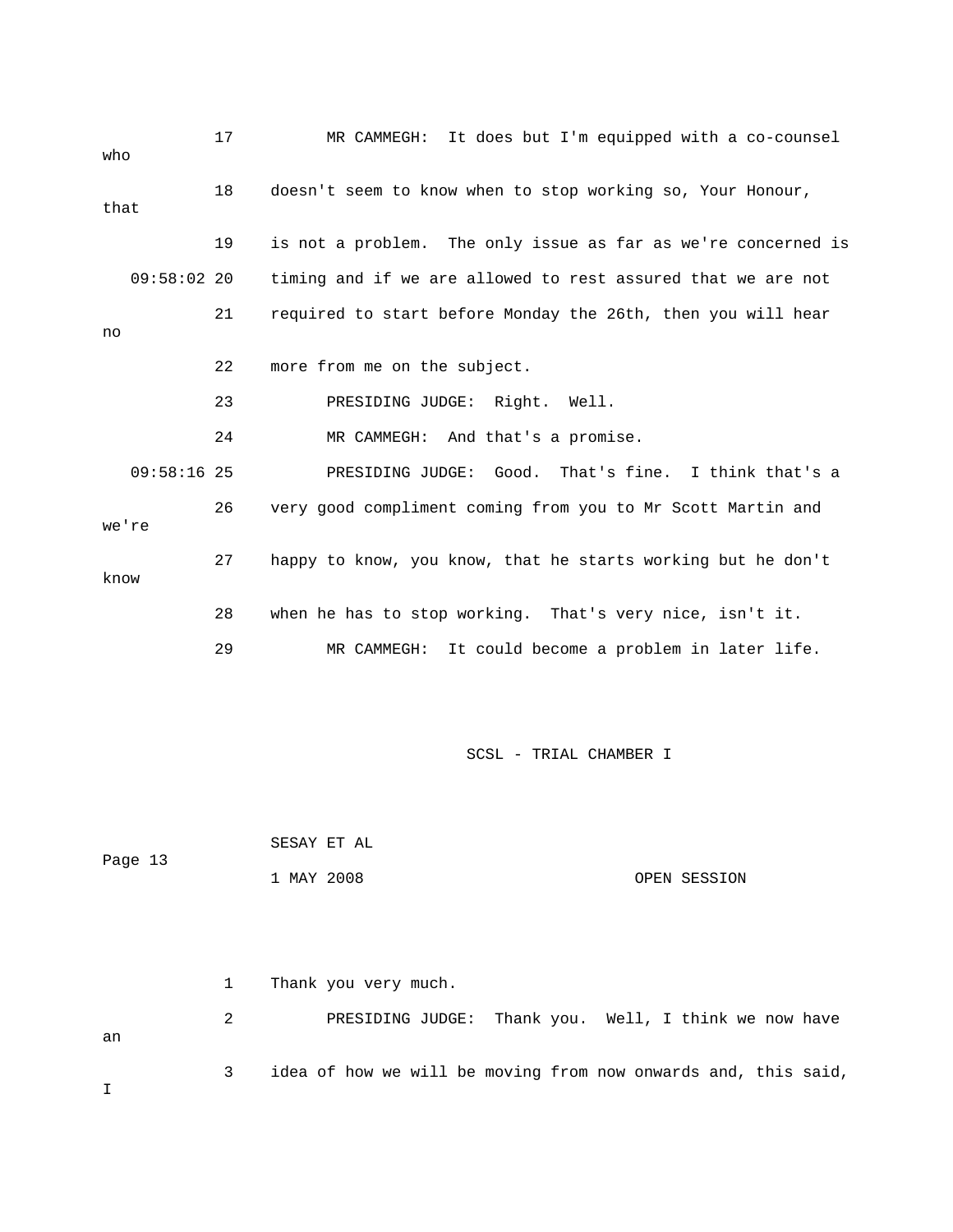4 think we would continue with the witness. Yes, Mr Ogeto. 09:59:06 5 EXAMINED BY MR OGETO: [Continued] 7 Q. Good morning, Mr Witness. 8 PRESIDING JUDGE: We ended up with the tendering of your 09:59:16 10 MR OGETO: Yes, My Lords. Allow me, My Lords, to 11 this exhibit. 12 PRESIDING JUDGE: Yes, you may. 13 MR OGETO: There is an explanation I want. Thank you, 14 Lords. If the witness can be given a copy of this exhibit. 16 top "From the leader to all commander." 18 Q. And this has already been tendered as an exhibit in this explain 21 to the Court. 22 A. Yes, I took these messages for future reference so that 24 Q. Did you record them as they appear on this paper -- on 27 Q. Six pages, actually. 28 A. Yes, that was how I recorded it. That was how I recorded 29 it. 6 MR OGETO: 9 exhibits, you know, 357A, 357B, that was on Tuesday. revisit My 10:00:20 15 Q. Mr Witness, you have a copy of the document headed at the 17 A. Yes, I have the document. 19 Court. Now, I want you to explain quite clearly under what 10:00:44 20 circumstances did you record these two messages? Please T. 23 can recall. 10:01:15 25 these papers here, these five pages? 26 A. Yes, yes, yes.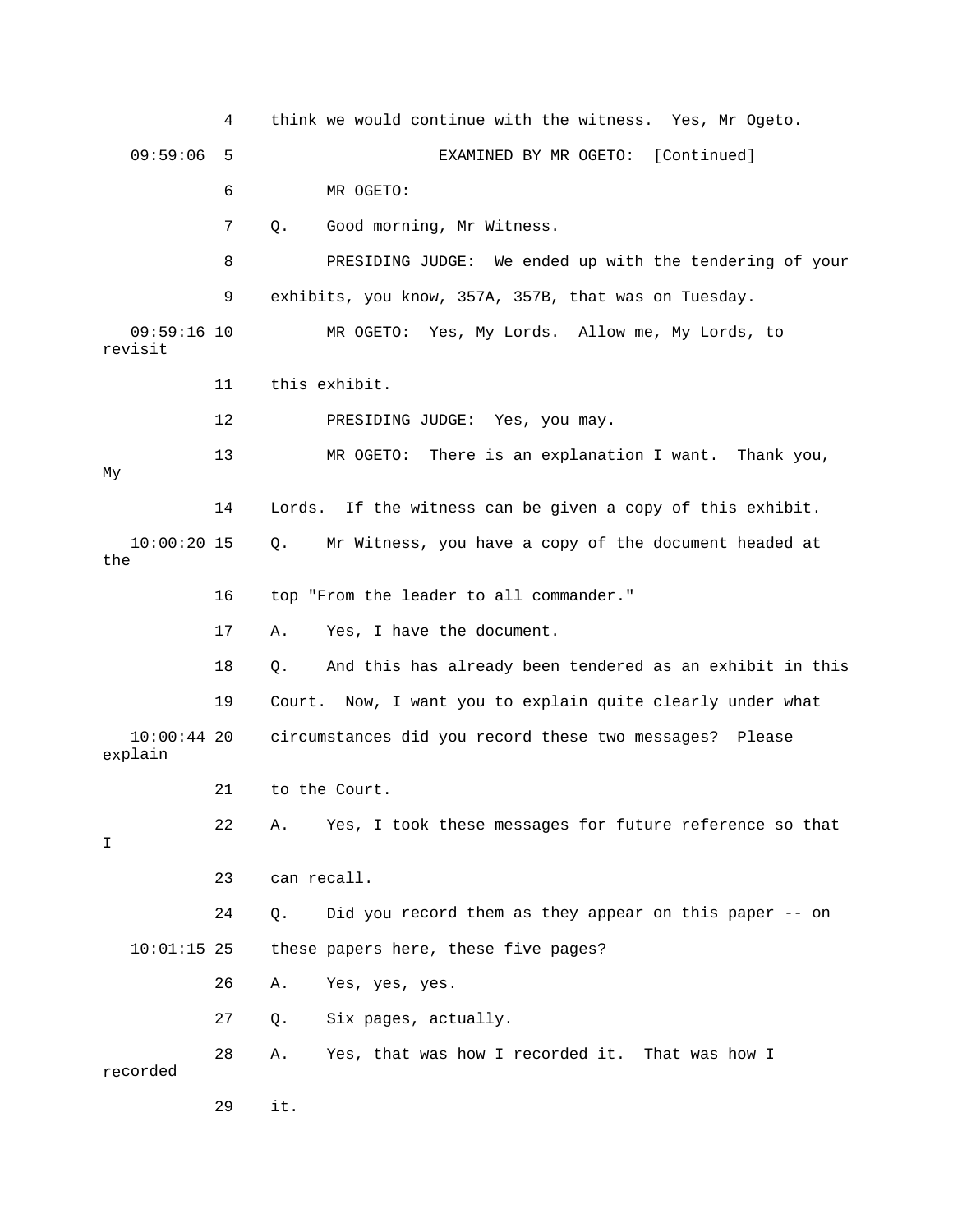|               |                   |            | SESAY ET AL                                                  |  |
|---------------|-------------------|------------|--------------------------------------------------------------|--|
| Page 14       |                   | 1 MAY 2008 | OPEN SESSION                                                 |  |
|               |                   |            |                                                              |  |
|               |                   |            |                                                              |  |
|               | $\mathbf 1$       | Q.         | Do you have the original of these messages?                  |  |
| that          | 2                 | Α.         | Yes, I have the original of these particular documents       |  |
|               | 3                 |            | is before you.                                               |  |
|               | 4                 | О.         | Where is the original of that -- of this document?           |  |
| 10:01:58      | 5                 | Α.         | It's in my own area. In my village, anyway.                  |  |
|               | 6                 | Q.         | In what form is the original of these messages? How are      |  |
|               | 7                 |            | they recorded in the original?                               |  |
| information   | 8                 | Α.         | I recorded it serially as it did go and how the              |  |
| it.           | 9                 |            | is on this one that you've received. That was how I recorded |  |
| $10:02:40$ 10 |                   | О.         | Are these the only two messages that you recorded in the     |  |
|               | 11                |            | original that you say you have at home?                      |  |
| me            | $12 \overline{ }$ | Α.         | Yes, I wrote two and kept it, and the others were with       |  |
|               | 13                |            | and those are the originals.                                 |  |
|               | 14                | Q.         | You wrote two where?                                         |  |
| $10:03:08$ 15 |                   | Α.         | What I mean, this one you received, I wrote it, but the      |  |
|               | 16                |            | original of this document is with me.                        |  |
|               | 17                |            | My Lords, I handed over a document to the<br>MR OGETO:       |  |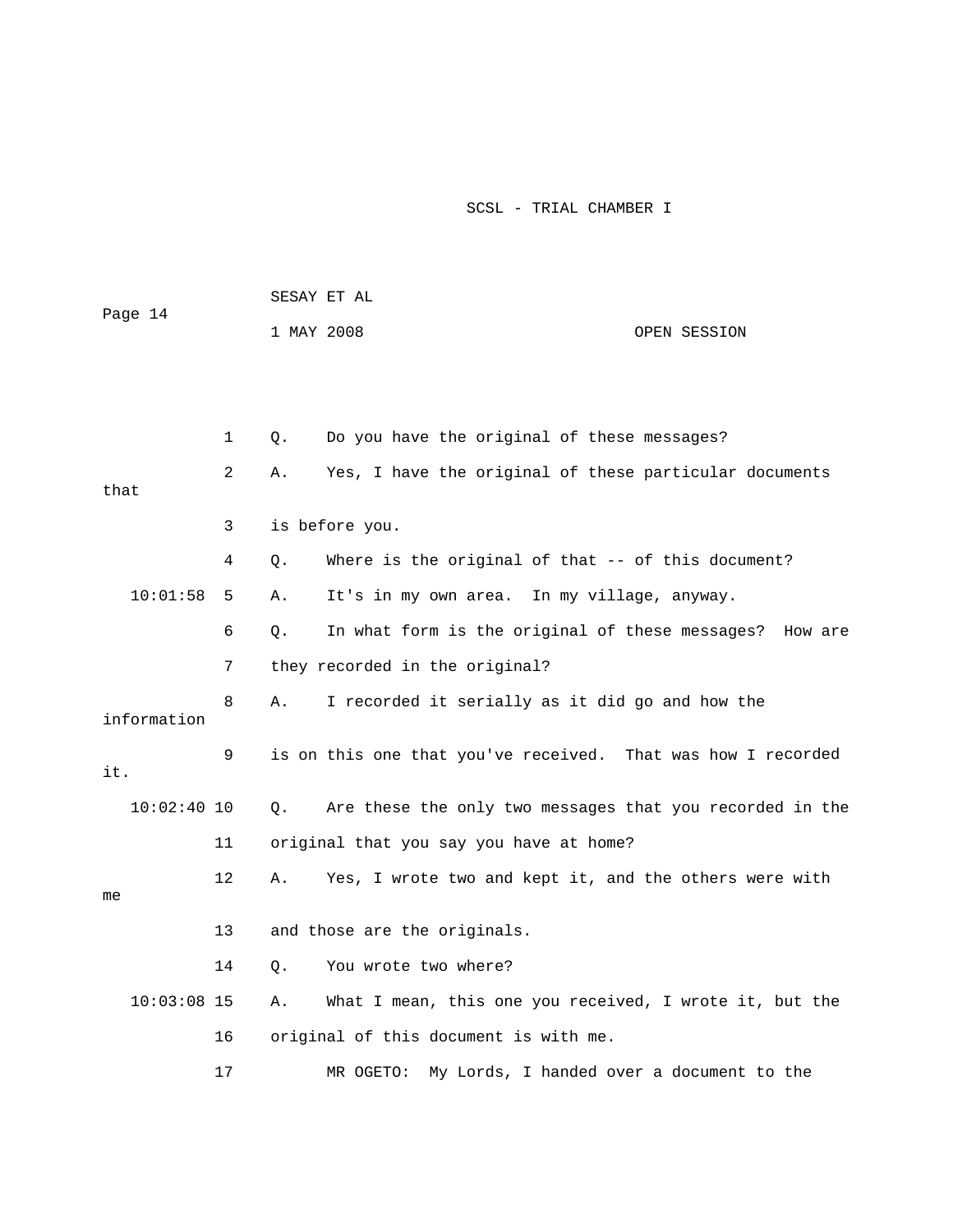| would         | 18 | Prosecution. With your permission, if I can get it back I      |
|---------------|----|----------------------------------------------------------------|
|               | 19 | like to ask the witness some questions. It is the original     |
| $10:03:34$ 20 |    | handwritten document that was handed over to me by the witness |
|               | 21 | and I would like to ask him some questions on that document.   |
|               | 22 | PRESIDING JUDGE: That's the original of what?                  |
| Court,        | 23 | MR OGETO: This is the exhibit that was tendered in             |
|               | 24 | My Lords.                                                      |
| $10:03:57$ 25 |    | PRESIDING JUDGE: That's 357A, 357B. >                          |
|               | 26 | MR OGETO: Yes, My Lords. It's a photocopy. Now, the            |
|               | 27 | original of that exhibit is what I'm holding.                  |
| is            | 28 | JUDGE BOUTET: But he said it was at home. He says it           |
|               | 29 | in my village. I'm really confused about what he is talking    |

|         | SESAY ET AL |              |
|---------|-------------|--------------|
| Page 15 |             |              |
|         | 1 MAY 2008  | OPEN SESSION |

 1 about. 2 MR OGETO: That's what I want to ask him, My Lords, to 3 clarify this. 4 JUDGE BOUTET: Okay. MR OGETO: Yes. If the witness can be given this, My 6 Lords.  $10:04:18$  5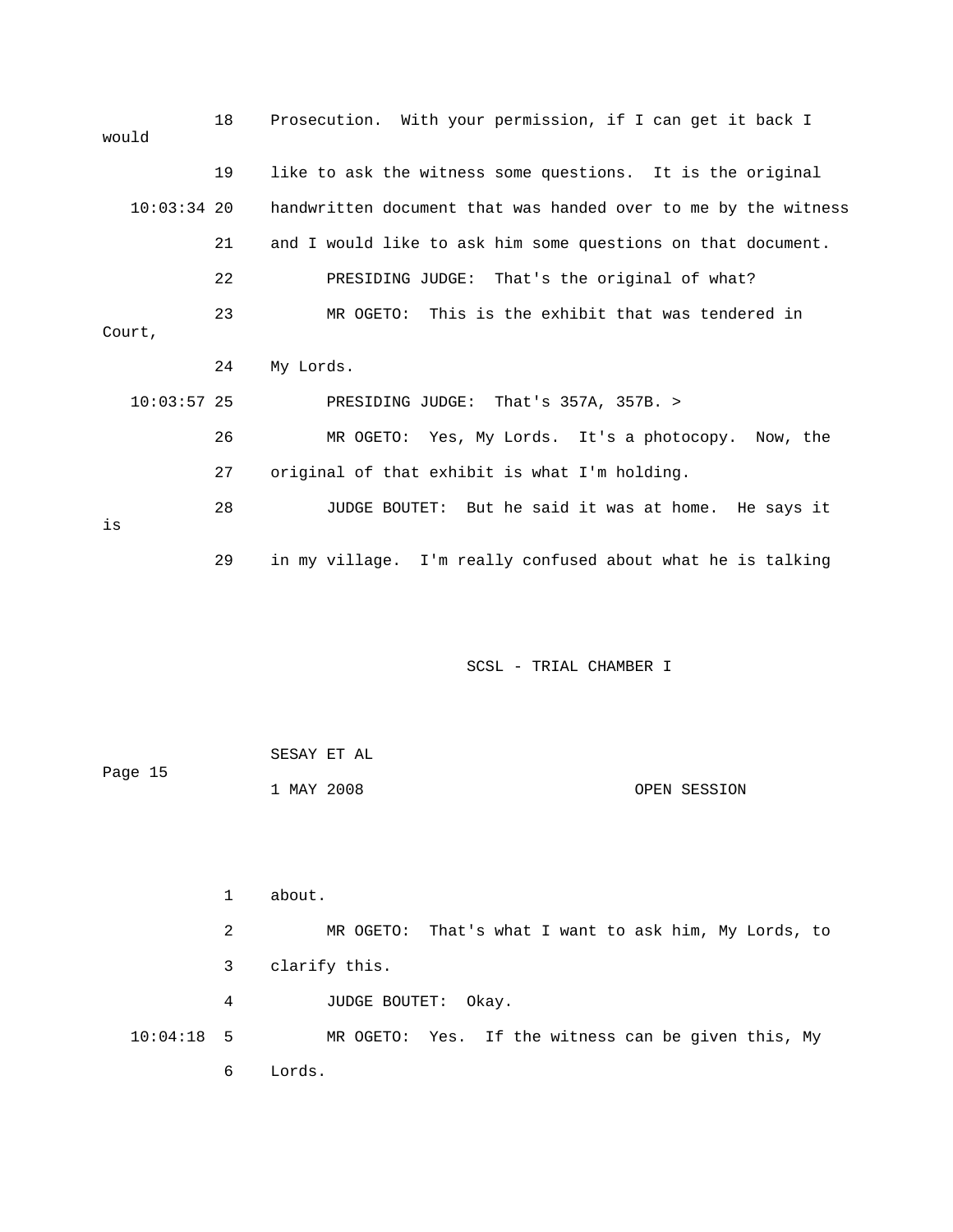| Are                  | 7  | Now, please look at that. Look at it; go through it.<br>Q.       |
|----------------------|----|------------------------------------------------------------------|
|                      | 8  | you able to identify those three pieces of paper?                |
| are                  | 9  | Oh, yes. Yes, I can identify these three papers that<br>Α.       |
| $10:04:58$ 10        |    | in my hands.                                                     |
| please.              | 11 | What are they? Explain to the Court quite clearly,<br>Q.         |
| is                   | 12 | This particular written on this paper, I wrote it.<br>Α.<br>This |
|                      | 13 | my handwriting as I see it.                                      |
|                      | 14 | When did you write that document?<br>Q.                          |
| $10:05:24$ 15<br>the |    | Yeah, this document was written at the time when one of<br>Α.    |
| documents,           | 16 | female lawyers met me, so I told her that I have some            |
|                      | 17 | so she gave me the go-ahead to write some and then she went      |
| back                 | 18 | through them. After that I presented them to her and I went      |
|                      | 19 | to the original.                                                 |
| $10:05:46$ 20        |    | What do you mean you went back to the original?<br>Q.            |
| not                  | 21 | I held fast. I mean, the original is with me. I could<br>Α.      |
|                      | 22 | give it to her. But if the Court needs it, I will give it.       |
| on                   | 23 | So are you saying that you transferred the information<br>Q.     |
|                      | 24 | that document from another document? Is that what you are        |
| $10:06:16$ 25        |    | saying?                                                          |
|                      | 26 | Yes, this one in front of you is out from my documents.<br>Α.    |
|                      | 27 | Why did you transfer that information from the other<br>Q.       |
|                      | 28 | document to this particular document?                            |
|                      | 29 | Why I did this, as I said, the female lawyer that<br>Α.          |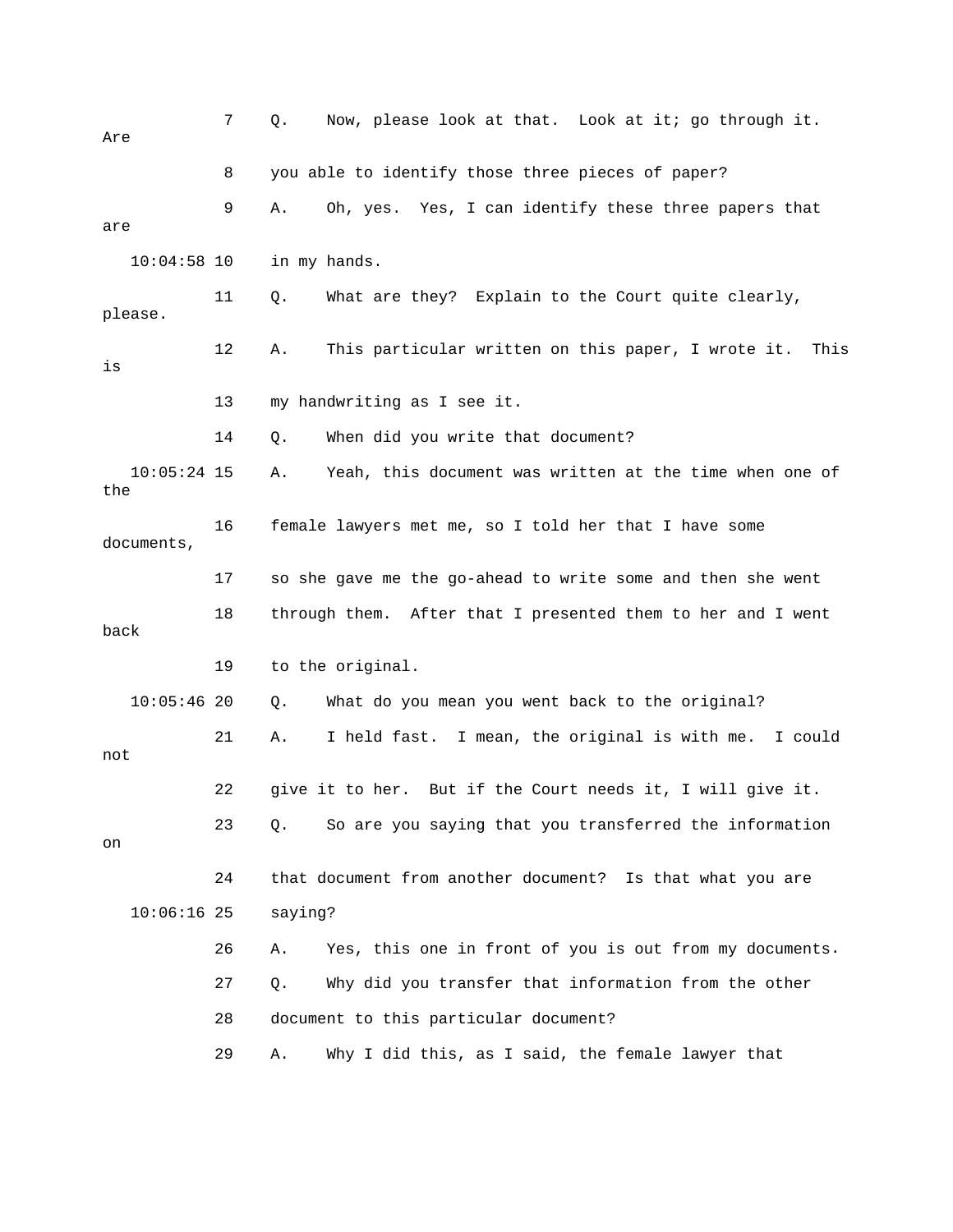| Page 16             |    |            | SESAY ET AL                                                 |              |
|---------------------|----|------------|-------------------------------------------------------------|--------------|
|                     |    | 1 MAY 2008 |                                                             | OPEN SESSION |
|                     |    |            |                                                             |              |
|                     |    |            |                                                             |              |
| present             | 1  |            | interviewed me, she asked me to write this on paper and     |              |
| and                 | 2  |            | it to her. That was early in 2007. So I presented it to her |              |
|                     | 3  |            | the original was with me. So she gave me the go-ahead.      |              |
|                     | 4  | Q.         | Who is this female lawyer that you are speaking about?      |              |
| 10:07:11            | 5  | Α.         | For now, I can't recall the names.                          |              |
|                     | 6  | Q.         | Which team was he working for? Was he working for any       |              |
|                     | 7  |            | Defence team or --                                          |              |
|                     | 8  |            | She.<br>JUDGE BOUTET:                                       |              |
|                     | 9  |            | MR OGETO:                                                   |              |
| $10:07:27$ 10<br>at |    | Q.         | Was she working for any Defence team, as far as you knew    |              |
|                     | 11 | that time? |                                                             |              |
|                     | 12 | Α.         | Yes, she was working on the Defence team.                   |              |
|                     | 13 | Q.         | Which Defence team?                                         |              |
|                     | 14 | Α.         | Well, she told me that she was working with Kallon.         |              |
| $10:07:55$ 15       |    | Q.         | Can you recall her name?                                    |              |
| not                 | 16 | Α.         | No, no, no, I can't recall the name. In fact, we did        |              |
|                     | 17 |            | talk much to that extent.                                   |              |
|                     | 18 | Q.         | Where was it that you met this lady?                        |              |
|                     | 19 | Α.         | Well, she met me in Kenema.                                 |              |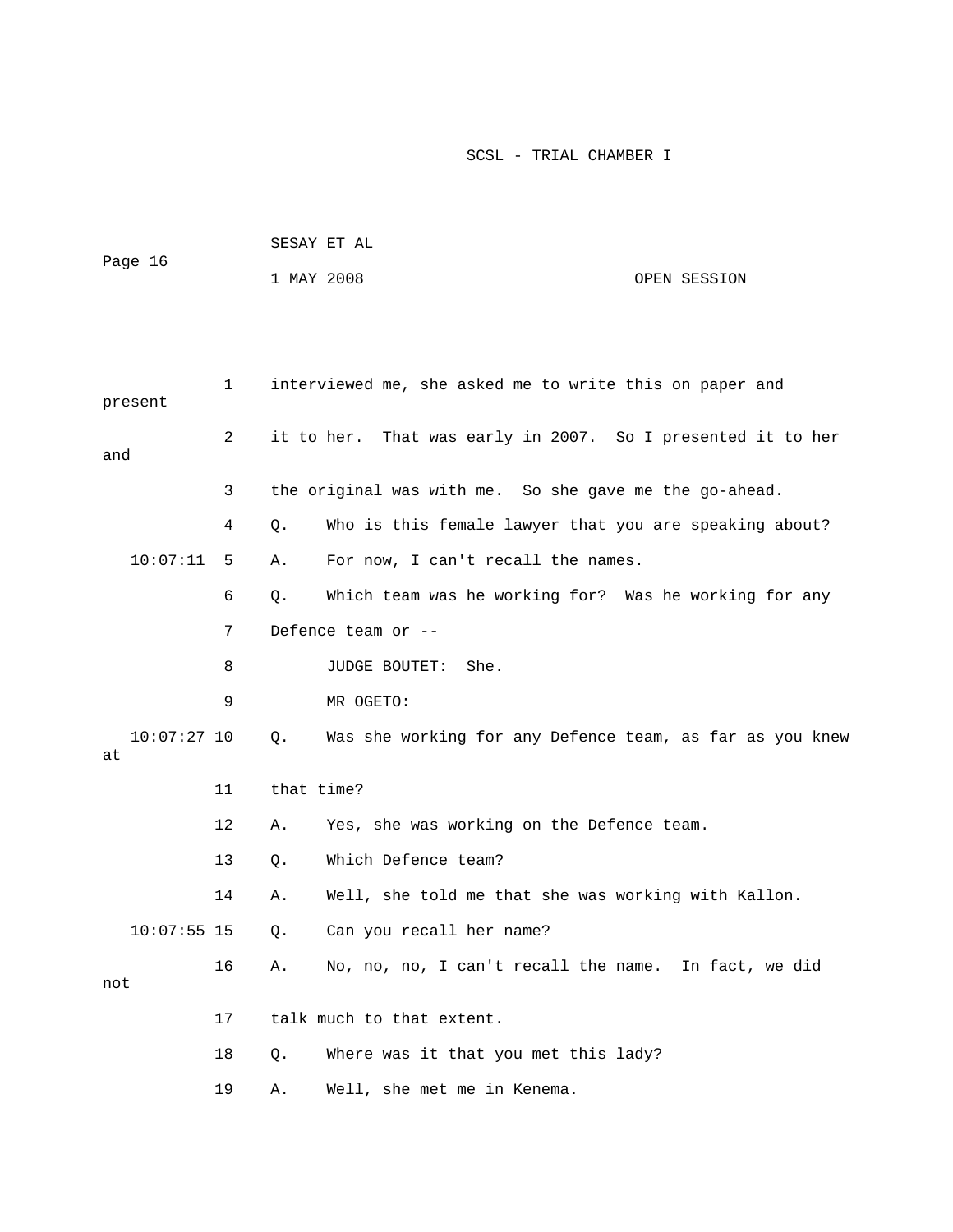|     | $10:08:22$ 20 |    | Q. So you say you still have the original?             |
|-----|---------------|----|--------------------------------------------------------|
| to  |               | 21 | PRESIDING JUDGE: Mr Ogeto, I can't $-$ I'm just trying |
|     |               | 22 | recall; has there been a lady on your Defence team?    |
|     |               | 23 | MR OGETO: Yes, there was, My Lords.                    |
|     |               | 24 | PRESIDING JUDGE: I see.                                |
| she | $10:08:41$ 25 |    | MR OGETO: There was. There was a lady in our team and  |
|     |               | 26 | left, My Lords.                                        |
|     |               | 27 | PRESIDING JUDGE: I see.                                |
|     |               | 28 | MR OGETO: Yes.                                         |
|     |               | 29 | PRESIDING JUDGE: Well, I was just trying to --         |

| Page 17 |              | SESAY ET AL |                          |  |  |  |  |              |  |  |
|---------|--------------|-------------|--------------------------|--|--|--|--|--------------|--|--|
|         |              | 1 MAY 2008  |                          |  |  |  |  | OPEN SESSION |  |  |
|         |              |             |                          |  |  |  |  |              |  |  |
|         |              |             |                          |  |  |  |  |              |  |  |
|         | $\mathbf{1}$ |             | MR OGETO: Yes, My Lords. |  |  |  |  |              |  |  |

2 PRESIDING JUDGE: Yes, okay.

3 JUDGE BOUTET: But I would appreciate it if you would clear

4 up what it is because now it would appear that the witness has documents. 7 JUDGE BOUTET: It's not clear if documents means only  $10:09:02$  5 6 MR OGETO: Yes, My Lords. these

8 because it would appear that the witness has copied these

pages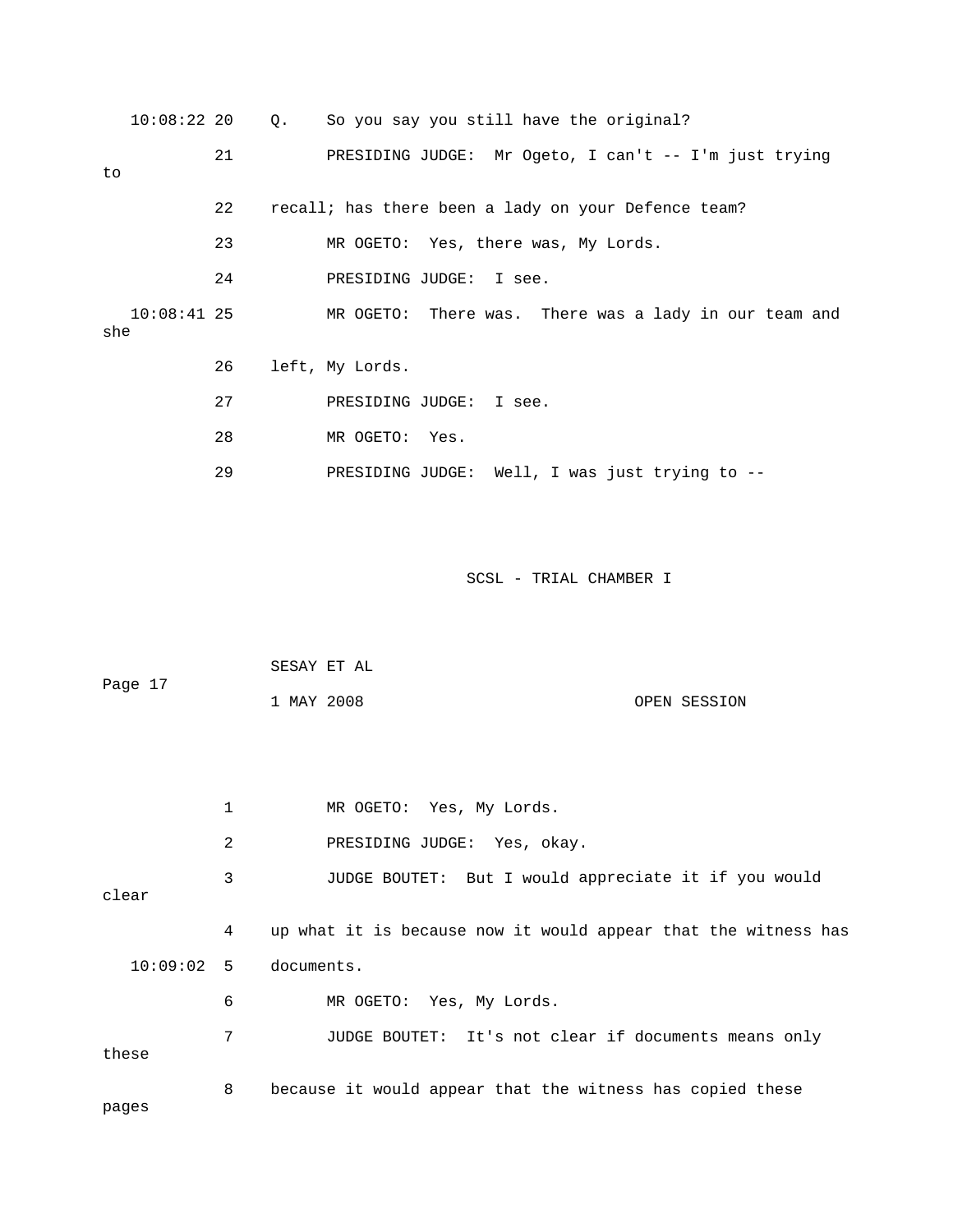9 from a document.

|     | $10:09:12$ 10 |    |        | MR OGETO:<br>Yes.                                             |
|-----|---------------|----|--------|---------------------------------------------------------------|
|     |               | 11 |        | That may contain much more than those few<br>JUDGE BOUTET:    |
|     |               | 12 | pages. |                                                               |
|     |               | 13 |        | That is the impression I get, My Lords.<br>MR OGETO:          |
|     |               | 14 |        | Because the way he testifies it<br>JUDGE BOUTET:<br>Yes.      |
|     | $10:09:22$ 15 |    |        | appears that this female lawyer would have told him copy only |
|     |               | 16 |        | these two pages.                                              |
|     |               | 17 |        | MR OGETO: Yes, My Lords.                                      |
|     |               | 18 |        | JUDGE BOUTET: What are these -- obviously two pages or        |
| in  |               | 19 |        | three pages, whatever it is, out of more pages that would be  |
|     | $10:09:33$ 20 |    |        | his possession, whatever it is.                               |
|     |               | 21 |        | That would be -- yes, My Lords.<br>MR OGETO:                  |
| you |               | 22 | О.     | And this other document that you are talking about that       |
|     |               | 23 |        | retained, does it have any other information?                 |
|     |               | 24 | Α.     | Yes, it has other informations. I think just a page; I        |
|     | $10:09:57$ 25 |    |        | can't recall well.                                            |
|     |               | 26 | О.     | Are you able to get this other document?                      |
|     |               | 27 | Α.     | Yes, if you facilitate my movement, maybe I'll come with      |
|     |               | 28 | it.    |                                                               |
|     |               | 29 |        | Yes. "If you facilitate my movement,"<br>PRESIDING JUDGE:     |
|     |               |    |        |                                                               |

SCSL - TRIAL CHAMBER I

SESAY ET AL

1 MAY 2008 OPEN SESSION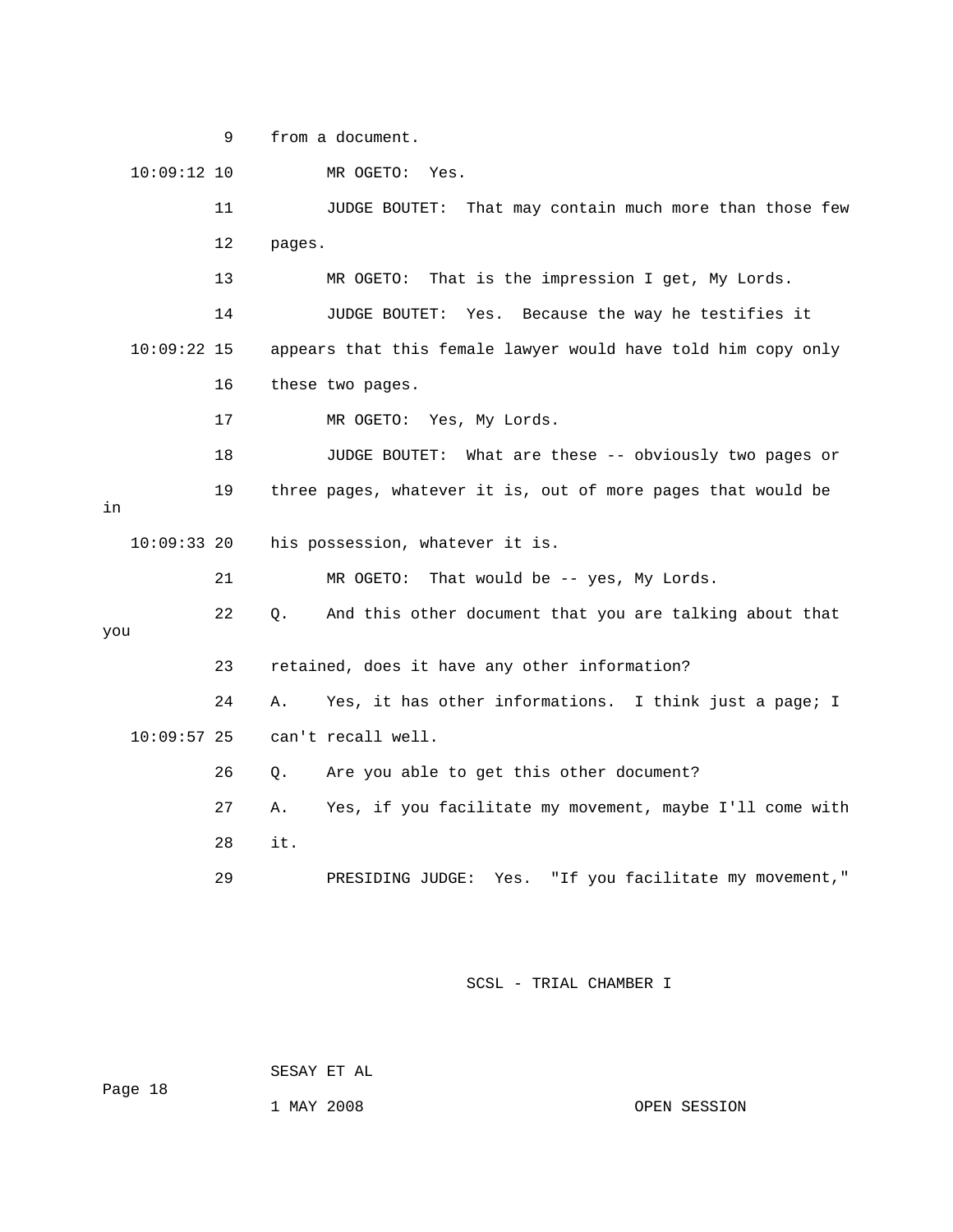1 can we do it? Why not?

2 MR OGETO: Yes, My Lords.

 3 PRESIDING JUDGE: If you need it, you have to facilitate 4 movements. 10:10:32 5 MR OGETO: Yes, My Lords, I think it will be important my for

6 the Court to have a look at this other document because,

7 apparently, the document that I thought was the original is

not

8 the original.

 9 JUDGE THOMPSON: I'm a little confused myself. In other words, there is an original document somewhere.  $10:10:44$  10

11 MR OGETO: Yes, My Lords.

 12 JUDGE THOMPSON: And the witness has been talking about the

13 process of transcribing.

14 MR OGETO: Yes, My Lords.

this 10:10:51 15 JUDGE THOMPSON: And of course the question for me at

16 stage would be whether what has been transcribed from the 17 original to this document --

18 MR OGETO: Yes, My Lords, yes.

 $10:11:03$  20 reproduction of the original document, so that is for me an 21 important hiatus, you know, which will need to be cleared up 19 JUDGE THOMPSON: Is in fact a faithful and accurate

in

22 case you intend to do anything with this --

23 MR OGETO: My Lords.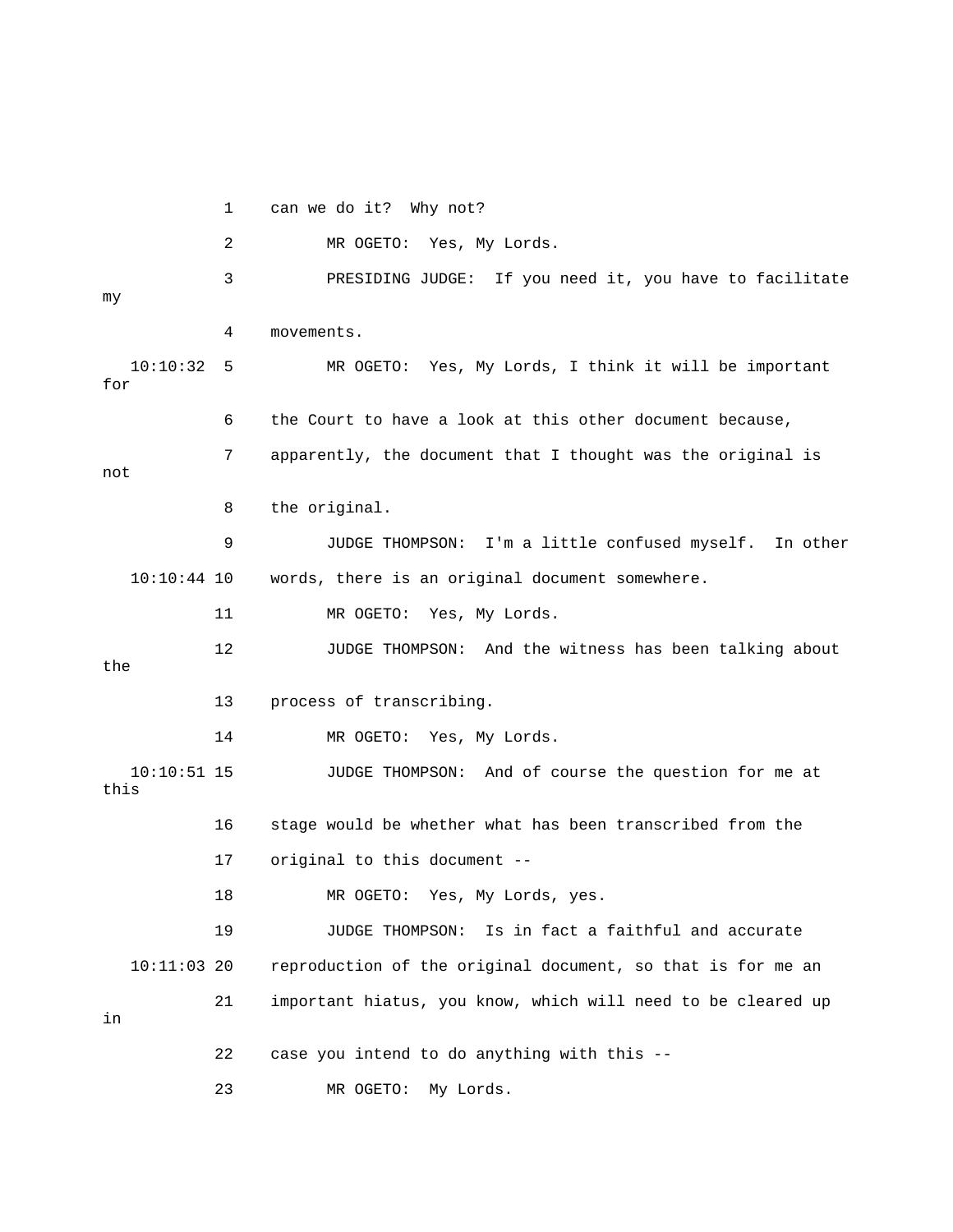|               | 24 | JUDGE THOMPSON: -- document.                                  |
|---------------|----|---------------------------------------------------------------|
| $10:11:19$ 25 |    | MR OGETO: My Lords, I absolutely agree with you and I         |
| this          | 26 | think it's absolutely important that we get the original of   |
|               | 27 | document. Let me also point out that after the proceedings on |
|               | 28 | Friday, I had a chat with the Prosecution and the Prosecution |
|               | 29 | looked at the --                                              |

| Page 19 | SESAY ET AL |  |              |
|---------|-------------|--|--------------|
|         | 1 MAY 2008  |  | OPEN SESSION |

|                        | 1              | JUDGE BOUTET: You mean on Tuesday?                           |
|------------------------|----------------|--------------------------------------------------------------|
|                        | $\overline{2}$ | MR OGETO: On, Tuesday, I'm sorry. I thought it's the         |
| chat                   | 3              | weekend. Yes, on Tuesday. So the Prosecution -- we had a     |
| nature                 | 4              | with the Prosecution. I don't want to disclose what the      |
| 10:11:48<br>discussed, |                | 5 of that discussion was but I think in view of what we      |
|                        | 6              | and in view of the answers that the witness has given, it is |
|                        | 7              | absolutely important that we obtain the original of this     |
|                        | 8              | document, so that all the parties in the Chamber are able to |
|                        | 9              | verify what exactly is in that document.                     |
| $10:12:07$ 10          |                | PRESIDING JUDGE: If I understand it very well, 357A,         |
|                        | 11             | $357B - -$                                                   |
|                        | 12             | MR OGETO: Yes, My Lords.                                     |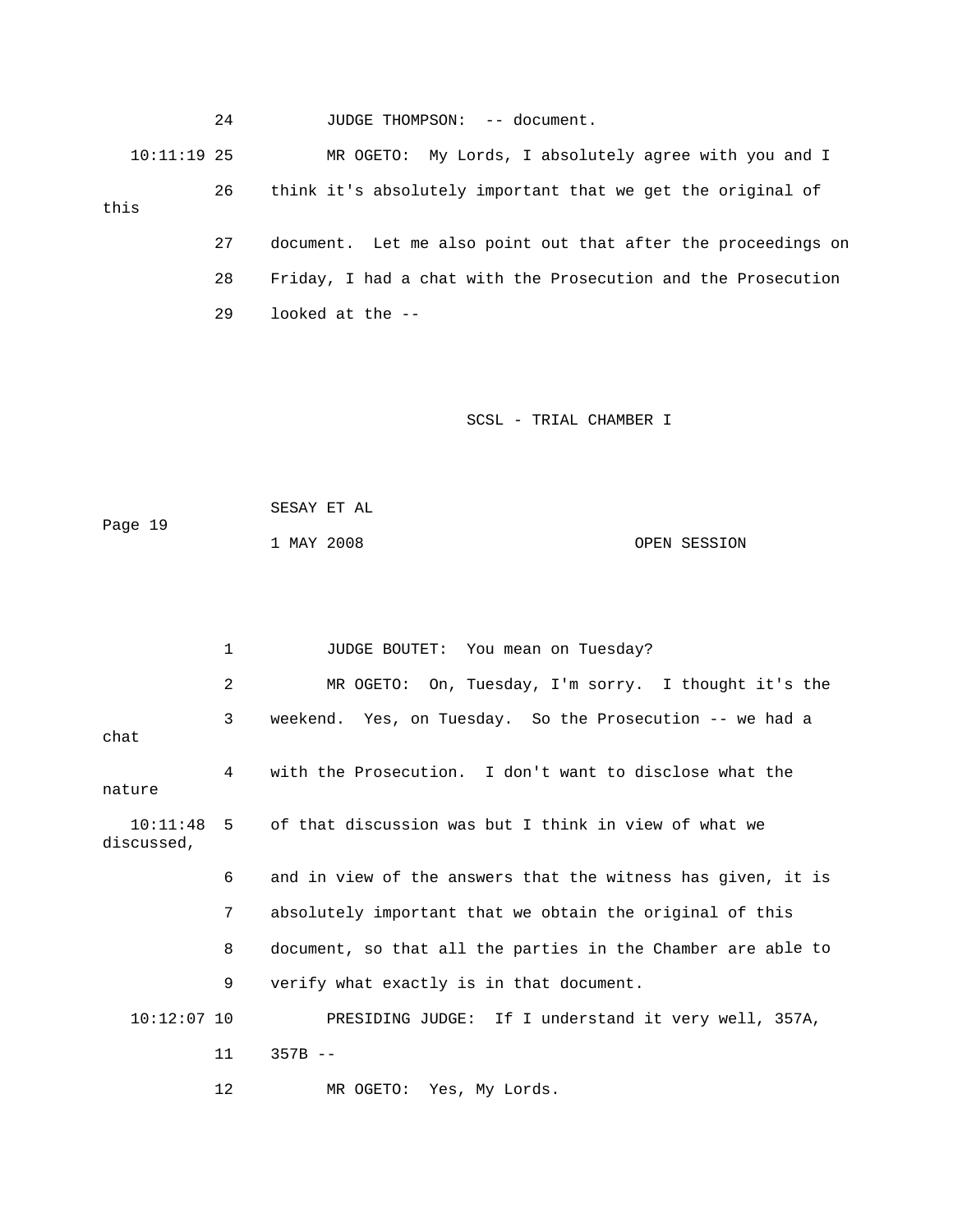|      |               | 13 | PRESIDING JUDGE: -- are a photocopy of this other copy.       |
|------|---------------|----|---------------------------------------------------------------|
|      |               | 14 | MR OGETO: Yes, My Lords. Exactly.                             |
|      | $10:12:22$ 15 |    | PRESIDING JUDGE: So in fact we are dealing with copies.       |
|      |               | 16 | MR OGETO: Yes, My Lords.                                      |
| have |               | 17 | PRESIDING JUDGE: Which copies which are supposed to           |
|      |               | 18 | been transcribed from the real original.                      |
|      |               | 19 | MR OGETO: Yes, My Lords.                                      |
|      | $10:12:35$ 20 |    | PRESIDING JUDGE: That he is keeping.                          |
|      |               | 21 | MR OGETO: Yes, My Lords.                                      |
|      |               | 22 | PRESIDING JUDGE: I think it is important --                   |
|      |               | 23 | MR OGETO: Yes, My Lords.                                      |
|      |               | 24 | PRESIDING JUDGE: -- that you are saying that if you can       |
|      | $10:12:44$ 25 |    | facilitate my movements, as he says, for him to collect the   |
|      |               | 26 | originals and --                                              |
|      |               | 27 | MR OGETO: My Lords, on that note, I will apply that we        |
|      |               | 28 | stand down this witness and he moves after his movements have |
|      |               | 29 | been facilitated.                                             |
|      |               |    |                                                               |

| Page 20 | SESAY ET AL |  |              |
|---------|-------------|--|--------------|
|         | 1 MAY 2008  |  | OPEN SESSION |

1 PRESIDING JUDGE: But you can conclude with his evidence 2 you know -- well, not concluding. I mean get him to a certain 3 point and only leaving that opening.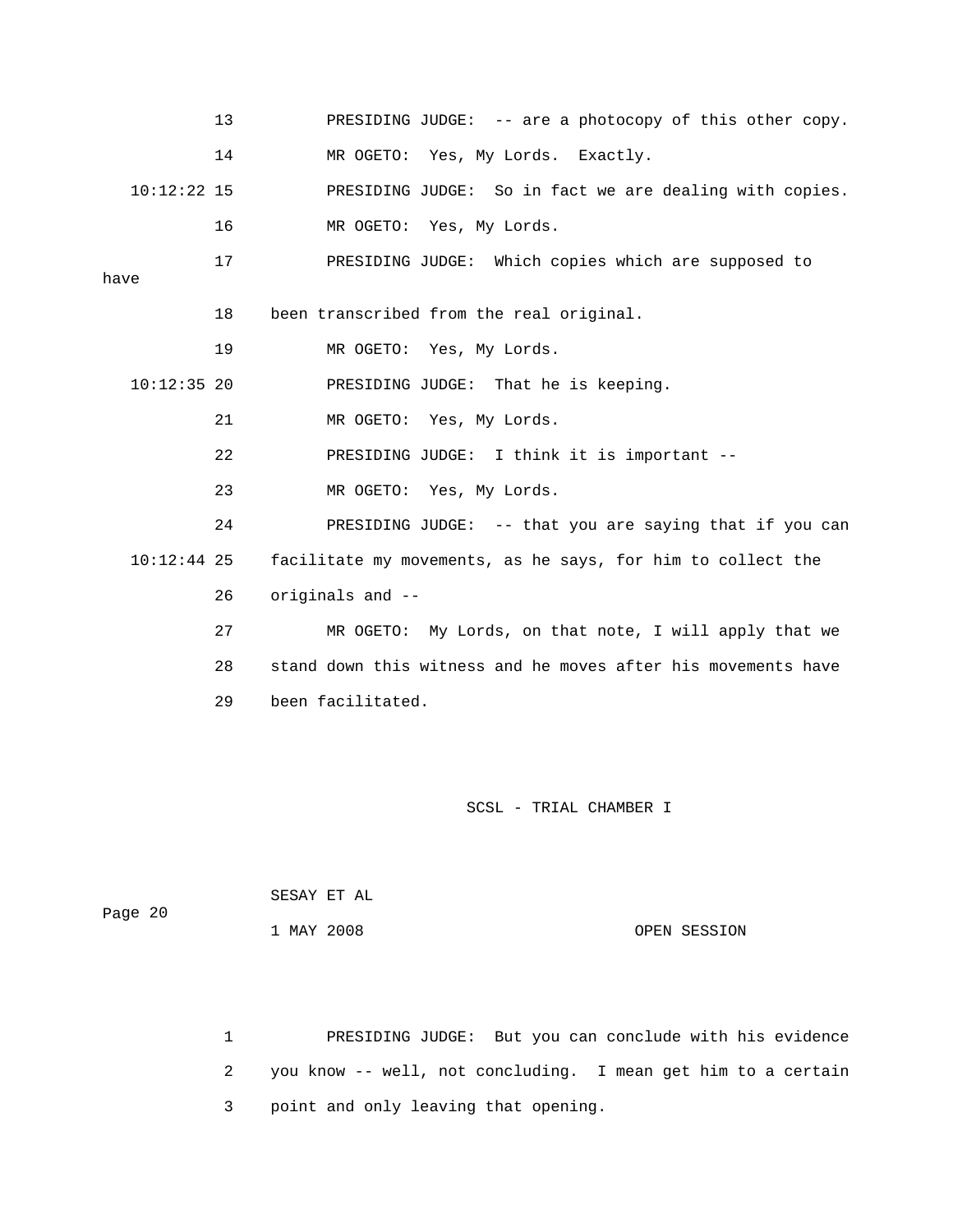4 MR OGETO: I have no objection to that procedure, My Lords. 10:13:11 5 JUDGE BOUTET: But before you get there I'm still - it's 8 original. 11 my understanding of his evidence is while performing his duties 13 MR OGETO: Yes, My Lords. 14 JUDGE BOUTET: So the original will be another document. So this document that he has in his possession is a document 16 he copied from another document. So what you have there is copy 18 MR OGETO: Let's put it this way, My Lords. 19 JUDGE BOUTET: -- the circumstances of that are not . clear That's what I'm telling you, Mr Ogeto. 22 JUDGE THOMPSON: Perhaps I should, in fact, before you 23 answer, that perhaps the terminology "original" here may be 24 you might consider to be original is not what he is in fact 6 not -- it's still not clear to me what it is we're talking about 7 because we're talking here of a -- I would say so-called 9 MR OGETO: Yes, My Lords. 10:13:24 10 JUDGE BOUTET: And I call it a so-called original because 12 he copied that from another document so --  $10:13:39$  15 that 17 of a copy of a copy. So what is this original document? How --  $10:13:56$  20 21 MR OGETO: As I understand it, My Lords - what 10:14:10 25 calling an original. 26 MR OGETO: Exactly, yes.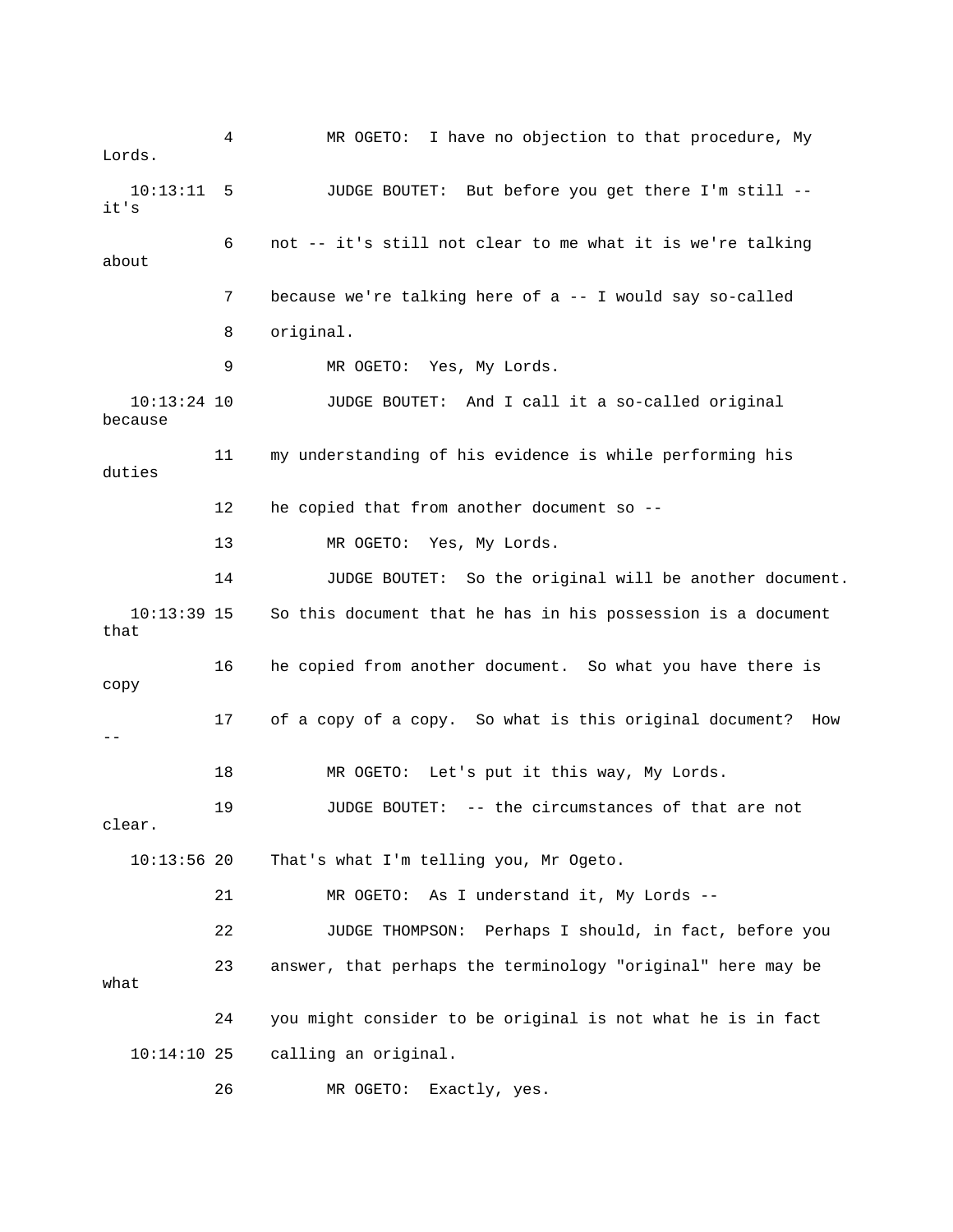| 27<br>terminological | JUDGE THOMPSON: So we might be having some             |  |
|----------------------|--------------------------------------------------------|--|
| 28                   | difficulty here in describing the purported documents. |  |

29 MR OGETO: Yes, sir.

|         | SESAY ET AL |              |
|---------|-------------|--------------|
| Page 21 |             |              |
|         | 1 MAY 2008  | OPEN SESSION |

| my    |               | $\mathbf 1$       | JUDGE THOMPSON: So we need to clear this up as joining       |
|-------|---------------|-------------------|--------------------------------------------------------------|
|       |               | $\overline{2}$    | Brothers' position on that.                                  |
|       |               | 3                 | MR OGETO: Let's put it this way My Lords --                  |
|       |               | 4                 | PRESIDING JUDGE: Let me come in.                             |
|       | 10:14:35      | -5                | MR OGETO: Yes, My Lords.                                     |
| this  |               | 6                 | PRESIDING JUDGE: What would really be the original of        |
|       |               | 7                 | document? Wouldn't it be the logbook?                        |
|       |               | 8                 | MR OGETO: Ideally, it's the logbook.                         |
|       |               | 9                 | PRESIDING JUDGE: Yes, it should be the logbook. I am         |
| know, | $10:14:50$ 10 |                   | sure, you know, that taking the cue from my colleagues, you  |
|       |               | 11                | that what the witness is saying is that he copied this       |
| home  |               | $12 \overline{ }$ | particular -- what he has there was copied -- what he has at |
|       |               | 13                | was copied from the logbook; is that what he is saying.      |
|       |               | 14                | MR OGETO:<br>Yes, My Lords.                                  |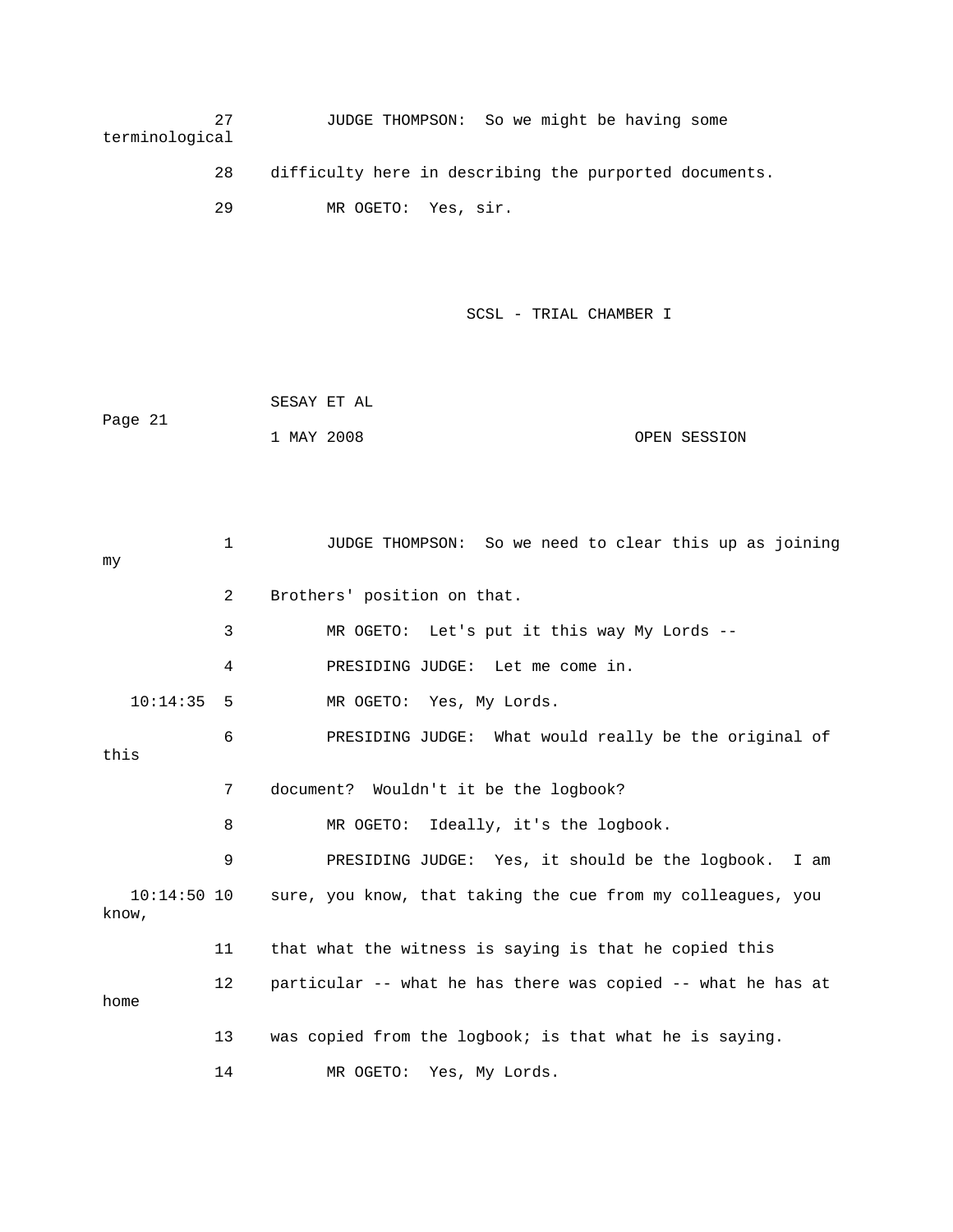10:15:10 15 PRESIDING JUDGE: Now, it means then, you know, that even 16 what he has at home is not the original; it is a copy. 17 MR OGETO: Yes, it is a copy, I understand My Lords but 18 JUDGE THOMPSON: And compounding the problem here, we may 19 now be engaging in speculation that is very unhelpful which in fact requires that we -- this Court be given the opportunity 21 see this document, because there are competing hypothesis now, 23 that that is the kind of exercise that we may find not 24 unless the document is produced and then we, the Court is able 10:15:54 25 determine the nature and character of the document. 26 MR OGETO: Yes, My Lords. characterised 28 as original or the copy or what you might call the copy of an 29 original or whatever characterisation may be appropriate. --  $10:15:33$  20 to 22 based on the nature of his evidence, and I would respectfully say fruitful, to 27 JUDGE THOMPSON: Whether it has been properly

SCSL - TRIAL CHAMBER I

| Page 22 | SESAY ET AL |              |  |
|---------|-------------|--------------|--|
|         | 1 MAY 2008  | OPEN SESSION |  |

1 MR OGETO: Yes, My Lords, and that's why I said probably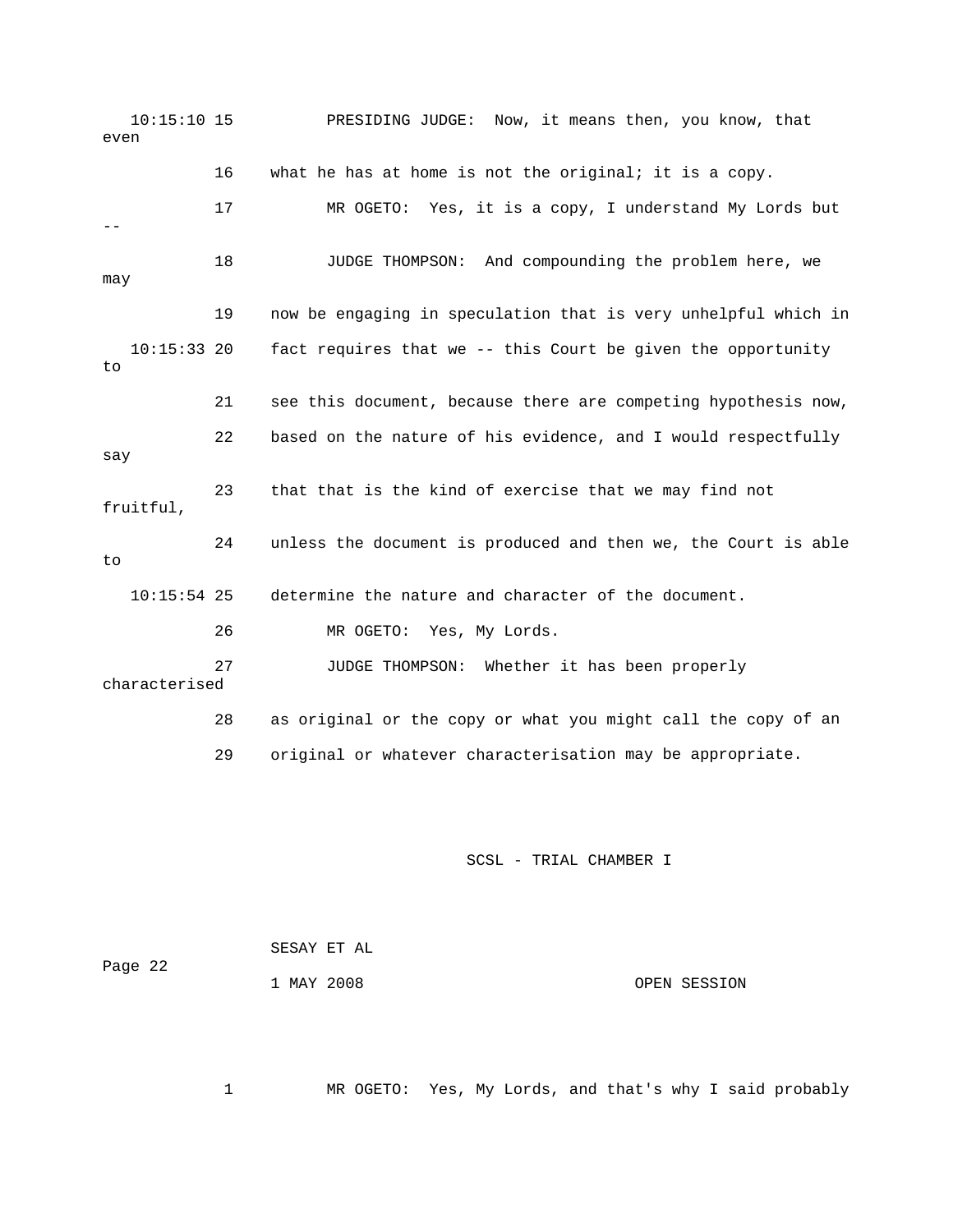2 the best procedure would be to let the witness get this document 3 for inspection by the Court, so that we're able exactly to . it Because at this stage I agree with Judge Thompson that we are exactly 7 what kind of document this witness is talking about and, in view 8 of that, again the discussion that I had with the Prosecution 11 document in the possession of the witness. 14 and take on another witness? Or to get done with him and just 16 MR OGETO: My Lords, I consider this issue absolutely 18 PRESIDING JUDGE: Yes. 19 MR OGETO: And my request will be to stand down this 21 another witness on standby, and I'm sure the witness will be 23 the matter further. 24 PRESIDING JUDGE: Mr Witness, you think if you -- if you 4 understand the nature of that document and what we can make 10:16:3 6 probably engaging in speculation because we do not know on 9 Tuesday, during which we made certain allegations, if I may call 10:16:58 10 them so, I think it's important for the Court to look at the 12 PRESIDING JUDGE: What option are you adopting now? Do you 13 want to stand down the entirety of the evidence he has to give 10:17:27 15 leave that aspect of it for -- 17 important. 10:17:36 20 witness for him to be able to get these documents. We have able 22 to get this document as soon as possible, so that we can pursue 10:17:55 25 left today without mentioning where you are -- no need to mention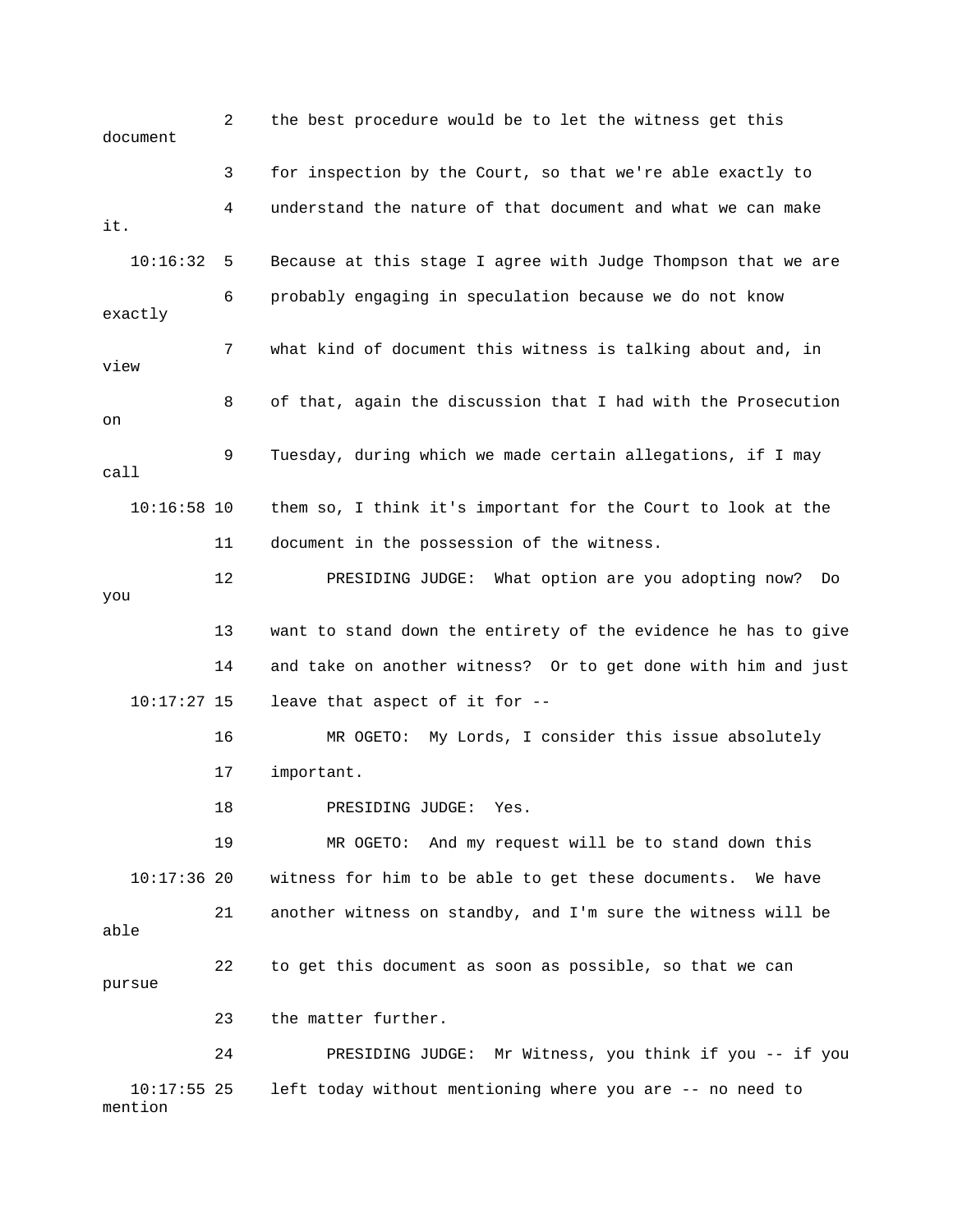| mean | 26 | where you are going to $-$ if you left today, for instance, I |
|------|----|---------------------------------------------------------------|
|      | 27 | how long would it take you to come back here?                 |
|      | 28 | THE WITNESS: Latest Tuesday.                                  |
|      | 29 | PRESIDING JUDGE: Latest Tuesday. That is you'll be            |

|         |            | SESAY ET AL |              |
|---------|------------|-------------|--------------|
| Page 23 |            |             |              |
|         | 1 MAY 2008 |             | OPEN SESSION |

|                      | $\mathbf{1}$      | arriving in Freetown on Tuesday?                             |
|----------------------|-------------------|--------------------------------------------------------------|
|                      | 2                 | THE WITNESS: By God's grace, I'll come back.                 |
| testimony            | 3                 | PRESIDING JUDGE: So you might be available for               |
|                      | 4                 | on -- well, on Thursday.                                     |
| 10:18:42 5           |                   | THE WITNESS: Well, yes, I'm working in the interests of      |
| need                 | 6                 | this particular Court. Any hour, any minute, any second you  |
|                      | 7                 | me, I will come.                                             |
|                      | 8                 | PRESIDING JUDGE: Fine. Yes, Mr Harrison.                     |
|                      | 9                 | MR HARRISON: I just wanted to remind the Court of            |
| $10:19:05$ 10<br>was |                   | something that happened quite a while ago with TF1-036; that |
| Court                | 11                | a witness who the Prosecution asked to be stood down.<br>The |
|                      | $12 \overline{ }$ | granted that but what they also arranged was that a          |
| transport            | 13                | representative of witness and victim service actually        |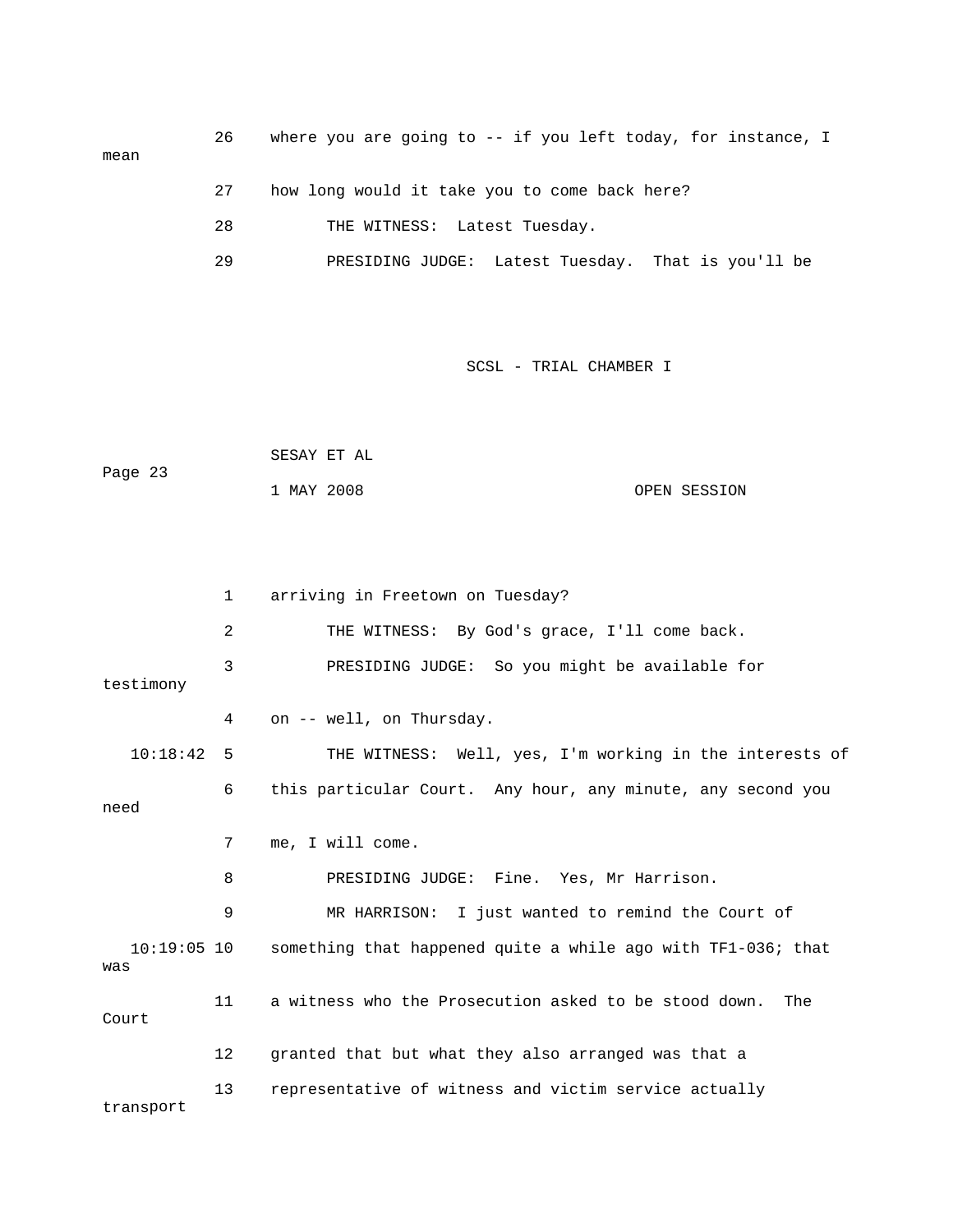14 the person in a witness and victim service truck to the location,  $10:19:26$  15 so that he would be brought back immediately thereafter, and 16 there wasn't a lengthy delay. I think in that particular case 17 the witness was away for the afternoon, the following day, and 18 then returned and was present. 10:19:45 20 witness service but there was a discussion between the Court 21 them on that particular occasion, and they were obviously able 22 accommodate the Court's concerns. 10:20:09 25 anticipate any prejudice, you know, if it turns out that the 26 witness goes alone to pick up the document? 27 MR HARRISON: It wasn't so much a question of prejudice, 28 was the timing. 19 That's always dependent upon the availability of victim and and to 23 PRESIDING JUDGE: Do you anticipate any prejudice if this 24 witness -- if it turned out that he goes alone -- do you it 29 PRESIDING JUDGE: I know. I know. I mean, I'm looking at

| Page 24 | SESAY ET AL |  |              |
|---------|-------------|--|--------------|
|         | 1 MAY 2008  |  | OPEN SESSION |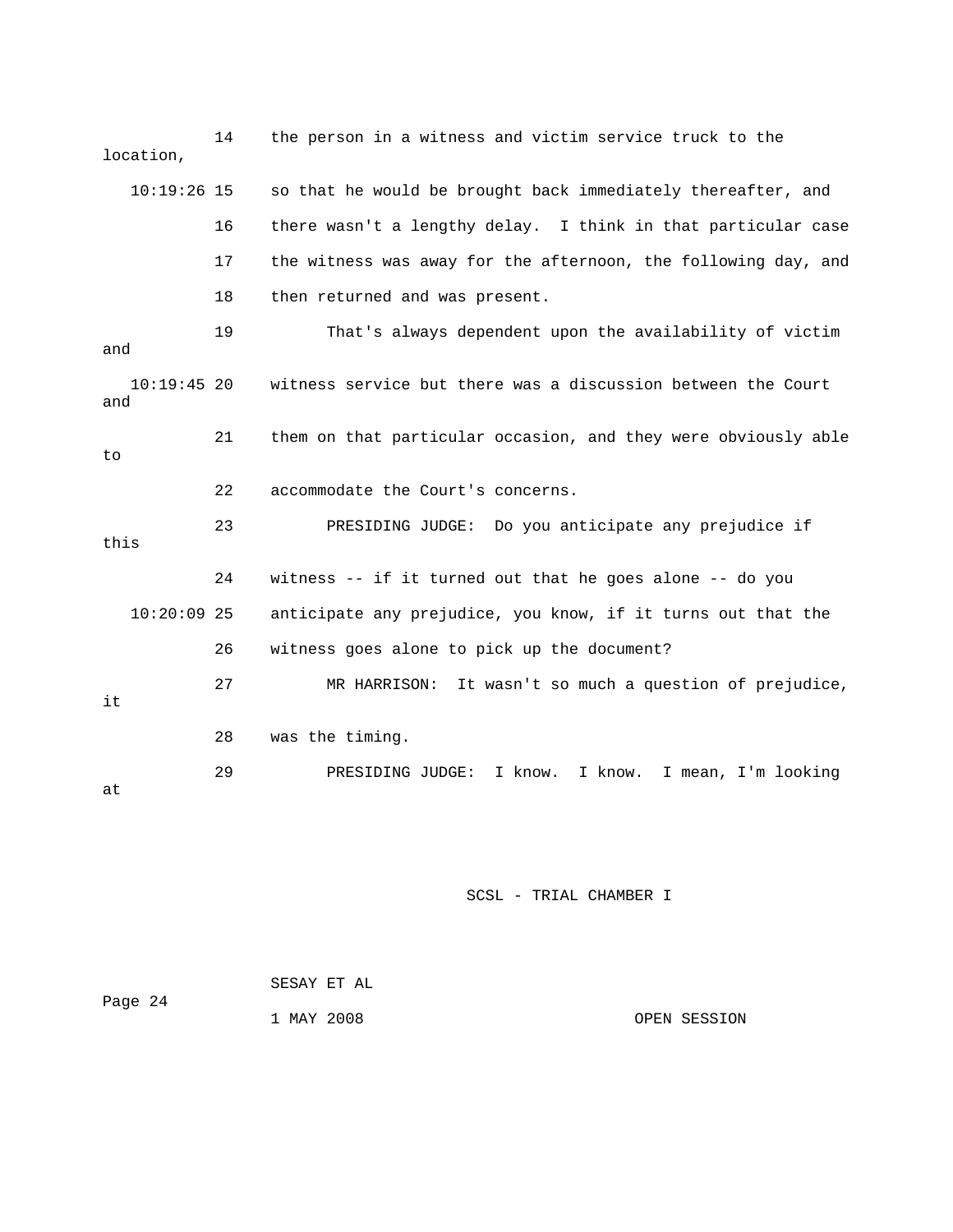1 the other side of it, you know, because -- 2 MR HARRISON: The Prosecution would ask the Court that 3 they are going to follow this procedure, that the usual warning 4 be given to a witness that they not discuss their evidence with any person while they are away from the seat of the Court and 6 PRESIDING JUDGE: Well, that's the prejudice I was 8 MR HARRISON: The Prosecution does think that there is 9 logic in having witness and victim services escort a witness 10:20:45 10 distant location, while they are during their direct 11 PRESIDING JUDGE: Yes, because he is still in the 14 Well, on Mr Ogeto's application, the Chamber will stand 10:21:45 15 down the evidence of this -- the recording of the evidence of 16 this -- or rather the testimony of this witness until a date that 17 would have allowed him to go and pick up this document. We the 19 custody, you know, of the Court. I mean custody in terms of his being at the disposal of the Court and that -- and at the if  $10:20:32$  5 -- 7 referring to. some to a testimony. 12 possession of the Court, you know, and he is supposed to still be 13 within the custody, you know, of the Court. would 18 like to observe and to note that the witness is still under  $10:22:25$  20 21 disposal also of the victims and witness unit, and so we do order 22 that the victims and witness unit arranges the transportation of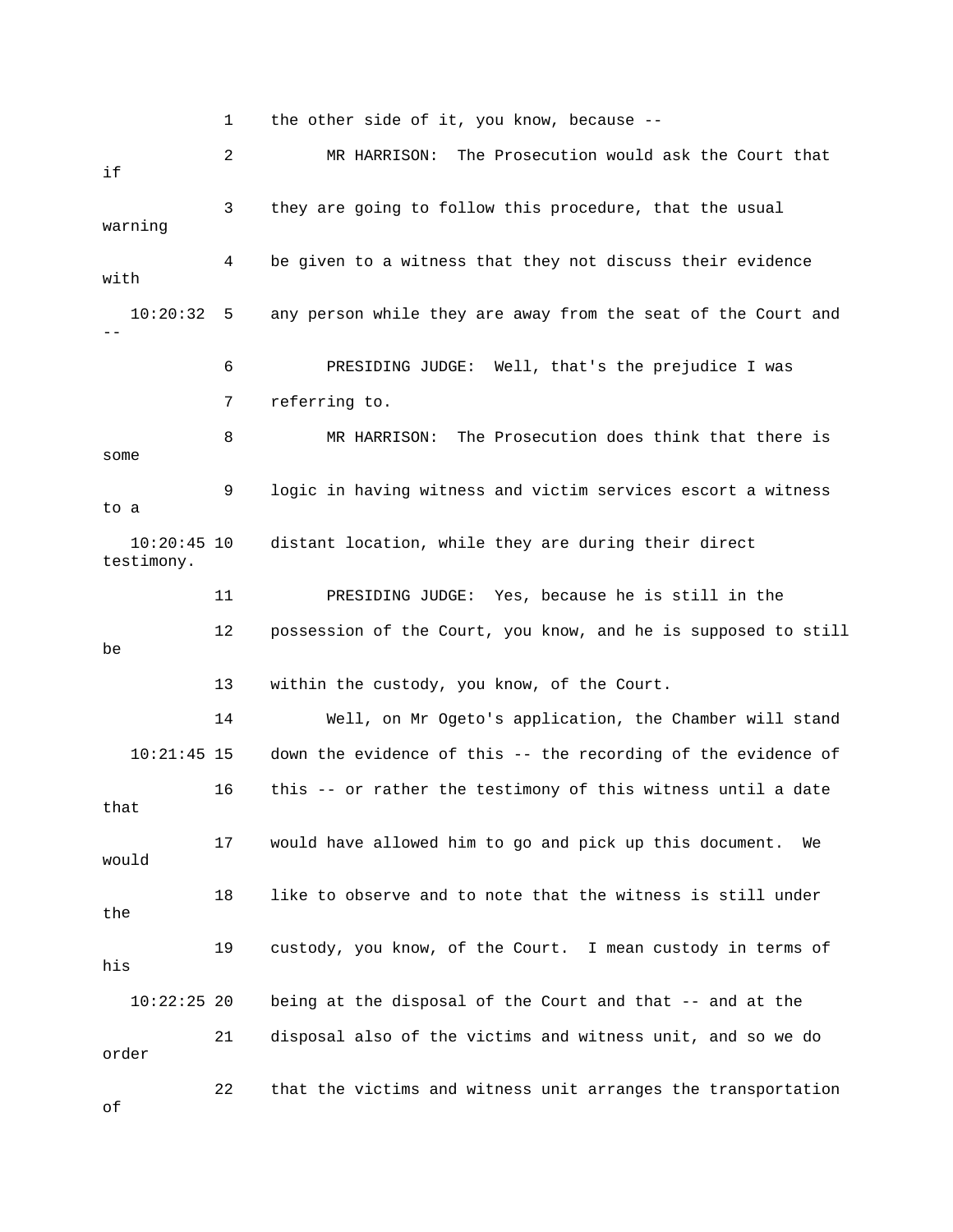| place                | 23 | the witness -- arranges and accompanies the witness to his    |
|----------------------|----|---------------------------------------------------------------|
| back                 | 24 | of abode so that he collects the document and they bring him  |
| $10:22:53$ 25<br>the |    | to the witness house in Freetown as soon as this is done --   |
| the                  | 26 | Court will be advised by the victims and witness unit on when |
|                      | 27 | witness would be available -- would have been available in    |
| testimony,           | 28 | Freetown for us to be able to start to resume with his        |
|                      | 29 | this time armed with the document which he would have brought |

|         | SESAY ET AL |  |              |
|---------|-------------|--|--------------|
| Page 25 |             |  |              |
|         | 1 MAY 2008  |  | OPEN SESSION |

|      | 1 | from his place of abode.                                                    |
|------|---|-----------------------------------------------------------------------------|
| unit | 2 | So we are accordingly ordering the witness and victims                      |
| his  | 3 | to make -- take all necessary steps to convey the witness to                |
| to   | 4 | place of abode and to bring him back to the witness house and               |
|      |   | $10:23:35$ 5 advise the Court as to when he will be available for continued |
|      | 6 | testimony. So this is -- yes, Mr Ogeto.                                     |
|      | 7 | MR OGETO: Much obliged, My Lords.                                           |
|      | 8 | PRESIDING JUDGE: Right. I think the witness can be                          |
|      | 9 | assisted out of Court for now and placed at the disposal of                 |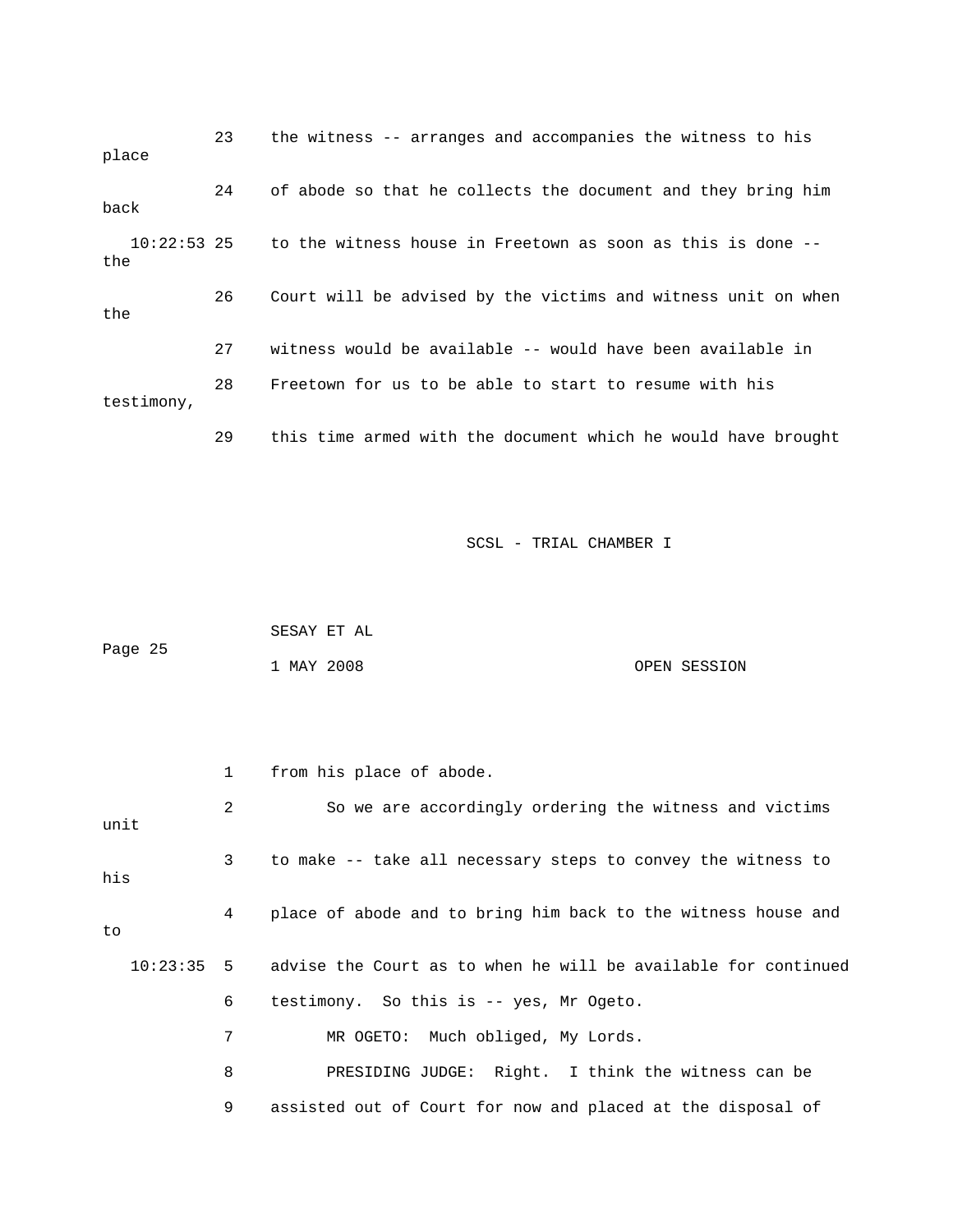| $10:23:56$ 10 |    | victims and witness unit so that immediate arrangements, you  |
|---------------|----|---------------------------------------------------------------|
|               | 11 | know, be made for him to be transferred or, rather, taken to  |
| οf            | 12 | where he will collect the document. So can he be assisted out |
| section       | 13 | Court, please, and let the attention of the chief of the      |
|               | 14 | be drawn to this very urgent matter that has been referred to |
| $10:24:22$ 15 |    | him.<br>Mr Ogeto, you still have --                           |
|               | 16 | [The witness stood down]                                      |
| Very          | 17 | Something different, My Lords. Good news.<br>MR OGETO:        |
|               | 18 | good news.                                                    |
|               | 19 | PRESIDING JUDGE: Oh, the waivers have come?                   |
| $10:24:38$ 20 |    | They have come.<br>MR OGETO:                                  |
|               | 21 | PRESIDING JUDGE:<br>Oh, good.                                 |
| but           | 22 | For some. I have not looked at all of them<br>MR OGETO:       |
|               | 23 | some. At least we have something, My Lords.                   |
| Now           | 24 | PRESIDING JUDGE: Right. That's very good news then.           |
| $10:25:01$ 25 |    | when do you think the witnesses will be $-$ they are already  |
|               | 26 | available in town?                                            |
|               | 27 | The three of them are available, My Lords.<br>MR OGETO:       |
|               | 28 | PRESIDING JUDGE:<br>They are in town?                         |
|               | 29 | Three of them, My Lords.<br>MR OGETO:                         |

SESAY ET AL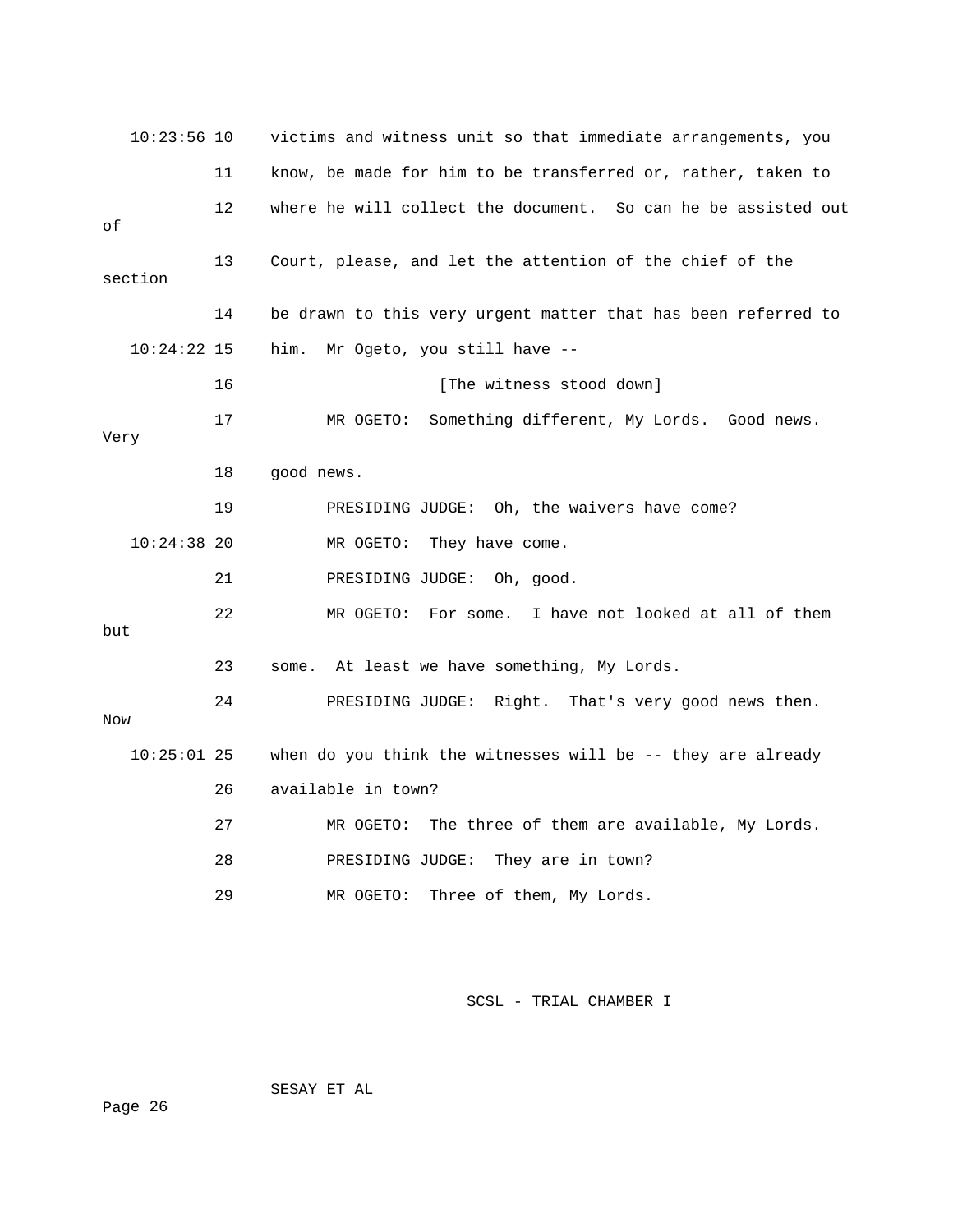1 PRESIDING JUDGE: Right. 2 MR OGETO: My Lords, if Mr Kallon can be allowed to use 3 bathroom? 4 PRESIDING JUDGE: Yes, please. And can you call in the 10:26:18 5 witness we are interposing with this one, please? [The witness entered Court] 8 PRESIDING JUDGE: Yes, can he be sworn in, please. This 11 PRESIDING JUDGE: And he will be testifying in what 13 MR OGETO: In Krio, My Lords. MK-095 [Sworn] 14 WITNESS: D 10:29:53 15 [The witness answered through interpreter] 16 MR OGETO: My Lords, in order to avoid a closed session 17 this witness, if he can be given a piece of paper to write down 18 certain background information. . 19 PRESIDING JUDGE: Yes, please, provide him with a paper Yes, okay. Can you -- what do you want him to write? His . name 21 MR OGETO: Yes, My Lords. 22 Q. Just indicate: Number one, your name, please -- your full the 6 MR OGETO: Yes. The next witness, My Lords, is DMK-095. 7 is 9 your 11th witness, Mr Ogeto. 10:29:05 10 MR OGETO: Yes, My Lords. 12 language? for  $10:30:56$  20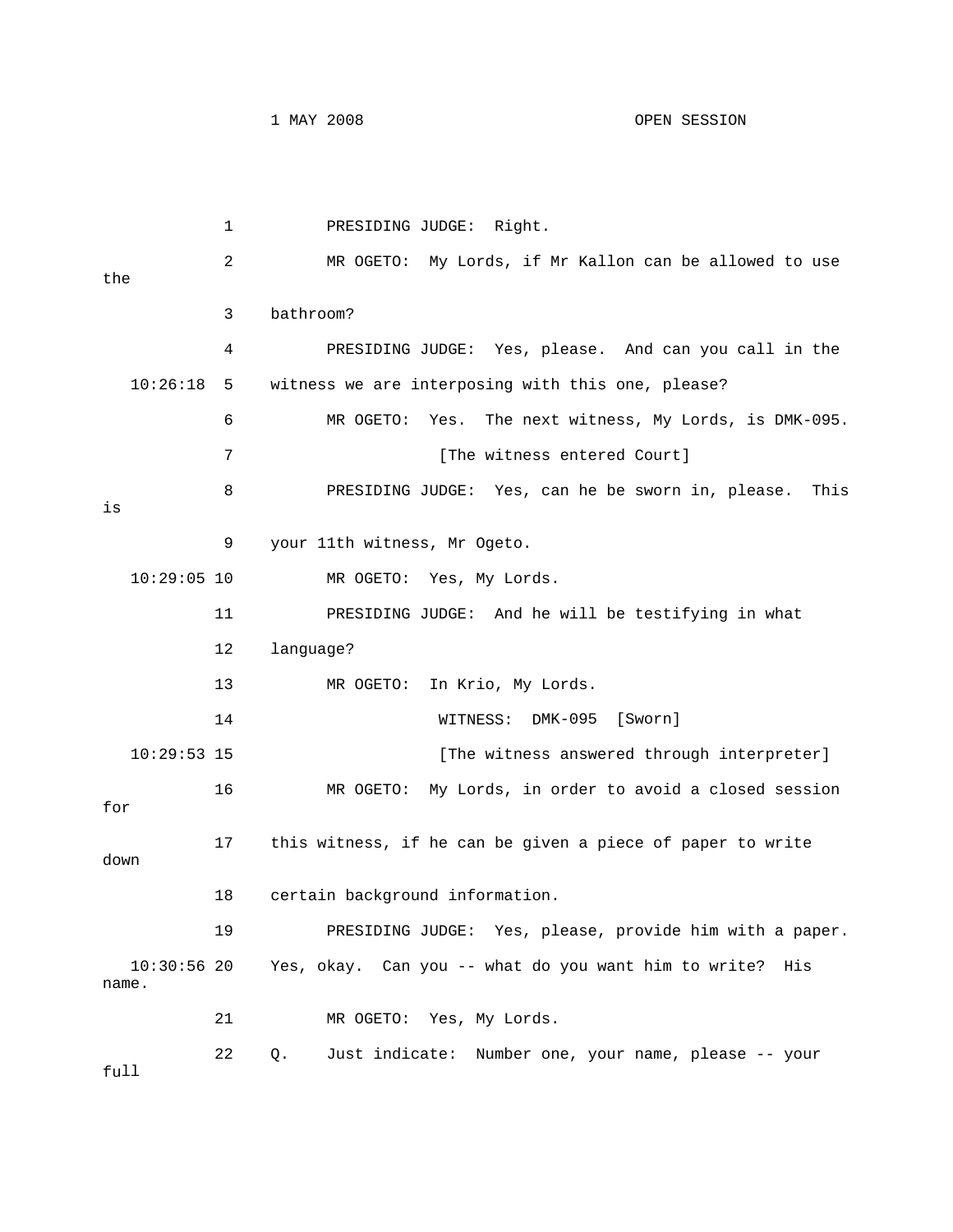| your                     | 23 | names; number two, indicate your age; number three, indicate    |
|--------------------------|----|-----------------------------------------------------------------|
| have;                    | 24 | marital status and the number of children, if any, that you     |
| $10:32:03$ 25<br>briefly |    | number four, your current occupation; number five, very         |
|                          | 26 | indicate the manner in which you got into that position -- the  |
| you                      | 27 | current occupation that you are holding -- very briefly.<br>Are |
|                          | 28 | through? That's all, My Lords.                                  |
|                          | 29 | PRESIDING JUDGE: His residence.                                 |

 SESAY ET AL Page 27 1 MAY 2008 OPEN SESSION

 1 MR OGETO: Oh, sorry. Critical. 3 okay. My Lords, if we can now have the piece of paper? 4 PRESIDING JUDGE: Please, verify -- make sure it is 7 Q. Mr Witness, we are doing this to protect your identity 8 because the public is listening to what you are saying. 9 PRESIDING JUDGE: You are tendering the document, are 10:36:58 10 MR OGETO: Yes, My Lords. 2 Q. Your current place of abode -- number seven, is it? Six, 10:33:49 5 properly filled and -- 6 MR OGETO: Yes. you.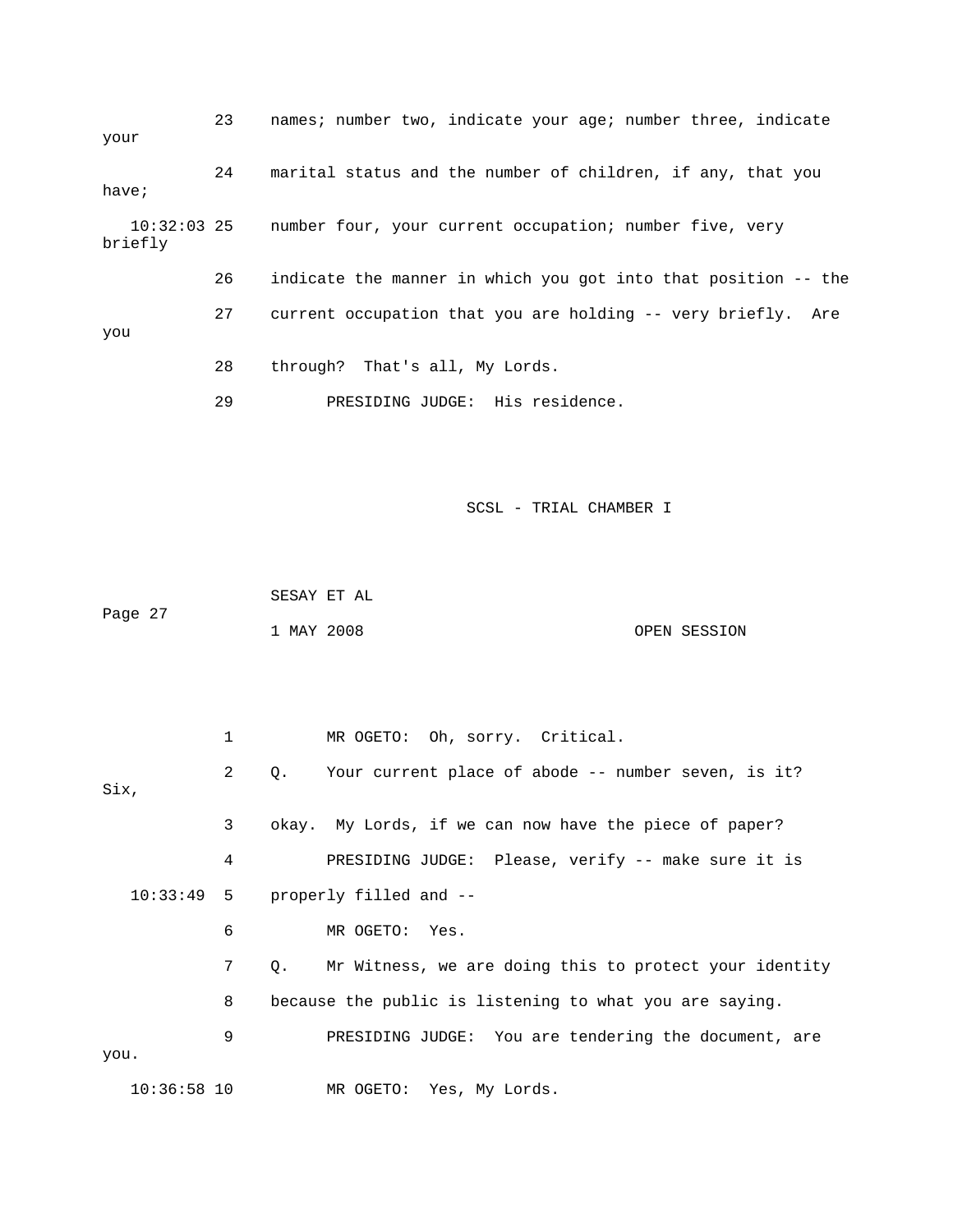11 PRESIDING JUDGE: Mr Harrison, I know you are on your feet. 12 I've taken note of that. Are you -- is there any objection to 13 admitting this paper with the data of the witness. 14 MR HARRISON: No, in principle there's not an objection but the Prosecution's in the -objection. 18 I see you are saying that with some reservations. Is it on this 19 paper as it is or on something else? 10:37:47 20 MR HARRISON: Well, it's related but it's not on the 22 objection. 10:38:04 25 MR CAMMEGH: No, thank you. 26 PRESIDING JUDGE: All right the paper is admitted and 27 marked confidentially as Exhibit 358. 28 MS KAMUZORA: Yes, My Lord. 29 [Exhibit No. 358 was admitted]  $10:37:15$  15 16 PRESIDING JUDGE: Just a minute, please. Is there a 17 reservation on the exhibit? You say in principle no paper. 21 PRESIDING JUDGE: Not on the paper. Mr Jordash, any 23 MR JORDASH: No objection. 24 PRESIDING JUDGE: Mr Cammegh.

SCSL - TRIAL CHAMBER I

 SESAY ET AL Page 28 1 MAY 2008 OPEN SESSION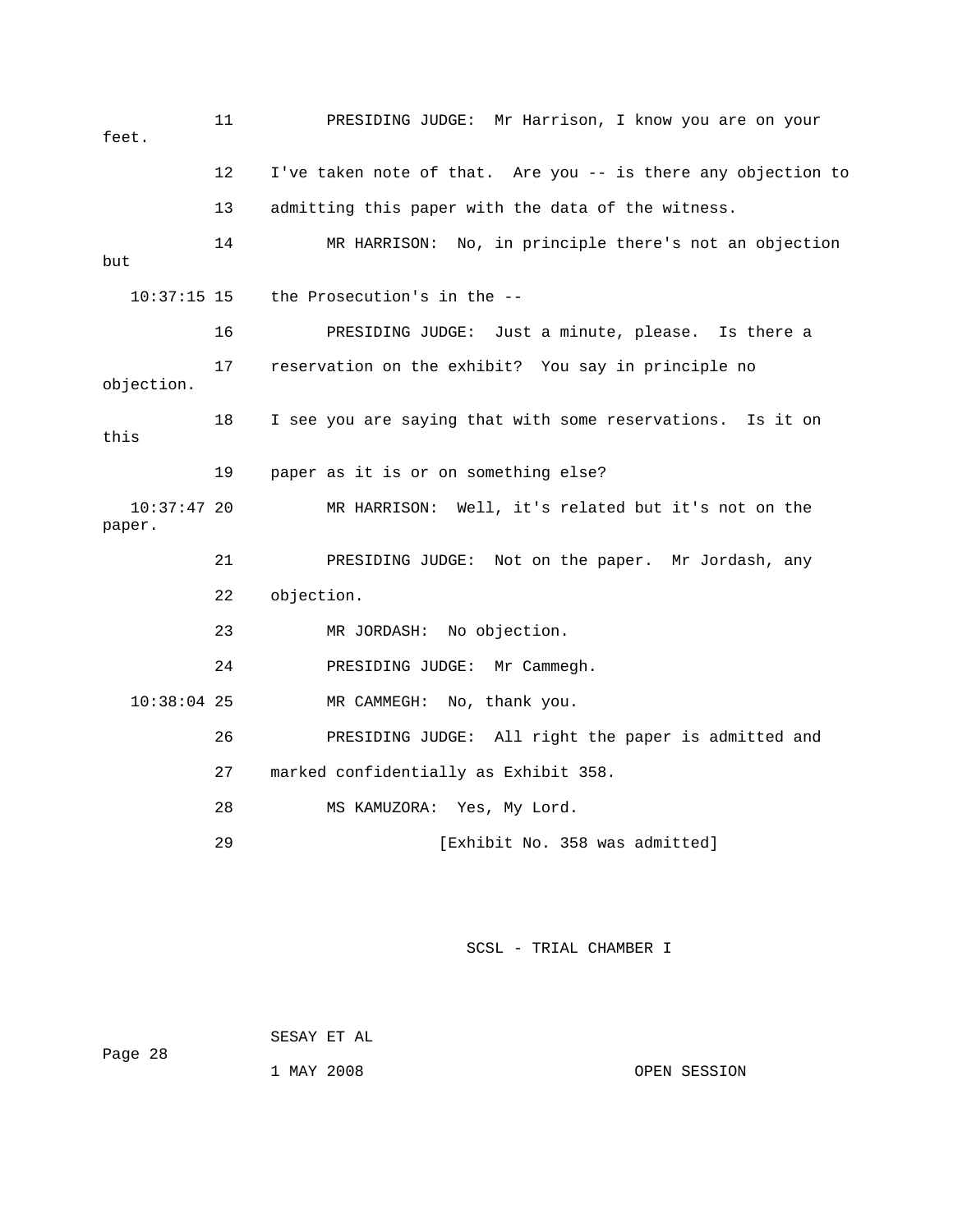1 PRESIDING JUDGE: Yes, Mr Harrison. 2 MR HARRISON: Yes, the difficulty is that the 3 had understood that this witness had a different name, a 4 completely different name, and we're caught short right now. m I' 10:38:57 5 trying to find a document which indicates the name we were 6 to understand that attached to this particular TF-number. And 7 we're not wanting to delay the proceedings. We're perfectly 8 content to hear the evidence-in-chief. But I at least want to 9 PRESIDING JUDGE: In cross-examination you can -- can you 10:39:20 10 visit that or -- maybe when you have the detailed information 12 or so? 13 MR HARRISON: No, what's happened was we were given a , name 14 a completely unrelated name. PRESIDING JUDGE: That's what I'm saying. 16 JUDGE BOUTET: DMK-085 was not that name. 17 MR HARRISON: Exactly. We did a bit of work in 18 for questions based upon that name. We now want to go and see 19 what went wrong as to how this happened, and what I'm 10:39:56 20 is at least at the morning break, I would like to investigate 21 that problem and I may be asking to use the lunch break as Prosecution given -- 11 even before the end of the direct, you know, you could raise it  $10:39:35$  15 preparing suggesting well 22 to investigate that problem, but we don't want to prohibit the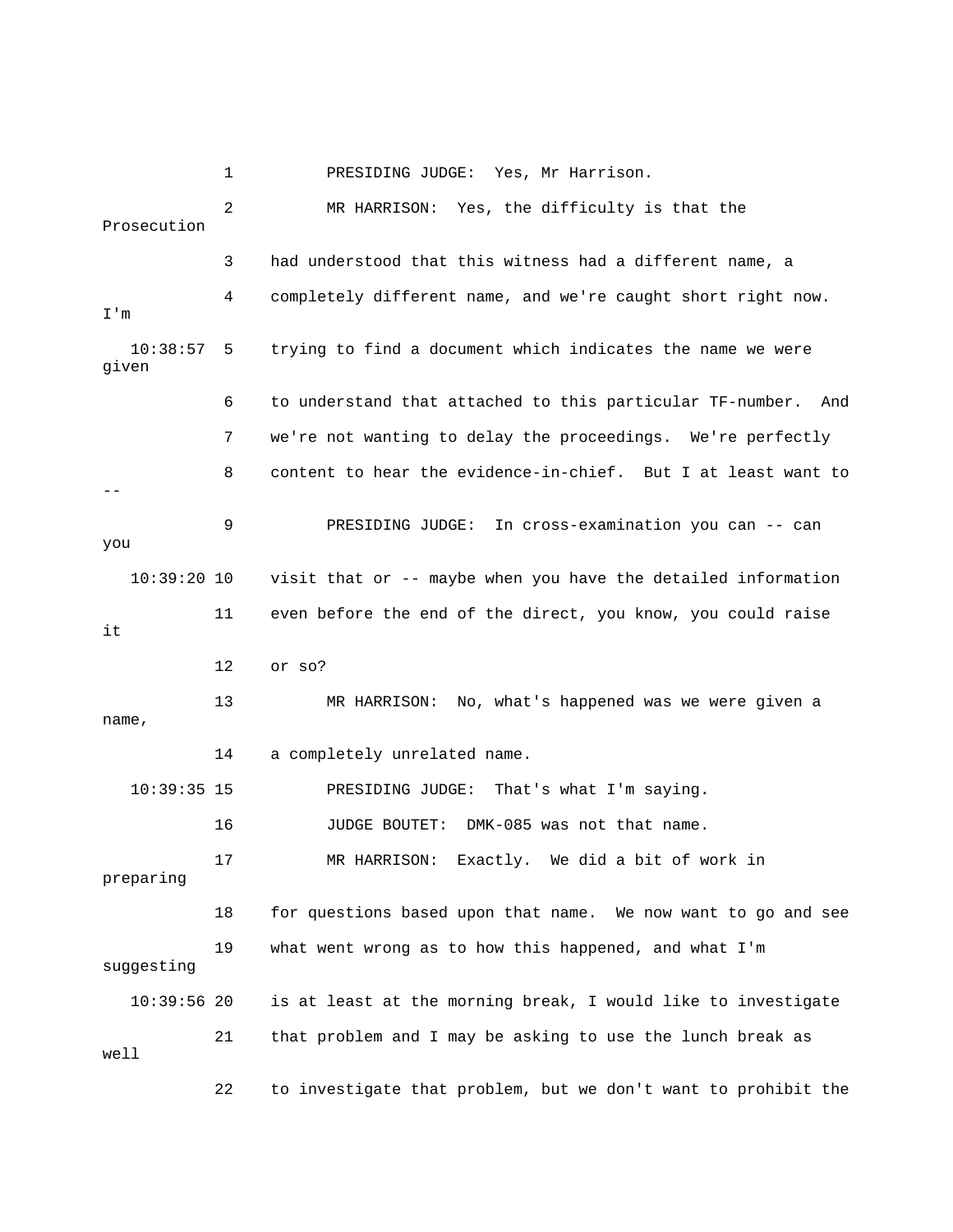| [indiscernible]              | 23 | direct examination or any other cross-examination   |
|------------------------------|----|-----------------------------------------------------|
|                              | 24 | deems to be appropriate.                            |
| $10:40:11$ 25<br>concession. |    | PRESIDING JUDGE: All right. Thank you for the       |
|                              | 26 | You've taken note of that, Mr Ogeto.                |
|                              | 27 | MR OGETO: Yes, I'll verify that as well, My Lords.  |
|                              | 28 | PRESIDING JUDGE: Please do. Now, this said, you may |
|                              | 29 | proceed with your direct examination.               |
|                              |    |                                                     |
|                              |    |                                                     |

| Page 29 | SESAY ET AL |              |
|---------|-------------|--------------|
|         | 1 MAY 2008  | OPEN SESSION |

|               | 1    |       | EXAMINED BY MR OGETO:                                   |  |  |
|---------------|------|-------|---------------------------------------------------------|--|--|
|               | 2    |       | MR OGETO:                                               |  |  |
|               | 3    | Q.    | Yes. Mr Witness, for how long have you held the         |  |  |
|               | 4    |       | position -- your current occupation?                    |  |  |
| 10:40:42      | $-5$ | Α.    | About three years.                                      |  |  |
| Makeni        | 6    |       | Q. Do you recall when UNAMSIL started deploying in the  |  |  |
|               |      |       |                                                         |  |  |
|               | 7    | area? |                                                         |  |  |
|               | 8    | Α.    | Sometime in 1999.                                       |  |  |
|               | 9    | Q.    | Where were you at that time?                            |  |  |
| $10:41:10$ 10 |      | Α.    | I was in Makeni.                                        |  |  |
| at            | 11   | Q.    | Were you in any way involved in the disarmament process |  |  |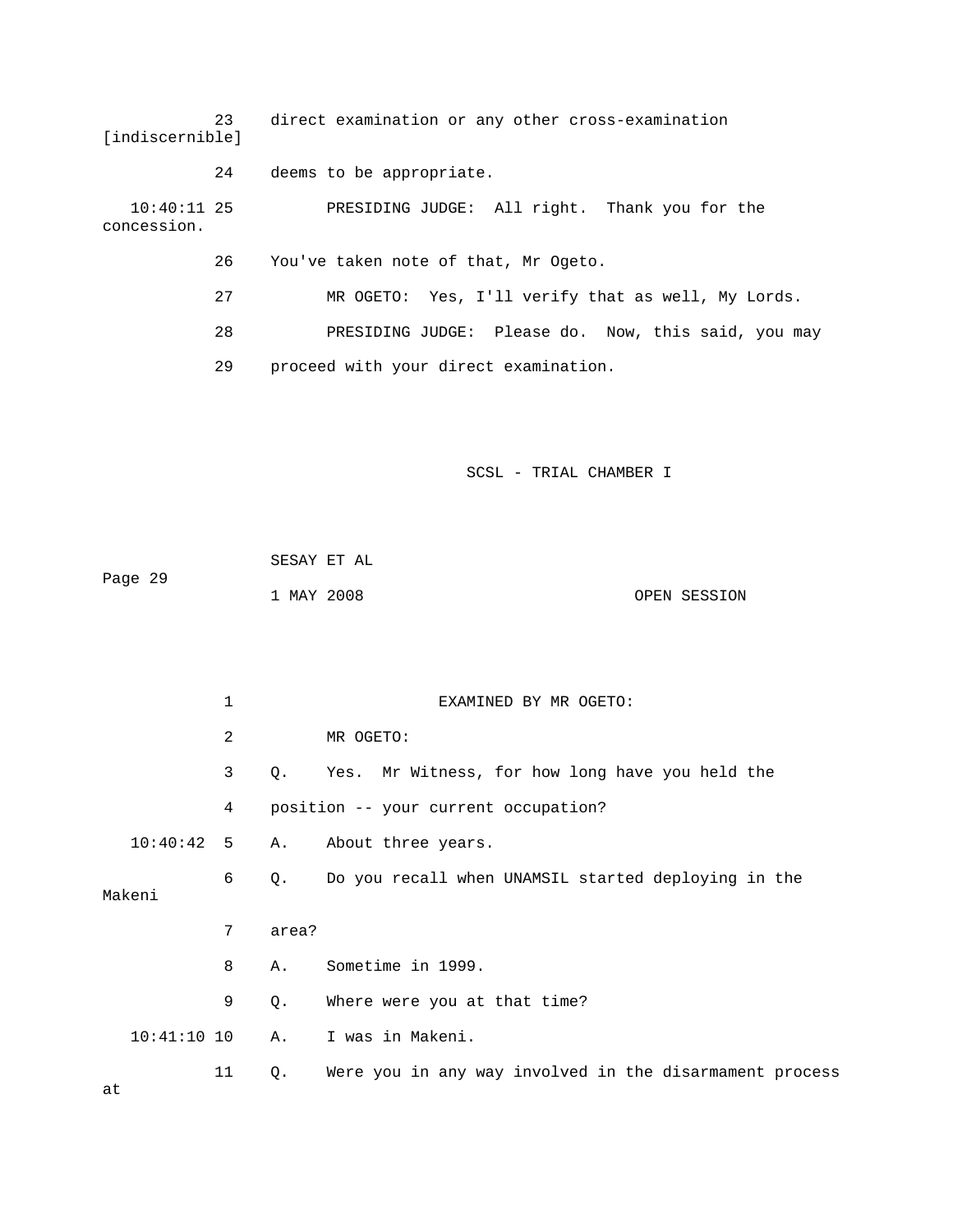|      |               | 12 | that time? |                                                                |
|------|---------------|----|------------|----------------------------------------------------------------|
| They |               | 13 | Α.         | Well, not immediately when the disarmament started.            |
| and  |               | 14 |            | employed me as coordinator of the camps of Lunsar and Makeni   |
|      | $10:41:48$ 15 |    |            | later I was at Magburaka camp.                                 |
|      |               | 16 | $Q$ .      | Who employed you as coordinator?                               |
|      |               | 17 | Α.         | The government.                                                |
|      |               | 18 |            | PRESIDING JUDGE: [Indiscernible] Lunsar and Makeni.            |
|      |               | 19 |            | MR OGETO: Lunsar [overlapping speakers]                        |
|      | $10:42:08$ 20 |    |            | THE WITNESS: The government.                                   |
|      |               | 21 |            | MR OGETO:                                                      |
|      |               | 22 | Q.         | You mentioned Lunsar, Makeni, and where?                       |
|      |               | 23 | Α.         | Lunsar, Makeni and later Magburaka.                            |
|      |               | 24 | О.         | What were your duties as coordinator?                          |
|      | $10:42:30$ 25 |    | Α.         | Well, I tried to organise the combatants and encouraged        |
|      |               | 26 |            | them to understand and know that this is an agreement between  |
| us   |               | 27 |            | government and their bosses, telling them that it was time for |
|      |               | 28 |            | to disarm and for peace to reign in the nation.                |
|      |               | 29 | Q.         | For how long did you work as coordinator?                      |
|      |               |    |            |                                                                |

| Page 30 | SESAY ET AL |              |
|---------|-------------|--------------|
|         | 1 MAY 2008  | OPEN SESSION |

1 A. Eight months.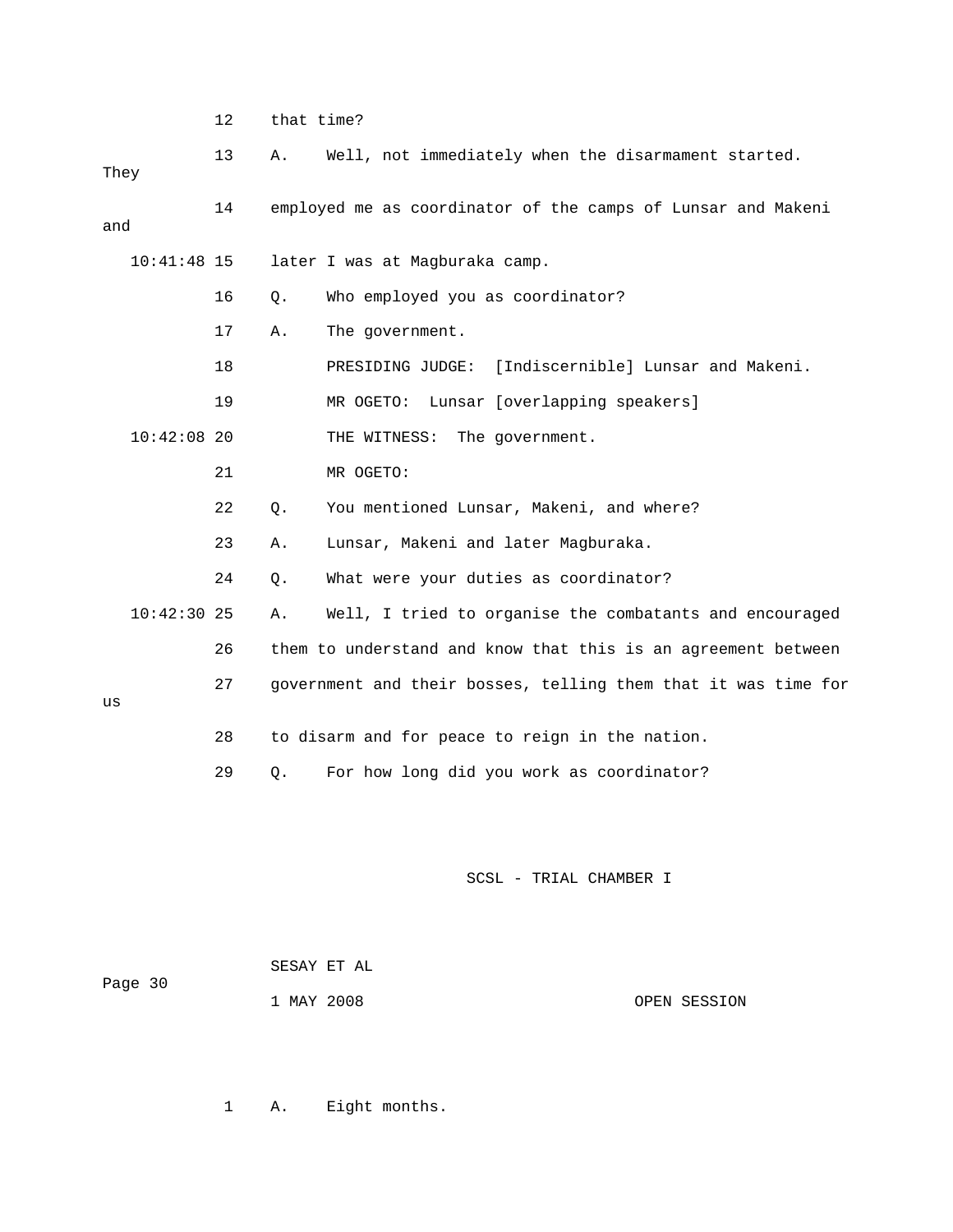| the                 | 2  | Q.            | Who was the commander -- the RUF commander of Lunsar at       |  |  |
|---------------------|----|---------------|---------------------------------------------------------------|--|--|
|                     | 3  |               | time you were coordinator carrying out the duties that you've |  |  |
|                     | 4  | spelt out?    |                                                               |  |  |
| 10:43:28            | 5  | Α.            | XXXXXXXXX.                                                    |  |  |
|                     | 6  | Q.            | What about Makeni during that same period?                    |  |  |
|                     | 7  | Α.            | It was Kailondo.                                              |  |  |
|                     | 8  | Q.            | And Magburaka, still the same period?                         |  |  |
|                     | 9  | Α.            | Yes, it was simultaneously.                                   |  |  |
| $10:44:12$ 10       |    | Q.            | Sorry, can you repeat that answer, please? I didn't get       |  |  |
| time?               | 11 | it.           | Magburaka, who was the commander in Magburaka at the          |  |  |
| Morris              | 12 | Α.            | Magburaka? I'm still trying to remember the name.             |  |  |
|                     | 13 | Kallon.       |                                                               |  |  |
|                     | 14 | Q.            | Would that be the accused person in this case?                |  |  |
| $10:44:42$ 15       |    | Α.            | He was the commander at Magburaka at that time.               |  |  |
| person              | 16 | Q.            | So are you talking about Morris Kallon, the accused           |  |  |
|                     | 17 | in this case? |                                                               |  |  |
|                     | 18 | Α.            | I want to believe that was him.                               |  |  |
| in                  | 19 | Q.            | Do you know Mr Kallon, Morris Kallon, the accused person      |  |  |
| 10:45:23 20         |    |               | the case before this Court?                                   |  |  |
|                     | 21 | Α.            | Yes, I know him.                                              |  |  |
|                     | 22 | Q.            | If you see him, are you able to recognise him?                |  |  |
|                     | 23 | Α.            | If I see him before me, I will know him.                      |  |  |
| witness             | 24 | Q.            | With the permission of the Court, My Lords, if the            |  |  |
| $10:45:48$ 25<br>if |    |               | can be allowed to stand and look around the courtroom and see |  |  |

26 he can be able to identify the accused Morris Kallon?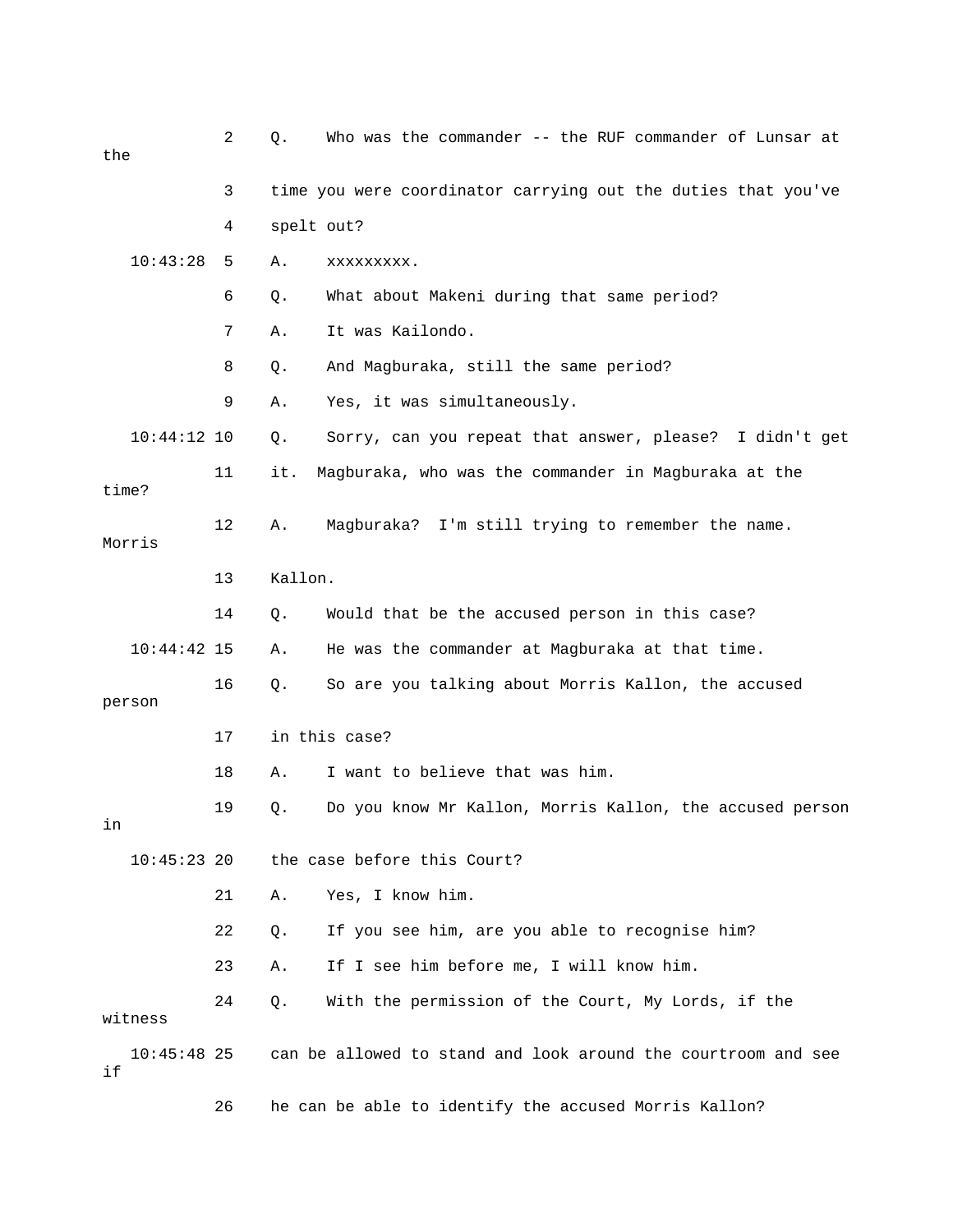27 PRESIDING JUDGE: Yes, he may.

28 MR OGETO:

29 Q. Mr Witness, can you please stand up. Look around the

|         | SESAY ET AL |              |
|---------|-------------|--------------|
| Page 31 |             |              |
|         | 1 MAY 2008  | OPEN SESSION |

|               | 1  | courtroom and tell us if you can see Mr Morris Kallon? Sorry? |
|---------------|----|---------------------------------------------------------------|
| below         | 2  | JUDGE BOUTET: So you are pointing to the man right            |
|               | 3  | me here?                                                      |
|               | 4  | THE WITNESS: That's the man in front of me. The man in        |
| 10:46:31      | 5  | front of me.                                                  |
|               | 6  | MR OGETO:                                                     |
|               | 7  | That's all right.<br>Q.                                       |
|               | 8  | I'm not seeing at the back of you. Okay, that is him<br>Α.    |
|               | 9  | behind you. Behind you. Behind you.                           |
| $10:46:52$ 10 |    | How is he dressed?<br>Q.                                      |
|               | 11 | He is putting on a coat.<br>Α.                                |
| three,        | 12 | JUDGE BOUTET: Can you just say that it's one, two,            |
|               | 13 | four, five, six, seven.                                       |
|               | 14 | PRESIDING JUDGE: Can you sit down? Sit down, Mr Ogeto.        |
| $10:47:19$ 15 |    | THE WITNESS: If I start from that end, he is the fourth       |
|               | 16 | man, from the extreme end this way.                           |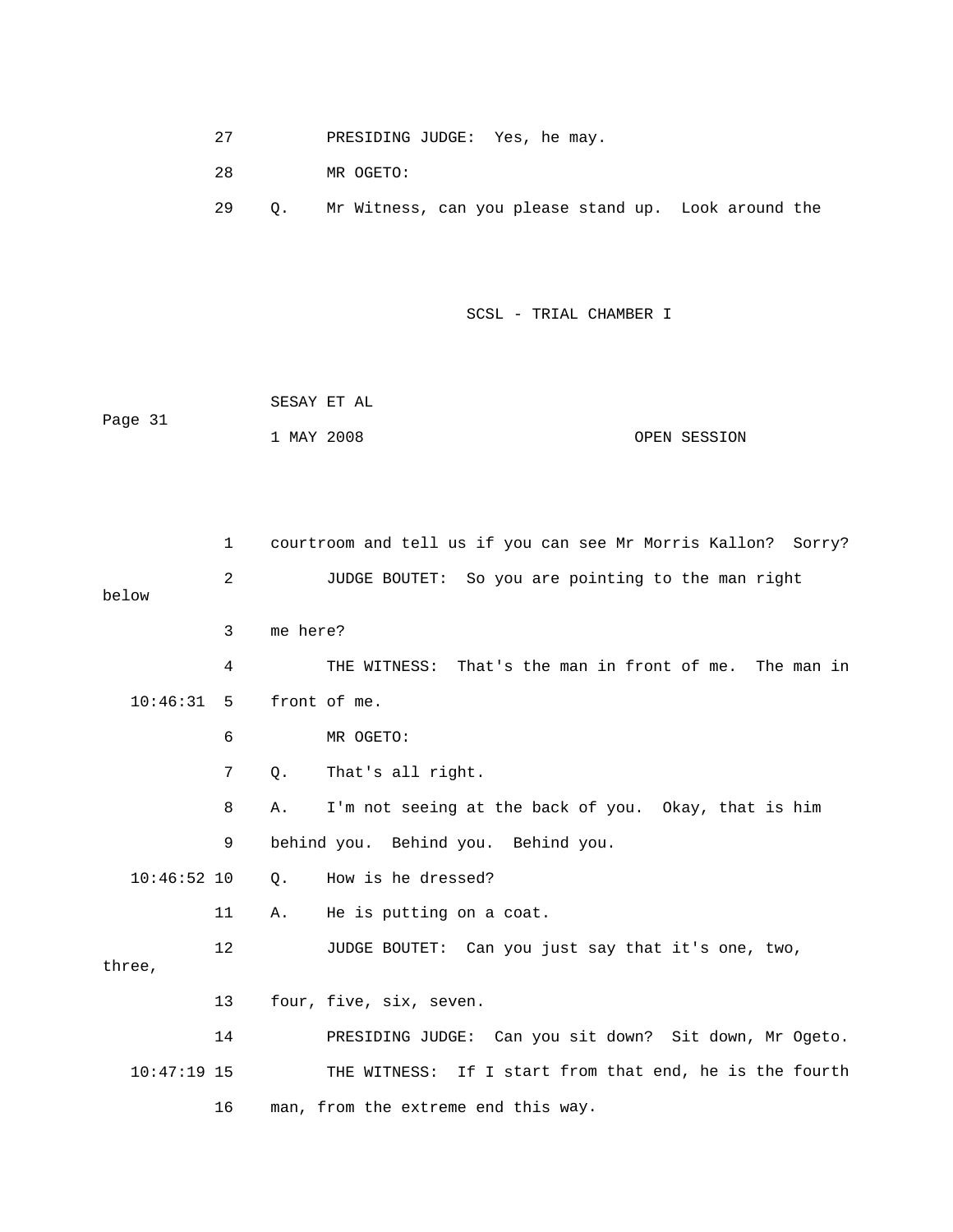|               | 17 |                                   | JUDGE BOUTET: I guess, are you counting this man right |
|---------------|----|-----------------------------------|--------------------------------------------------------|
|               | 18 | here?                             |                                                        |
|               | 19 |                                   | PRESIDING JUDGE: Yes, he is.                           |
| $10:47:35$ 20 |    |                                   | THE WITNESS: Yes, yes, he is a human being, so I am    |
|               | 21 | counting. He's in the room.       |                                                        |
|               | 22 |                                   | JUDGE BOUTET: It's okay.                               |
|               | 23 |                                   | MR OGETO: My Lords, may the record reflect that the    |
|               | 24 | witness has identified Mr Kallon. |                                                        |
| $10:47:52$ 25 |    |                                   | Q. You can have your seat, Mr Witness.                 |
|               | 26 |                                   | JUDGE BOUTET: What should the record reflect? First    |
|               | 27 | identification or the second one? |                                                        |
|               | 28 |                                   | MR OGETO: The second one, My Lord. The second one.     |
|               | 29 | <b>JUDGE BOUTET:</b>              | Okay.                                                  |

|         | SESAY ET AL |  |              |
|---------|-------------|--|--------------|
| Page 32 |             |  |              |
|         | 1 MAY 2008  |  | OPEN SESSION |

 1 MR HARRISON: Well, the Prosecution simply says the record 3 then subsequently changed it, and counsel can stand up and  $\mathop{\rm say}\nolimits$  : 4 Let the record show something but the transcript shows what it 2 has to stand for itself. The witness made an identification and 10:48:18 5 shows.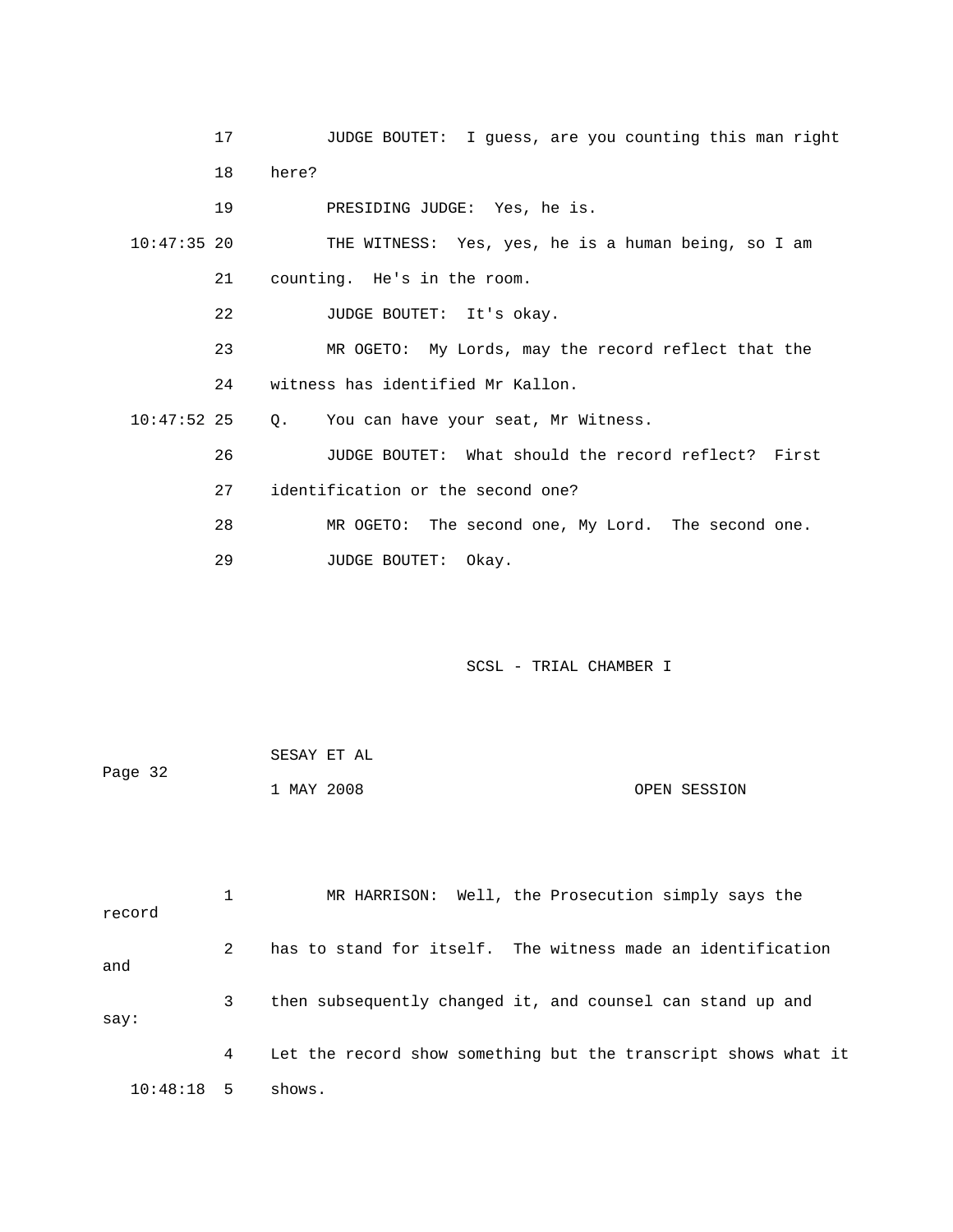|               | 6  |       | MR OGETO:                                                     |
|---------------|----|-------|---------------------------------------------------------------|
| next          | 7  | Q.    | Mr Witness, first of all you pointed out to this man          |
| Can           | 8  |       | to Justice Boutet and now you've pointed out somebody else.   |
|               | 9  |       | you explain that?                                             |
| $10:48:43$ 10 |    | Α.    | Well, I did not see the back of the Court.<br>I was not       |
|               | 11 |       | seeing your back. When you sat down, then I saw the people    |
|               | 12 |       | sitting at the back.                                          |
|               | 13 | Q.    | So why did you first of all point out at somebody else?       |
|               | 14 | Α.    | Well, there is a semblance.                                   |
| $10:49:10$ 15 |    |       | PRESIDING JUDGE: Who is this? Who is this?                    |
|               | 16 |       | JUDGE BOUTET: My bodyguard.                                   |
|               | 17 |       | MR OGETO: Can you please stand.                               |
|               | 18 |       | PRESIDING JUDGE: Mr Kallon's bodyguard.                       |
|               | 19 |       | MR OGETO:                                                     |
| $10:49:30$ 20 |    | Q.    | Mr Witness, when did you first meet Mr Kallon?                |
|               | 21 | Α.    | The first two weeks in January 1999.                          |
|               | 22 | Q.    | In what circumstances did you meet Mr Kallon?                 |
| civilians,    | 23 | Α.    | I was in the house of the commander in charge of              |
|               | 24 |       | the G5 commander, Hindolo Koroma. Then Mr Kallon came to his  |
| $10:50:08$ 25 |    |       | house and introduced him to see saying this is Mr Kallon, the |
|               | 26 |       | commander in Magburaka.                                       |
|               | 27 | $Q$ . | Did you subsequently meet Mr Kallon in any other              |
|               | 28 |       | circumstances?                                                |
|               | 29 | Α.    | Well, on very many occasions, he was very frequently in       |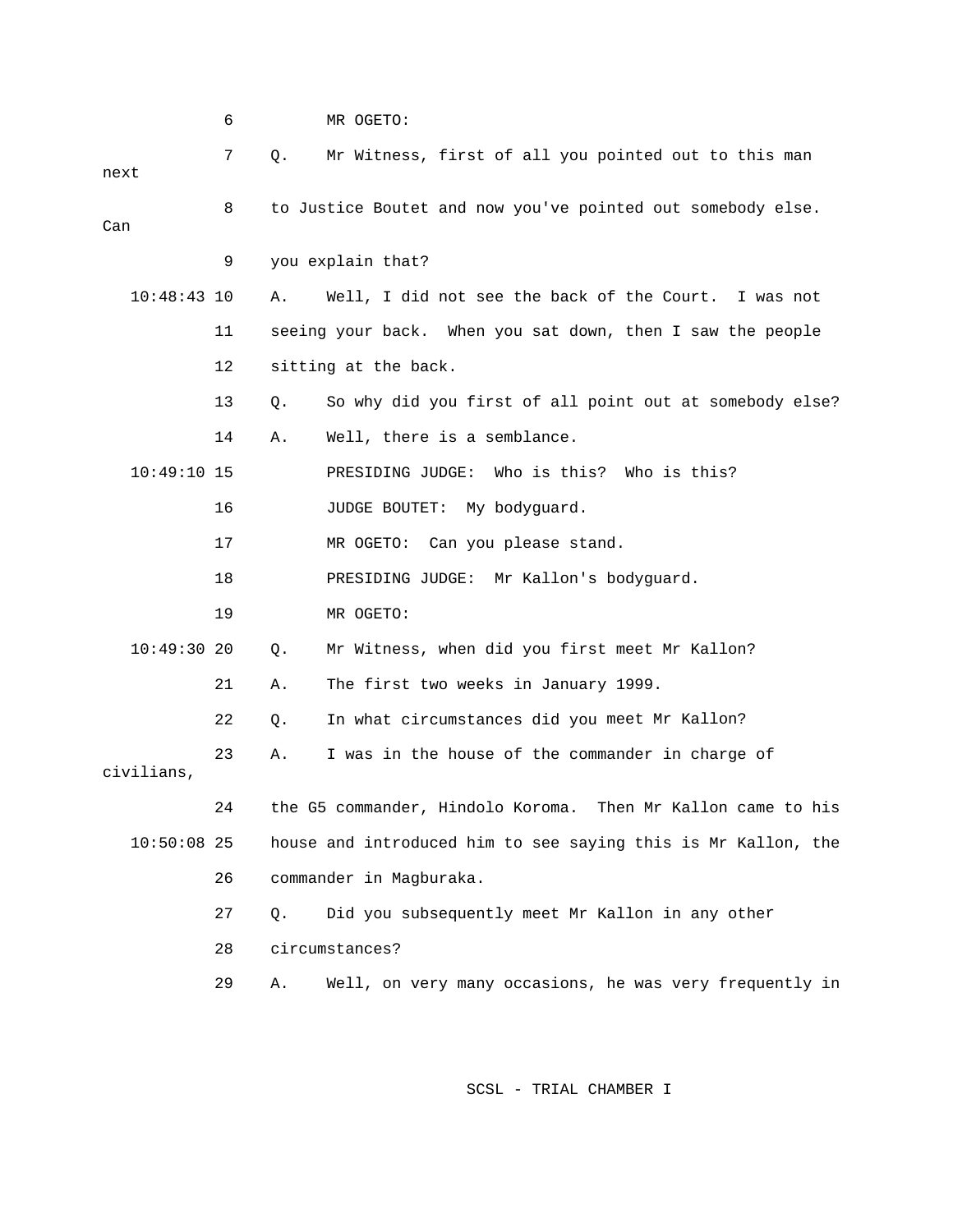| Page 33              |    | SESAY ET AL                |                                                                |          |  |
|----------------------|----|----------------------------|----------------------------------------------------------------|----------|--|
|                      |    | 1 MAY 2008<br>OPEN SESSION |                                                                |          |  |
|                      |    |                            |                                                                |          |  |
|                      |    |                            |                                                                |          |  |
| SO                   | 1  |                            | Makeni. He came to Makeni frequently. I noticed that he had    |          |  |
|                      | 2  |                            | many interest in sensitising the other combatants and getting  |          |  |
|                      | 3  |                            | prepared to put the war to an end.                             |          |  |
| period?              | 4  | Q.                         | Do you know when the RUF entered Makeni around this            |          |  |
| 10:51:06             | 5  | Α.                         | That night, it is difficult to convey it. 23 December          |          |  |
|                      | 6  | 1998.                      |                                                                |          |  |
|                      | 7  |                            | PRESIDING JUDGE: When the RUF entered --                       |          |  |
|                      | 8  |                            | Entered Makeni, My Lords.<br>MR OGETO:                         |          |  |
|                      | 9  |                            | THE WITNESS: 23 December 1998. That was the night they         |          |  |
| $10:51:24$ 10        |    | entered.                   |                                                                |          |  |
|                      | 11 |                            | MR OGETO:                                                      |          |  |
|                      | 12 | Q.                         | Why is this night significant?                                 |          |  |
|                      | 13 | Α.                         | Well, the gunshots we heard from Teko Barracks, when we        |          |  |
|                      | 14 |                            | heard the heavy firing, then we knew that the RUF had entered  |          |  |
| the                  |    |                            |                                                                |          |  |
| 10:51:47 15          |    |                            | barracks, so we were scared.                                   |          |  |
|                      | 16 | Q.                         | Was there any event that took place after they entered         |          |  |
|                      | 17 | Makeni?                    |                                                                |          |  |
| Saturday,            | 18 | Α.                         | Well, the following day, on the Thursday, Friday,              |          |  |
|                      | 19 |                            | when they finally succeeded in pushing the ECOMOG troops out,  |          |  |
| $10:52:23$ 20<br>the |    |                            | later in the afternoon they called us to a meeting.            | That was |  |
|                      | 21 |                            | very first significant thing that happened that very day on 26 |          |  |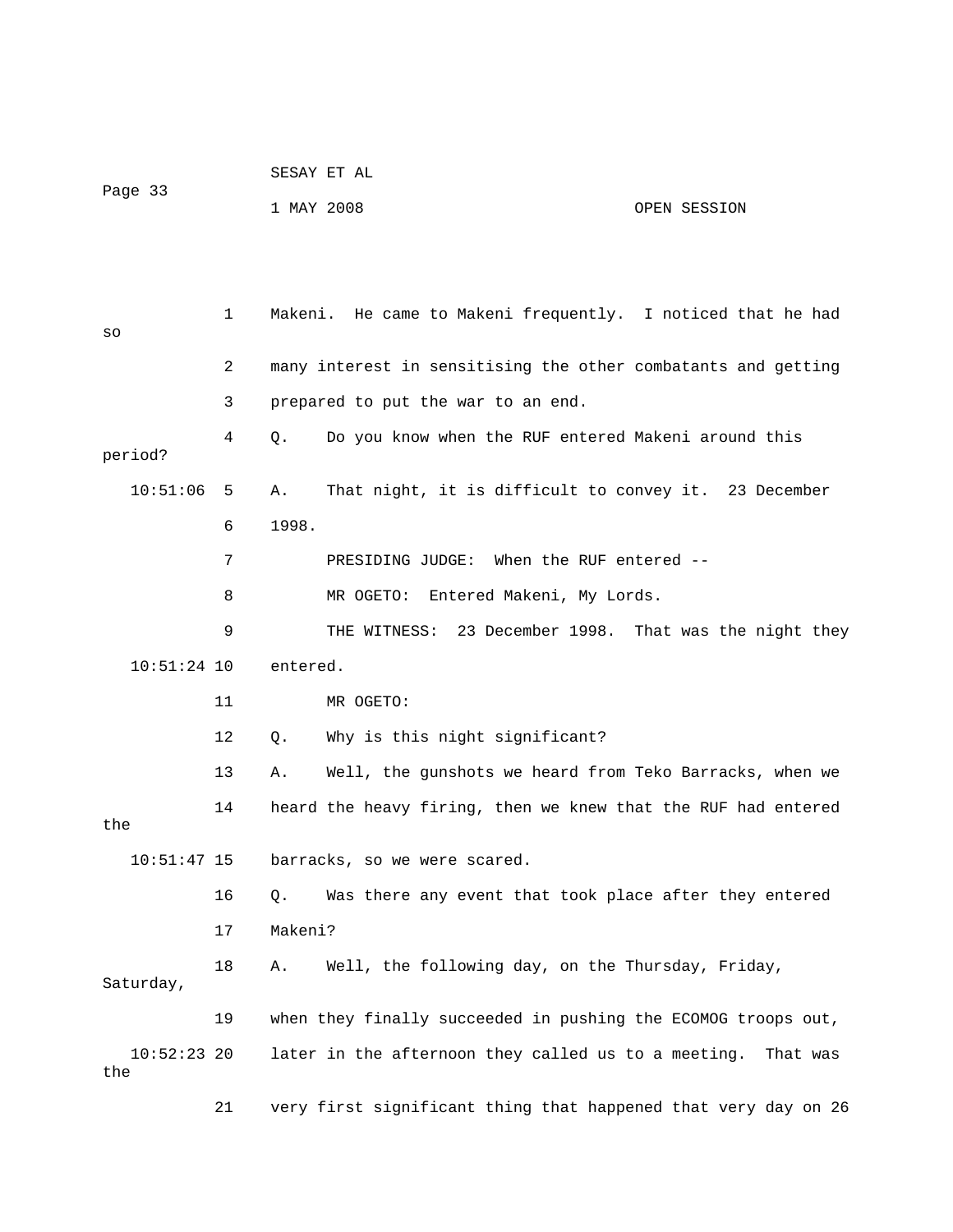22 December 1998.

23 Q. Please try and speak slowly because we are recording all 24 that you are saying. Pause between your sentences so that we 27 Q. So you say they called a meeting. A meeting for who? 28 A. Yes, they called a meeting. are 10:52:41 25 able to record accurately what you are saying; you understand? 26 A. Okay. 29 PRESIDING JUDGE: On what day?

SCSL - TRIAL CHAMBER I

 SESAY ET AL Page 34

1 MAY 2008 OPEN SESSION

 1 THE WITNESS: Saturday, 26 December 1998. 2 MR OGETO: 4 A. Well, it was like a general meeting for the civilians and 10:53:24 5 the RUF, and we the civilians on our own side, we are keen to 6 know what had happened after ECOMOG was pushed out and what 7 happening next, so we were so large in number and the RUF that A. The person I can remember who was the senior man was the 3 Q. Who -- this meeting was meant for who? was 8 were there in great number. 9 Q. Do you recall any senior RUF who attended this meeting?  $10:54:00$  10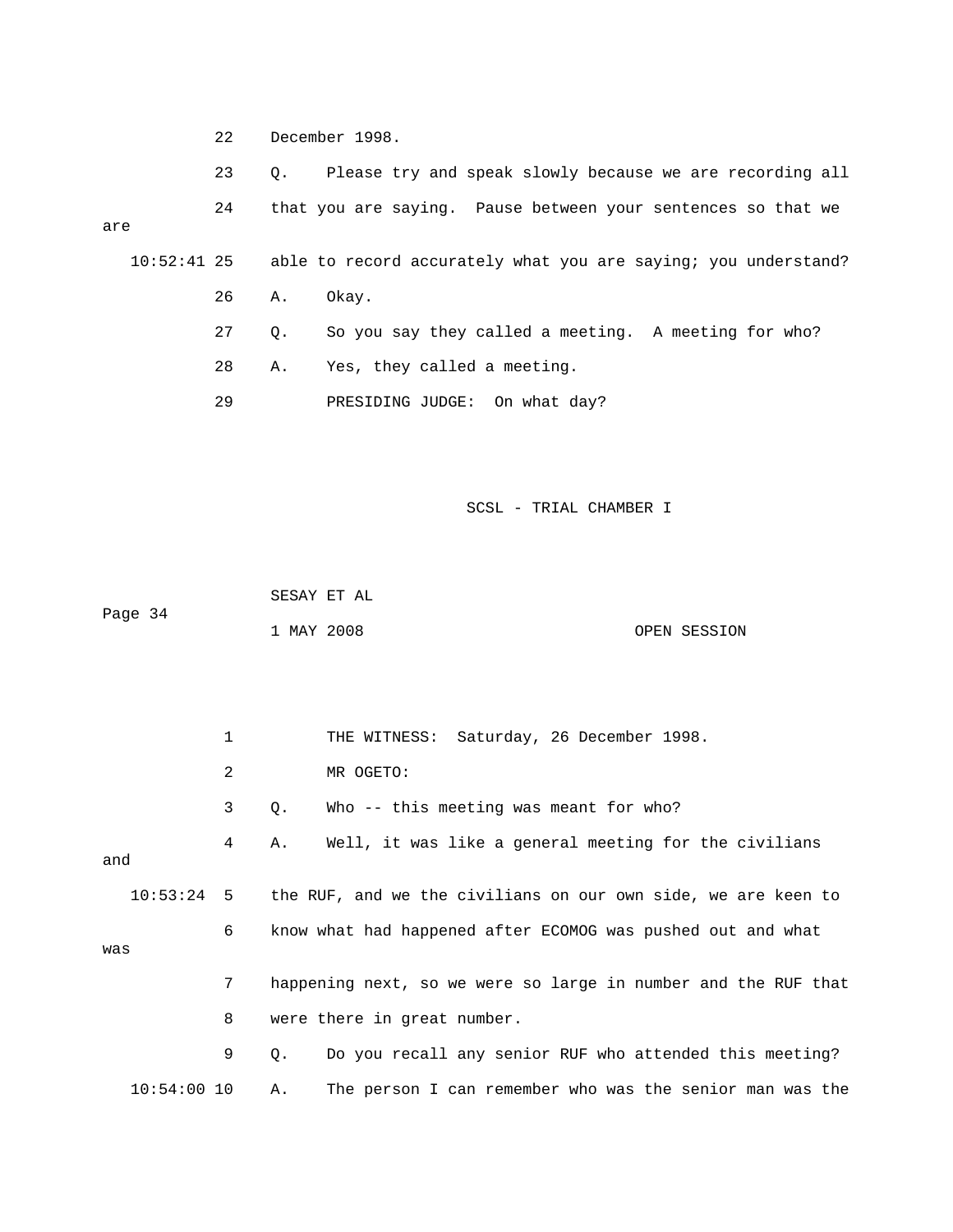|               | 11 | person who chaired the meeting, who called the meeting, the G5 |
|---------------|----|----------------------------------------------------------------|
|               | 12 | commander, who told us that he was in charge of the civilian   |
| Hindolo       | 13 | That was the man I was able to recognise, Major<br>affairs.    |
|               | 14 | Koroma.                                                        |
| $10:54:23$ 15 |    | What did he say during this meeting, Mr Koroma?<br>Q.          |
|               | 16 | Well, he knew that we were anxious to know what has<br>Α.      |
|               | 17 | happening next. But he told us that he called us to assure us  |
| to            | 18 | that they have come to really come and put things together and |
| to            | 19 | see that the country comes back to peace and they are coming   |
| $10:54:52$ 20 |    | end the war by, God's power.                                   |
|               | 21 | Do you recall anything else that happened during this<br>Q.    |
|               | 22 | meeting?                                                       |
|               | 23 | Well, I remember that he tried to tell us that they as<br>Α.   |
| people        | 24 | rebels will not be able to do everything; they need some       |
| $10:55:19$ 25 |    | from the civilians to try and coordinate between the civilians |
|               | 26 | and the RUF, so that whatever they are to organise, they chose |
|               | 27 | those people to do the rest of the work so they appointed some |
|               | 28 | people.                                                        |
|               | 29 | How many people were appointed?<br>Q.                          |
|               |    |                                                                |
|               |    | SCSL - TRIAL CHAMBER I                                         |

 SESAY ET AL Page 35

1 MAY 2008 OPEN SESSION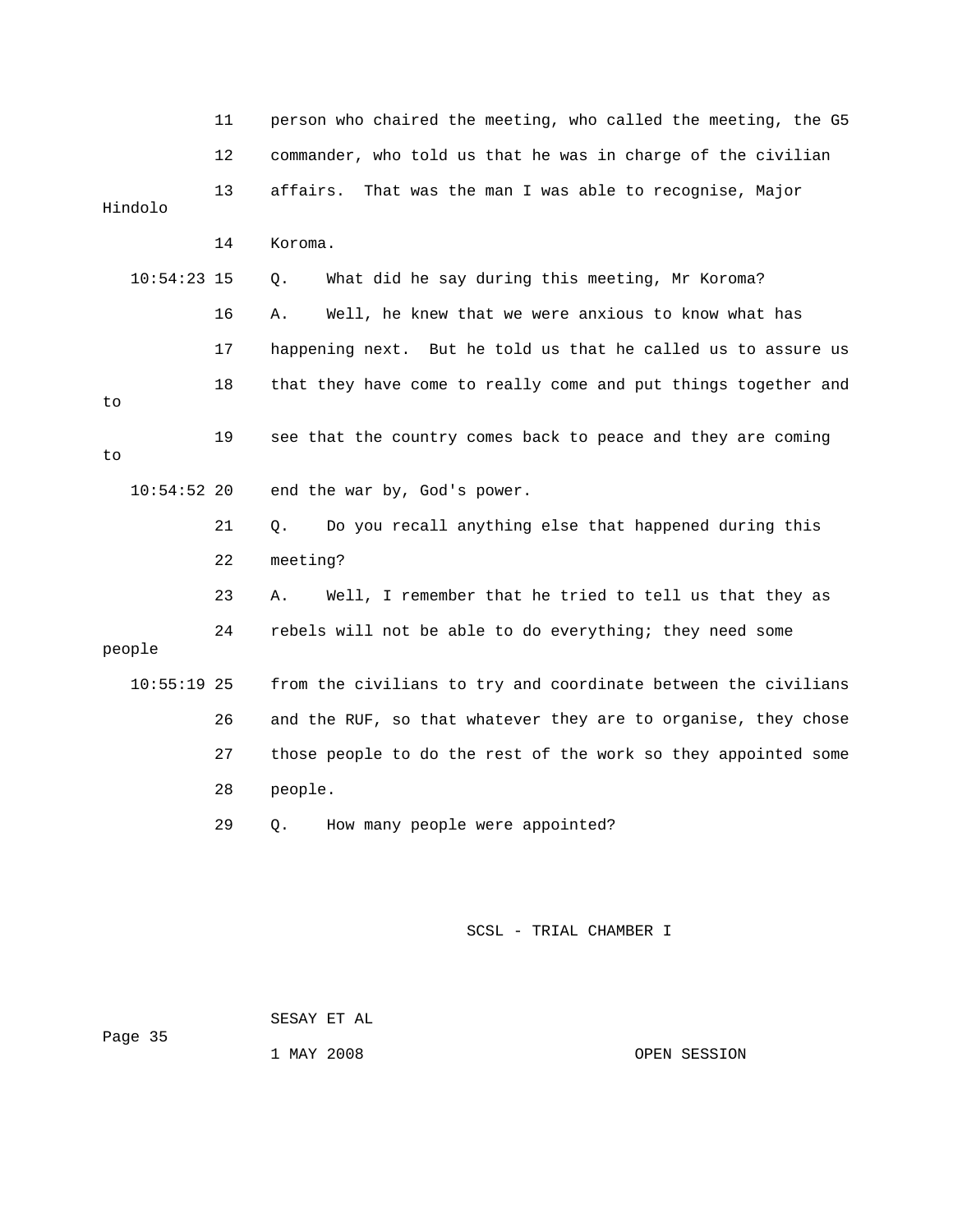|               | 1  | Four people were appointed. Five of us. Four men and a<br>Α.  |
|---------------|----|---------------------------------------------------------------|
|               | 2  | woman.                                                        |
|               | 3  | Were you one of those appointed? Don't mention the<br>Q.      |
|               | 4  | position that you were given, just answer "yes" or "no:" Were |
| 10:56:11      | 5  | you one of those who were appointed?                          |
|               | 6  | Yes. I was appointed.<br>Yes.<br>Α.                           |
| а             | 7  | MR OGETO:<br>My Lords, again, if the witness can be given     |
|               | 8  | piece of paper to write the position that he was appointed to |
|               | 9  | during that meeting. If I could have a look at the piece of   |
| $10:57:42$ 10 |    | paper, please.                                                |
|               | 11 | Are you through with writing? Are you through?<br>Q.          |
|               | 12 | Yes, I'm through.<br>Α.                                       |
|               | 13 | PRESIDING JUDGE: Are you tendering this paper?                |
| next          | 14 | MR OGETO: Yes, My Lords, if it can be tendered as the         |
| $10:59:28$ 15 |    | exhibit.                                                      |
|               | 16 | PRESIDING JUDGE: Any objection, please? Any objection,        |
|               | 17 | Mr Harrison?                                                  |
|               | 18 | MR HARRISON:<br>No.                                           |
|               | 19 | MR JORDASH: No, thank you.                                    |
| $10:59:53$ 20 |    | The paper is admitted and marked<br>PRESIDING JUDGE:          |
|               | 21 | confidentially as Exhibit 359.                                |
|               | 22 | MS KAMUZORA: Yes, My Lords.                                   |
|               | 23 | [Exhibit No. 359 was admitted]                                |
| forget        | 24 | PRESIDING JUDGE: Can you have that, please.<br>Don't          |
| $11:00:12$ 25 |    | the pseudonym, please. Yes, Mr Harrison.                      |
|               | 26 | The Prosecution just wants to interrupt<br>MR HARRISON:       |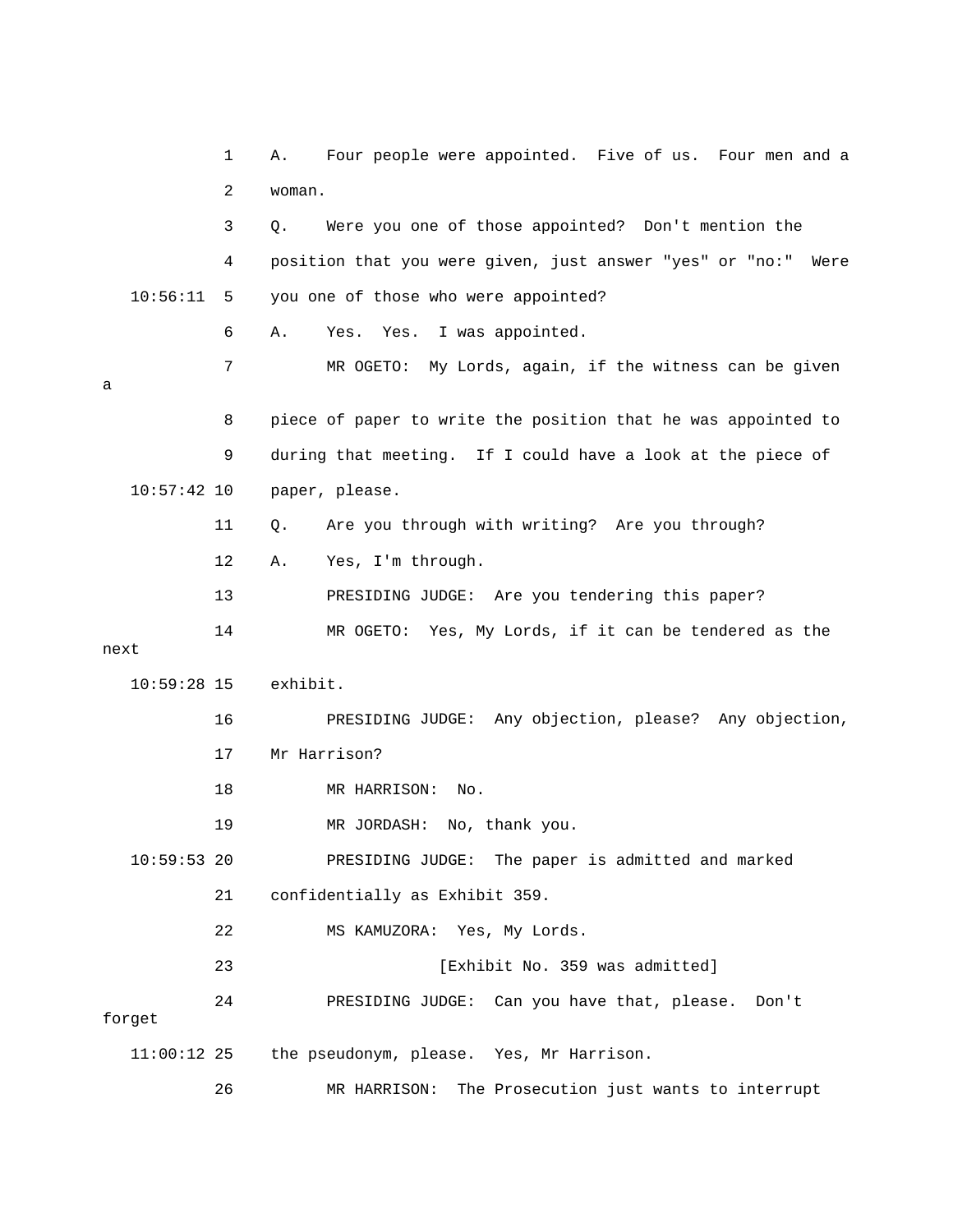27 briefly. We are clear on what the remedies available to us 28 but if I could just ask through the Court if Mr Taku or 29 else could perhaps, in the very near future, confirm that are someone their

|         | SESAY ET AL |              |
|---------|-------------|--------------|
| Page 36 |             |              |
|         | 1 MAY 2008  | OPEN SESSION |

| correct           | $\mathbf{1}$   | summary which was provided to us for 095 is, in fact, the      |
|-------------------|----------------|----------------------------------------------------------------|
| a11               | $\overline{2}$ | one or if there are some supplemental statements because of    |
|                   | 3              | the information that we've heard so far, there's probably less |
| оf                | 4              | than three or four minutes that we were aware of as a result   |
| 11:00:58<br>could | -5             | the summary. If there are supplemental statements if they      |
|                   | 6              | simply advise us when they were delivered so that we could     |
|                   | 7              | retrieve them.                                                 |
| across?           | 8              | PRESIDING JUDGE: Yes, you have gotten the message              |
|                   | 9              | MR OGETO: My Lords, yes, we did supply additional              |
| $11:01:17$ 10     |                | information yesterday afternoon after the interview with this  |
|                   | 11             | witness and I believe it was sent to the Prosecution yesterday |
|                   | 12             | evening and it was also filed with the Court this morning.     |
|                   | 13             | Well, it's a question of the timing.<br>PRESIDING JUDGE:       |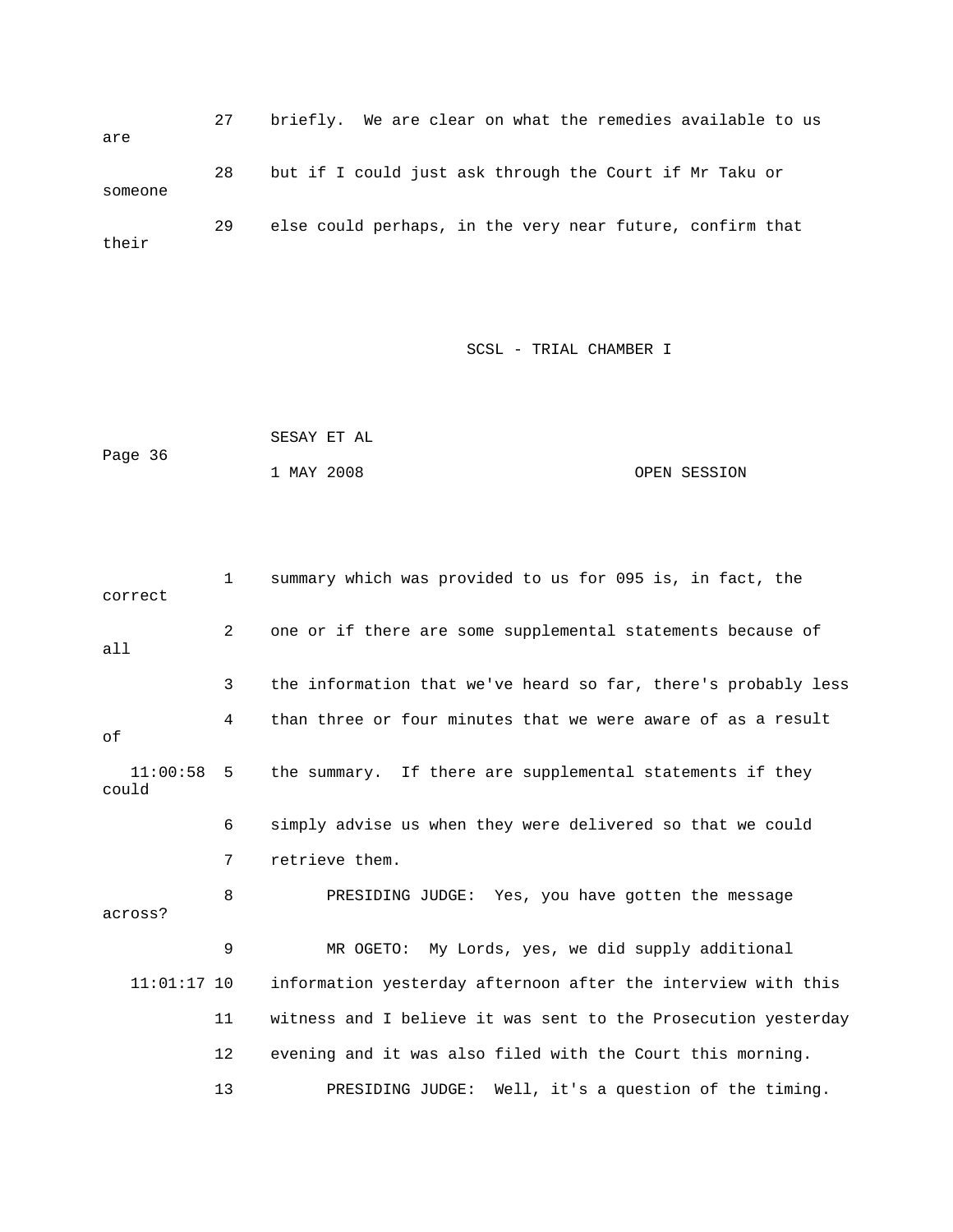| it's                  | 14 | <b>JUDGE BOUTET:</b><br>It was filed. I saw it this morning so |
|-----------------------|----|----------------------------------------------------------------|
| $11:01:43$ 15<br>must |    | information not on what the witness has testified about, I     |
| and                   | 16 | say, because I've read what's in the additional information    |
|                       | 17 | it's not what the witness has testified about, so I don't know |
|                       | 18 | where the confusion is if any, Mr Harrison.                    |
|                       | 19 | MR HARRISON: Yes, we did receive a supplemental about          |
| $11:01:58$ 20<br>have |    | 7 p.m. last night informally, and then I understand, I don't   |
| is                    | 21 | it, but if there was a filed one but the Prosecution's concern |
|                       | 22 | that that supplemental does not in any way address any of the  |
|                       | 23 | deficiencies that exist from the original summary. And my      |
|                       | 24 | question simply is: Is the summary in error when it says 095?  |
| $11:02:21$ 25         |    | Is there a typographical error and it's in fact supposed to be |
|                       | 26 | referring to some other number and the numbers get confused.   |
|                       | 27 | Because if you look at the summary for 095 there's absolutely  |
|                       | 28 | nothing about the witness's testimoney --                      |
|                       | 29 | PRESIDING JUDGE: What the witness is testifying now.           |

Page 37 SESAY ET AL 1 MAY 2008 OPEN SESSION

that

1 MR HARRISON: Yes. And I think if you were to look at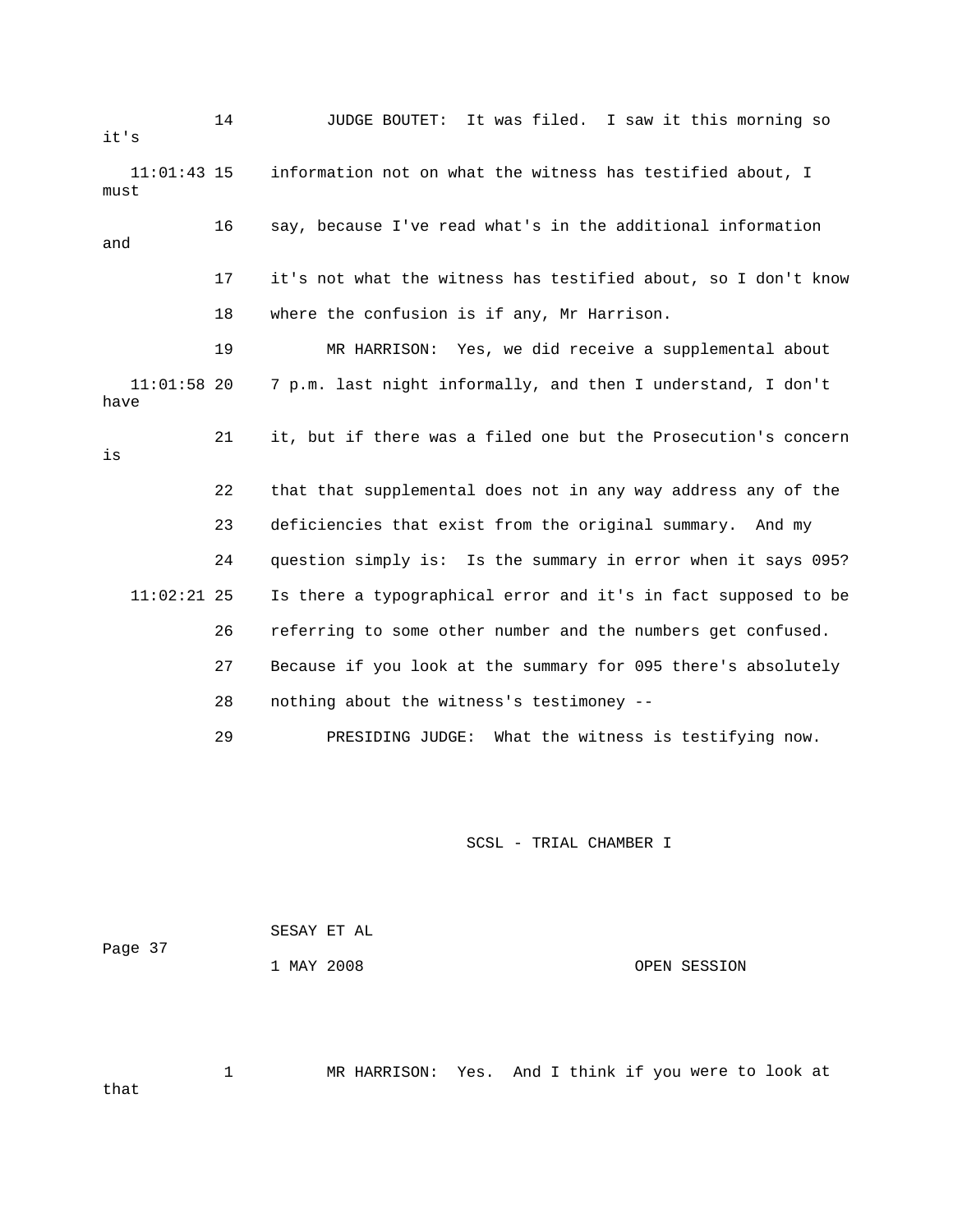|                     | 2  | supplemental you would also see that there is nothing in that    |
|---------------------|----|------------------------------------------------------------------|
|                     | 3  | supplemental statement filed yesterday afternoon. We're not      |
| a                   | 4  | trying to stop the proceedings. We're just asking if there is    |
| 11:02:49            | 5  | mistake we just want to rectify it so that we can go forward.    |
|                     | 6  | PRESIDING JUDGE: Yes, Mr Ogeto.                                  |
|                     | 7  | MR OGETO: My Lords, the gist of the testimony of this            |
| has                 | 8  | witness is about the events in Makump on 1 May 2000, and that    |
|                     | 9  | been -- information regarding that has been provided to the      |
| $11:03:07$ 10       |    | Prosecution.<br>This is just background that I'm leading and I'm |
|                     | 11 | not going to be long on this, My Lords. I don't think this is    |
|                     | 12 | extremely material but I'm just laying the basis for the         |
|                     | 13 | testimony of this witness which is basically about Makump on 1   |
|                     | 14 | May 2000.                                                        |
| $11:03:23$ 15<br>to |    | Yes. Maybe justifying the background<br>PRESIDING JUDGE:         |
|                     | 16 | justifying his presence in Makump.                               |
|                     | 17 | Yes, My Lords, and that's all.<br>MR OGETO:                      |
| Harrison            | 18 | PRESIDING JUDGE: Well, just take note of what Mr                 |
|                     | 19 | is saying.                                                       |
| $11:03:33$ 20       |    | MR OGETO:<br>Yes.                                                |
|                     | 21 | PRESIDING JUDGE:<br>You know, because we want to make sure       |
|                     | 22 | that -- that the filings you've made relate to this witness      |
|                     | 23 | indeed.                                                          |
|                     | 24 | They do, My Lords.<br>MR OGETO:                                  |
| $11:03:46$ 25       |    | PRESIDING JUDGE:<br>Right.                                       |
|                     | 26 | They do. And let me say that there's been a<br>MR OGETO:         |
| back                | 27 | series of correspondence regarding this witness. Some time       |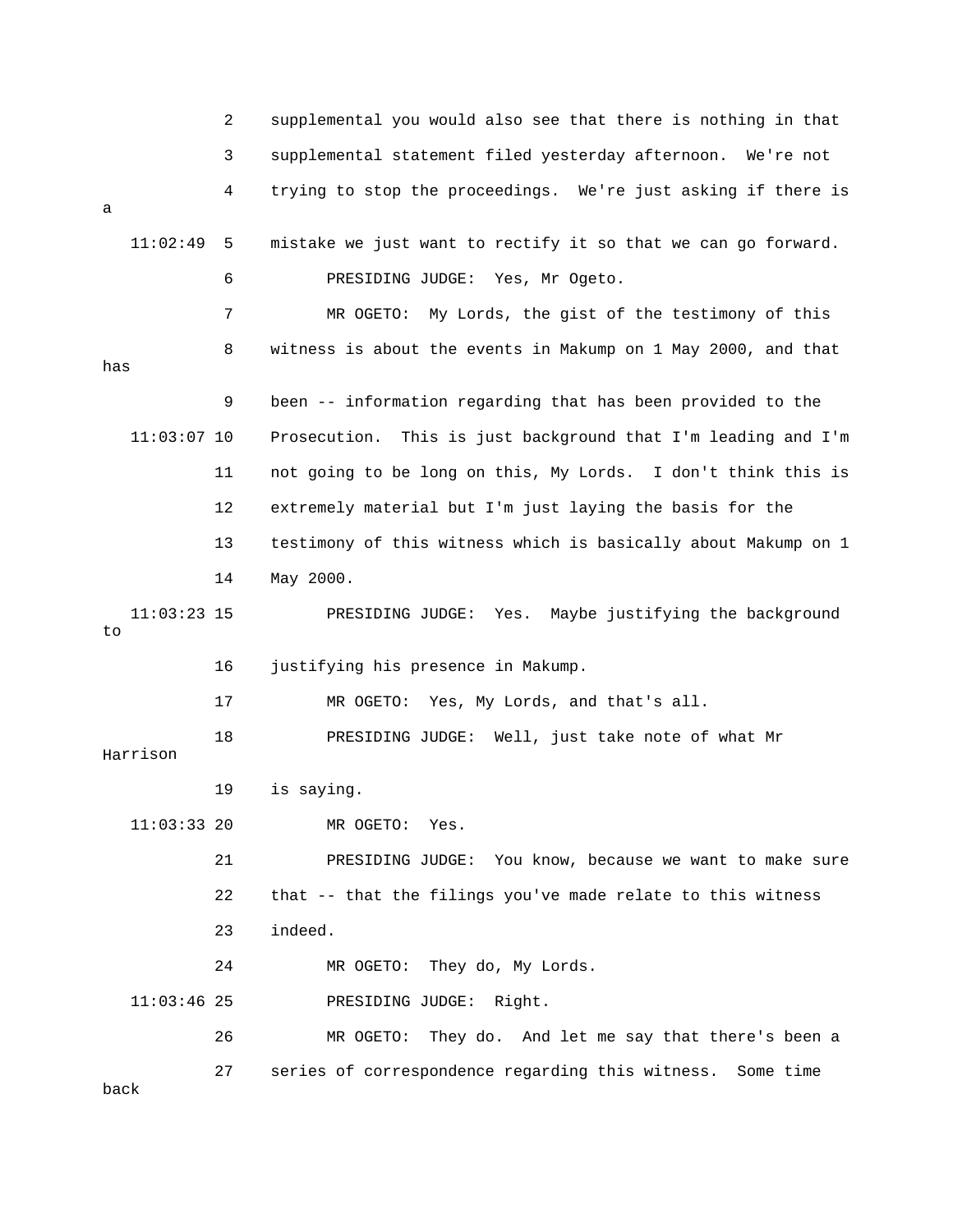28 there was confusion on the pseudonyms of this witness and another 29 one, and we've had a series of correspondence and I thought that

|         |            | SESAY ET AL |              |
|---------|------------|-------------|--------------|
| Page 38 |            |             |              |
|         | 1 MAY 2008 |             | OPEN SESSION |

|                      | 1              | we laid the matter to rest. But I will discuss it with my           |
|----------------------|----------------|---------------------------------------------------------------------|
| But                  | $\overline{2}$ | colleague and clarify it -- the issue -- further with him.          |
| provided             | 3              | the summary refers to this witness. The information we              |
| witness              | 4              | last night refers to this witness and we have the right             |
| $11:04:20$ 5         |                | on the stand.                                                       |
|                      | 6              | PRESIDING JUDGE: Right. Let's get along. He doesn't                 |
|                      | 7              | object to our getting along. We'll sort that out. May we            |
|                      | 8              | proceed, please.                                                    |
|                      | 9              | MR OGETO: Yes, My Lords.                                            |
| $11:04:33$ 10<br>you |                | Mr Witness, what were your duties in the position that<br>$\circ$ . |
|                      | 11             | were given during that meeting?                                     |
|                      | 12             | Well, I acted as spokesman between the civilians and the<br>Α.      |
|                      | 13             | Anywhere they went, I delivered the message that our<br>RUF.        |
| that                 | 14             | brothers and sisters are here. They have come to help us so         |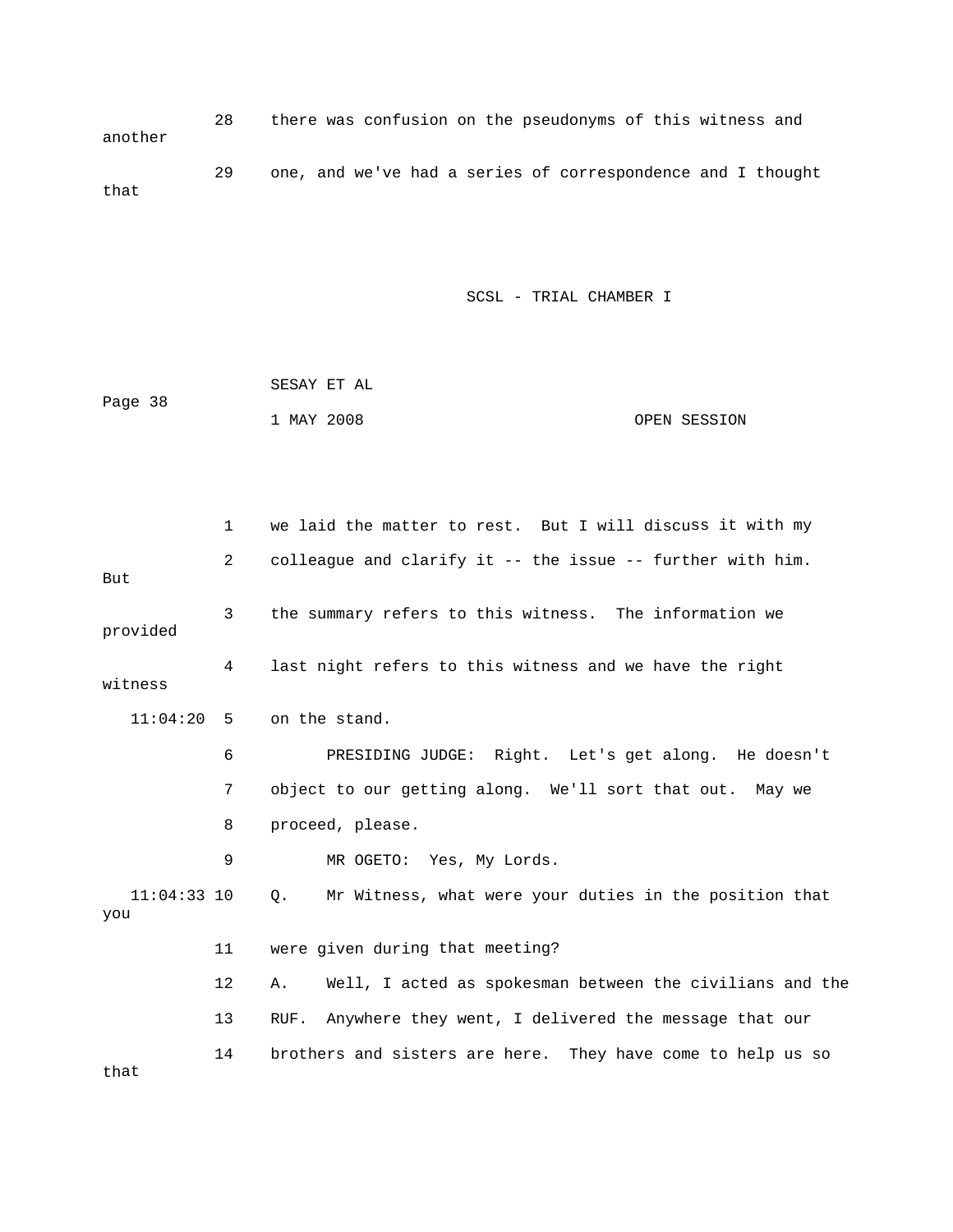| $11:05:04$ 15<br>end. |    |           | they can join us together and put this whole conflict to an |
|-----------------------|----|-----------|-------------------------------------------------------------|
| five                  | 16 | Q.        | Were there women amongst those who were selected, the       |
|                       | 17 |           | you mentioned?                                              |
|                       | 18 |           | PRESIDING JUDGE: There was one woman.                       |
|                       | 19 |           | THE WITNESS: Yes, there was a woman.                        |
| $11:05:32$ 20         |    |           | MR OGETO:                                                   |
|                       | 21 | Q.        | Can you please give us her name?                            |
|                       | 22 | Α.        | Well, xxxxx.                                                |
|                       | 23 | Q.        | Adama who?                                                  |
|                       | 24 | Α.        | XXXXXXXXXX.                                                 |
| $11:05:49$ 25         |    | $\circ$ . | Do you know a lady called xxxxxxxx?                         |
|                       | 26 | Α.        | Yes, I know xxxxxxxxxxx. She was with us in the camp in     |
| and                   | 27 |           | Makoth. She was in charge of preparing food for the workers |
|                       | 28 |           | to prepare food for whoever was assigned at that time.      |
| the                   | 29 | Q.        | Was she in that meeting where you were appointed into       |

|         | SESAY ET AL |  |              |
|---------|-------------|--|--------------|
| Page 39 |             |  |              |
|         | 1 MAY 2008  |  | OPEN SESSION |

1 position that you indicated on the piece of paper?

2 A. Yes, I think I missed the surname of Conteh for Bangura.

3 xxxxxxxxxxx, she was there.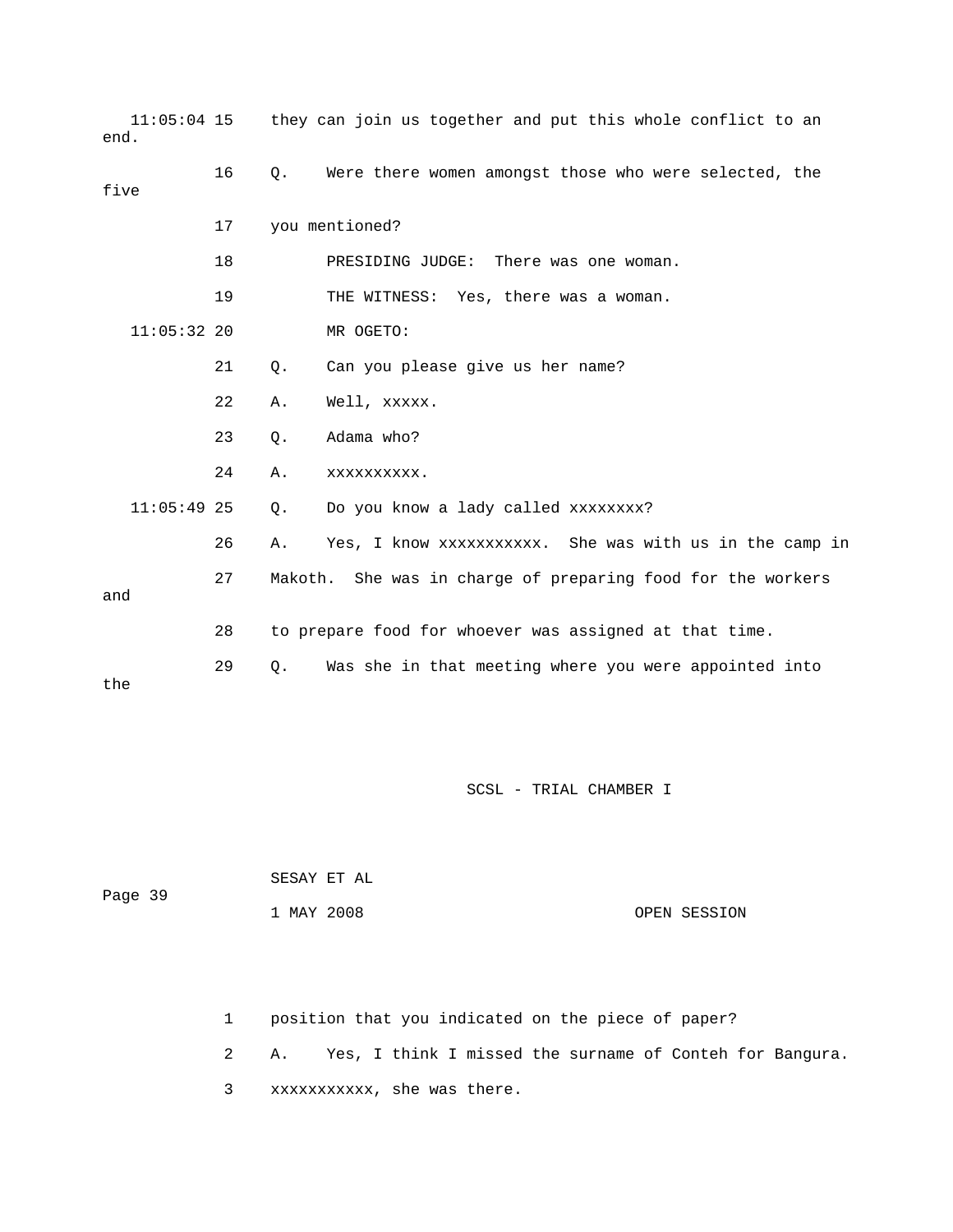4 PRESIDING JUDGE: What do you mean? 11:06:52 5 THE WITNESS: We were in the meeting at the tow n hall when 6 we were given the positions. 7 PRESIDING JUDGE: Let's be sure of the person who was 9 you were four of you, rather. There was one woman. 11:07:08 10 THE WITNESS: I missed the surname. Bangura instead of 11 Conteh. 12 PRESIDING JUDGE: So the woman amongst you was xxxx xxxxxxxxxx? 14 THE WITNESS: xxxxxxxx, not xxxxxxx. 16 Q. Do you recall where you were on 1 May 2000? 17 A. Yes, I was in the place at Makump where we are trying to 18 finish the intended DDR camp. 19 Q. What do you mean by "finishing the intended DDR camp"? 21 complete putting the beds together and -- and then to know 22 the domestic are to be placed, where should be the kitchen, 24 disarmament. 11:08:36 25 Q. And, please, Mr Listen, try and listen to the 26 to the Krio; don't listen to me. Listen to the Krio to avoid 27 confusion; okay? Understand? I know you understand -- 28 A. Okay. Yes. 29 Q. So what time did you get to the DDR camp on that day? with 8 you at that meeting -- of the woman. You said you were five - - 13 11:07:49 15 MR OGETO: 11:08:13 20 A. Well, we were working in the camp to make sure that we where there 23 should be the office, so we receive the various people coming for translation,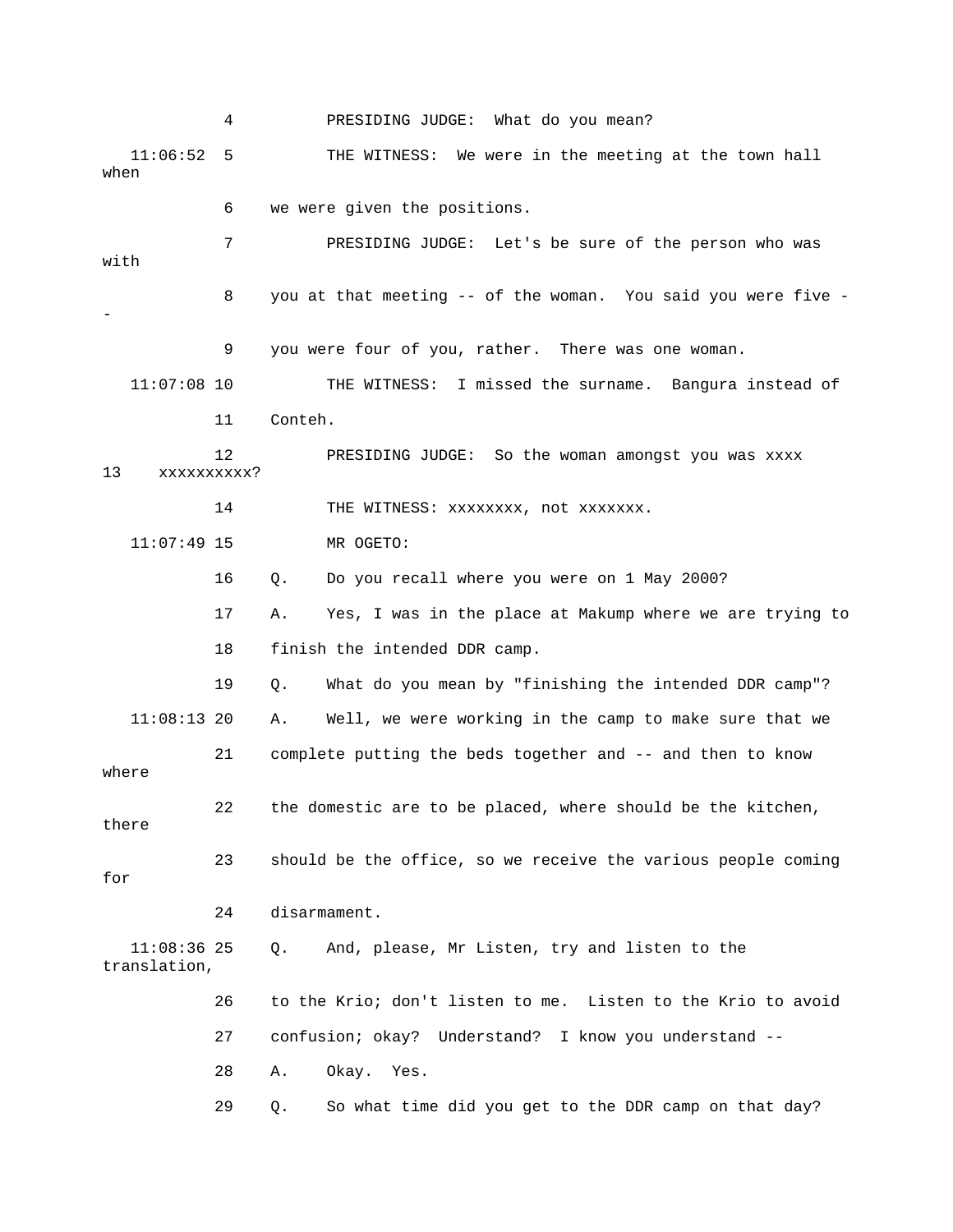|                        |              |            | SESAY ET AL                                                   |              |
|------------------------|--------------|------------|---------------------------------------------------------------|--------------|
| Page 40                |              | 1 MAY 2008 |                                                               | OPEN SESSION |
|                        |              |            |                                                               |              |
|                        |              |            |                                                               |              |
|                        | $\mathbf{1}$ | Α.         | It was in the morning hours.                                  |              |
|                        | 2            | Q.         | Who were you with at the camp?                                |              |
| carpenters,            | 3            | Α.         | We were myself, the women who were cooking, the               |              |
|                        | 4            |            | DIFD, an international NGO that I first knew that took up the |              |
| 11:09:31<br>We         | 5            |            | responsibility of the whole process, the disarmament process. |              |
|                        | 6            |            | were all in the camp.                                         |              |
|                        | 7            | О.         | Who from the NGO was present at the camp?                     |              |
| UNAMSIL                | 8            | Α.         | Well, there were DIFD officials. Of course, we had            |              |
|                        | 9            |            | around the camp.                                              |              |
| $11:10:05$ 10<br>going |              | Q.         | You've spoken about cooking; what kind of cooking was         |              |
|                        | 11           | on?        |                                                               |              |
| to                     | 12           | Α.         | They prepared food for those of us who were in the camp       |              |
|                        | 13           |            | put things together. They cooked for us. They were also       |              |
|                        | 14           |            | employed to prepare food for the combatants who were to be    |              |
| $11:10:32$ 15          |              | disarmed.  |                                                               |              |
|                        | 16           | Q.         | Did you know any of those who were cooking on that day?       |              |
|                        | 17           | Α.         | Madam xxxxxxxxxxxx was the head, since she was the Mammy      |              |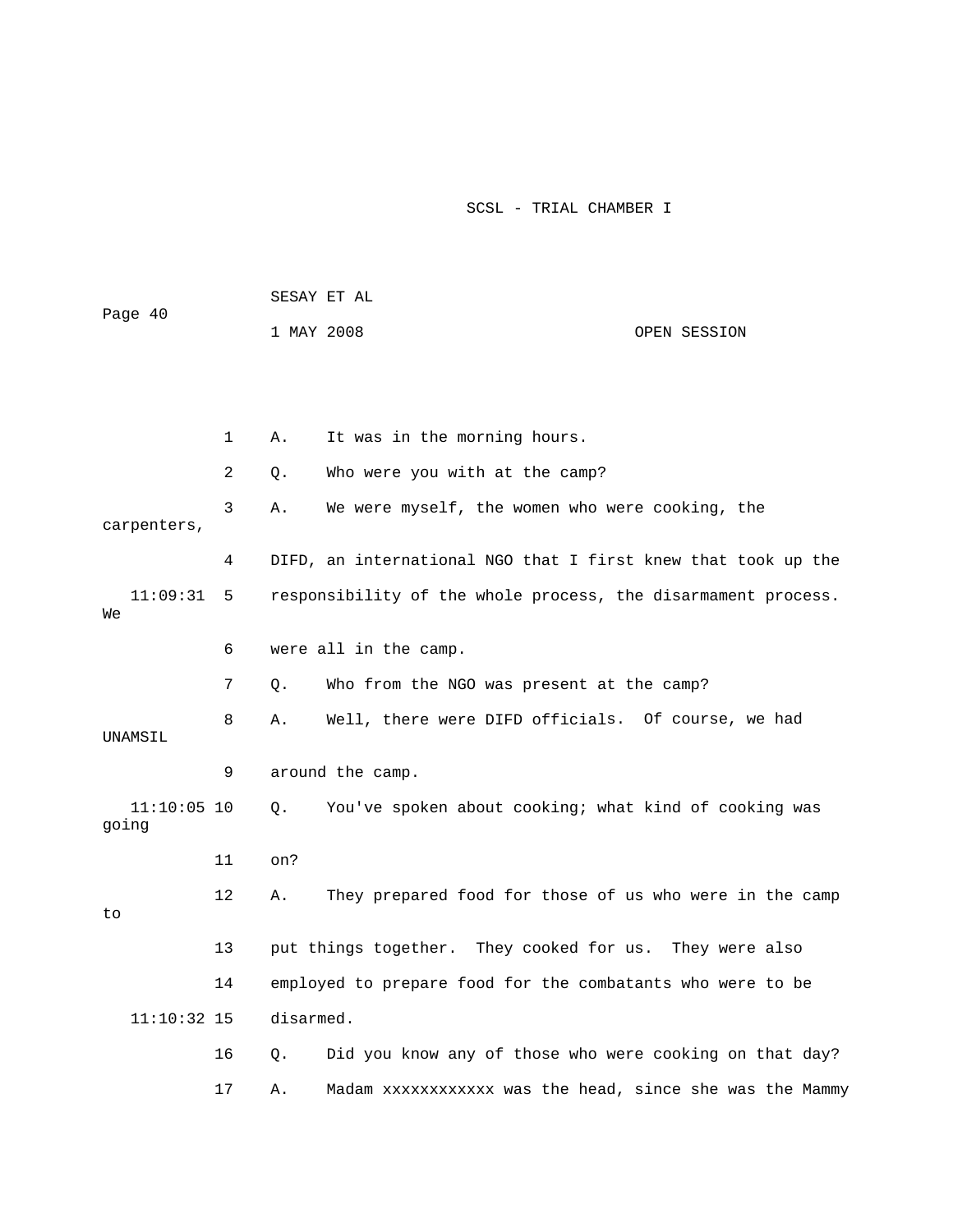|                      | 18 | Oueen. She was the head of that section.                              |
|----------------------|----|-----------------------------------------------------------------------|
|                      | 19 | О.<br>So did you see her on that day?                                 |
| $11:11:04$ 20<br>was |    | Yes, we were all there. Every day we went there, she<br>Α.            |
|                      | 21 | there since she had to provide food for us.                           |
|                      | 22 | Now, while you were at the camp, did you see the accused<br>$\circ$ . |
|                      | 23 | person Morris Kallon?                                                 |
| the                  | 24 | Yes. The camp was very close to the road, and that was<br>Α.          |
| 11:11:28 25<br>him   |    | highway between Magburaka and Makeni. It was clear. I saw             |
|                      | 26 | coming from the Magburaka direction. He drove into the camp.          |
| to                   | 27 | When he saw us, as soon as, whenever he sees us he would come         |
| his                  | 28 | see us and we would talk. He went into the camp and stopped           |
| create               | 29 | car. And he stopped by. He came down and then he used to              |

|         | SESAY ET AL |              |
|---------|-------------|--------------|
| Page 41 | 1 MAY 2008  | OPEN SESSION |
|         |             |              |
|         |             |              |

|           | $\mathbf{1}$ | fun for us. It was interesting --                           |
|-----------|--------------|-------------------------------------------------------------|
| details,  | 2            | Q. Listen to my questions carefully. If I want more         |
|           | $3 \sim$     | I'll get them from you. But try to be as brief as possible. |
| direction | 4            | What time was it that you saw Mr Kallon arrive from the     |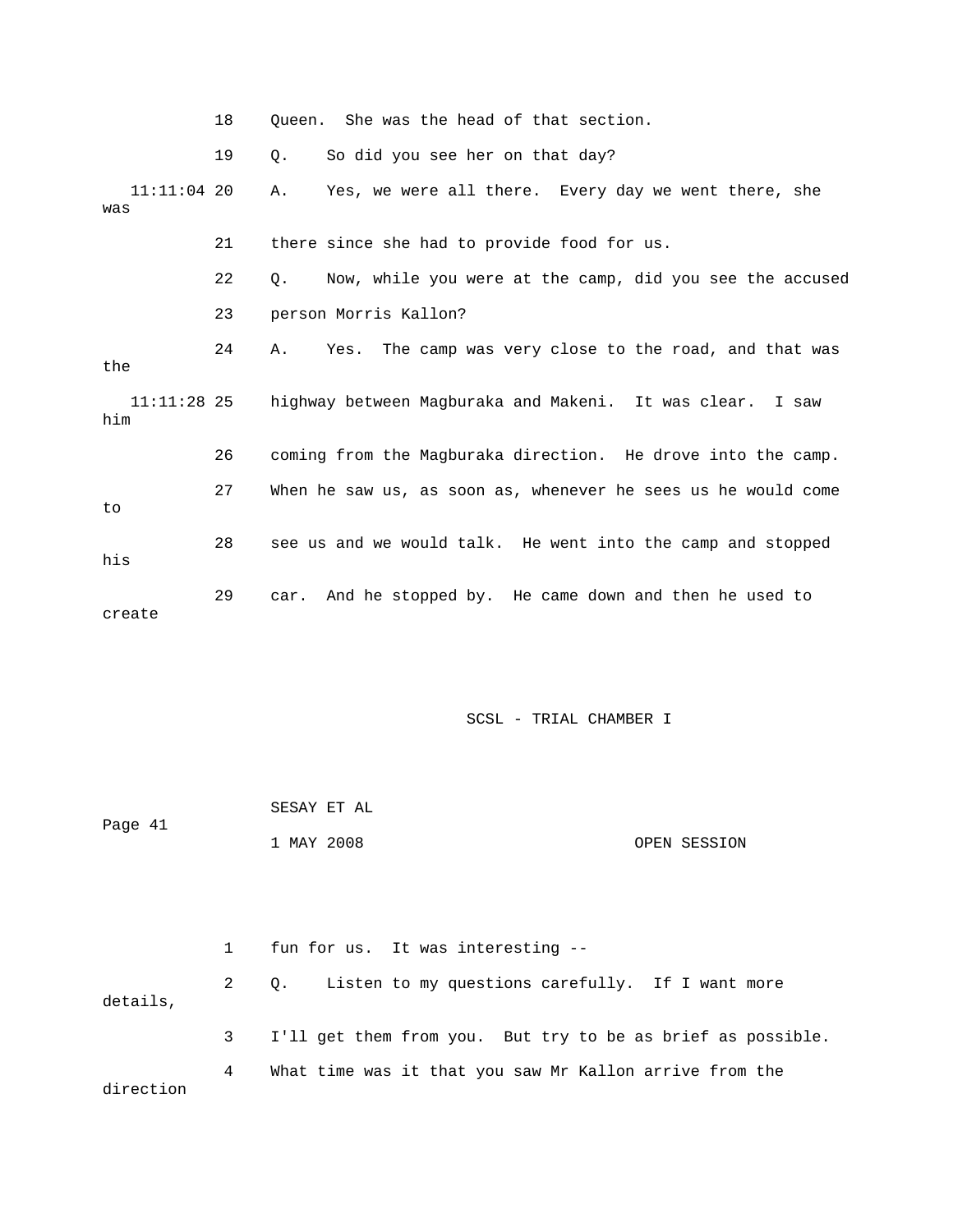| 11:12:21             | 5  |    | of Magburaka?                                             |
|----------------------|----|----|-----------------------------------------------------------|
| from                 | 6  | Α. | It was before midday. Before midday. He was coming        |
|                      | 7  |    | the Magburaka direction.                                  |
|                      | 8  | Q. | How did he arrive? By what means?                         |
|                      | 9  | Α. | He came with a car.                                       |
| $11:12:53$ 10        |    | Q. | Can you recall the make of the car?                       |
| car.                 | 11 | Α. | Actually it was a Sierra Leone -- saloon car; a small     |
|                      | 12 | Q. | Can you recall the make?                                  |
| it                   | 13 | Α. | I can't remember the make because I did not read where    |
|                      | 14 |    | was -- it was produced from. I knew it was a car.         |
| $11:13:30$ 15<br>saw |    | Q. | Are you able to recall the colour of that car that you    |
|                      | 16 |    | Mr Kallon arrived in?                                     |
|                      | 17 | Α. | Yes, the colour was blue/black.                           |
|                      | 18 | Q. | What do you mean by "blue/black"?                         |
|                      | 19 | Α. | Well, it was not entirely black, totally blue; it was     |
| $11:14:00$ 20        |    |    | something mixed.                                          |
|                      | 21 | Q. | Did Mr Kallon arrive alone?                               |
|                      | 22 | Α. | No, he came -- he came with xxxxxxxxxxxx, the G5          |
| can't                | 23 |    | commander, and the driver was there too, an old man who I |
|                      | 24 |    | remember, but I knew there were four of them.             |
| $11:14:35$ 25        |    | Q. | Did Mr Kallon speak to you?                               |
| were                 | 26 | Α. | As I said earlier on, he is a friendly person and we      |
|                      | 27 |    | used -- he greeted me. We spoke together. He greeted me.  |
|                      | 28 | Q. | Did he tell you anything -- apart from greeting you?      |
|                      | 29 | Α. | He went into the place where the carpenters were<br>No.   |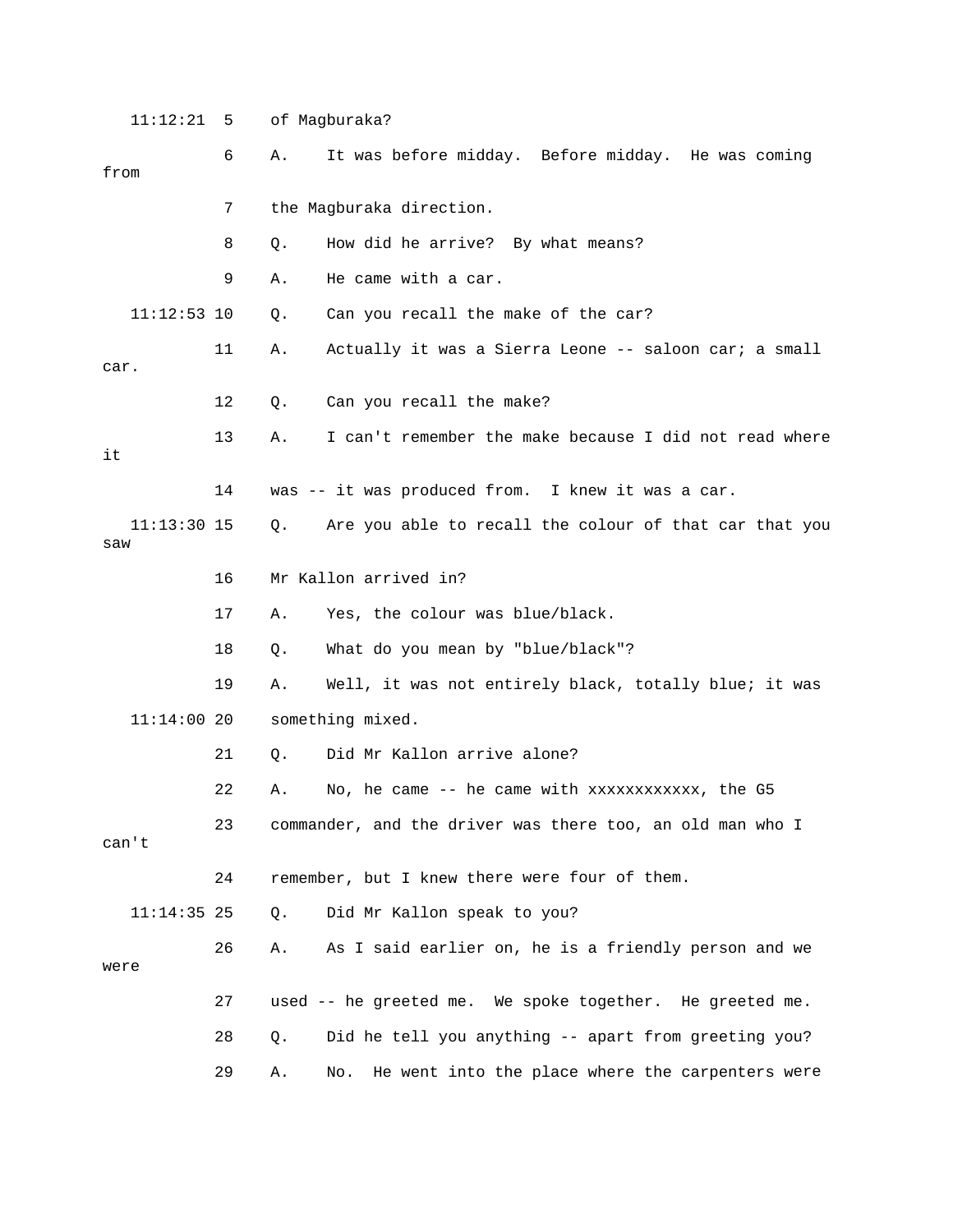|         |            | SESAY ET AL |              |
|---------|------------|-------------|--------------|
| Page 42 |            |             |              |
|         | 1 MAY 2008 |             | OPEN SESSION |

 1 putting the beds together and I was behind him. 2 Q. Do you recall if he spoke to the carpenters? 3 A. Yes, he made a very interesting remark. He said: My men, 4 these beds you are making is for your brothers. It's not for they are not for pigs so you have to make them fine and make 6 decently. 7 Q. Did you get to understand in what context he was saying 9 A. Well, it was like he was looking for better beds to be 11 Q. What was your reaction to this statement by Mr Kallon? 13 bed -- the bed were transit bed that were just to be used for 14 three, four days and then going away, so we just laughed over 11:16:37 15 issue. 16 Q. What was his mood as he said this? Are you able to laughing 18 as he spoke to us and the carpenters. He was laughing to us. -- 11:15:38 5 them 8 this? 11:16:01 10 prepared more than the ones he saw. 12 A. As far as I was concerned, we just took his -- that the the recall? 17 A. Yes, I did not see any form of annoyance. He was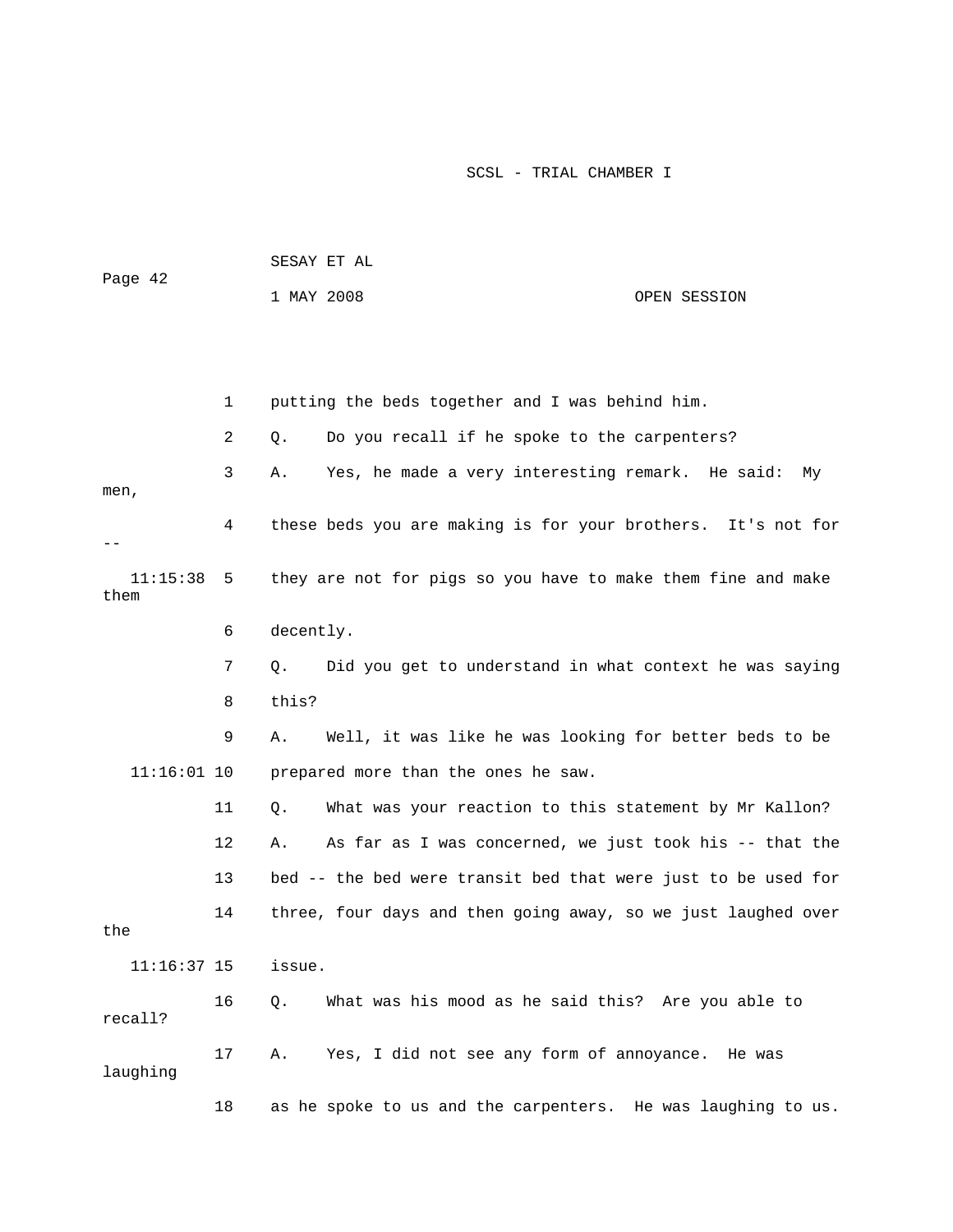| that |               | 19 | $\circ$ . | Do you recall the period Mr Kallon was at the camp at       |
|------|---------------|----|-----------|-------------------------------------------------------------|
|      | $11:17:08$ 20 |    |           | time, after speaking to you and to the carpenters?          |
|      | can't         | 21 | Α.        | Well, up to the time he spoke to us -- all of us, I         |
|      |               | 22 |           | remember exactly, but it was less than one hour.            |
|      |               | 23 | Q.        | Was Mr Kallon carrying a gun when you saw him?              |
| his  |               | 24 | Α.        | No, Mr Kallon hardly carried guns. He had no guns in        |
|      | $11:17:49$ 25 |    | hands.    |                                                             |
|      | Please        | 26 | $\circ$ . | I'm talking about this particular day, Mr Witness.          |
|      |               | 27 |           | listen to my question: Was Mr Kallon carrying a gun on that |
|      |               | 28 |           | particular day?                                             |
|      |               | 29 | Α.        | No, he hadn't any gun. He had no gun.                       |

|         | SESAY ET AL |              |
|---------|-------------|--------------|
| Page 43 |             |              |
|         | 1 MAY 2008  | OPEN SESSION |

2 A. They too had no guns; none of them had guns. 3 Q. So what happened after this discussion? Did Mr Kallon 4 continue being at the camp? 11:18:34 5 A. No. Mr Kallon told -- said goodbye and drove towards 6 Makeni's direction.

1 Q. What about the others who were accompanying him?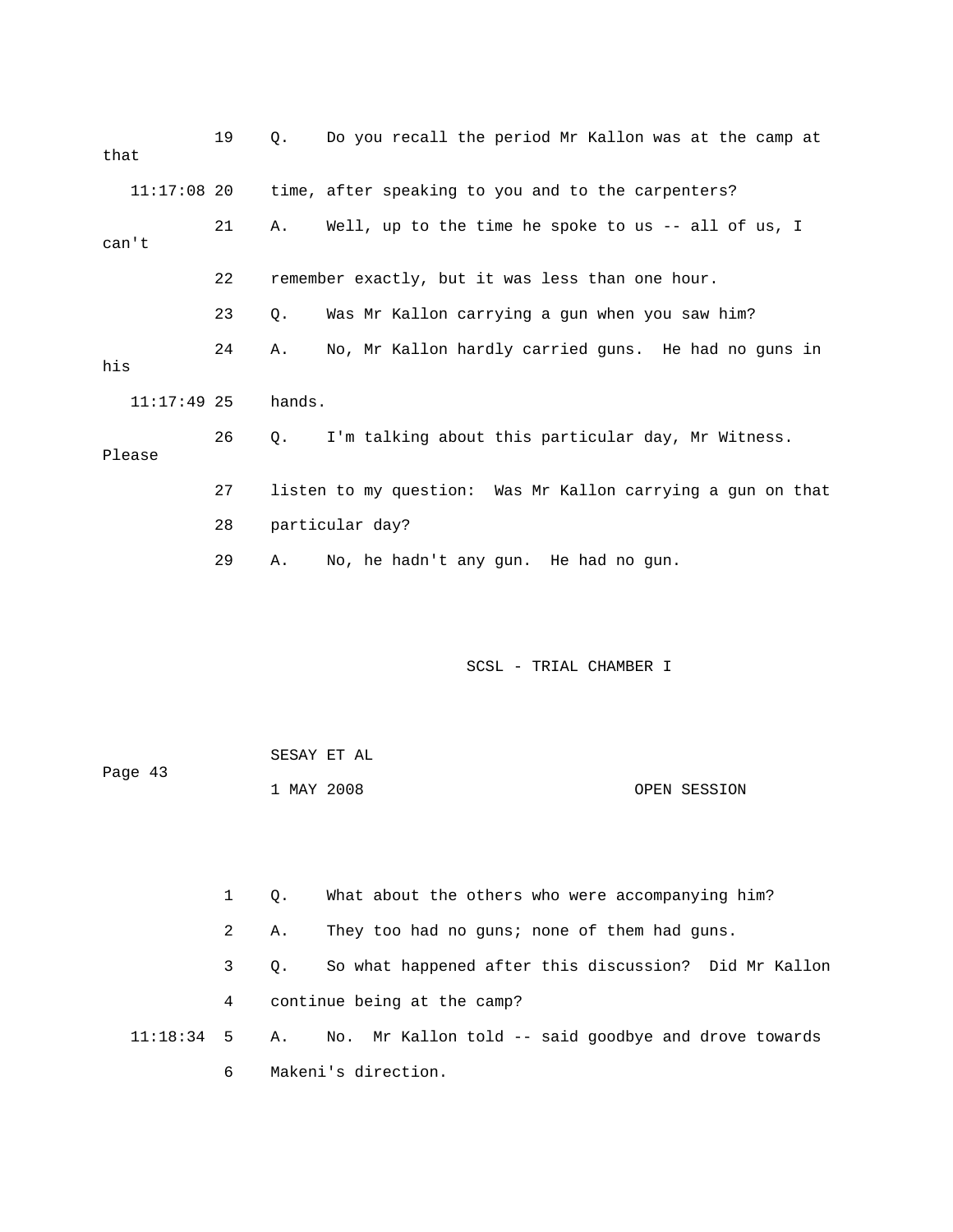| else?                         | 7  | Q.         | Did he drive alone or was he accompanied by anybody      |
|-------------------------------|----|------------|----------------------------------------------------------|
| joined                        | 8  | Α.         | He went with the people with whom he came and Adama      |
|                               | 9  |            | them and they went. They went towards Makeni direction.  |
| $11:19:10$ 10                 |    | Q.         | For how long were you at the camp on that day after this |
|                               | 11 |            | incident with Mr Kallon?                                 |
|                               | 12 | Α.         | We are there until late in the afternoon.                |
|                               | 13 | Q.         | Did you see Mr Kallon again on that day?                 |
|                               | 14 | Α.         | Mr Kallon, we saw him going back towards Magburaka       |
| 11:19:42 15                   |    |            | direction, but he did not stop by; he just went through. |
|                               | 16 | $Q$ .      | When is it that you saw him going towards the Magburaka  |
|                               | 17 | direction? |                                                          |
|                               | 18 | Α.         | Just a little after midday, then we saw him going back.  |
| Did                           | 19 | Q.         | You said you stayed at the camp until the afternoon.     |
| $11:20:15$ 20<br>significant? |    |            | anything happen in the camp that afternoon; anything     |
| decided                       | 21 | Α.         | Well, actually that day we had ten combatants who        |
|                               | 22 |            | to come and disarm. We were under arrangements and the   |
|                               | 23 |            | discussion whether we should do it or not.               |
|                               | 24 |            | Q. Discussion with who?                                  |
| $11:20:51$ 25                 |    | Α.         | I, the DIFD officials and the other colleagues who were  |
|                               | 26 |            | employed to start that process in the DDR camp.          |
| proceed                       | 27 | О.         | Why were you discussing if the disarmament should        |
|                               | 28 |            | or not? Was there any problem?                           |
| that                          | 29 | Α.         | Well, personally I was a bit worried. I did not think    |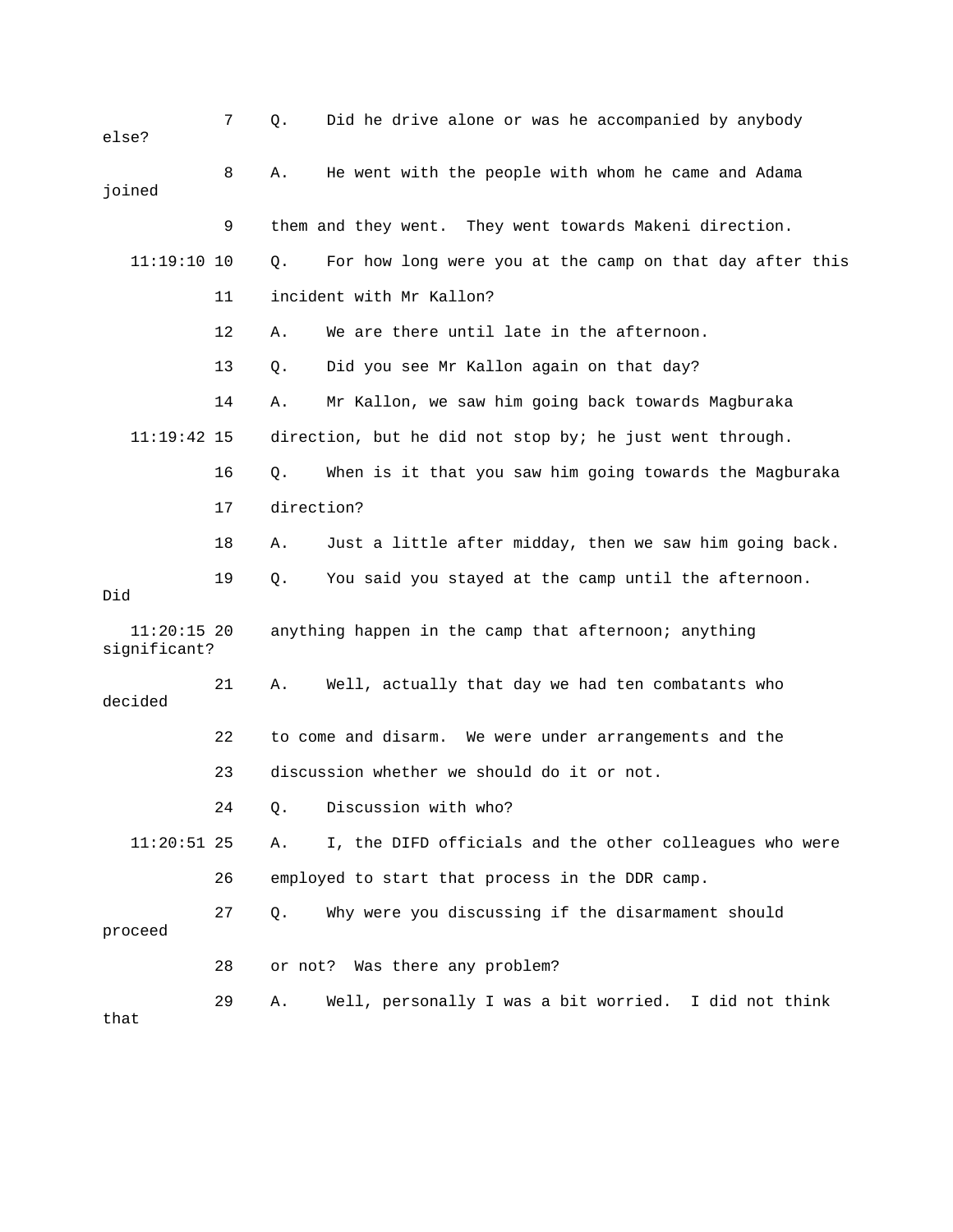|                          |    | PEPAI FI UT                                                    |              |
|--------------------------|----|----------------------------------------------------------------|--------------|
| Page 44                  |    | 1 MAY 2008                                                     | OPEN SESSION |
|                          |    |                                                                |              |
|                          |    |                                                                |              |
|                          |    |                                                                |              |
|                          | 1  | it was -- that was the right time since we had not got enough  |              |
|                          | 2  | discussion, consultation, whether we should start or not.      |              |
|                          | 3  | What kind of consultations?<br>Q.                              |              |
| there                    | 4  | Well, we are worried because when they came from Lome<br>Α.    |              |
| 11:21:55<br>the          | 5  | was so much grumbling. The government was saying, they say     |              |
|                          | 6  | RUF was not committed to the arrangements on the peace accord. |              |
| is                       | 7  | Likewise the RUF too, they were grumbling that the government  |              |
|                          | 8  | not showing any form of cognisance to the Lome Peace Accord as |              |
| there                    | 9  | they spoke of appointment of the RUF in the government and     |              |
| $11:22:17$ 10<br>whether |    | was nothing -- so they were trying to put things straight      |              |
|                          | 11 | the money -- whether the money was to be in dollars or leones, |              |
| for                      | 12 | they wanted an explanation. But those who were responsible     |              |
| SO                       | 13 | the disbursement said they were going to disperse in leones,   |              |
|                          | 14 | they were not, I was not satisfied to see this tussle between  |              |
| $11:22:40$ 15<br>we      |    | them, since that was not settled, so that was the discussion   |              |
|                          | 16 | were having, whether we should start or not.                   |              |
|                          | 17 | You've spoken about Lome. What did Lome have to do with<br>Q.  |              |
|                          | 18 | this disarmament?                                              |              |

SESAY ET AL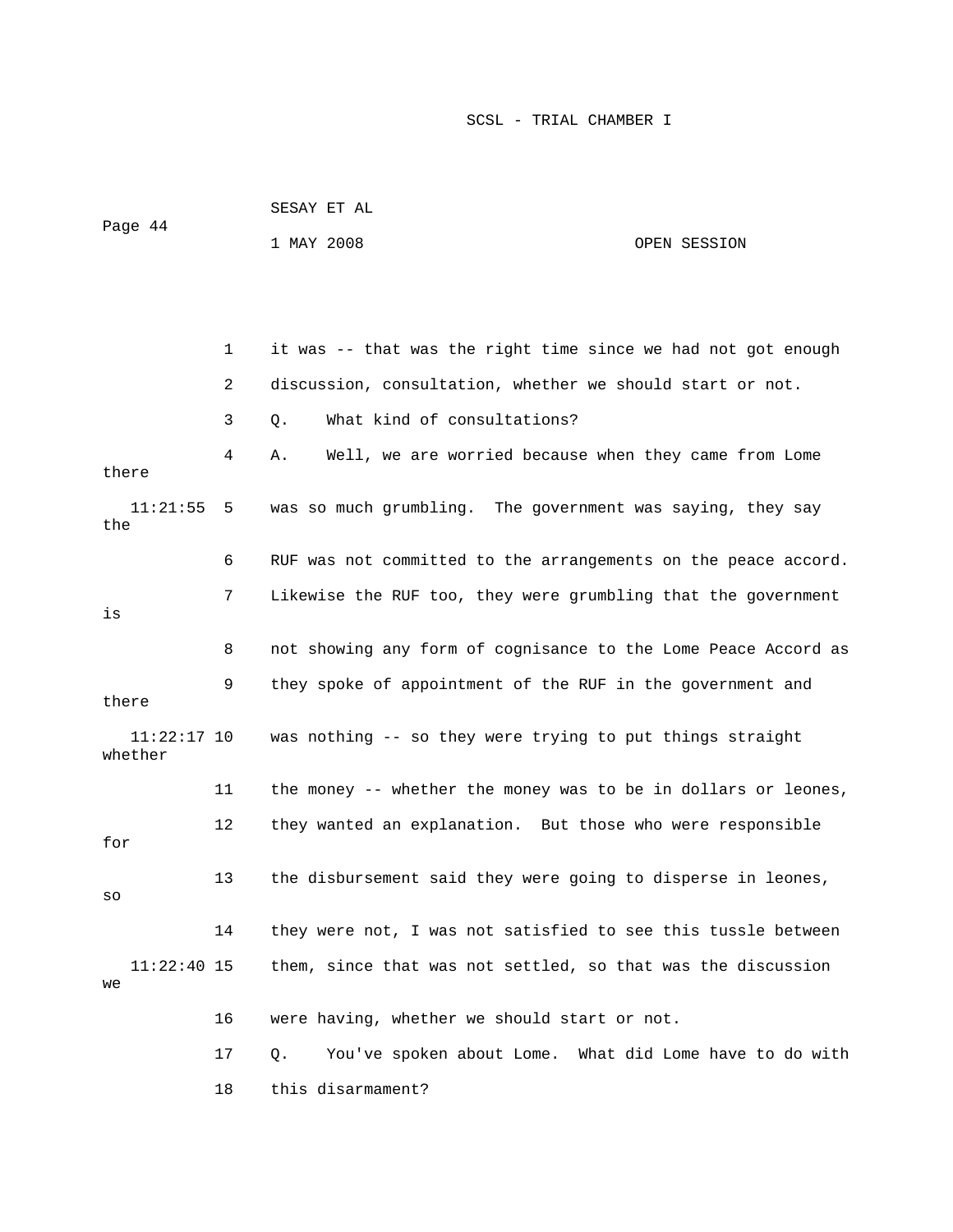|                        | 19 | Well, it was from the peace accord, I think. We had a<br>Α.   |
|------------------------|----|---------------------------------------------------------------|
| $11:23:02$ 20<br>there |    | clause that talked about the disarmament, that before peace   |
|                        | 21 | should be disarmament; the RUF should disarm.                 |
| RUF                    | 22 | So did you get to understand what the attitude of the<br>Q.   |
|                        | 23 | was towards the Lome accord and its implementation?           |
| suspicion              | 24 | Well, as I said just now, there was some form of<br>Α.        |
| $11:23:38$ 25          |    | on both sides. Government suspected that the RUF were not     |
|                        | 26 | committed; same way the RUF thought the government was not    |
|                        | 27 | committed.                                                    |
| that                   | 28 | So did you have this discussion about the disarmament<br>Q.   |
|                        | 29 | afternoon?                                                    |
|                        |    |                                                               |
|                        |    | SCSL - TRIAL CHAMBER I                                        |
|                        |    | SESAY ET AL                                                   |
| Page 45                |    | OPEN SESSION<br>1 MAY 2008                                    |
|                        |    |                                                               |
|                        | 1  | Yes. Yes, that was the discussion we were on that<br>Α.       |
|                        | 2  | afternoon, whether we should start or not.                    |
|                        | 3  | Did you conclude the discussion?<br>Q.                        |
|                        | 4  | Well, we concluded, and the other side, they were large<br>Α. |

 11:24:23 5 numbers, so they had to overpowered my own thinking and 6 contributions, so we started with two ex-combatants, they started

7 disarming.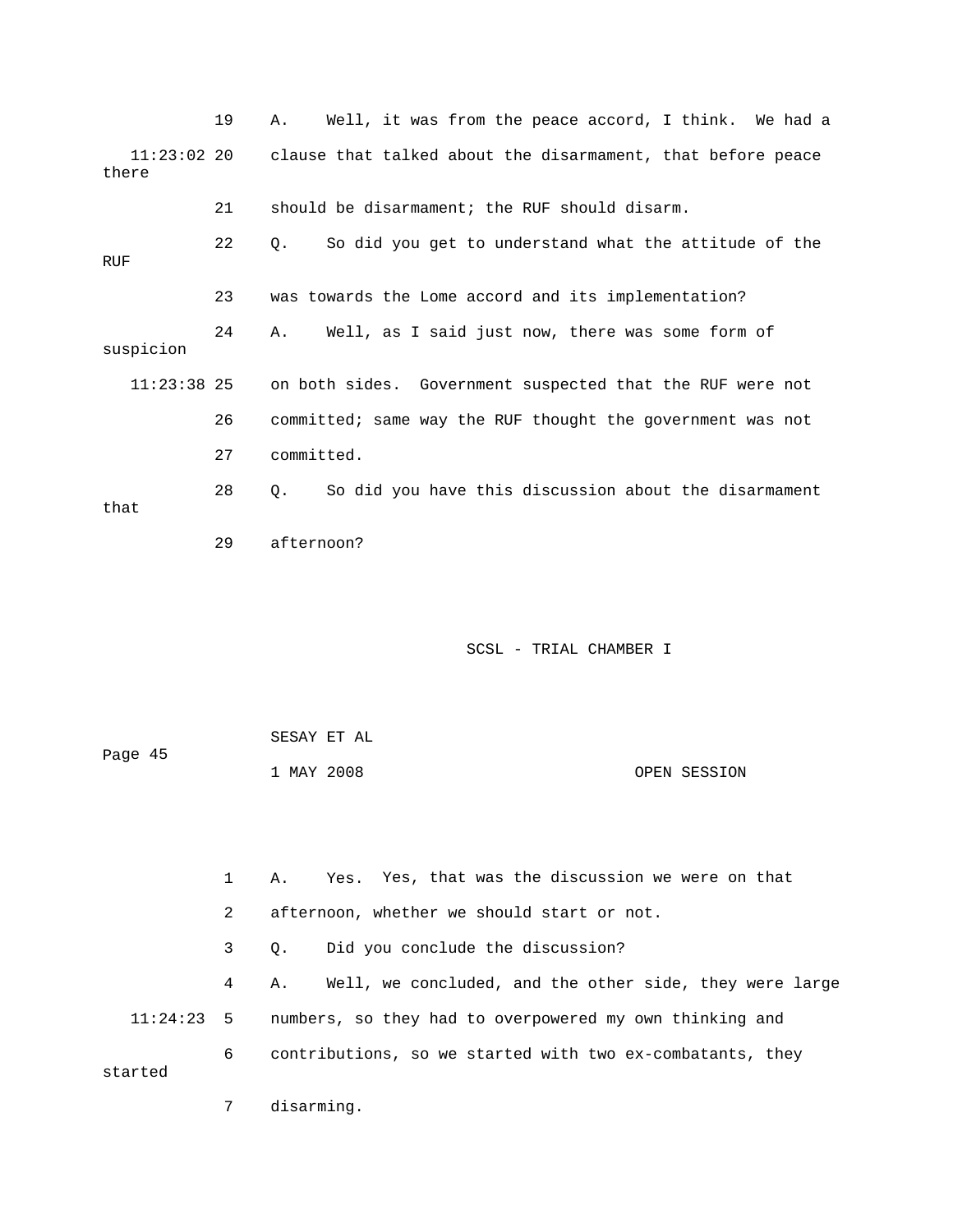|                      | 8  | Q.        | What do you mean by the other side overpowered you?           |
|----------------------|----|-----------|---------------------------------------------------------------|
| for                  | 9  | Α.        | Well, as I said, the DIFD officials, they were anxious        |
| $11:24:48$ 10        |    |           | disarmament to start, though we knew it was not settled, the  |
|                      | 11 |           | thing to start, but we started so I submitted and we started. |
|                      | 12 | Q.        | So did anything happen after you started the disarmament      |
|                      | 13 |           | that afternoon?                                               |
| coming               | 14 | Α.        | Well, when we started, it was like the ones who were          |
| 11:25:19 15<br>were  |    |           | to surrender their weapons, they were not sure of what they   |
| have                 | 16 |           | doing because the two others who came, the other eight they   |
|                      | 17 |           | stayed far from us, if they suspected something, so as we     |
| is                   | 18 |           | started, I saw commander Kailondo. He came and asked why this |
|                      |    |           |                                                               |
|                      | 19 | going on. |                                                               |
| $11:25:42$ 20        |    | Q.        | Who was Kailondo?                                             |
|                      | 21 | Α.        | He was the commander on the ground at the Makeni area.        |
|                      | 22 | Q.        | Was he alone when he --                                       |
|                      | 23 | Α.        | No, he came with some troops -- some of his colleagues.       |
|                      | 24 | Q.        | How many in total were there?                                 |
| $11:26:05$ 25<br>and |    | А.        | I can't be exact. I believe there were over 15 of them        |
|                      | 26 |           | they had guns.                                                |
|                      | 27 | Q.        | Was Kailondo armed as well? Did he have a gun?                |
|                      | 28 |           | THE INTERPRETER: Can learned counsel please take the          |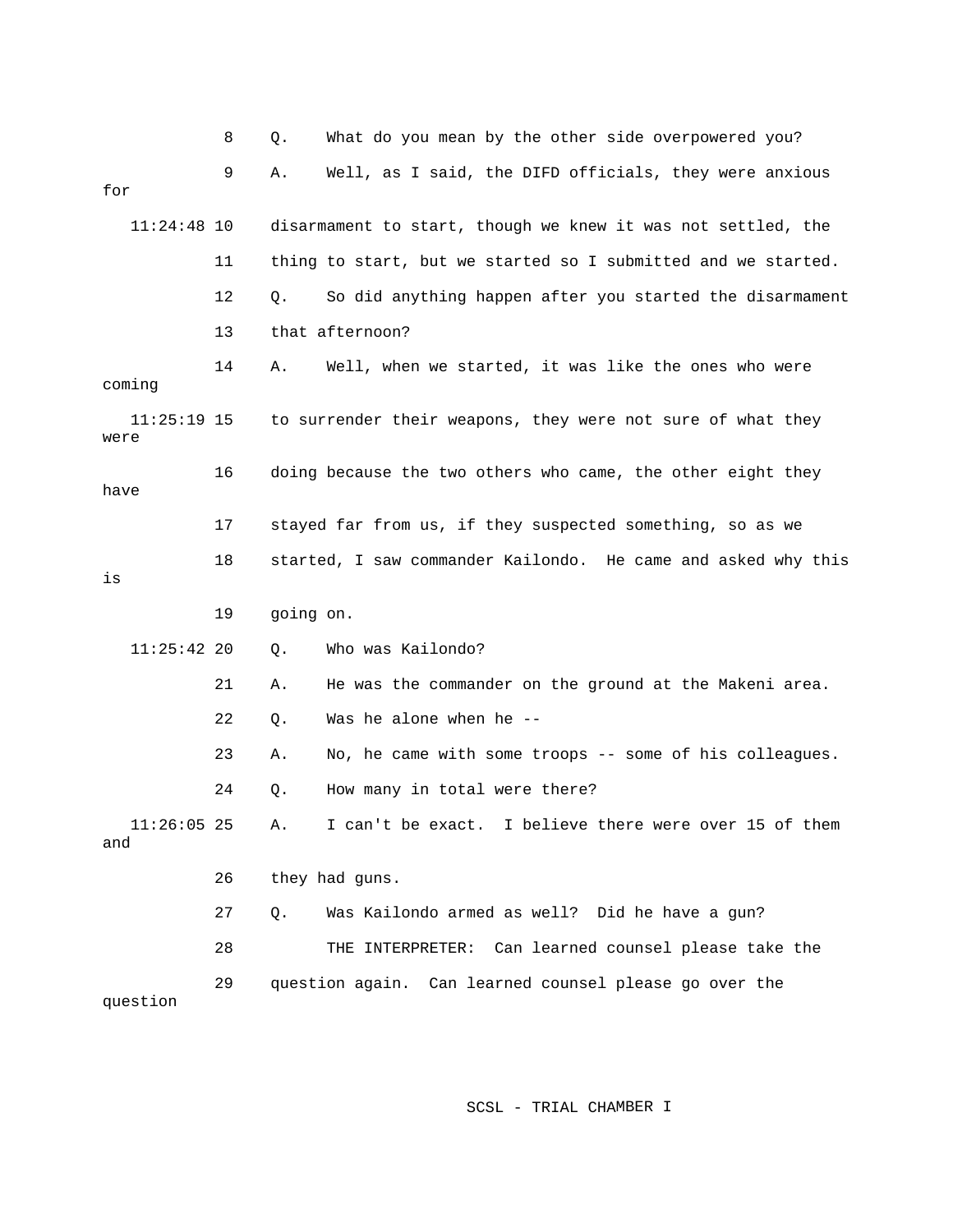|   |         | SESAY ET AL |  |
|---|---------|-------------|--|
| - | $\cdot$ |             |  |

Page 46

1 MAY 2008 OPEN SESSION

 1 again. 2 Q. Was Kailondo armed? Did he have a gun? . 3 A. Yes, Kailondo had a gun. He had a gun 4 Q. So what happened after he asked this question regarding 11:26:48 5 what was going on? 7 not -- I was so frightened. 8 Q. What did he tell you to stop immediately? 9 A. The disarmament that we started and the ones who came to disarm they went away -- they ran away. They ran away into 13 A. Wormally it was difficult to know, so the commanders that 14 were close to; the rest we're not able to know. 11:27:46 15 Q. Did you identify any commander with him? 19 A. No, he had gone. He had gone towards Magburaka  $11:28:15$  20 so he was not there. He did not come with them any longer. 6 A. He ordered us to stop immediately and at that point I was  $11:27:19$  10 the 11 bushes. 12 Q. Did you identify those who were with Kailondo? 16 A. No, I know of Kailondo. 17 Q. Did you see the accused Morris Kallon in the company of 18 Kailondo at that time when he arrived at the camp? direction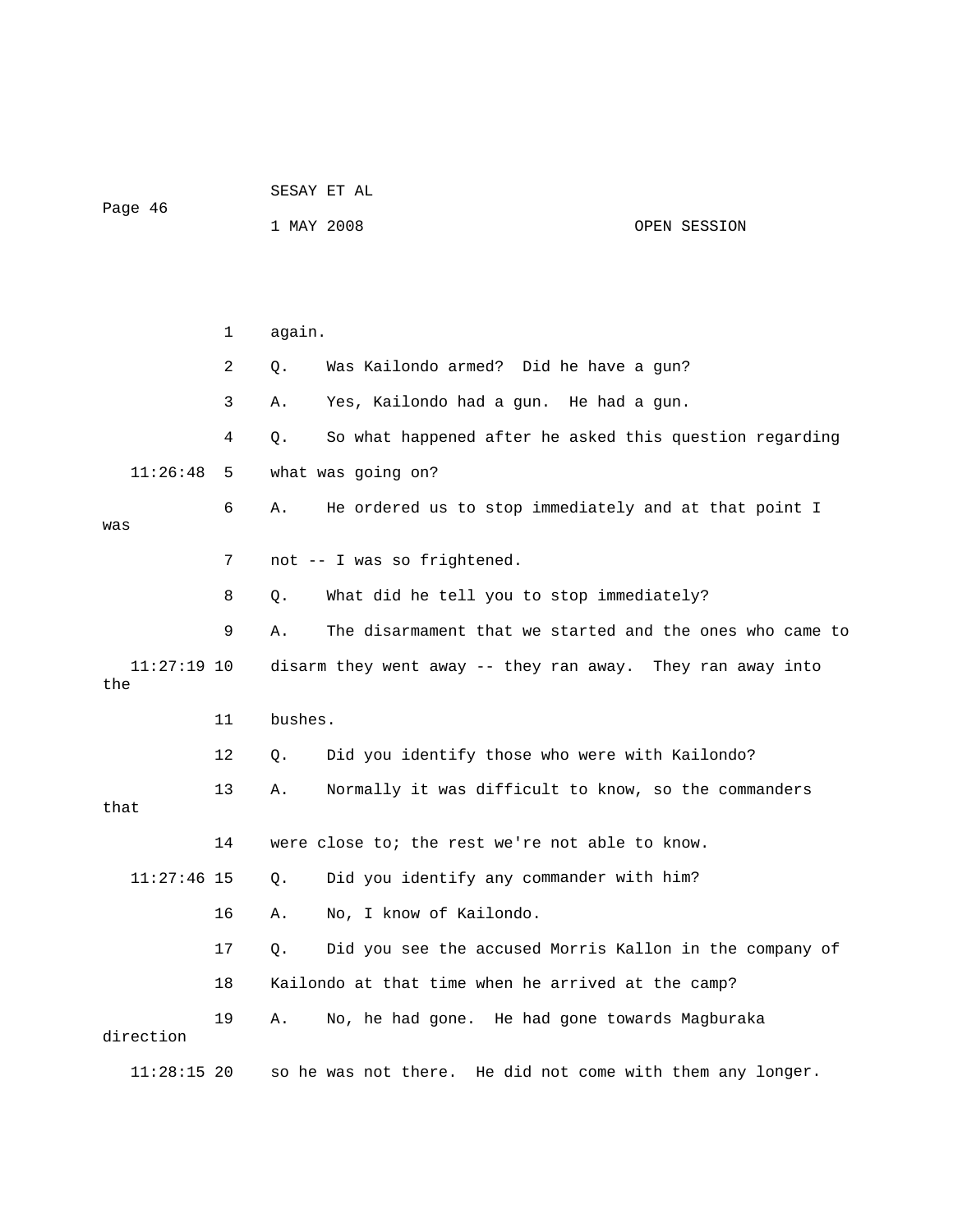| immediately                                                               | 21 | 0.          | Did Kailondo explain why he wanted you to stop            |
|---------------------------------------------------------------------------|----|-------------|-----------------------------------------------------------|
|                                                                           | 22 |             | the disarmament?                                          |
|                                                                           | 23 | Α.          | I think the same way I saw the whole issue was the same   |
|                                                                           | 24 |             | thing he explained --                                     |
| $11:28:46$ 25                                                             |    | Ο.          | Mr Witness, please, the Court is not interested in any    |
|                                                                           | 26 |             | speculation. If you can kindly tell the Court if Kailondo |
| 27<br>explained why he wanted the disarmament stopped immediately.<br>Did |    |             |                                                           |
|                                                                           | 28 | he explain? |                                                           |
|                                                                           | 29 | Α.          | Yes.                                                      |
|                                                                           |    |             |                                                           |
|                                                                           |    |             |                                                           |
|                                                                           |    |             | SCSL - TRIAL CHAMBER I                                    |
|                                                                           |    |             |                                                           |

| Page 47 | SESAY ET AL |  |              |
|---------|-------------|--|--------------|
|         | 1 MAY 2008  |  | OPEN SESSION |

|     |                | What did he say?<br>$\circ$ .                                 |
|-----|----------------|---------------------------------------------------------------|
| and | $2^{\circ}$    | He said there is no final agreement between government<br>Α.  |
|     |                |                                                               |
|     | 3              | the bossman to $-$ - saying that we should start to disarm.   |
|     | 4              | So did you comply with his instruction from Kailondo to<br>О. |
|     |                | $11:29:37$ 5 stop the disarmament?                            |
| are | ნ —            | A. Yes, I remember well me and my colleagues, in fact, we     |
|     | 7 <sup>7</sup> | fighting, we ran away when we saw them carrying guns. We ran  |
|     | 8              | away.                                                         |
|     | 9              | Did they shoot or did any of those with him shoot?<br>О.      |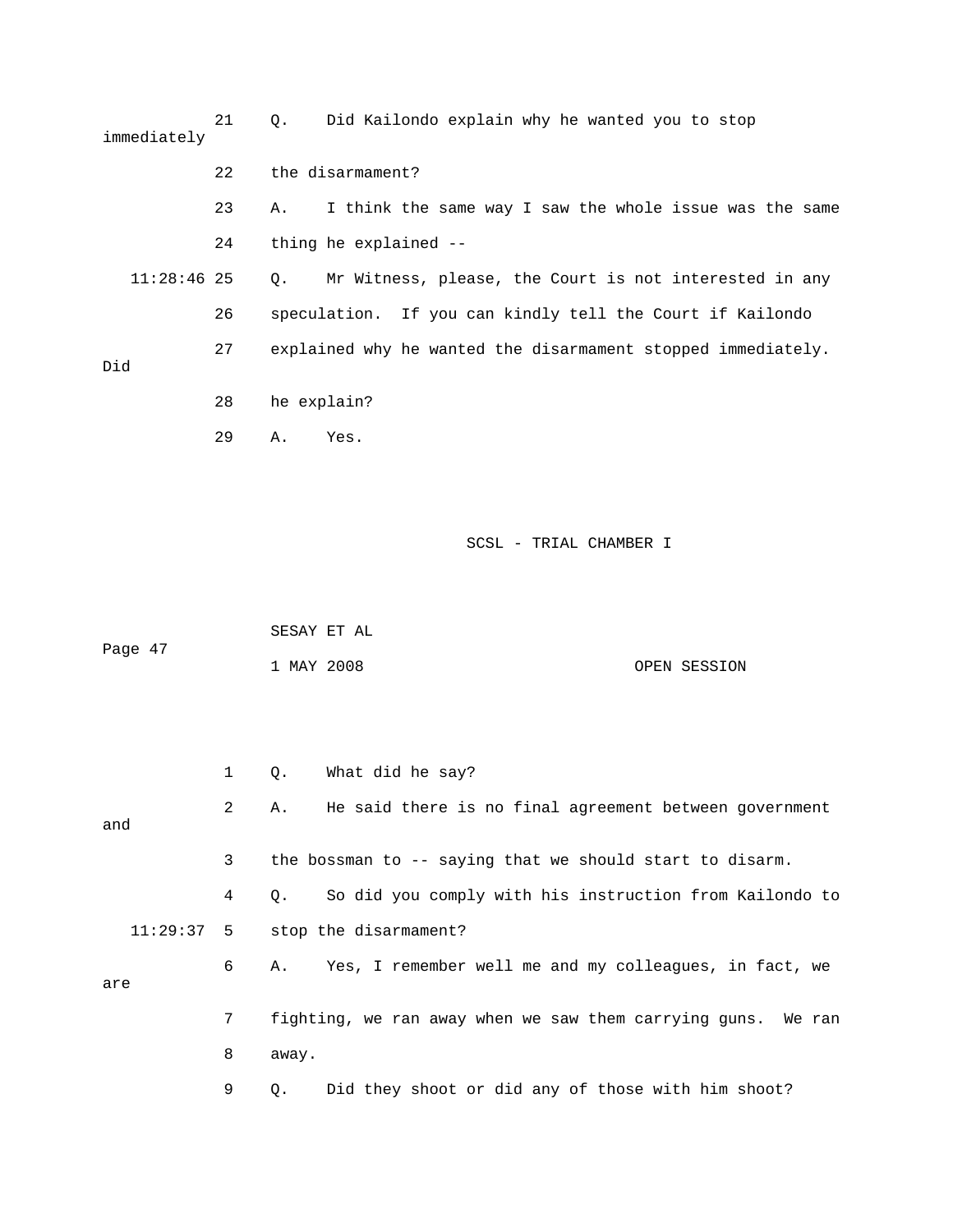| $11:30:08$ 10<br>are |    | No, they did not shoot. By the time we are going, we<br>Α.       |
|----------------------|----|------------------------------------------------------------------|
|                      | 11 | running away, they did not shoot.                                |
|                      | 12 | Q.<br>Where did you run away to?                                 |
|                      | 13 | Well, came from Makeni. We are going back to Makeni<br>Α.        |
| we                   | 14 | direction to find our way back to Makeni. As we were going,      |
| $11:30:36$ 15        |    | saw a Kenyan soldier coming with a Land Rover.                   |
|                      | 16 | So did you talk to this Kenyan soldier?<br>Q.                    |
| lift                 | 17 | We stopped him. We explained to him. We asked him to<br>Α.       |
| heard                | 18 | us, to return. As we were entering the Land Rover then we        |
|                      | 19 | gunshots behind us.                                              |
| $11:31:06$ 20        |    | Did you know where these gunshots were coming from?<br>$Q$ .     |
| and                  | 21 | Well, I can't tell exactly because we were on the run<br>Α.      |
|                      | 22 | we are frightened.                                               |
| that                 | 23 | So did this Kenyan soldier give you a lift -- the lift<br>Q.     |
|                      | 24 | you requested of him?                                            |
| $11:31:33$ 25        |    | Yes, he turned the vehicle and he took us to Makeni.<br>Α.<br>He |
|                      | 26 | left us there.                                                   |
|                      | 27 | Who were you with when he gave you this lift to Makeni?<br>Q.    |
| the                  | 28 | I was with my colleagues. I was with my colleagues and<br>Α.     |
|                      | 29 | DIFD officials since they had come with their own vehicles.      |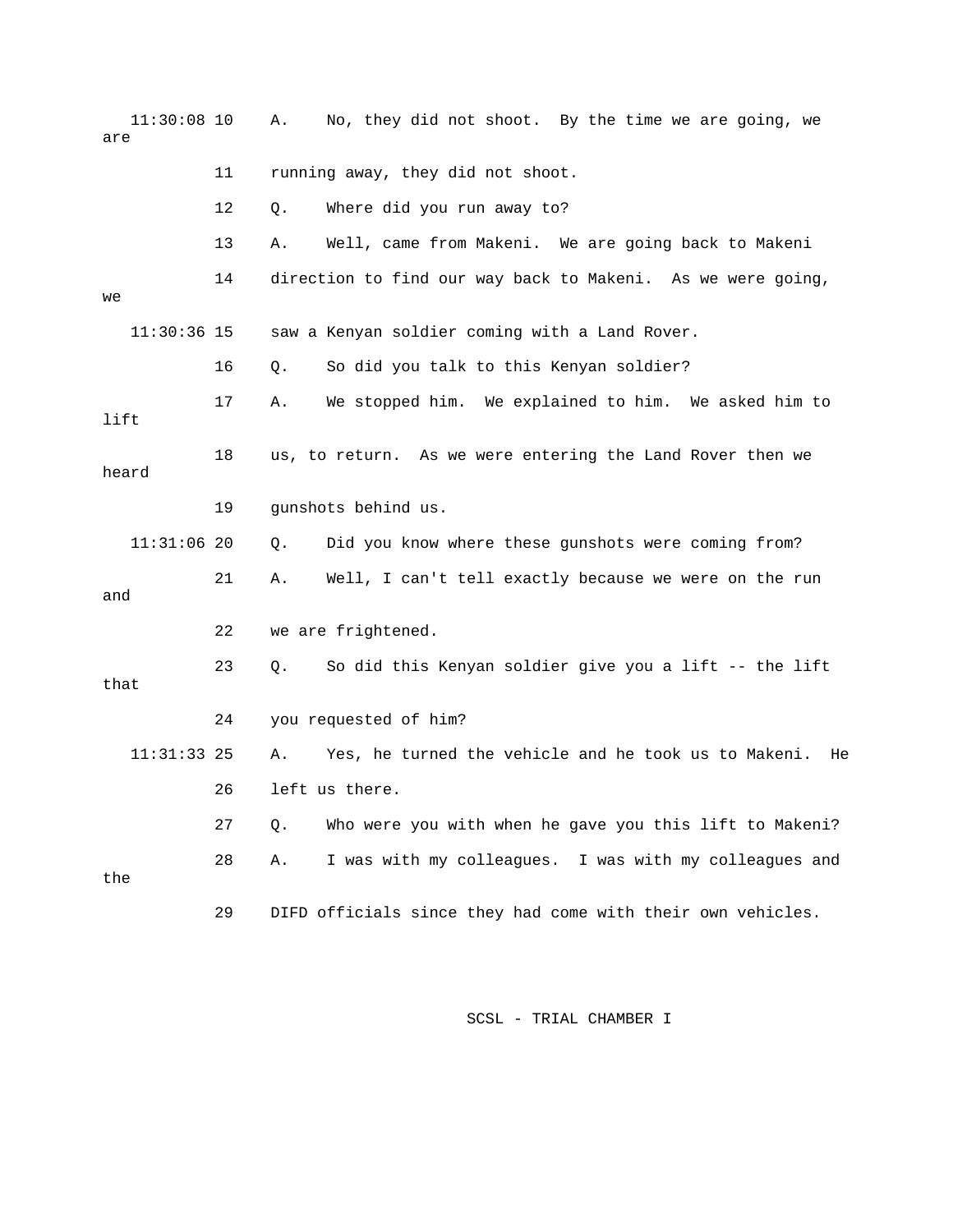| Page 48 | SESAY ET AL |              |
|---------|-------------|--------------|
|         | 1 MAY 2008  | OPEN SESSION |

|                       | 1  | Q.    | Who had gone with their own vehicles?                        |
|-----------------------|----|-------|--------------------------------------------------------------|
|                       | 2  | Α.    | The UNAMSIL officers that were working with us, they had     |
|                       | 3  |       | left with their own vehicles.                                |
|                       | 4  | Q.    | Do you know where this Kenyan soldier went to after he       |
| 11:32:22              | 5  |       | dropped you in Makeni?                                       |
| check                 | 6  | Α.    | Well, I remember he told us that he was going back to        |
| shooting.             | 7  |       | where the gunshots were coming from and why they were        |
|                       | 8  | Q.    | Did you get to know what happened at the camp after you      |
|                       | 9  | left? |                                                              |
| $11:32:48$ 10<br>the  |    | Α.    | Well, we were anxious when the Kenyan soldiers -- then       |
| that                  | 11 |       | following morning explained to us that it was from the camp  |
|                       | 12 |       | the firing came from.                                        |
|                       | 13 | Q.    | Who explained to you? I'm sorry, I didn't get that?          |
|                       | 14 | Α.    | The Kenyan soldier who lifted us, he explained to us the     |
| $11:33:18$ 15<br>that |    |       | following day that the shooting came from the camp area, and |
|                       | 16 |       | was where -- the direction we are coming from.               |
|                       | 17 | О.    | Did he tell you who was shooting at the camp area?           |
|                       | 18 | Α.    | He said it was a fire -- it was shooting between the         |
|                       | 19 |       | ex-combatants and UNAMSIL. That was Kailondo's group.        |
| $11:33:49$ 20<br>from |    | Q.    | Did he tell you if there were any casualties resulting       |

21 this shooting?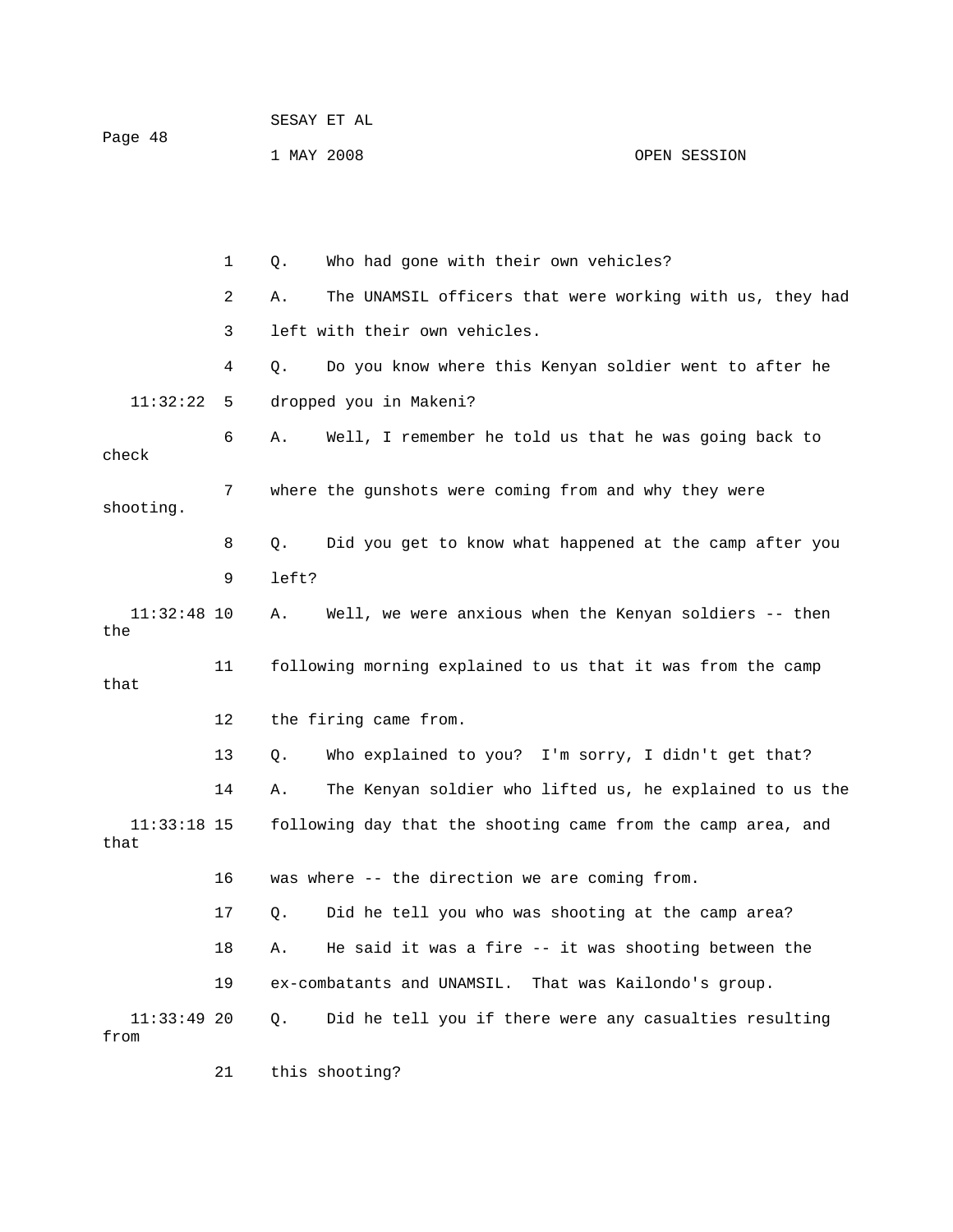| they    | 22            | Well with, he told us that three RUF were killed and<br>Α.     |
|---------|---------------|----------------------------------------------------------------|
|         | 23            | shot an UNAMSIL who died later at the Arab hospital in Makeni. |
| was     | 24            | Did he tell you if the accused person, Morris Kallon,<br>Q.    |
|         | $11:34:21$ 25 | involved in this shooting resulting in the casualties that you |
|         | 26            | spoke about?                                                   |
| towards | 27            | No, as I said he was not there. We saw him driving<br>Α.       |
|         | 28            | Magburaka direction, so the Kenyan soldier did not tell us     |
| did     | 29            | anything whether Morris Kallon came back to that place. He     |

| Page 49 | SESAY ET AL |  |              |
|---------|-------------|--|--------------|
|         | 1 MAY 2008  |  | OPEN SESSION |

 1 not tell us that. 2 MR OGETO: My Lords, if I can have a minute to consult 4 PRESIDING JUDGE: Yes, please, you may. 11:35:27 5 MR OGETO: 6 Q. My last question, Mr Witness: Based on the experiences 7 that you had during that period, the disarmament period, do you 8 have anything to say regarding the character of the accused my 3 client.

9 person, Morris Kallon?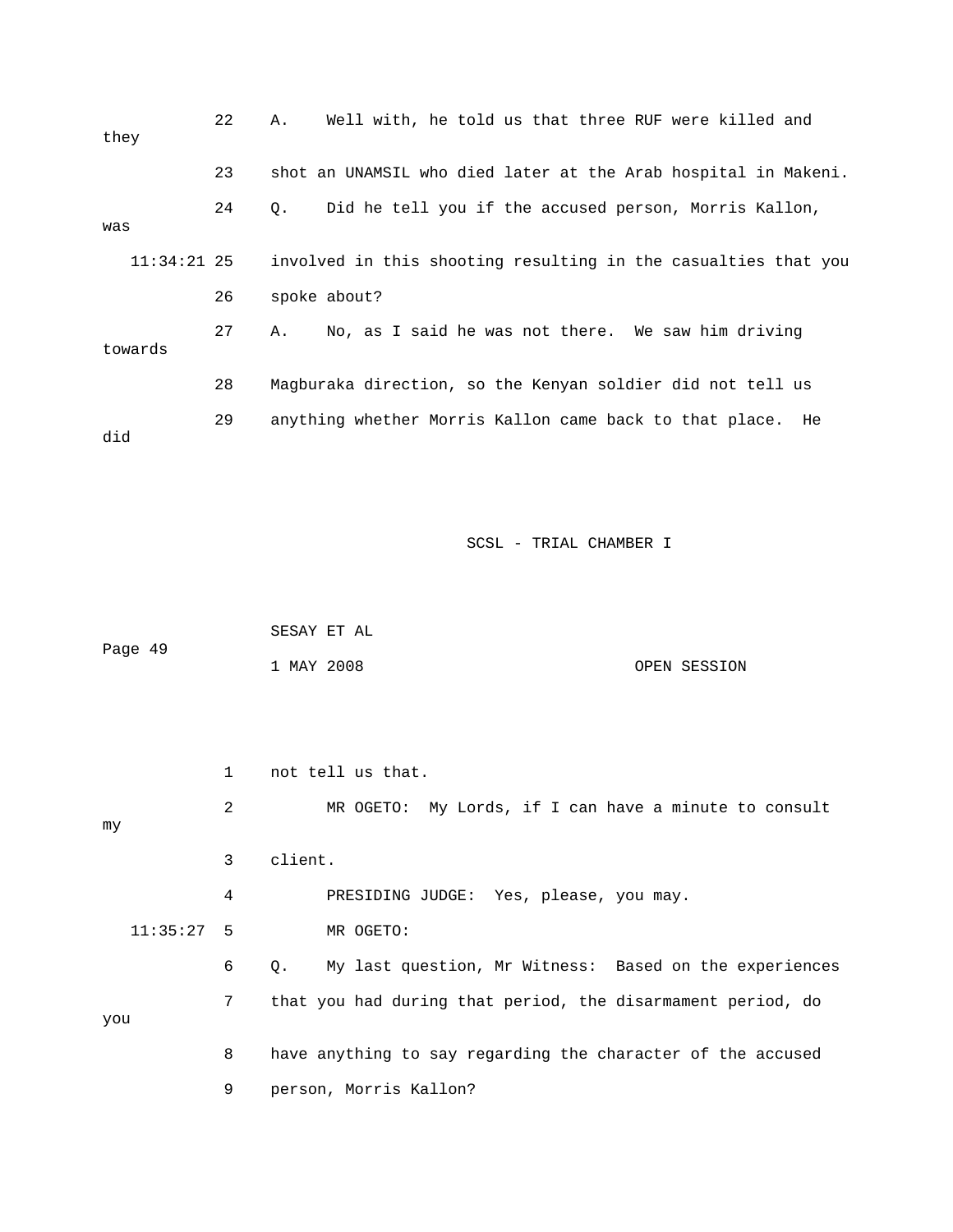11:35:47 10 A. Well, I remember Morris Kallon went to Makeni the following 11 day and he met us and apologised to us for what has happened, 12 saying that was not their plan that such things should happen. 13 He apologised to us as he came to understand that civilians were l 11:36:13 15 guns to frighten somebody, he apologised to us that this wil 16 continue, that they will see that the proper thing happens until 17 disarmament starts. 19 disarmament period, and based on the contacts that you had 11:36:31 20 Mr Kallon, what can you say about his character? 21 A. Well, what I know about Kallon is that he is a man, he 23 established some business in Makeni that made him come there 24 every now and then and he had a small business in Magburaka and 11:37:03 25 then a small one in Masingbi. As I was talking about 26 development, he employed some boys to work in the place. He was 28 Q. When did he establish these businesses that you've 29 about? 14 frightened when they hear gunshots and if somebody was carrying not 18 Q. So based on your experiences the entire period, the entire with 22 likes development. He likes peace because later on he 27 a peaceful man. spoken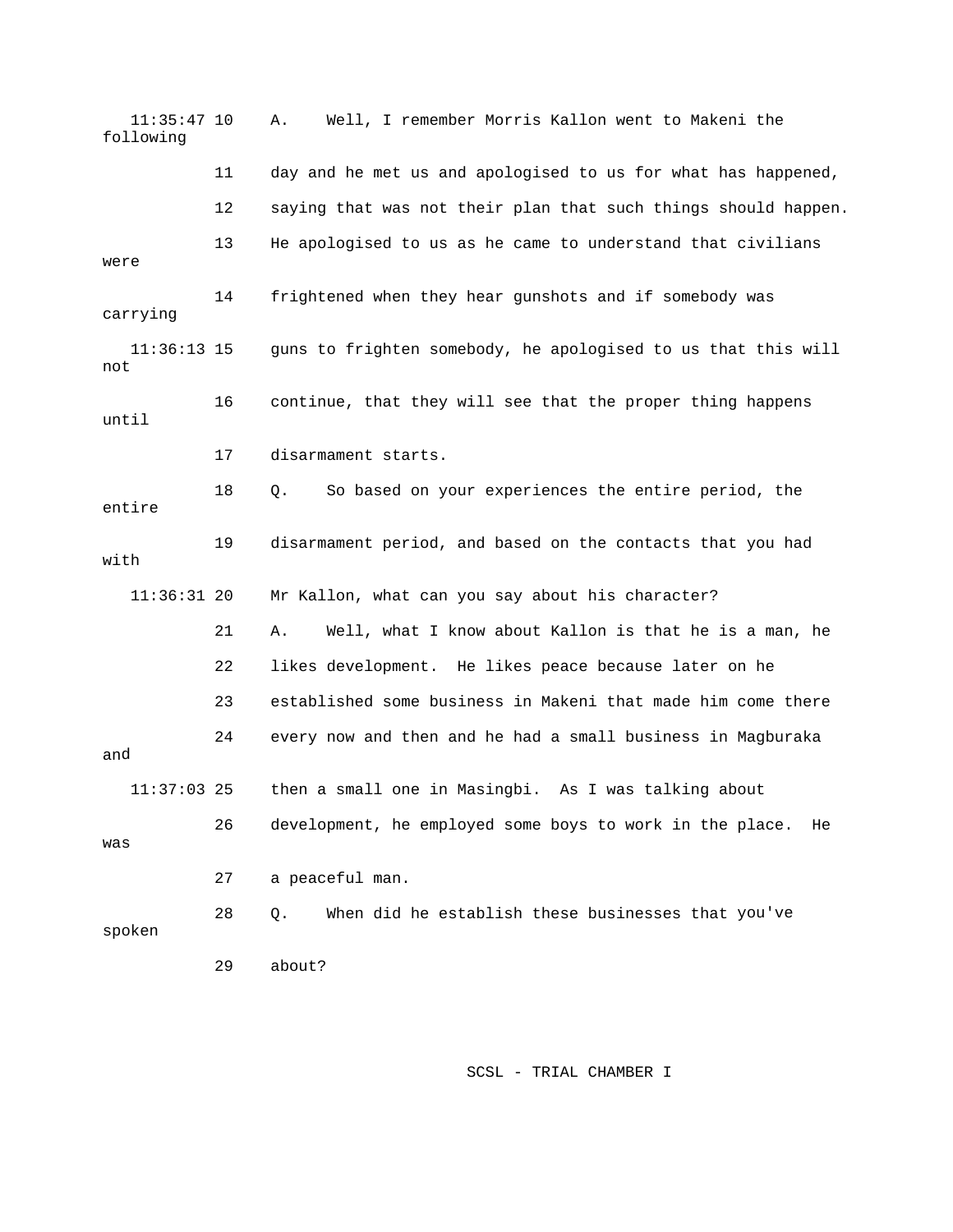| Page 50 | SESAY ET AL |  |              |
|---------|-------------|--|--------------|
|         | 1 MAY 2008  |  | OPEN SESSION |

| bit                         | $\mathbf 1$ | Before we started disarmament, he was -- just a little<br>Α.   |
|-----------------------------|-------------|----------------------------------------------------------------|
|                             | 2           | of the whole thing, he was most concentrated on his business.  |
|                             | 3           | After they had sensitised and established the idea that there  |
|                             | 4           | should be a disarmament he continued with his business.        |
| 11:37:47                    | 5           | On what basis are you saying that he was a peaceful man?<br>Q. |
| who                         | 6           | Well, he was friendly at the time of the war.<br>Α.<br>Anyone  |
| he                          | 7           | was determined to see that we want to see the combatant disarm |
| afraid                      | 8           | should count that person as number one. As it is, we were      |
| were                        | 9           | of the guns so anybody who was determined to see that guns     |
| $11:38:13$ 10               |             | removed was a person who was determined to see peace.          |
|                             | 11          | So was Morris Kallon one such person?<br>О.                    |
| That                        | 12          | He was one such person, yes. He was one such person.<br>Α.     |
|                             | 13          | was the man.                                                   |
|                             | 14          | No further questions, My Lords. Thank you, Mr Witness.<br>Q.   |
| $11:38:53$ 15<br>questions. |             | PRESIDING JUDGE: Mr Jordash, will you have any                 |
|                             | 16          | MR JORDASH:<br>Yes, I will.                                    |
| the                         | 17          | PRESIDING JUDGE: We'll go for the lunch -- rather for          |
| Chamber                     | 18          | recess now and resume in the next couple of minutes.<br>The    |
|                             | 19          | will recess for a couple of minutes, please.                   |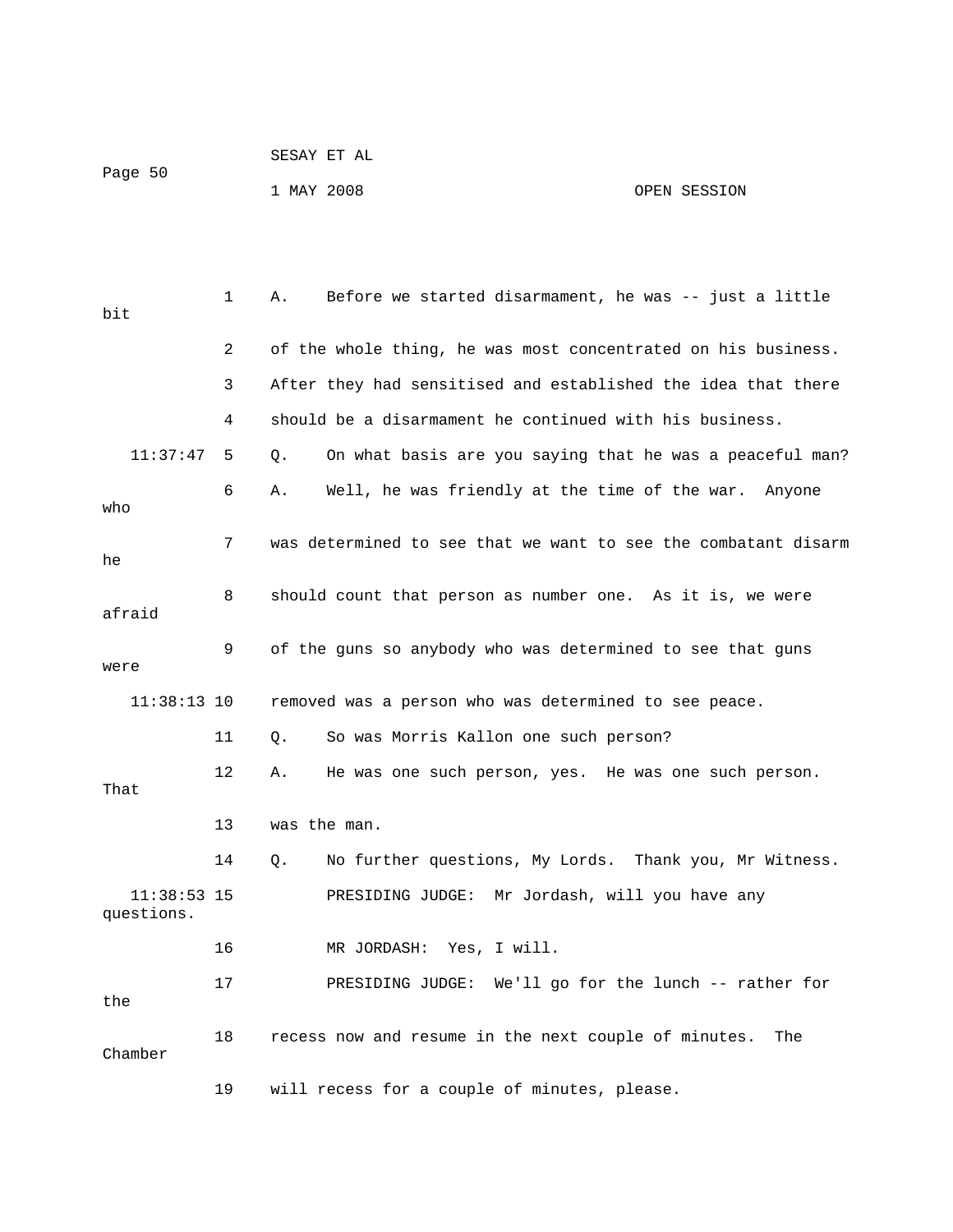| $11:39:52$ 20 |    | [Break taken at 11.40 a.m.]                                          |
|---------------|----|----------------------------------------------------------------------|
|               | 21 | $[RUF01MAY08B-BP]$                                                   |
|               | 22 | [Upon resuming at 12.10 p.m.]                                        |
|               | 23 | PRESIDING JUDGE: Yes, Mr Jordash, you may proceed with               |
|               | 24 | your cross-examination.                                              |
| $12:09:53$ 25 |    | MR JORDASH:<br>Thank you.                                            |
|               | 26 | CROSS-EXAMINED BY MR JORDASH:                                        |
|               | 27 | Good afternoon, Mr Witness. I represent Issa Sesay, who<br>$\circ$ . |
| from          | 28 | I -- is this right, you know from his activities in Makeni           |
| right?        | 29 | late 1998 and through parts of 1999 and onwards; is that             |

SCSL - TRIAL CHAMBER I SCSL SECTION AND SCSL SECTION OF SALES

| Page 51 | SESAY ET AL |  |              |
|---------|-------------|--|--------------|
|         | 1 MAY 2008  |  | OPEN SESSION |

|              | $\mathbf{1}$ | A. Yes.                                                               |
|--------------|--------------|-----------------------------------------------------------------------|
|              | 2            | I want to take you for a moment to the meeting which was<br>$\circ$ . |
| that         | 3            | led by Hindolo Koroma on 26 December 1998. You've told us             |
|              | 4            | you were appointed to a particular post. Please don't mention         |
| $12:10:50$ 5 |              | it. But did that post involve a responsibility towards                |
|              | 6            | civilians?                                                            |
|              | 7            | A.,<br>Yes.                                                           |
|              | 8            | Are you able to give a brief description of what that<br>$\circ$ .    |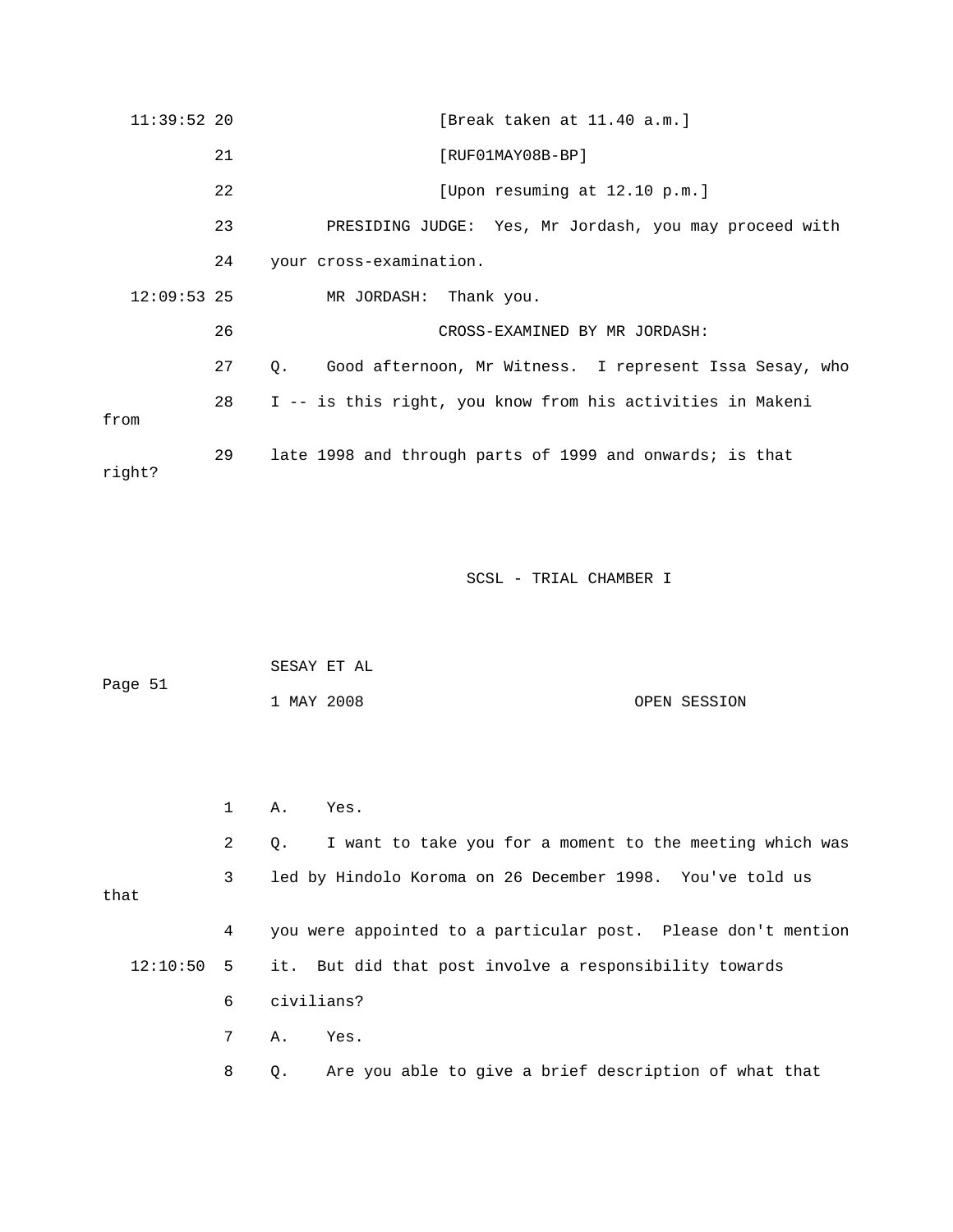9 responsibility was without revealing the specific title that 11 JUDGE BOUTET: But don't you think Mr Jordash, that will the 13 position he had. 14 MR JORDASH: Let me try to do it a different way. 12:11:34 15 Q. Were you working with other civilians alongside Hindolo 17 A. Yes. 18 Q. And when you were working alongside these people, your job 19 and their job specifically was to ensure the welfare of 12:12:05 20 in the Makeni township and the Makeni environs; is that right? 21 A. It is correct. 22 Q. For example, is this right: Hindolo Koroma was the G5 23 was the liaison between the civilians and the RUF in Makeni at 24 that time; is that right? 26 Q. Was your job then partly at least in assisting Hindolo 27 Koroma in that role? 29 PRESIDING JUDGE: Assisting. Assisting. you 12:11:19 10 were given at that meeting? 12 essentially convey to -- essentially what he has been doing, 16 Koroma and alongside other RUF? civilians who 12:12:38 25 A. Yes, it is correct. 28 A. No, we're not enlisting people.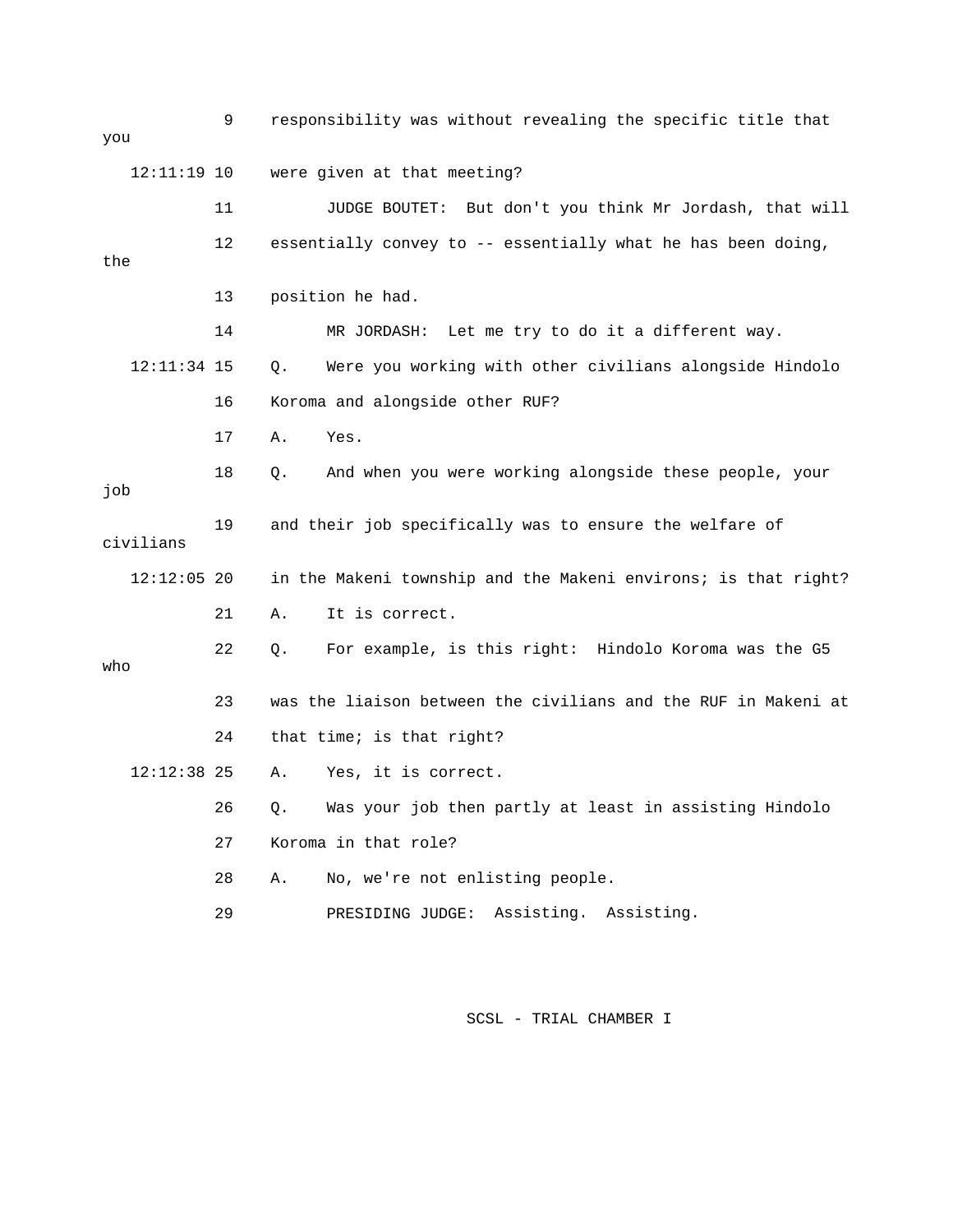| Page 52 | SESAY ET AL |  |              |
|---------|-------------|--|--------------|
|         | 1 MAY 2008  |  | OPEN SESSION |

 1 THE WITNESS: We used to help men but we are not trying 3 MR JORDASH: 4 Q. I think you got the wrong translation. Either because I wasn't clear or the translator confused what I said. I am 6 to the issue of enlisting. 7 PRESIDING JUDGE: Mr Jordash, you were very clear. I think 8 assisting was the word you used, wasn't it. 12:13:35 10 PRESIDING JUDGE: Yes. 12 Q. Let me just ask the question again: Were you assisting 13 Hindolo Koroma in ensuring the welfare of civilians in the 13:49 15 A. Yes. 12: 16 Q. So did you, from the time of that meeting on 26 December 17 1998, through the remainder of December into January, 18 March of 1999, see Hindolo Koroma on a regular basis? 12:14:15 20 Q. So would you then go to his office or did you, in fact, 21 share an office with him, I don't know? 22 A. No -- yes, we are all using the same office. to 2 enlist people into the --  $12:13:21$  5 coming 9 MR JORDASH: Yes. 11 MR JORDASH: areas 14 I've mentioned? February, 19 A. Yes, I used to see him almost every day.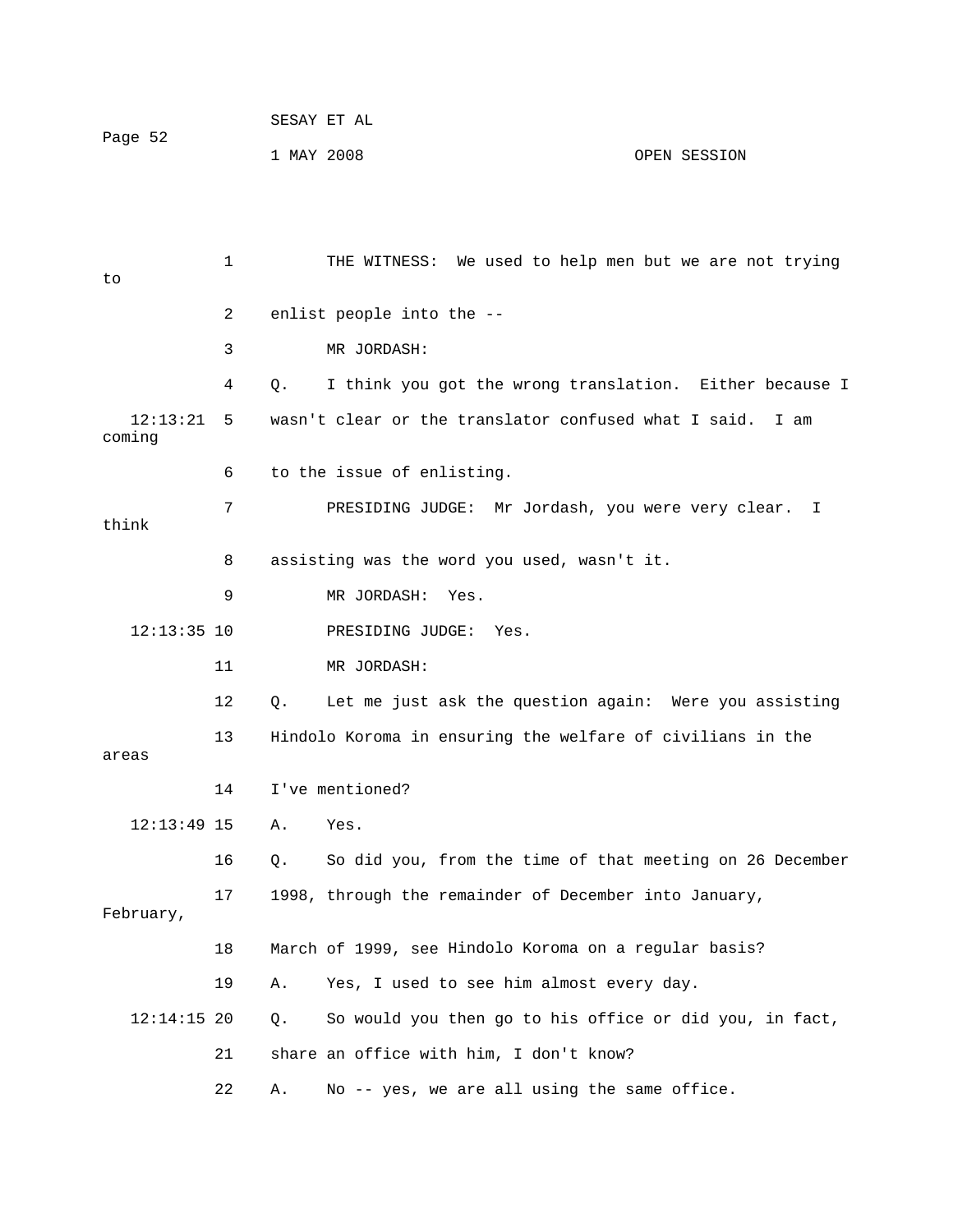|         |               | 23 | So you and him would go to work in the morning into the<br>0. |
|---------|---------------|----|---------------------------------------------------------------|
| and     |               | 24 | office, is this right, have discussions about the day's work, |
|         | $12:14:43$ 25 |    | then go about your work and perhaps meet up in the evening or |
|         | activities;   | 26 | some point in the day to continue coordinating your           |
|         |               | 27 | is that a fair description, or not?                           |
| office, |               | 28 | It was only during the day that I used to go to the<br>Α.     |
| do      |               | 29 | so what we have to discuss, we discuss what we have to do we  |

 SESAY ET AL 1 MAY 2008 OPEN SESSION Page 53

 1 it. At night I was not able to leave at night to go anywhere. 2 Q. I don't know what the problem is, but certainly the 3 question I asked was a little bit different to that. I'm trying 4 to get a picture of your day-to-day routine alongside Hindolo 12:15:35 5 Koroma. You saw him every day. You would see him at the 6 is that right? 7 A. Yes, I used to see him almost every day. office; 8 Q. At the office? Or -- 9 A. Yes. 12:15:51 10 Q. At the office where you would have discussions almost every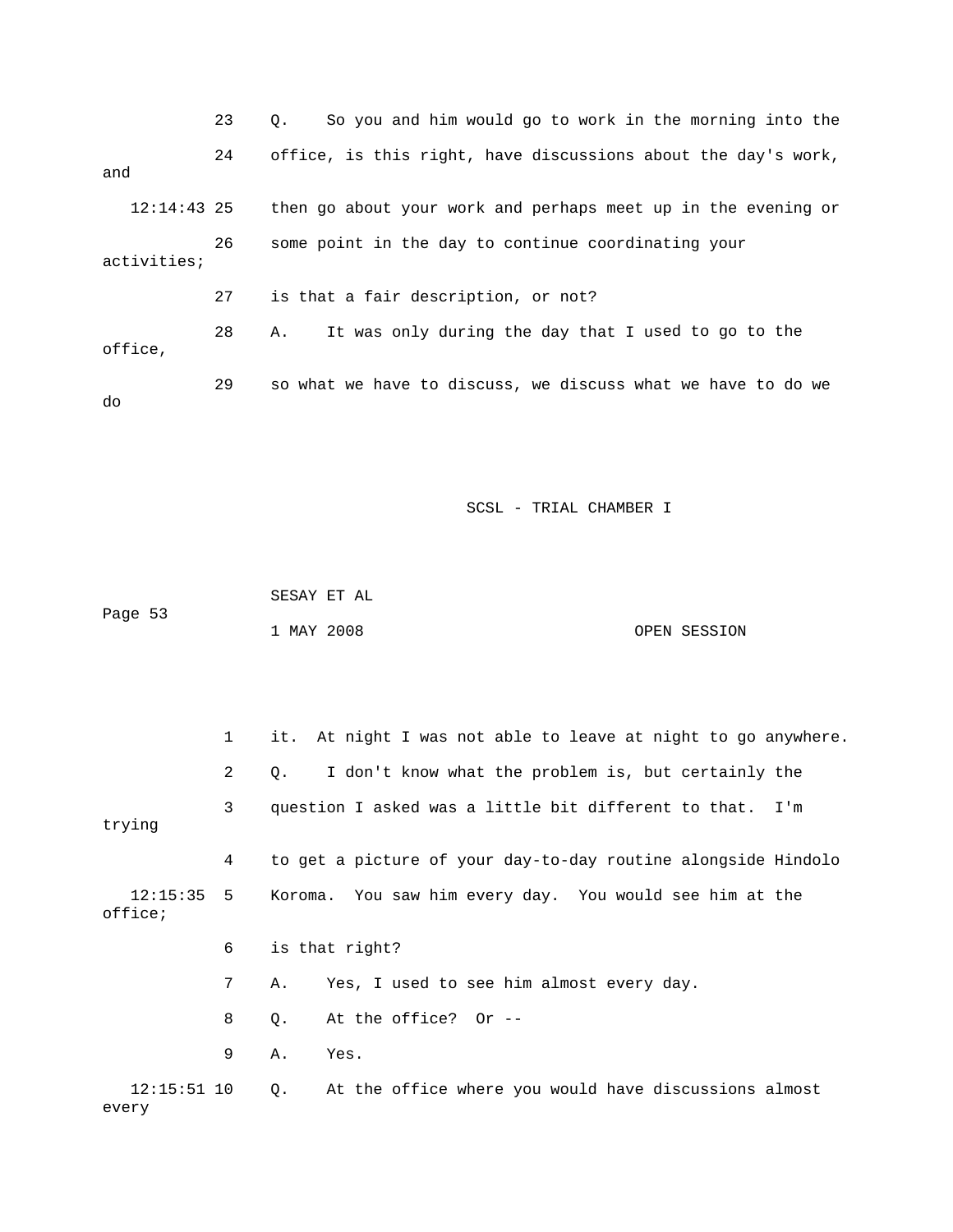|                           | 11              | day about the work that you were doing; is that right?        |
|---------------------------|-----------------|---------------------------------------------------------------|
| any                       | 12 <sup>°</sup> | Yes, it is not only at the office. We used to discuss<br>Α.   |
|                           | 13              | other place where we meet.                                    |
| work                      | 14              | Okay. So you would talk -- you are making this hard<br>Q.     |
| $12:16:15$ 15<br>office   |                 | for me, I think. You would talk every day either at the       |
| that                      | 16              | or not at the office, about the work that you were doing; is  |
|                           | 17              | right?                                                        |
|                           | 18              | We used to talk every day.<br>Α.                              |
|                           | 19              | About work that you were doing?<br>Q.                         |
| 12:16:3020<br>interest    |                 | Yes, about the work that we used to do to see the<br>Α.       |
|                           | 21              | of the civilians.                                             |
| explain                   | 22              | So you would explain what you were doing; he would<br>Q.      |
|                           | 23              | what he was doing and you could coordinate the two things; is |
|                           | 24              | that right?                                                   |
| $12:16:47$ 25<br>problems |                 | Yes, that was the way it happened. When there are<br>Α.       |
|                           | 26              | we come together and settle it.                               |
| that                      | 27              | So evidence has been given in this Court, Mr Witness,<br>О.   |
|                           | 28              | Hindolo Koroma was forcing people, civilians, from Makeni and |
|                           | 29              | enlisting them and sending them to training camps or training |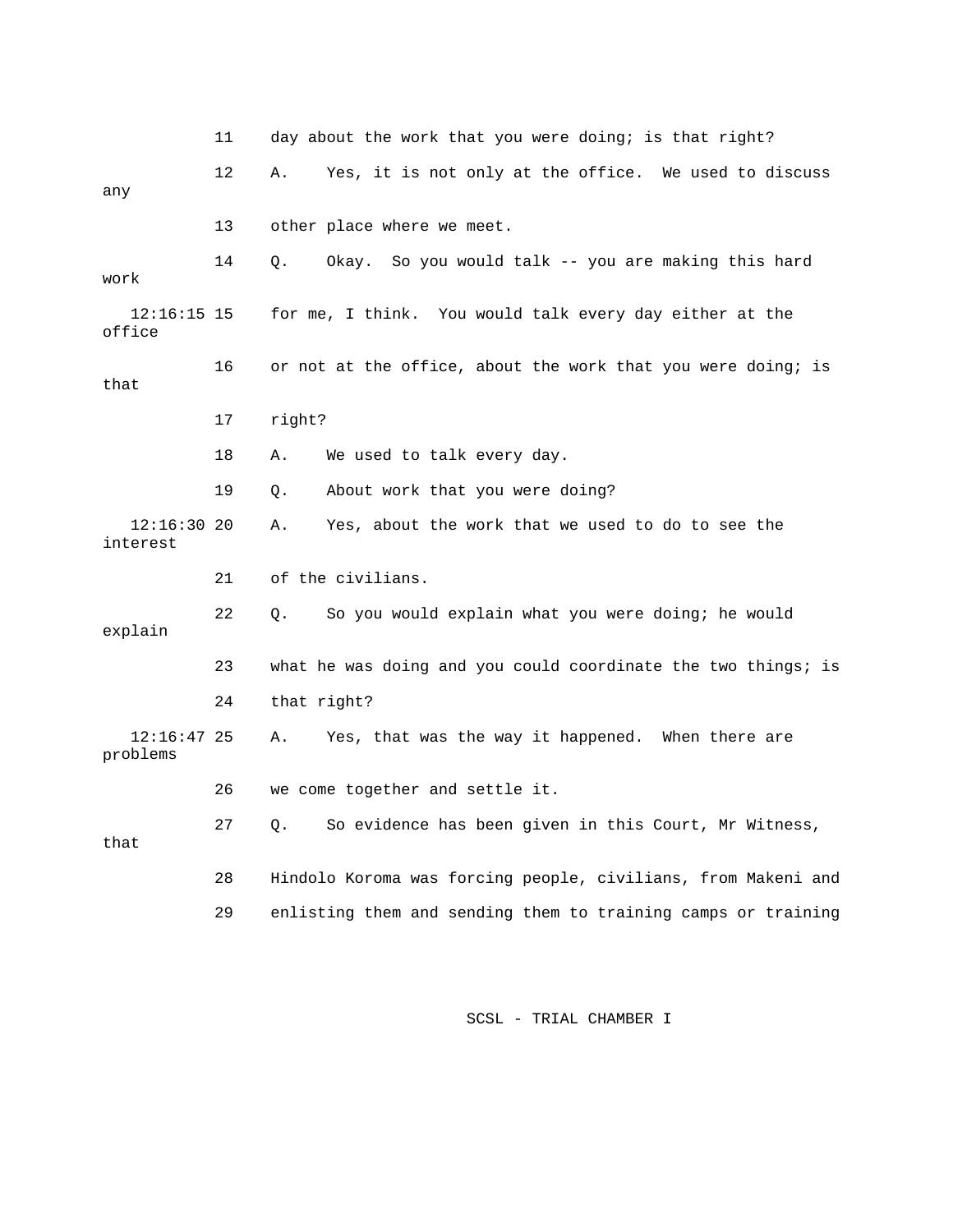|         | SESAY ET AL |              |
|---------|-------------|--------------|
| Page 54 |             |              |
|         | 1 MAY 2008  | OPEN SESSION |

|      |               | 1  | base in Kono?                                                  |
|------|---------------|----|----------------------------------------------------------------|
|      |               | 2  | I was not part of that process.<br>Α.                          |
| that |               | 3  | Can you confirm that you've never heard of him doing<br>$Q$ .  |
|      |               | 4  | when you were working alongside him?                           |
| it   | 12:17:55      | 5  | If that happened, except the only man come tell me that<br>Α.  |
|      |               | 6  | had happened but I was not part of that process.               |
| it   |               | 7  | But what I'm suggesting is that it didn't happen and if<br>Q.  |
|      |               | 8  | had happened, you would have known about it, wouldn't you?     |
|      |               | 9  | Yes.<br>Α.                                                     |
|      | $12:18:13$ 10 |    | And you didn't know about it, did you?<br>Q.                   |
|      |               | 11 | No, I did not know about it.<br>Α.                             |
|      | would         | 12 | And if -- if Hindolo Koroma had been doing that, you<br>Q.     |
|      |               | 13 | have had something to say to him about that since you were a   |
|      |               | 14 | representative of the civilians; is that correct?              |
|      | $12:18:35$ 15 |    | Well, we were many. I was in the highest order.<br>Α.<br>There |
|      |               | 16 | were people who were close to me who would have talked to him  |
|      |               | 17 | about that.                                                    |
|      |               | 18 | Right. And you would have ensured in your job that it<br>Q.    |
| it:  |               | 19 | stopped or you would have done everything you could to stop    |
|      | $12:18:56$ 20 |    | am I correct?                                                  |
|      |               | 21 | Yes, I would have stopped that.<br>Α.                          |
|      | February,     | 22 | Did you at this period of late December, January,<br>Q.        |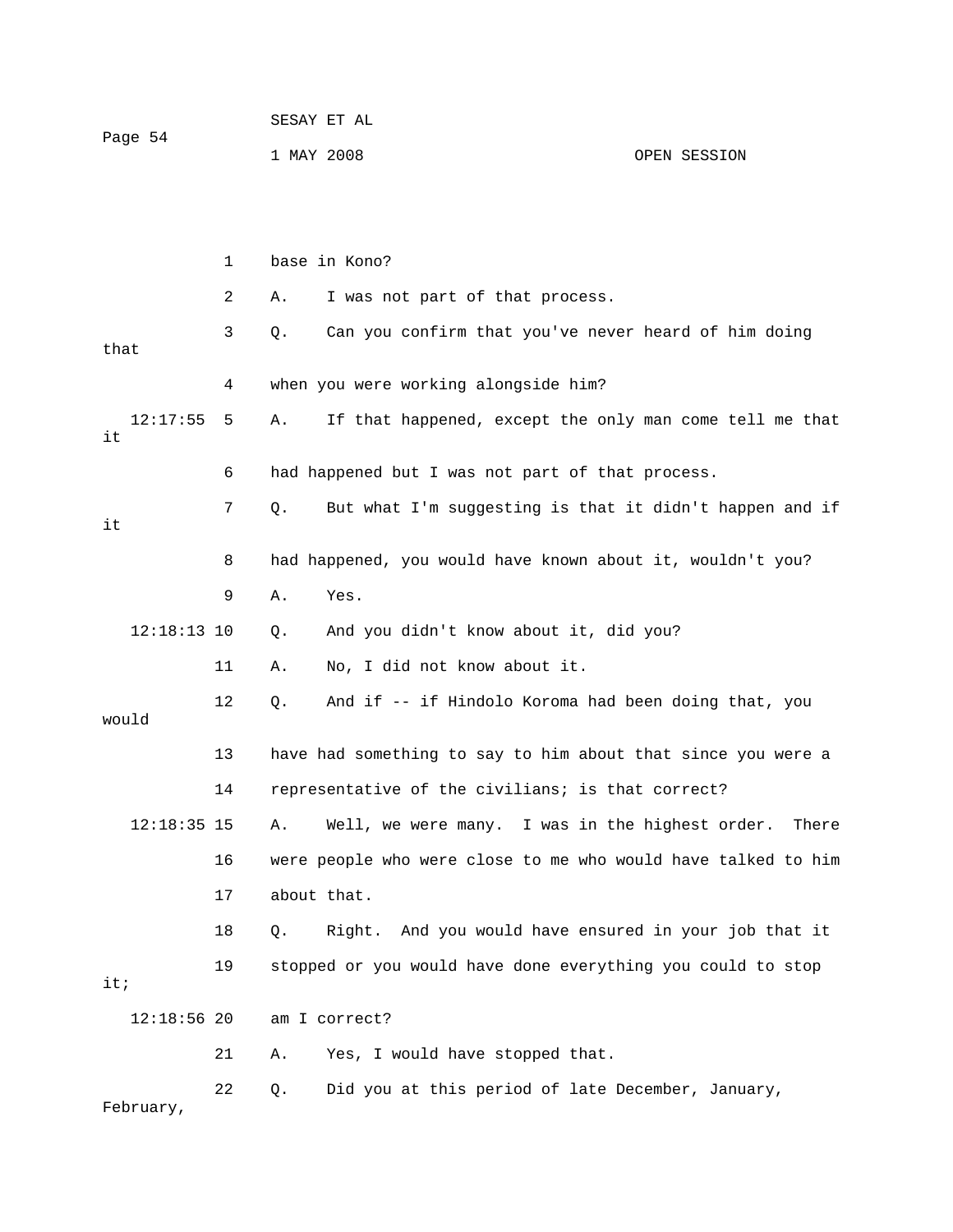- 23 March of 1999, have contact with Mr Sesay -- Issa Sesay?
- 24 A. Yes, I had contact with him.

 12:19:26 25 Q. You would have spoken to him on a number of occasions 26 during that period; am I right?

- 27 A. Yes, we used to talk.
- 28 Q. He appeared to be, am I right, concerned about ensuring
- 29 security for civilians in Makeni and its environs; am I right

| Paqe 55 | SESAY ET AL |              |
|---------|-------------|--------------|
|         | 1 MAY 2008  | OPEN SESSION |

|                 | 1  | about that?                                                    |  |
|-----------------|----|----------------------------------------------------------------|--|
| in              | 2  | Yes, he was trying to defend all of us, we the civilians<br>Α. |  |
|                 | 3  | the area.                                                      |  |
|                 | 4  | And would you agree with this characterisation: He was<br>Ο.   |  |
| 12:20:04<br>the | 5  | doing, from what you could see, everything he could to ensure  |  |
|                 | 6  | welfare of civilians during this period; would that be fair?   |  |
|                 | 7  | Yes, exactly. That was what it used to happen.<br>Α.           |  |
|                 | 8  | And you would have felt no reluctance if you had heard<br>О.   |  |
| qo              | 9  | about civilians from Makeni and its environs being forced to   |  |
| $12:20:30$ 10   |    | and train or forced to go and mine diamonds in Kono?           |  |
|                 | 11 | PRESIDING JUDGE: You would have done what? What's the          |  |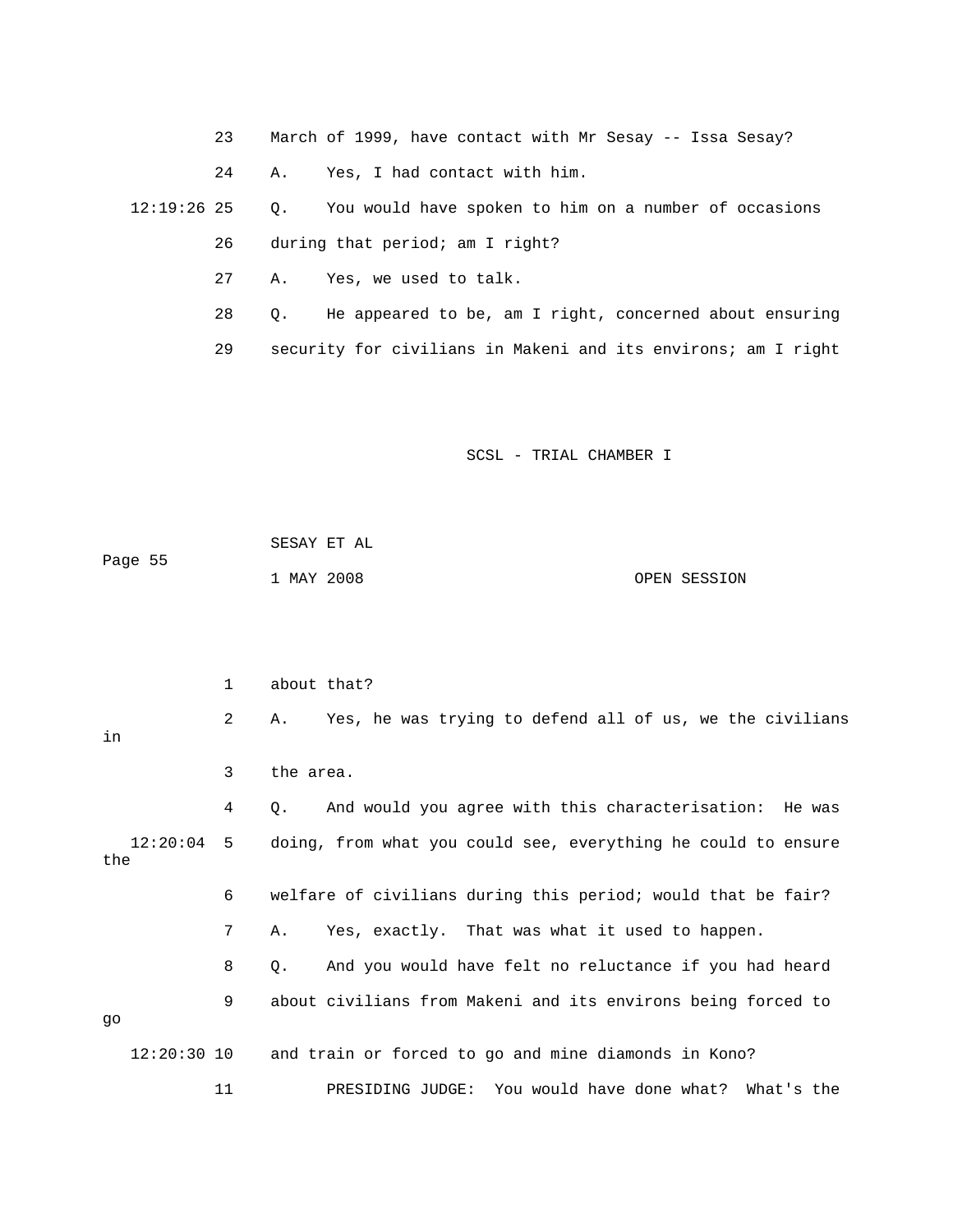|                          | 12 | question? This witness would have had --                       |
|--------------------------|----|----------------------------------------------------------------|
|                          | 13 | This witness would have had --<br>MR JORDASH:                  |
|                          | 14 | THE WITNESS: No, I mean, I would have not --                   |
| $12:20:44$ 15<br>please. |    | Can you put the question again,<br>PRESIDING JUDGE:            |
|                          | 16 | MR JORDASH:<br>Certainly.                                      |
| different                | 17 | Let me -- if I can just approach it in a slightly<br>Q.        |
|                          | 18 | way.                                                           |
|                          | 19 | Okay.<br>Α.                                                    |
| $12:20:54$ 20            |    | Would you have approached Sesay about concerns you had<br>О.   |
|                          | 21 | about his men and misbehaving towards civilians?               |
|                          | 22 | If I had any idea I would have advised him.<br>Α.              |
| moment;                  | 23 | So again putting Hindolo Koroma to the side for a<br>Q.        |
|                          | 24 | if you had heard that his men were forcing civilians to go to  |
| $12:21:25$ 25            |    | Kono, in early 1999, would you have felt comfortable to go and |
|                          | 26 | advise him to get it to stop?                                  |
| was                      | 27 | If I knew that he was part of that, if I knew that he<br>Α.    |
| no                       | 28 | forcing people to go there, I would have told him that he has  |
|                          | 29 | right to force people to go to Kono.                           |

| Page 56 | SESAY ET AL |  |              |
|---------|-------------|--|--------------|
|         | 1 MAY 2008  |  | OPEN SESSION |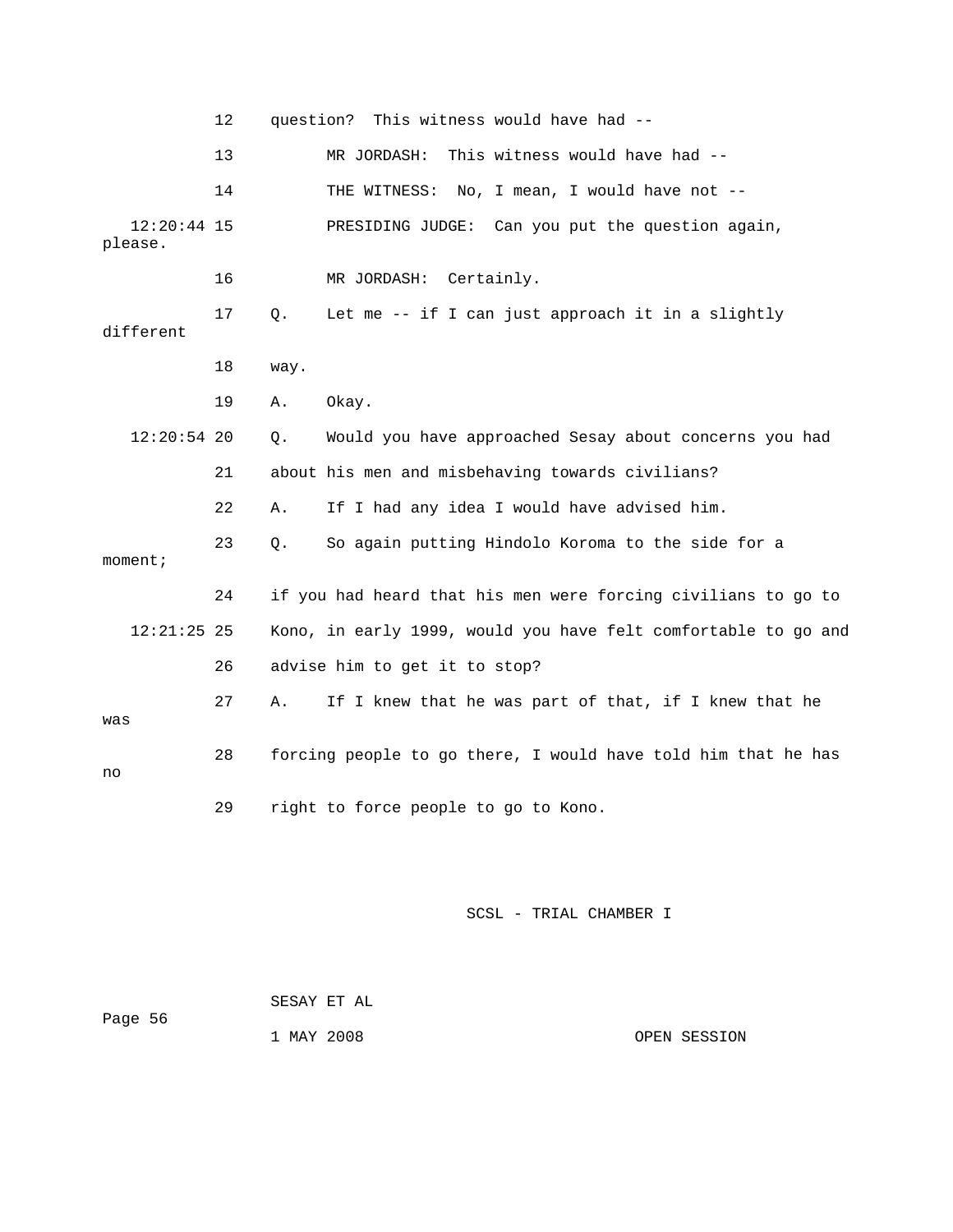1 Q. And even though he was a top -- one of the top commanders 2 in Makeni at that time -- he was such a man that you could have, 3 as a civilian, approached him; do you agree with that? 12:22:14 5 me. He had regard for me. 6 JUDGE BOUTET: Did the witness testify that Sesay was the 8 MR JORDASH: No, I put that as -- well we accept he was 12:22:34 10 Q. You'll agree he was one of the top men in Makeni at this 11 period? 12 JUDGE BOUTET: Now you say one of the top men. Before you 14 MR JORDASH: I said the top man and then qualified it said one of the top men. 16 JUDGE BOUTET: In other words, you are changing the 17 qualification now. You say one of the top men. The question 18 put to the witness before, I have it, is he was the top man at 12:22:59 20 MR JORDASH: No, before I finished it, I qualified it 21 said one of the -- I said the top man -- well, at least one of 22 the top men, I said. 23 JUDGE BOUTET: Well, I must have missed the "at least 4 A. Yes, I would have talked to him because he had respect for 7 top man at the time. one 9 of the top men in Makeni during this period. 13 said he was the top man. and  $12:22:50$  15 you 19 the time in Makeni. and

one."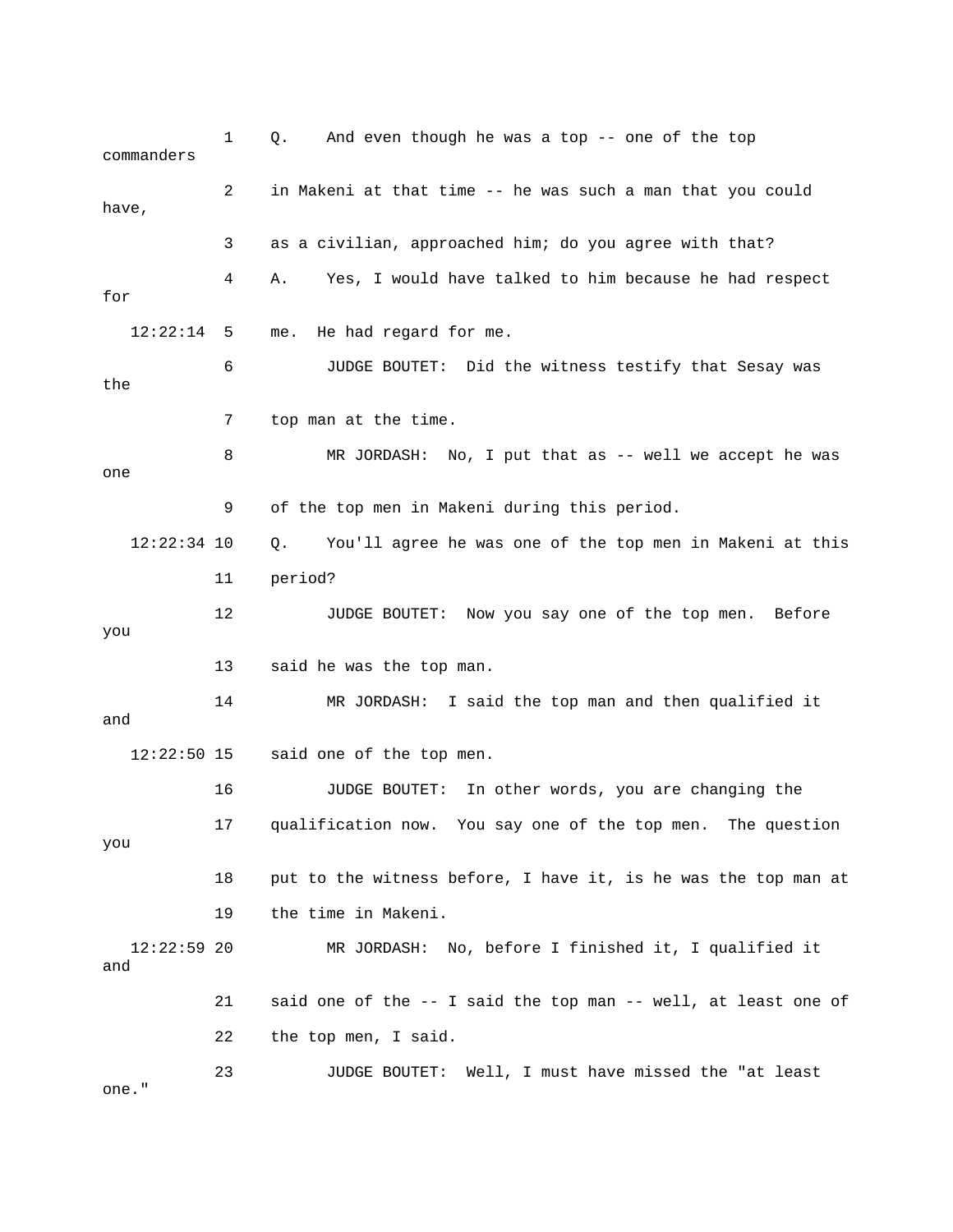|               | 24 | Anyhow, fine.                                                       |
|---------------|----|---------------------------------------------------------------------|
| $12:23:12$ 25 |    | MR JORDASH: You were busy writing, Your Honour.                     |
| with          | 26 | Let's clarify this: At this time, I think I can deal<br>$Q_{\star}$ |
| it            | 27 | this quite briefly. At the time of the meeting on 26 December       |
| is            | 28 | appeared in Makeni as if it was RUF, only RUF at that point;        |
|               | 29 | that right?                                                         |
|               |    |                                                                     |
|               |    | SCSL - TRIAL CHAMBER I                                              |
|               |    |                                                                     |
|               |    | SESAY ET AL                                                         |
| Page 57       |    | 1 MAY 2008<br>OPEN SESSION                                          |
|               |    |                                                                     |
|               | 1  | Yes, that was the way it happened.<br>Α.                            |
|               | 2  | But into January, mid to late January, the situation<br>Q.          |
| entered       | 3  | changed because SLA commanders came out of Freetown and             |
|               | 4  | Makeni; am I right?                                                 |
| 12:23:54      | 5  | Yes, sir, they entered Makeni.<br>Α.                                |
| in            | 6  | And that's when things really went a little topsy-turvy<br>Q.       |
|               | 7  | Makeni upon their arrival; am I right about that?                   |
|               | 8  | That was the way it happened exactly. When the SLA came<br>Α.       |
|               | 9  | things started to go worse.                                         |
| $12:24:15$ 10 |    | Because there's some CDF members and top commanders came<br>Q.      |
|               | 11 | into Makeni and there was then a situation of several top           |
|               | 12 | commanders operating in Makeni with their own men; is that          |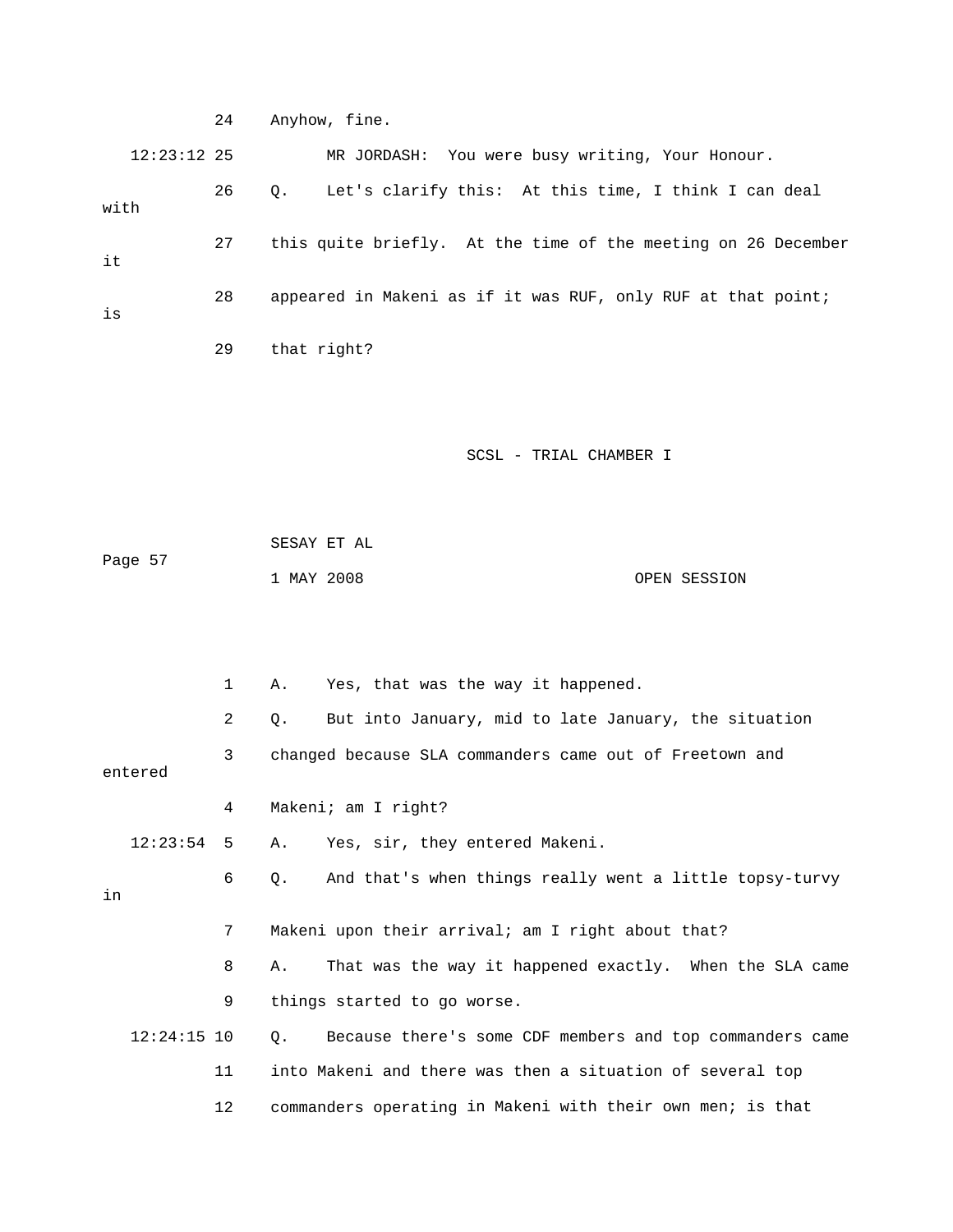13 something you observed? 14 A. Yes, sir, there was power struggle. Serious power struggle 17 civilians despite this power struggle? 19 point when he had some threat; he had to take off. 12:25:02 20 Q. Yes. When he was attacked by Superman and Gullit and 22 A. Yes, that was the time he moved. 23 Q. Now, the only other subject -- and it's related to the 24 subject of enlistment -- similarly that you didn't hear about mining 26 in Kono. Can I suggest that you also didn't hear about any 28 Makeni in this same period -- late December, early January to 29 March of 1999 -- and I suggest that's something that you 12:24:39 15 was there. 16 Q. Did Sesay continue trying to secure the welfare of 18 A. Yes. At a point he started to protect us but there was a other 21 SLA men; is that right? any 12:25:30 25 enlistment of adults being forced to train or forced to go 27 children being forced to go and train in any place outside of didn't

#### SCSL - TRIAL CHAMBER I

 SESAY ET AL Page 58 1 MAY 2008 OPEN SESSION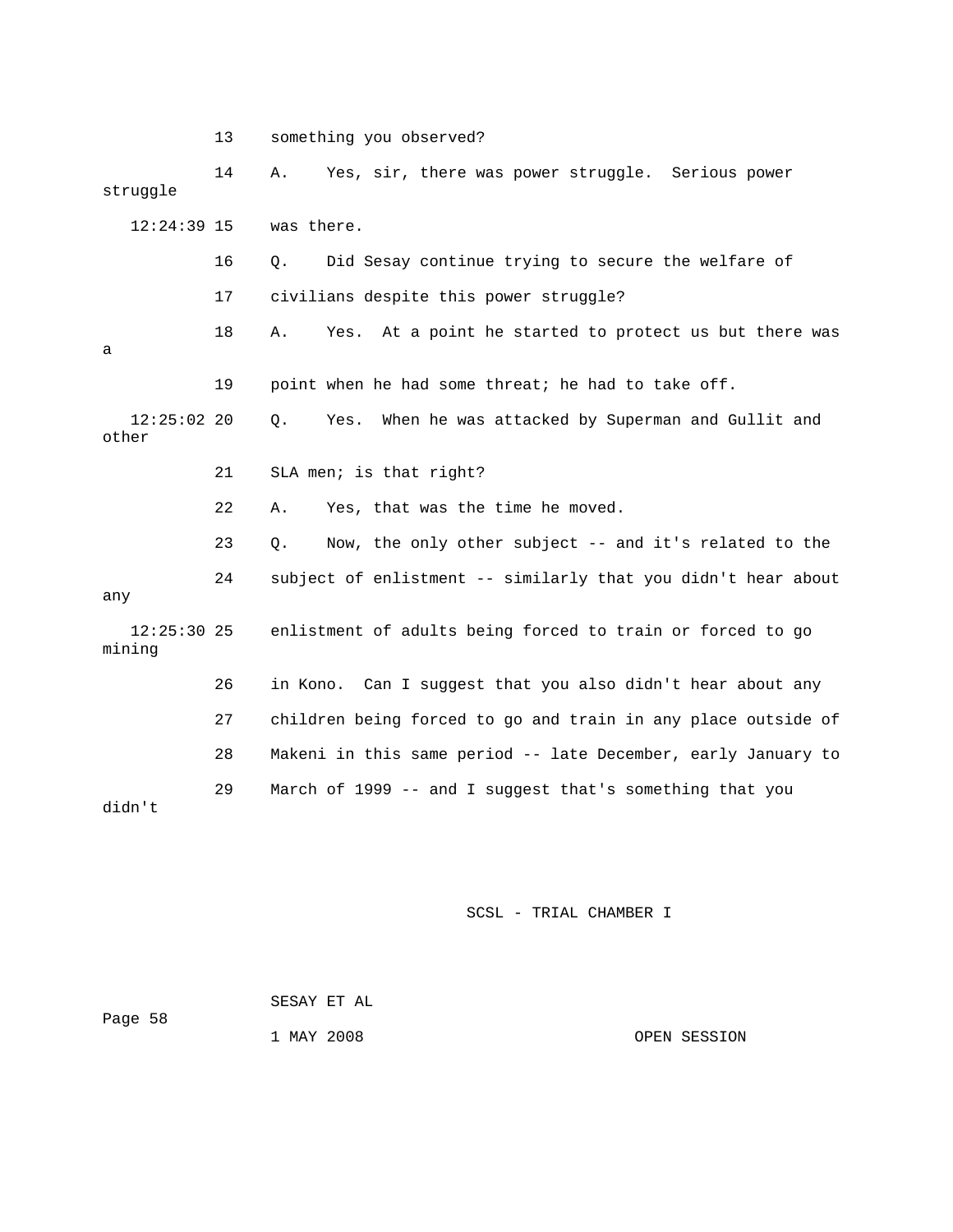1 hear about either? 2 A. Since I had no child I did not know whether they were 4 Q. Am I right that no -- no parent complained to you that 12:26:24 5 their child had been taken -- 6 PRESIDING JUDGE: Let me have his response. Since I 7 no child -- since I have no child you did not know. 8 THE WITNESS: I did not know. Since I had no child I never 12 Q. Well, somebody gave evidence in this courtroom and 14 people -- 1,000 men were forced to go to a place called 12:27:44 15 Faso and in that 1,000 people were children aged between 12 to 16 below 18 and it was Mr Sesay who was responsible for that. 17 you confirm that's not something you heard about? 18 A. At that time it was very difficult to get 1,000 men in 19 Makeni when they enter. It was not easy to collect 1,000 men. 21 Q. So you haven't heard of 1,000 men and you haven't heard 23 January, February or March of 1999; is that right? 3 taking children along. have 9 knew whether they were forcing children to go to the battlefield. 12:26:46 10 I didn't know that. 11 MR JORDASH: 13 suggested that about 1,000 children -- sorry, about 1,000 Burkina Can I 12:28:18 20 was not aware of that. of 22 tens or hundreds of children either being taken for training in 24 A. I did not hear of that at all.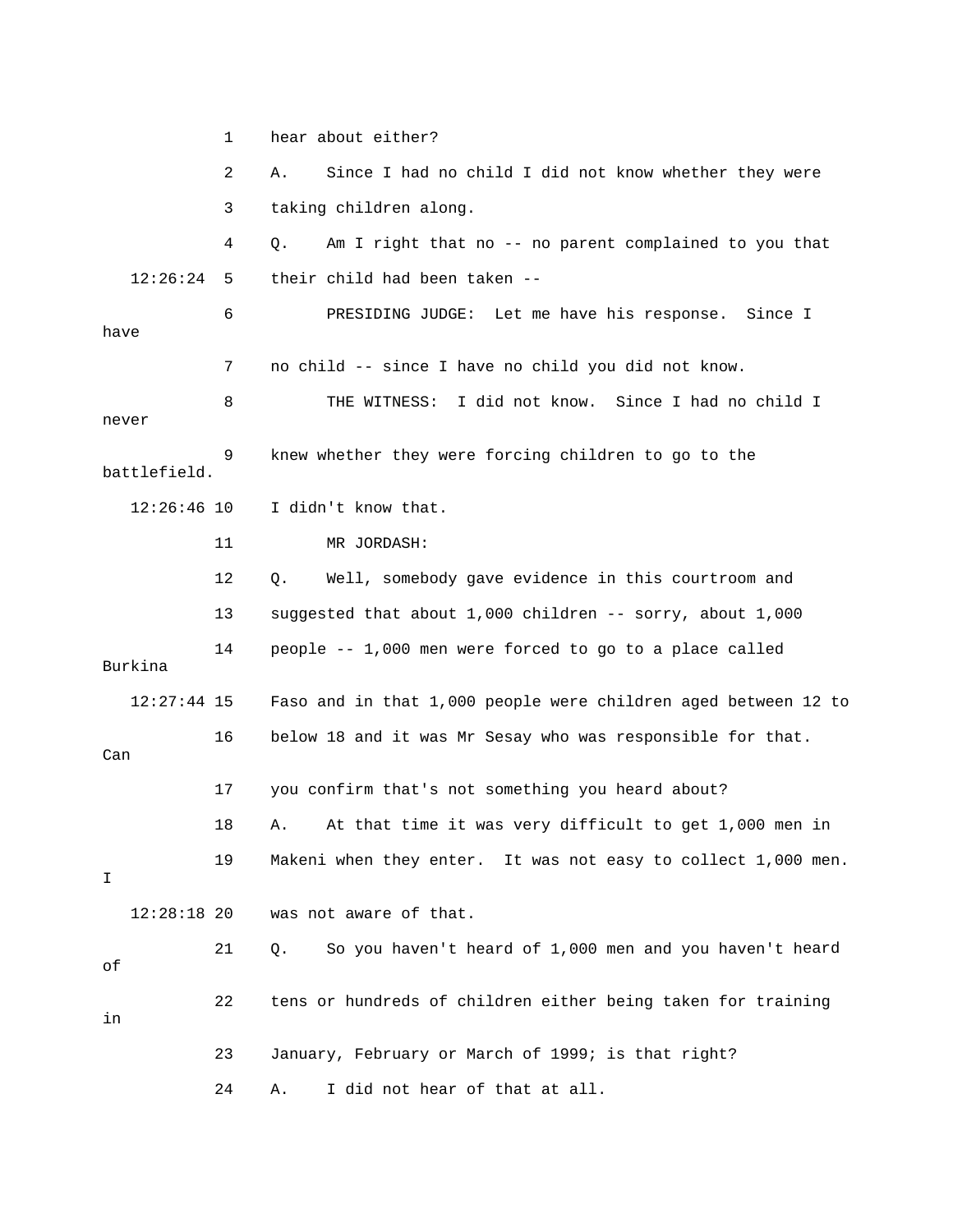12:28:44 25 MR JORDASH: Thank you. I've got no further questions. 26 Thank you very much, Mr Witness. Can I just give Your Honours 27 some citations. The is sue of Hindolo Koroma being said to have 28 been forcing people was dealt with by 041 on 11 July 2006 at page 29 62 and 63. And the last issue I dealt with was TF1-74 on 21

SCSL - TRIAL CHAMBER I

```
Page 59
            1 MAY 2008 OPEN SESSION 
            SESAY ET AL
```
 1 March 2006, pages 21 to 25. 2 PRESIDING JUDGE: Yes, Mr Cammegh. 3 CROSS-EXAMINED BY MR CAMMEGH: 4 MR CAMMEGH: 12:30:05 5 Q. Good afternoon, Mr Witness. I represent Augustine Gbao; 7 A. Yes, I remember him. 8 Q. I just want to ask about the events at the Makump DDR camp 9 on 1 May. You've told us that you were there on 1 May. My 12:30:22 10 question is this: That on the afternoon of 1 May, did you see 11 Augustine Gbao at all? do 6 you remember Augustine Gbao? 12 A. No, I did not see him. The person I saw is the person I 13 have shown to you.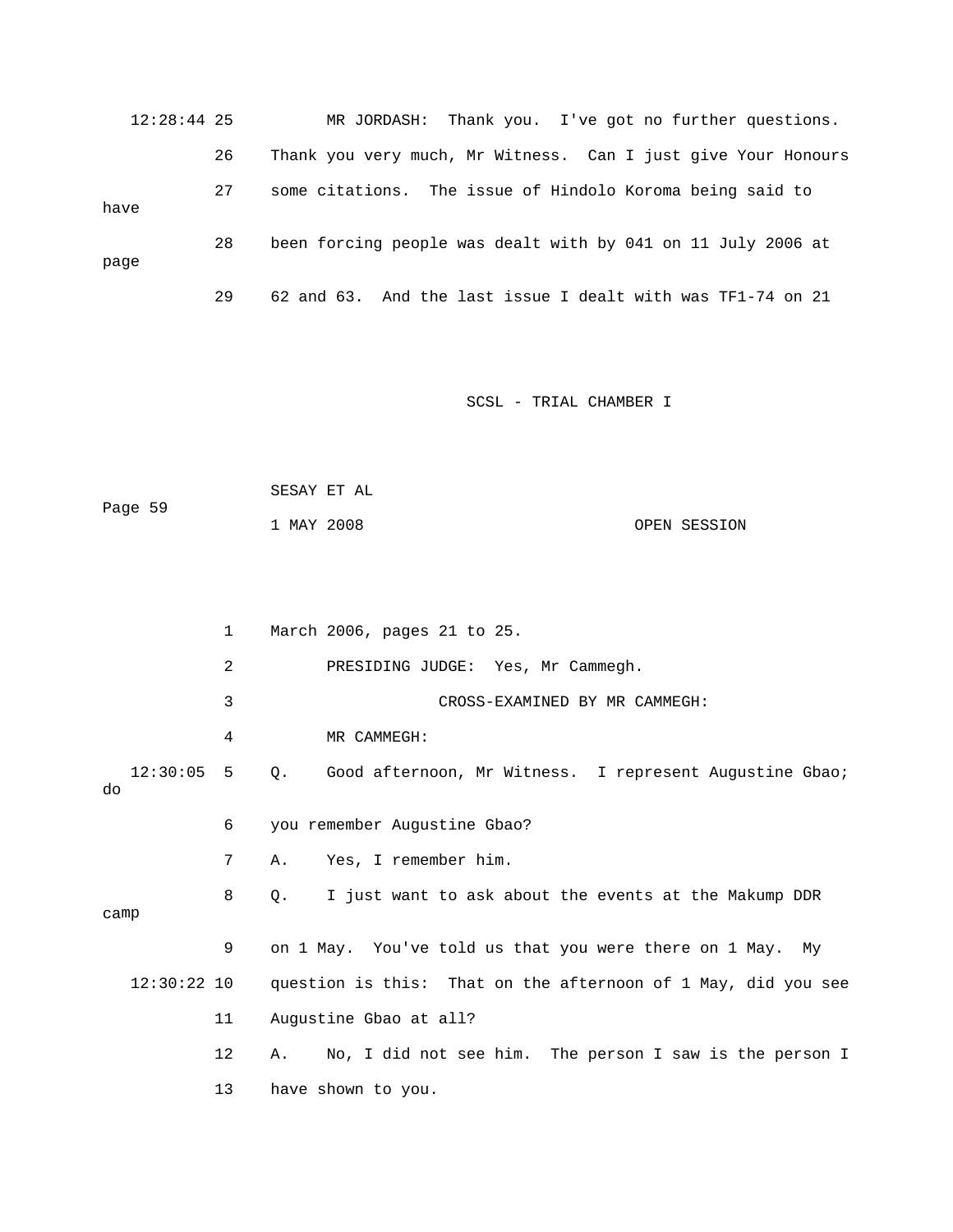|               | 14 | All right. Thank you very much. That's all I have.<br>Q.       |
|---------------|----|----------------------------------------------------------------|
| $12:31:21$ 15 |    | PRESIDING JUDGE: Mr Harrison, please.                          |
|               | 16 | MR HARRISON: Yes, I'm asking if we could adjourn the           |
| the           | 17 | cross-examination until the afternoon break. We're reviewing   |
|               | 18 | information that was transmitted last night and I still would  |
| was           | 19 | like to review some of the assertions that are made in what    |
| $12:31:40$ 20 |    | transmitted last night.                                        |
| then,         | 21 | PRESIDING JUDGE: You mean you can't start at all and           |
| in            | 22 | you know, we break off at a certain point, you know, to resume |
|               | 23 | the afternoon.                                                 |
| would         | 24 | MR HARRISON: Yes, that's what I was suggesting.<br>It          |
| $12:32:10$ 25 |    | be better off not to start now.                                |
|               | 26 | PRESIDING JUDGE: You do not want to start now.                 |
|               | 27 | MR HARRISON: What we got before last night --                  |
|               | 28 | PRESIDING JUDGE:<br>Yes.                                       |
| only          | 29 | MR HARRISON: -- seems to be totally irrelevant.<br>The         |

|         | SESAY ET AL |  |              |
|---------|-------------|--|--------------|
| Page 60 |             |  |              |
|         | 1 MAY 2008  |  | OPEN SESSION |

 1 thing that's at all relevant to his testimony is what we got st la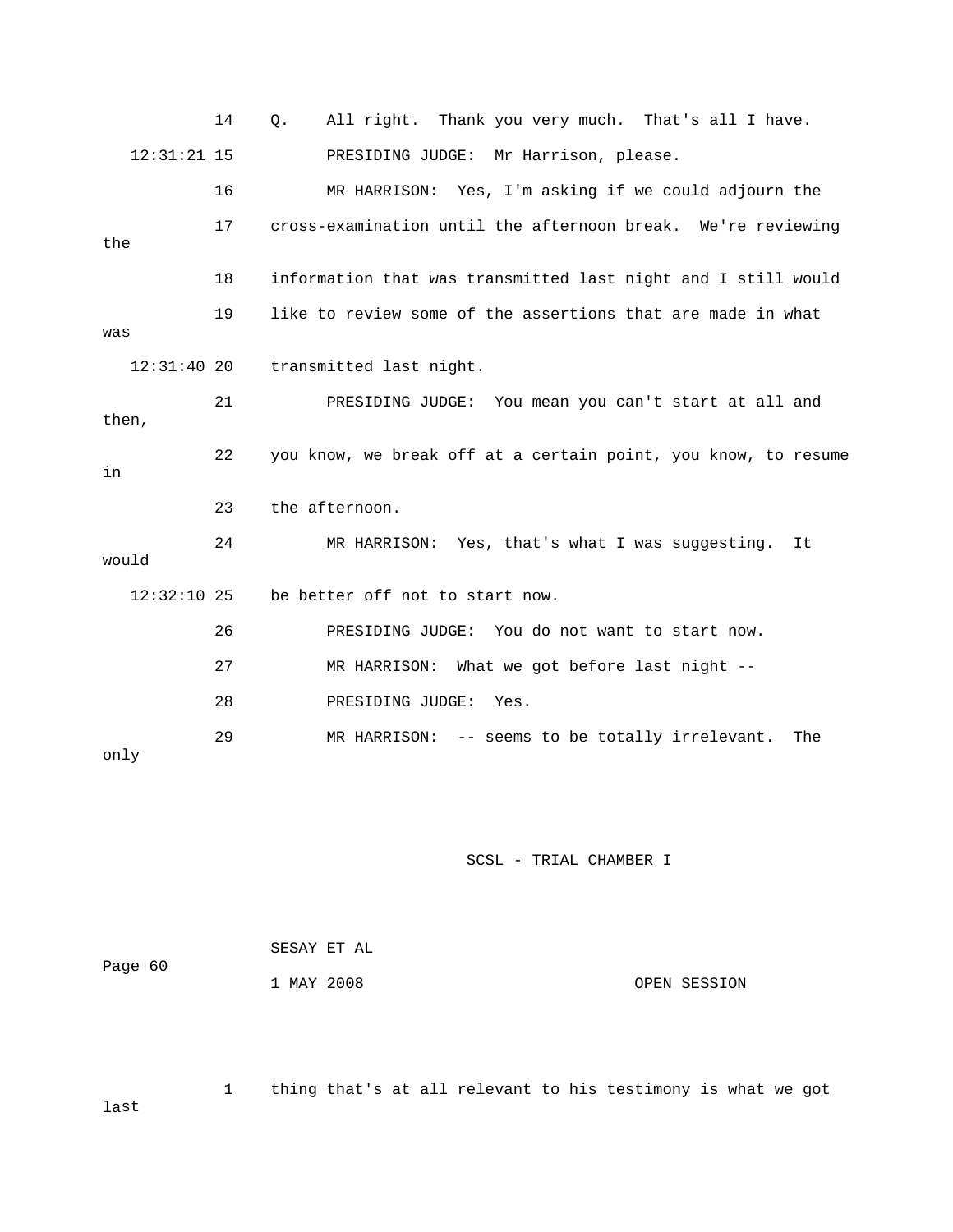2 night.

 3 PRESIDING JUDGE: My question still remains: On the 4 evidence which -- on the testimony which is before the Court, you cannot start the cross-examination before you seek an 6 for a review of what you have? 7 MR HARRISON: Yes, that's what I'm suggesting: We could 9 MR OGETO: My Lords. 11 MR OGETO: I just want to respond to my colleague's 12 assertion that the testimony of this witness as given in Court 3 totally irrelevant from the summary that was provided in the 14 filings before yesterday, and if your Lordships will refer to the 16 095, and in that summary it is quite clear that this witness 17 coming to testify about the noninvolvement of the accused 18 Kallon in the abductions of UNAMSIL peacekeepers. So for my 19 learned friend to say that what this witness has testified to 12:36:56 20 irrelevant to the summaries provided, I think that is wrong. 24 application for the matter to be stood down and for him to his cross-examination after the lunch break. And we would be  $12:32:46$  5 adjournment 8 not. 12:35:50 10 PRESIDING JUDGE: Yes, Mr Ogeto. is 1 12:36:20 15 filing that we did on 30 January 2008, there is the pseudonym was Morris is 21 It's not accurate. 22 PRESIDING JUDGE: Well, we've taken note of what you've 23 said. The Chamber is minded to granting Mr Harrison's start  $12:37:40$  25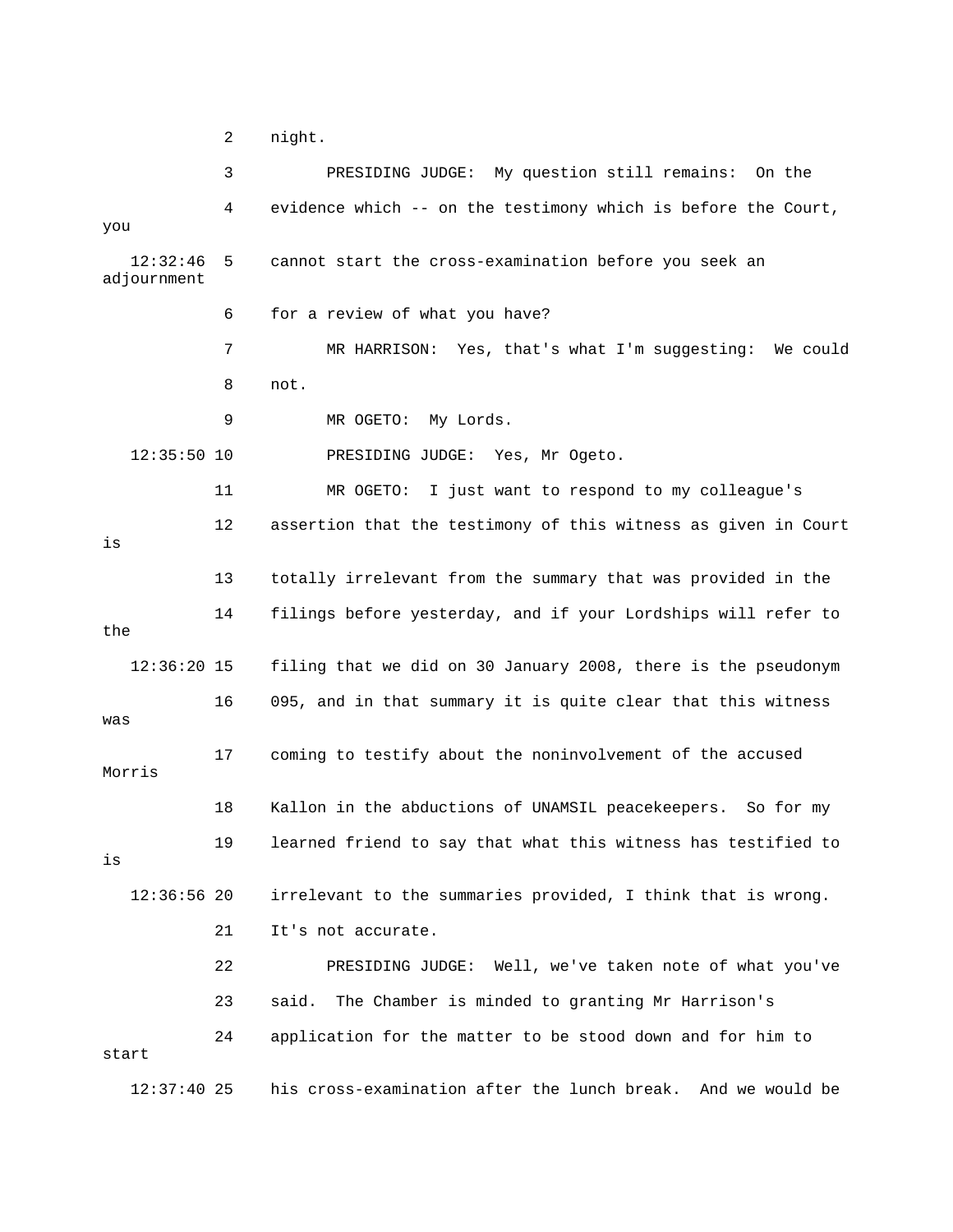26 standing down this matter and we'll resume the session at 2.30

27 with Mr Harrison -- yes, Mr Harrison. Mr Harrison

28 cross-examining this witness.

29 MR HARRISON: Yes. Just to give the Court some guidance,

### SCSL - TRIAL CHAMBER I

 SESAY ET AL Page 61 1 MAY 2008 OPEN SESSION

|                           | $\mathbf{1}$ | we would estimate roughly 30 to 60 minutes for the            |
|---------------------------|--------------|---------------------------------------------------------------|
|                           | 2            | cross-examination, but I wanted to advise the Court that with |
| April.                    | 3            | respect to this witness, the name was conveyed to us on 18    |
| to                        | 4            | Now, we are not standing upon the right that we think we have |
| $12:38:29$ 5<br>going     |              | ask for 42 days' notice of the names of witnesses who are     |
| to                        | 6            | to testify. We're prepared to proceed. But I want the Court   |
| have                      | 7            | know that not the next witness, but the one after that, we    |
| be                        | 8            | not had notice until Tuesday afternoon that that person would |
|                           | 9            | put on the call list.                                         |
| $12:38:53$ 10<br>supposed |              | Now, again there's a 14-day requirement that we're            |
| Prosecution               | 11           | to be notified in advance. Now, as we speak now, the          |
|                           | 12           | is not going to stand upon what it thinks is its right to ask |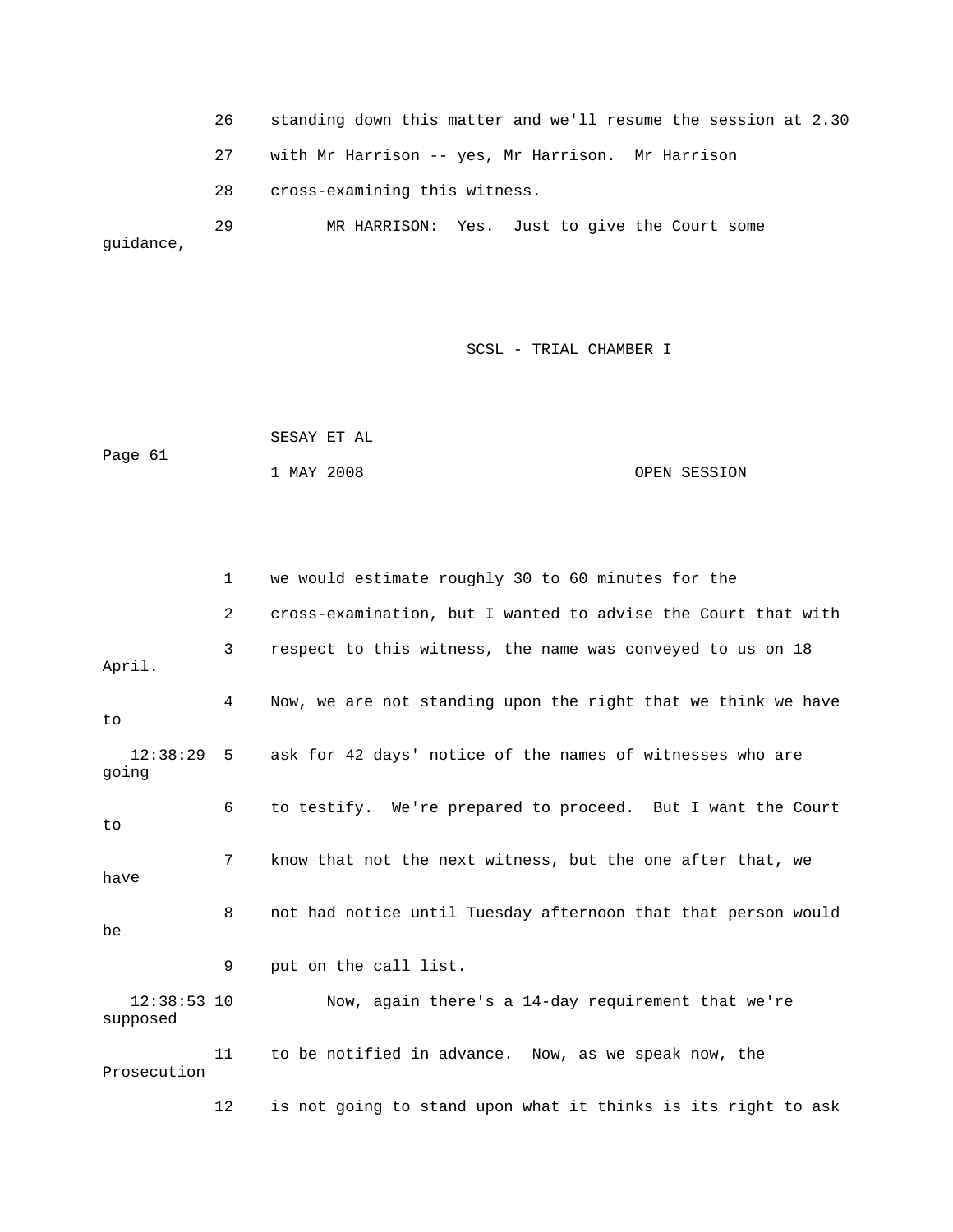13 that that be put off because we understand that if we did that 16 deal with witnesses who are being added to the call list and 17 becoming very difficult to do. But with this next witness, 8 is -- two witnesses down, which is 027, the Prosecution at 19 point in time is content to deal with it and hopefully finish 21 tomorrow and so the Prosecution is in the same problem that we 22 were yesterday. 24 emphasising -- I mean we don't want to start sounding ruthless 12:40:03 25 our judicial approach to these proceedings and we would ask 26 parties to please respect the directives and the 27 you know, of this Chamber on issues like this. Why should we 29 time. We've tried to put a calendar, you know, well in advance 14 there would be no witness. But we are in a difficulty here where 12:39:14 15 the Prosecution is finding itself to act on quite short notice to it's which 1 this it 12:39:40 20 today. However, we have no idea who the witnesses are for 23 PRESIDING JUDGE: That is why the Chamber will keep in the jurisprudence, be 28 coming back to these issues all the time. We've had all the

SCSL - TRIAL CHAMBER I

SESAY ET AL

Page 62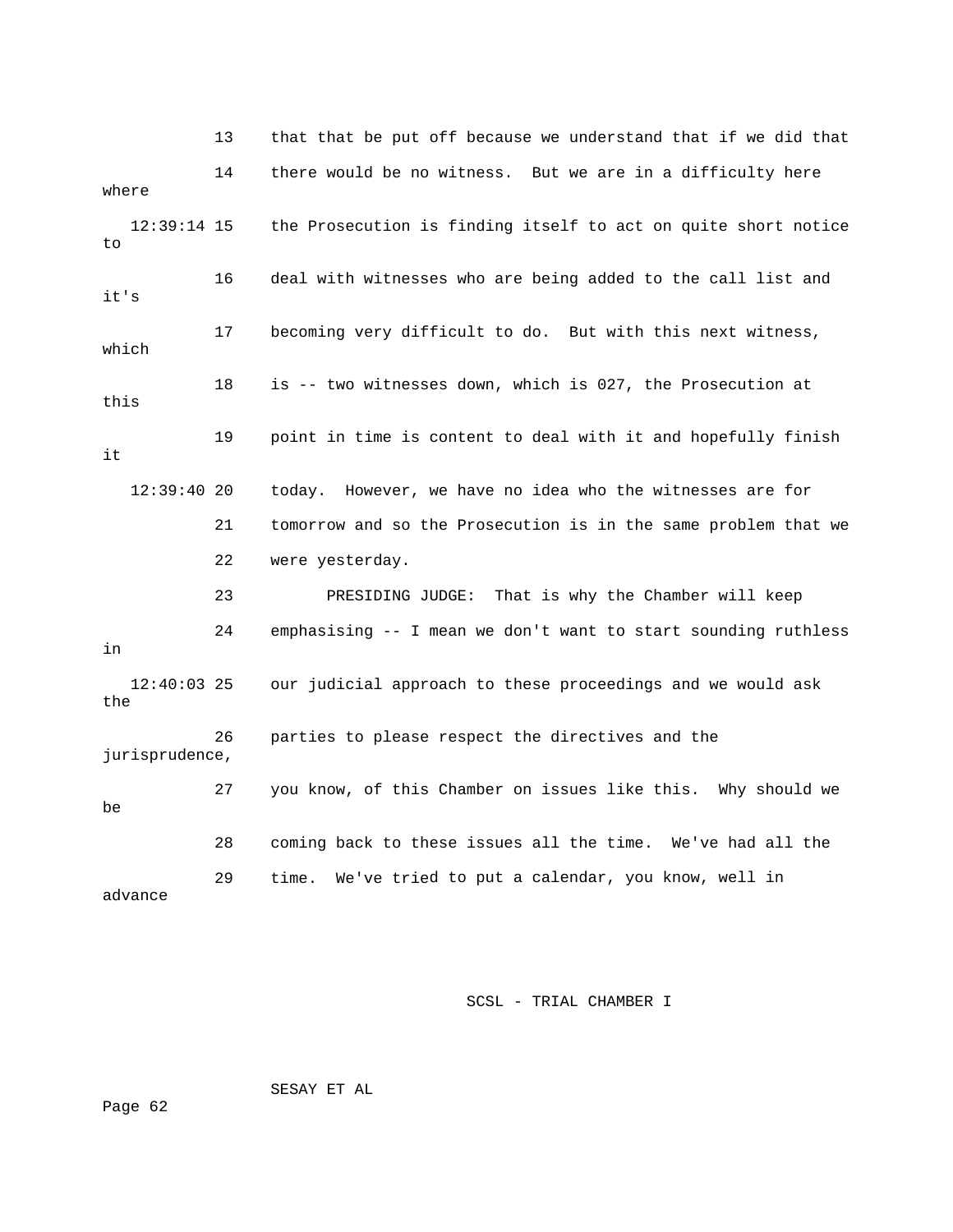## 1 MAY 2008 OPEN SESSION

| to  |               | 1  | to enable the Defence teams to do what they are supposed to do |
|-----|---------------|----|----------------------------------------------------------------|
|     |               | 2  | enable everybody -- every party to do -- to respect the time   |
|     |               | 3  | limits, you know, within which to -- to act or to do certain   |
| to  |               | 4  | things. I don't think it is fair for anybody -- for any party  |
|     | 12:40:48      | 5  | be taken unawares in these matters. I don't want to use the    |
|     |               | 6  | word, you know, to be ambushed in issues like this because the |
|     | action        | 7  | doctrine of fundamental fairness excludes such causes of       |
| are |               | 8  | or such procedures, you know, in handling issues when parties  |
|     | relate        | 9  | supposed to be put sufficiently on notice on issues that       |
|     | $12:41:21$ 10 |    | to the proceedings. So this said -- right. So this is what I   |
|     |               | 11 | thought, you know, I should say and I hope that we shan't run  |
|     |               | 12 | into any problems, you know, with this, and that we would      |
| you |               | 13 | continue to progress harmoniously and particularly now that    |
|     |               | 14 | have the waivers of the three witnesses. I think you have all  |
| to  | $12:41:58$ 15 |    | the time -- you have all the time to readjust yourselves and   |
|     |               | 16 | know how to -- how to proceed. So that nobody is taken by      |
|     |               | 17 | surprise in this. Yes, Mr Ogeto.                               |
|     | given         | 18 | MR OGETO: My Lords, now that we have the waivers and           |
|     |               | 19 | that the three witnesses who are in Freetown have been on the  |
|     | $12:42:18$ 20 |    | list for some time, we are quite prepared to put up those      |
|     |               | 21 | witnesses tomorrow, the three of them.                         |
|     |               | 22 | PRESIDING JUDGE:<br>Yes.                                       |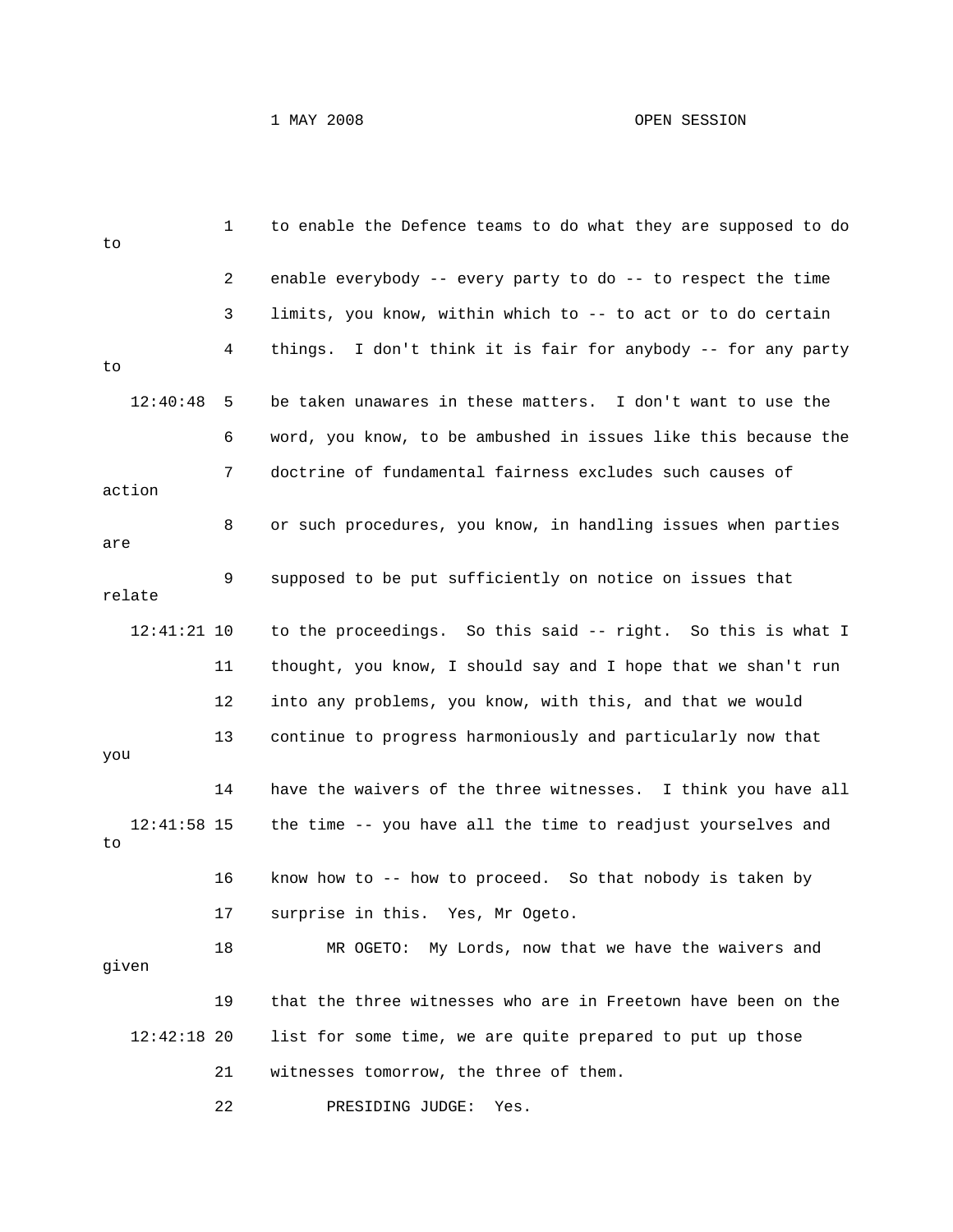|       |               | 23 | MR OGETO: So we are providing this notice to the             |
|-------|---------------|----|--------------------------------------------------------------|
| on    |               | 24 | Prosecution that we will be putting up those three witnesses |
|       | $12:42:32$ 25 |    | the stand tomorrow, starting with DMK-160, then DMK-145.     |
| know, |               | 26 | PRESIDING JUDGE: But they were not on your list, you         |
|       |               | 27 | to be called in that order, you know, immediately.           |
| оf    |               | 28 | MR OGETO: It's because My Lords, we were not in control      |
|       |               | 29 | this.                                                        |

|         | SESAY ET AL |              |
|---------|-------------|--------------|
| Page 63 |             |              |
|         | 1 MAY 2008  | OPEN SESSION |

| but  | 1              | PRESIDING JUDGE: I know you had no control about this,        |
|------|----------------|---------------------------------------------------------------|
| into | $\overline{2}$ | again it's $-$ I think we wouldn't $-$ we wouldn't want to go |
|      | 3              | this. Let us rise, you know, for lunch, and you may have to   |
| the  | 4              | discuss this with the -- with your colleagues, you know, of   |
|      |                | 12:43:17 5 Prosecution and arrive at some understanding.      |
|      | 6              | MR OGETO: Yes, My Lords. And let me say that we               |
| is   | 7              | [indiscernible] very smooth with the Prosecution. Where there |
| Wе   | 8              | a slight problem, they should be able to understand really.   |
|      | 9              | haven't inconvenienced them unduly.                           |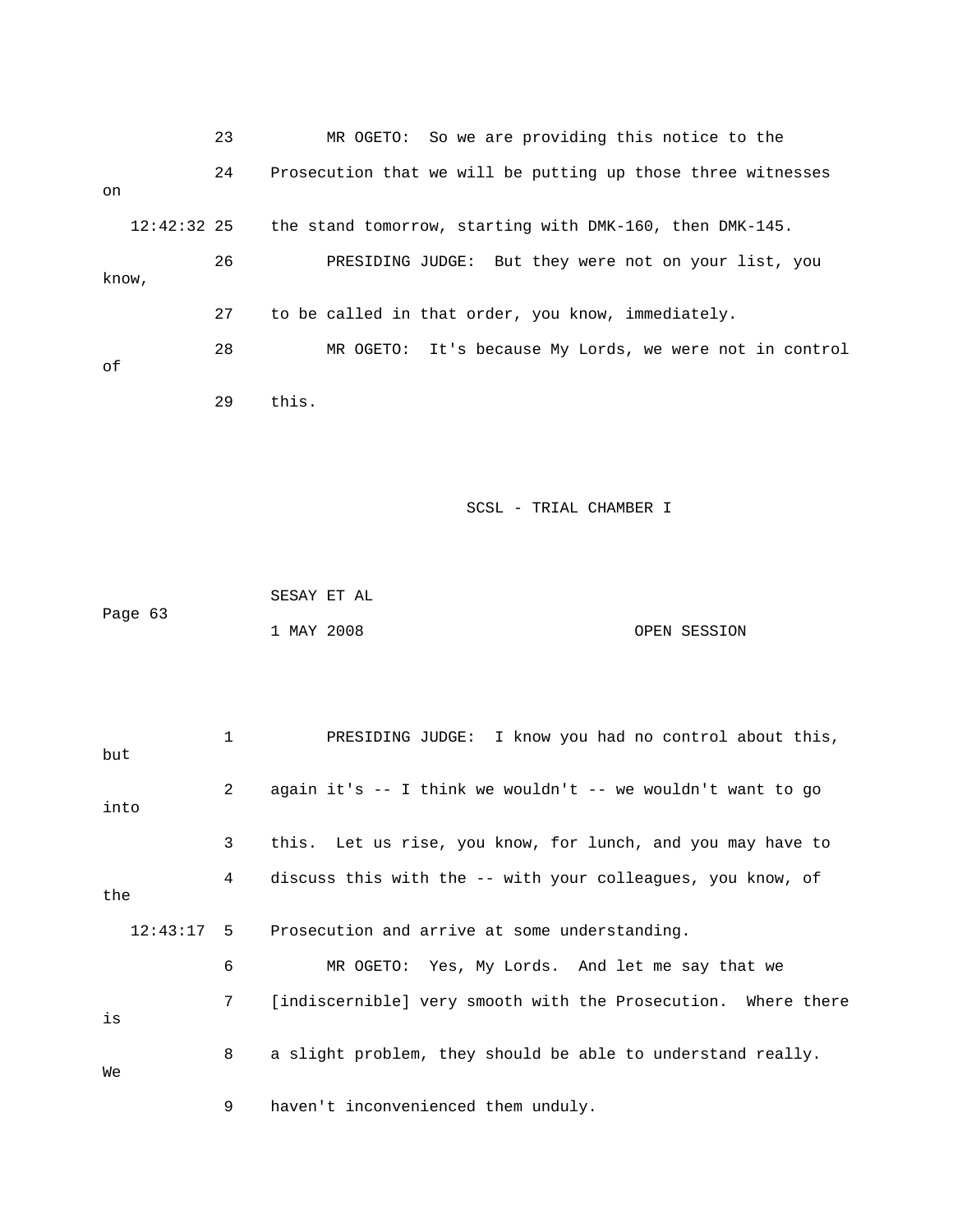| 12:43:32 10          |    | PRESIDING JUDGE: But have you inconvenienced them duly?       |
|----------------------|----|---------------------------------------------------------------|
|                      | 11 | JUDGE THOMPSON: If we let Mr Ogeto go on we might, in         |
|                      | 12 | fact, consume the 15 minutes which the Prosecution need.      |
|                      | 13 | Indeed.<br>PRESIDING JUDGE:                                   |
|                      | 14 | MR OGETO: My apologies, My Lord.                              |
| $12:43:46$ 15        |    | PRESIDING JUDGE: Indeed, so this said, the Chamber will       |
|                      | 16 | rise, please.                                                 |
|                      | 17 | [Luncheon recess taken at 12.45 p.m.]                         |
|                      | 18 | $[RUF01MAY08C-BP]$ .                                          |
|                      | 19 | [Upon resuming at 2.00 p.m.]                                  |
| $14:34:13$ 20        |    | MR HARRISON: Your Honours, I can see you are getting          |
| counsel              | 21 | settled but I just wanted to make sure you're aware that      |
| concerned            | 22 | for Mr Gbao is not present. The Prosecution would be          |
| the                  | 23 | about carrying out any kind of a questioning of a witness in  |
|                      | 24 | absence of counsel without some clear direction from Mr Gbao. |
| $14:34:30$ 25<br>I'm |    | PRESIDING JUDGE: I'm afraid we have to go on. Sorry,          |
|                      | 26 | afraid we must go on.                                         |
| make                 | 27 | MR HARRISON: Well the Prosecution would just like to          |
|                      | 28 | clear that we do have a real concern about proceeding in the  |
|                      | 29 | absence of what is Court appointed counsel.                   |

SESAY ET AL

Page 64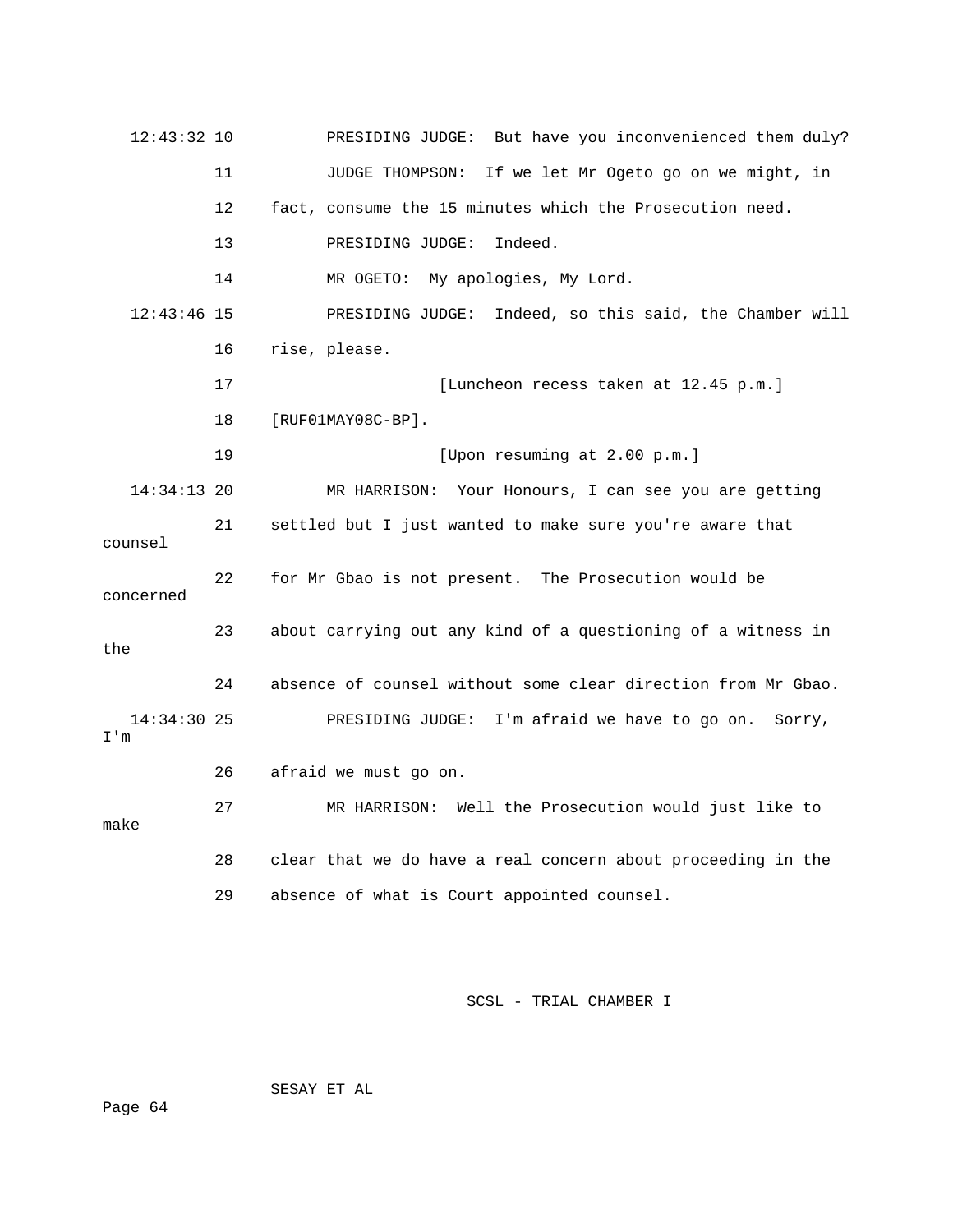1 PRESIDING JUDGE: Mr Harrison, we thank you very much. 2 Your concerns are real concerns but we shall go on. 3 Notwithstanding the fact that counsel is not here because 14:35:00 5 MR HARRISON: I think what the Prosecution wants to 8 PRESIDING JUDGE: I couldn't even care less, honestly, I 9 think I have to be as blunt as that. 11 interested in these procedural and legal subtleties. That's 12 only comment I would like to make publicly. 13 MR HARRISON: Well the Prosecution would say this is not 14 subtlety. The absence of Court appointed counsel is a significant --17 PRESIDING JUDGE: Let the trial be run by [overlapping 19 JUDGE THOMPSON: -- I would say it's a subtlety from a procedural and legal perspective but to the layman it may not 21 appear to be. I'm not saying it's not a justifiable subtlety. 23 PRESIDING JUDGE: We appreciate your [overlapping 4 expeditiousness is the order of the day, 6 emphasise is this is Court appointed counsel not the counsel of 7 choice. 14:35:16 10 JUDGE THOMPSON: I don't think the Management Committee is the a  $14:35:31$  15 16 JUDGE THOMPSON: Well, I would say -- 18 speakers].  $14:35:39$  20 22 We are being - speakers]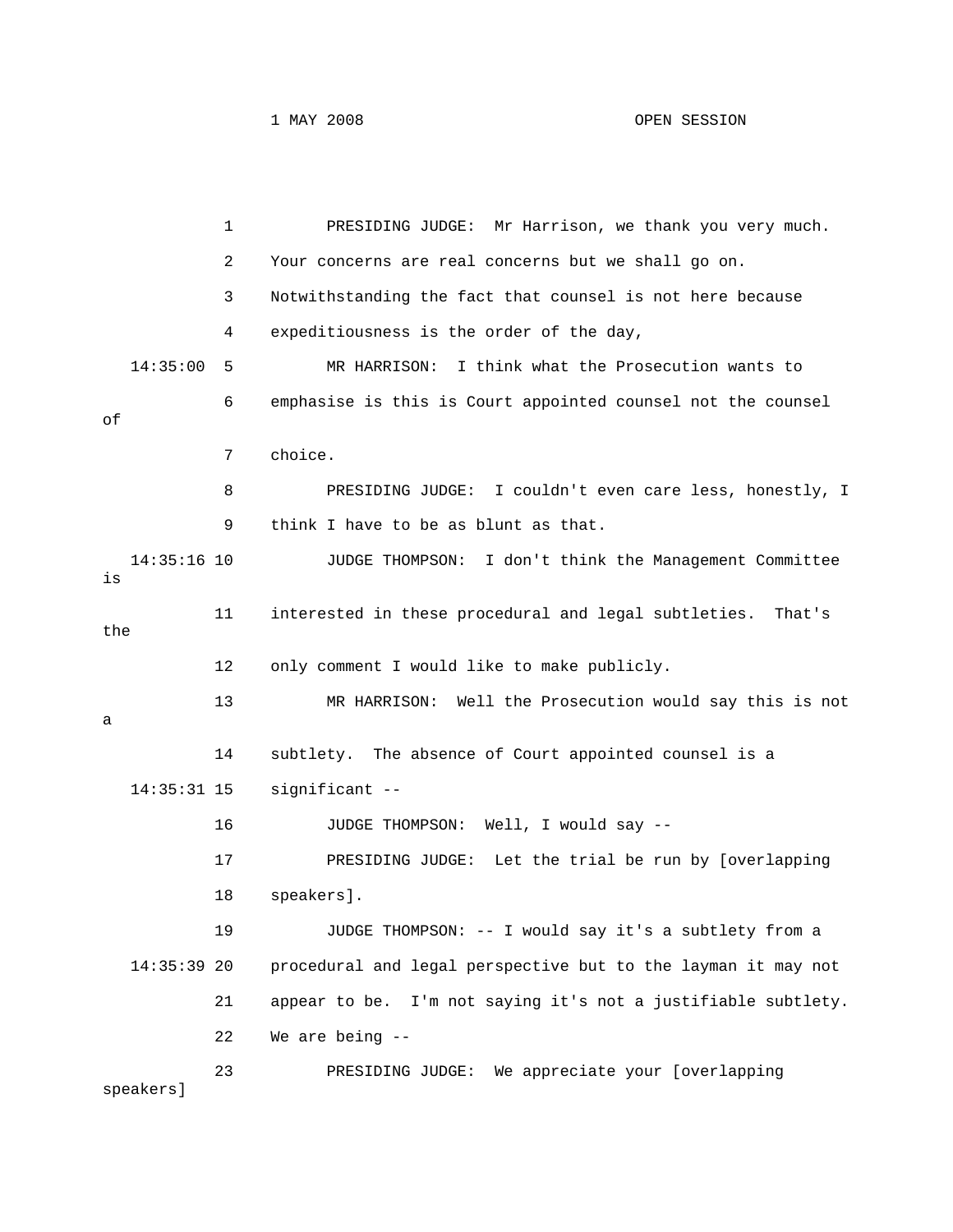|                      | 24 | JUDGE THOMPSON: [Overlapping speakers] procedurally         |
|----------------------|----|-------------------------------------------------------------|
| $14:35:53$ 25<br>all |    | reqularity requires that we go the way you suggest. I am on |
| Committee            | 26 | fours with you. But what I'm saying from a Management       |
|                      | 27 | perspective, they would consider it a waste of time.        |
|                      | 28 | MR HARRISON: All I was going to $-$ -                       |
| saying               | 29 | And I would like to go on record as<br>JUDGE THOMPSON:      |

|         | SESAY ET AL |  |              |
|---------|-------------|--|--------------|
| Page 65 |             |  |              |
|         | 1 MAY 2008  |  | OPEN SESSION |

|               | $\mathbf{1}$ | that.                                                                    |
|---------------|--------------|--------------------------------------------------------------------------|
| the           | 2            | PRESIDING JUDGE: And on the use of courtroom time and                    |
|               | 3            | courtroom itself.                                                        |
|               | 4            | MR HARRISON: I was just going to suggest that the                        |
| try           |              | 14:36:18 5 Prosecution would undertake to make a phone call right now to |
| problem       | 6            | and ascertain if there's a health problem or some other                  |
|               | 7            | with Court appointed counsel for the third accused.                      |
|               | 8            | MR JORDASH: Perhaps I can assist.                                        |
|               | 9            | JUDGE BOUTET: I don't think this is the role of the                      |
| $14:36:31$ 10 |              | Prosecution. I think you've made your point, we've made our              |
|               | 11           | decision and direction; we should move ahead.                            |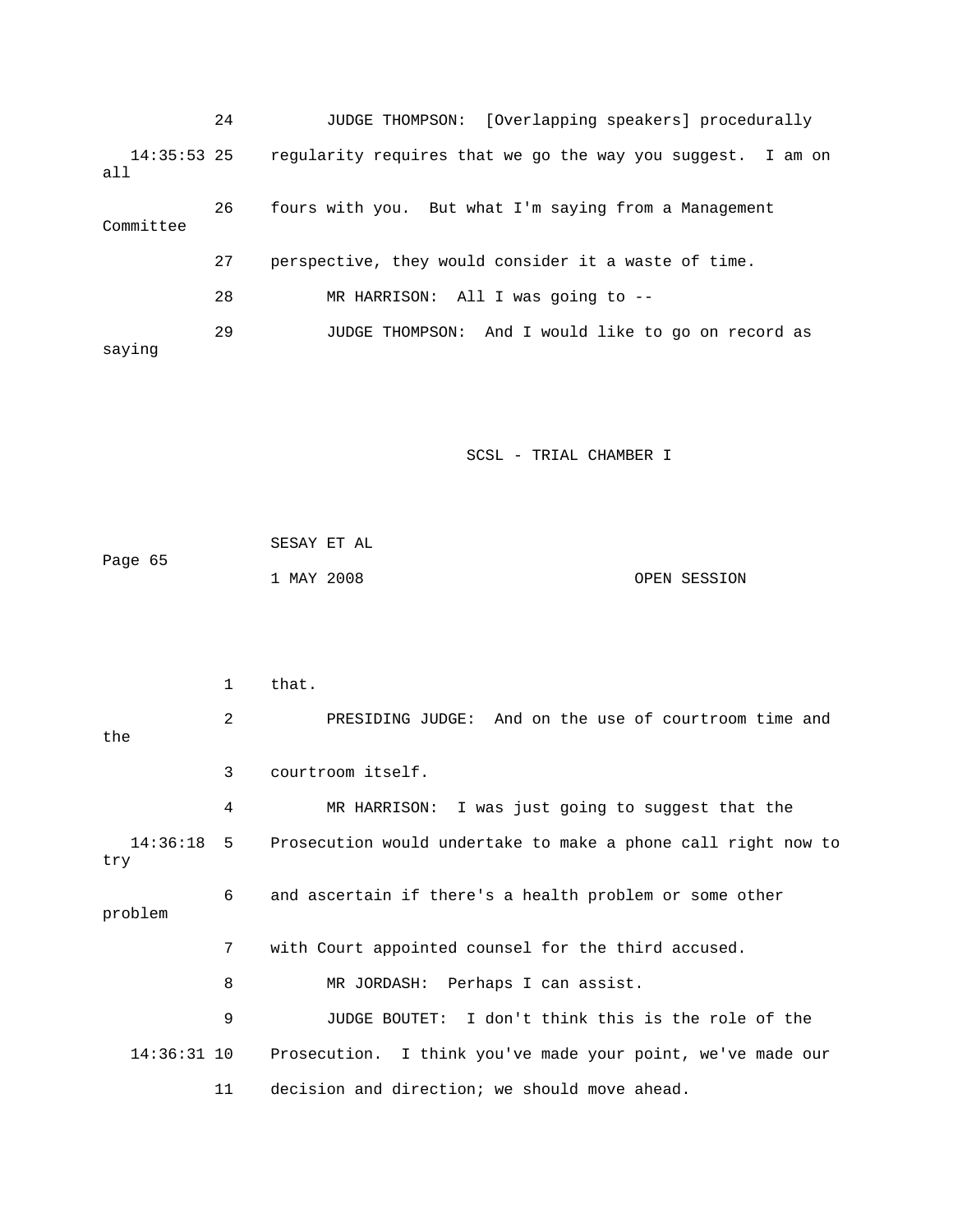12 MR JORDASH: I was simply going to assist in that I 16 JUDGE THOMPSON: I would like to assure Mr Harrison that 17 are not at cross-purposes on this. e least. My 18 PRESIDING JUDGE: Not at all. Not in th 14:37:12 20 MR HARRISON: I've heard you loud and clear and -- well, 21 need say no more because Mr Cammegh is just coming in. 22 PRESIDING JUDGE: We don't want to waste Court time. 23 CROSS-EXAMINED BY MR HARRISON: 14:37:49 25 Q. Mr Witness I'm going to ask you a question and I want to 26 find out if you are hearing the interpretation without any 27 difficulty? 28 A. I'm not getting the interpretation but I can hear what you 29 are saying. think 13 Mr Cammegh is just outside, I think. Yes, he is. So I think he 14 was just engaged in other -- in business which he didn't notice 14:36:53 15 the time I think. That was the problem. we words 19 are not directed at Mr Harrison. I 24 MR HARRISON:

SCSL - TRIAL CHAMBER I

 SESAY ET AL Page 66

1 MAY 2008 OPEN SESSION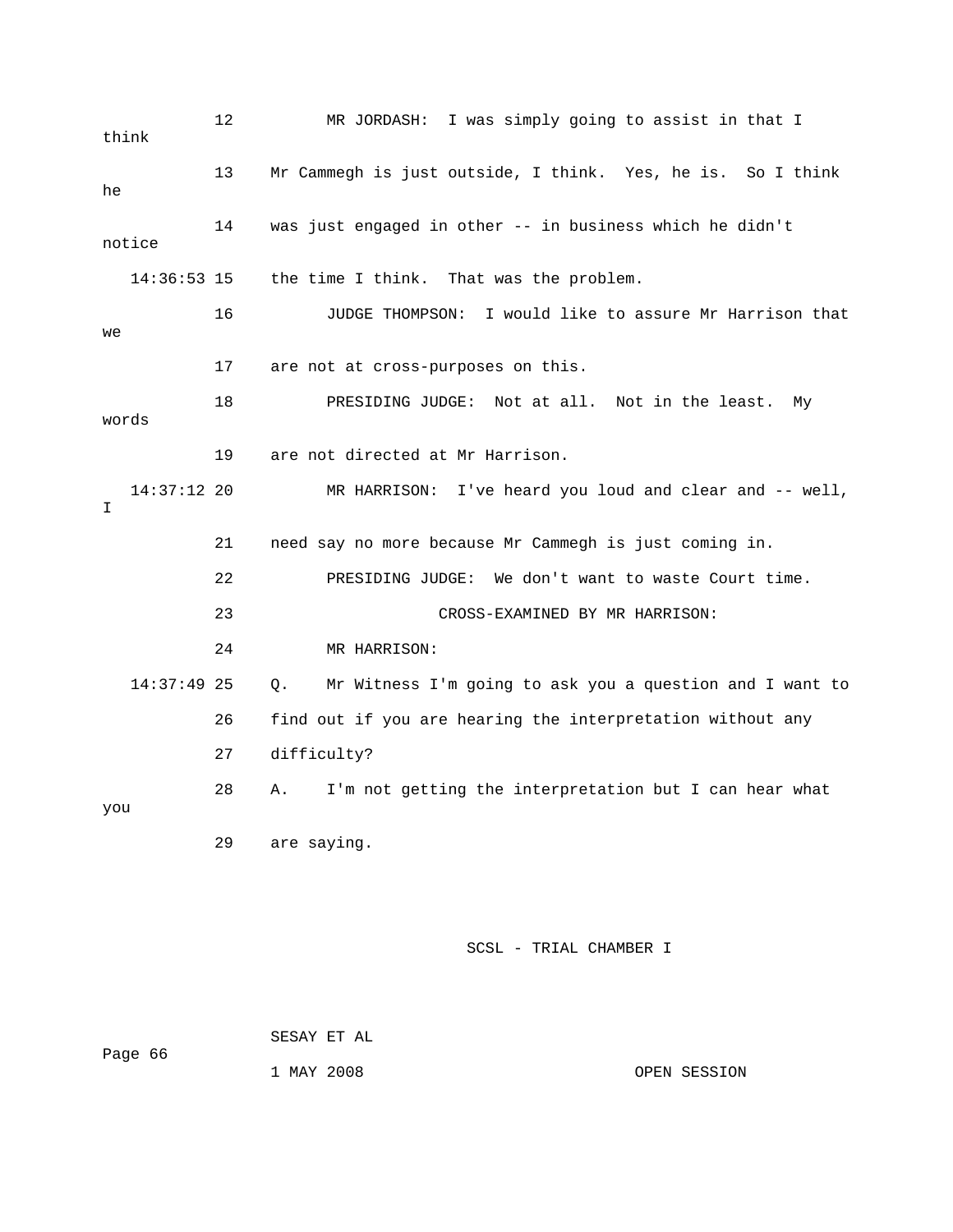1 Q. No, I wonder if we may need assistance from the learned 2 Chamber's office. 3 PRESIDING JUDGE: Why am I also getting the Krio 4 interpretation here. I'm not suppose to be having the Krio 14:38:49 5 interpretation here. 6 MR HARRISON: 8 interpretation? 9 PRESIDING JUDGE: Why am I not getting the translation? 12 MR OGETO: It's the same thing here, My Lords. We are 13 getting Krio. 14 MR HARRISON: 14:39:26 15 Q. Witness, I'm asking you if your able to hear the Krio 16 interpretation? 17 PRESIDING JUDGE: No, no, no, there is something wrong. but it may be the case that the interpreters are in the wrong 22 PRESIDING JUDGE: The wrong channel maybe. 23 THE INTERPRETER: The interpreters are in the same booth 7 Q. I'm going to ask you if you are now able to hear the Krio 14:38:59 10 Why am I getting the translation in Krio? It should not be the 11 case. just 18 Mr Harrison, something is wrong. 19 MR HARRISON: I leave it to the Court to make the direction  $14:39:41$  20 21 booth or in the -- using the wrong channel. 24 they use to sit while interpreting. 14:39:57 25 PRESIDING JUDGE: Let's try again. Mr Harrison, try again,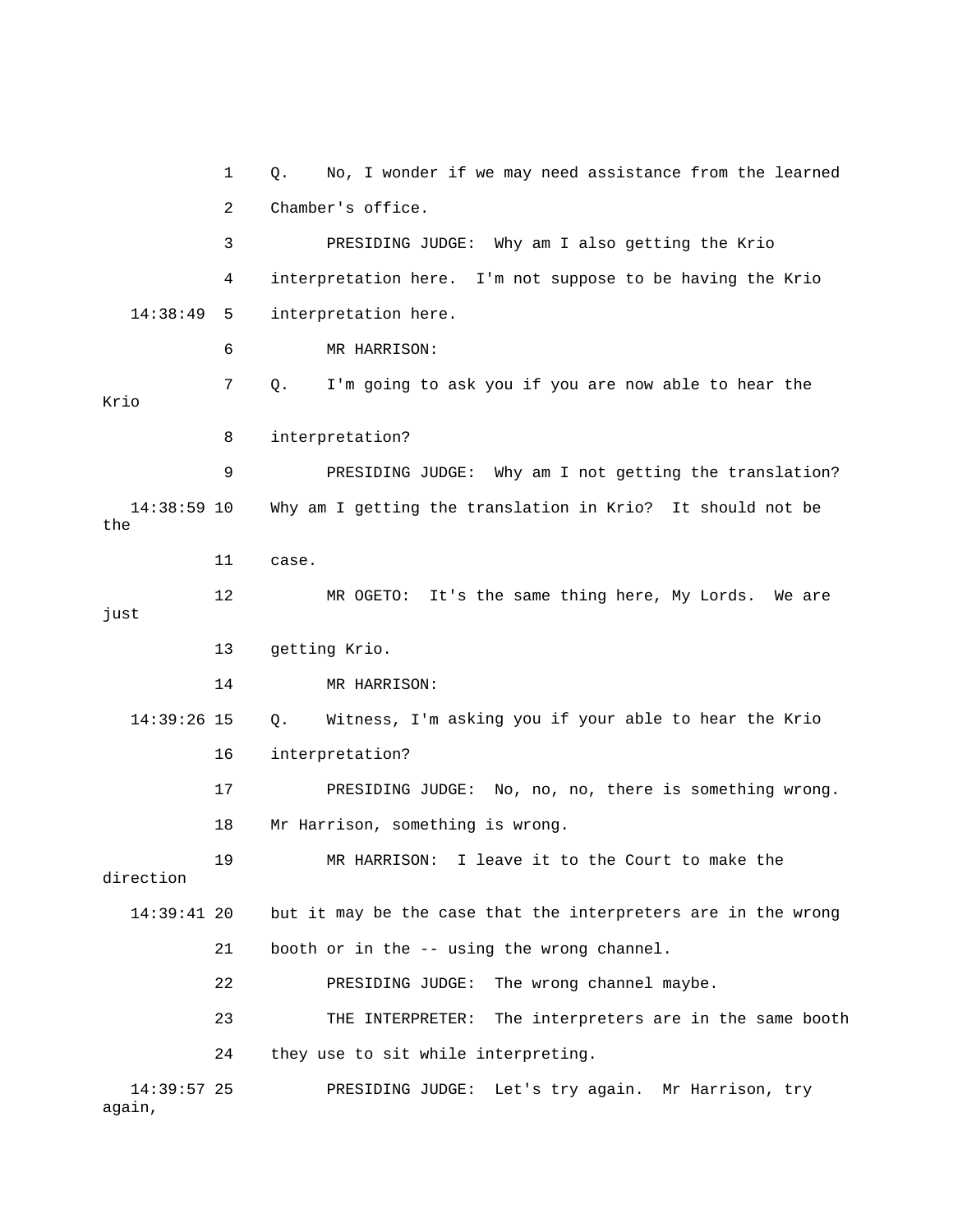- 26 please.
- 27 MR HARRISON:

28 Q. Mr Witness, we're still concerned about whether you are

29 hearing the Krio interpretation?

|         | SESAY ET AL |              |
|---------|-------------|--------------|
| Page 67 |             |              |
|         | 1 MAY 2008  | OPEN SESSION |

```
 1 PRESIDING JUDGE: Mr Harrison, this is a more compelling 
2 reason for us to rise for the technology to be fixed. Perhaps
            3 will not be considered as wasted Court time. 
4 JUDGE THOMPSON: Yes. And I hope this should be noted
   14:40:32 5 properly for what it is once more. Once more the managerial 
dog
interpreters
            8 that everyone in the Courtroom seems to be getting the Krio 
            9 interpretation perfectly but the witness is not. 
   14:40:48 10 THE INTERPRETER: I'm getting the interpretation. I 
           11 got it now. 
12              JUDGE BOUTET:  Miracles do happen, so I guess --
           13 PRESIDING JUDGE: Mr Harrison, go ahead, please. Let's 
it
            6 wagging the judicial tail. 
            7 MR HARRISON: I was just going do advise the 
have 
try
```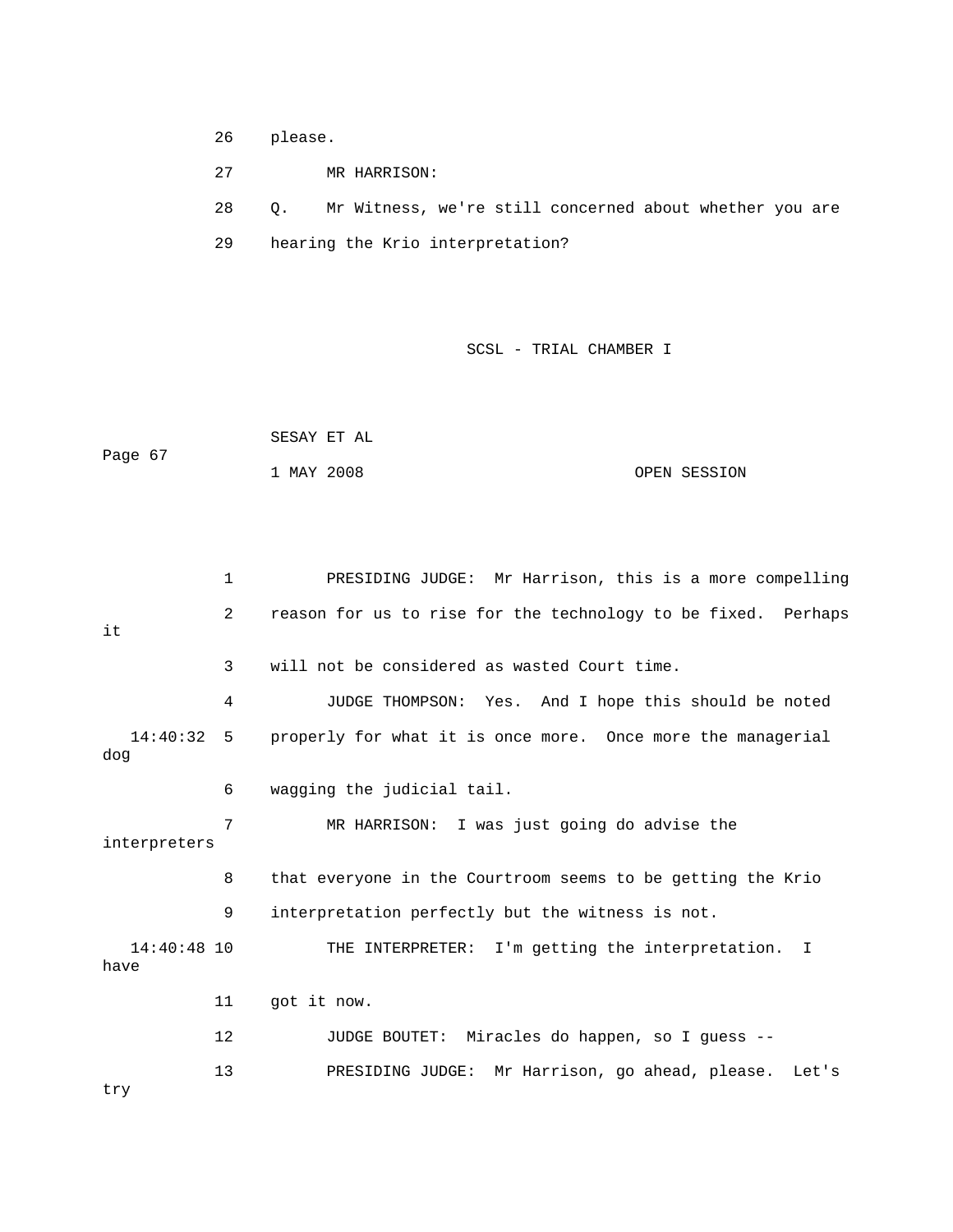14 and see. 14:41:10 15 MR HARRISON: We're just trying to make sure, Mr 16 that there is no communication problem. Are you hearing the 19 MR HARRISON: And I think we're now operating correctly. 14:41:33 20 PRESIDING JUDGE: I think so. 22 Q. Witness, I've had the benefit of being given a summary 23 your evidence and as well a later additional information. Are 24 you aware of that? 26 clarify as to whether I knew about what is being written there first 29 time you spoke to someone from Mr Kallon's defence? Witness, Krio 17 interpretation? 18 THE WITNESS: Yes. 21 MR HARRISON: of 14:42:04 25 A. Well, let me just get the information, so that I can or 27 not. 28 Q. Let me ask you a few questions first. When was the SCSL - TRIAL CHAMBER I

|         |            | SESAY ET AL |              |
|---------|------------|-------------|--------------|
| Page 68 |            |             |              |
|         | 1 MAY 2008 |             | OPEN SESSION |

 1 A. I cannot exactly remember because they met me on several 2 occasions but the very first time they met me I cannot say.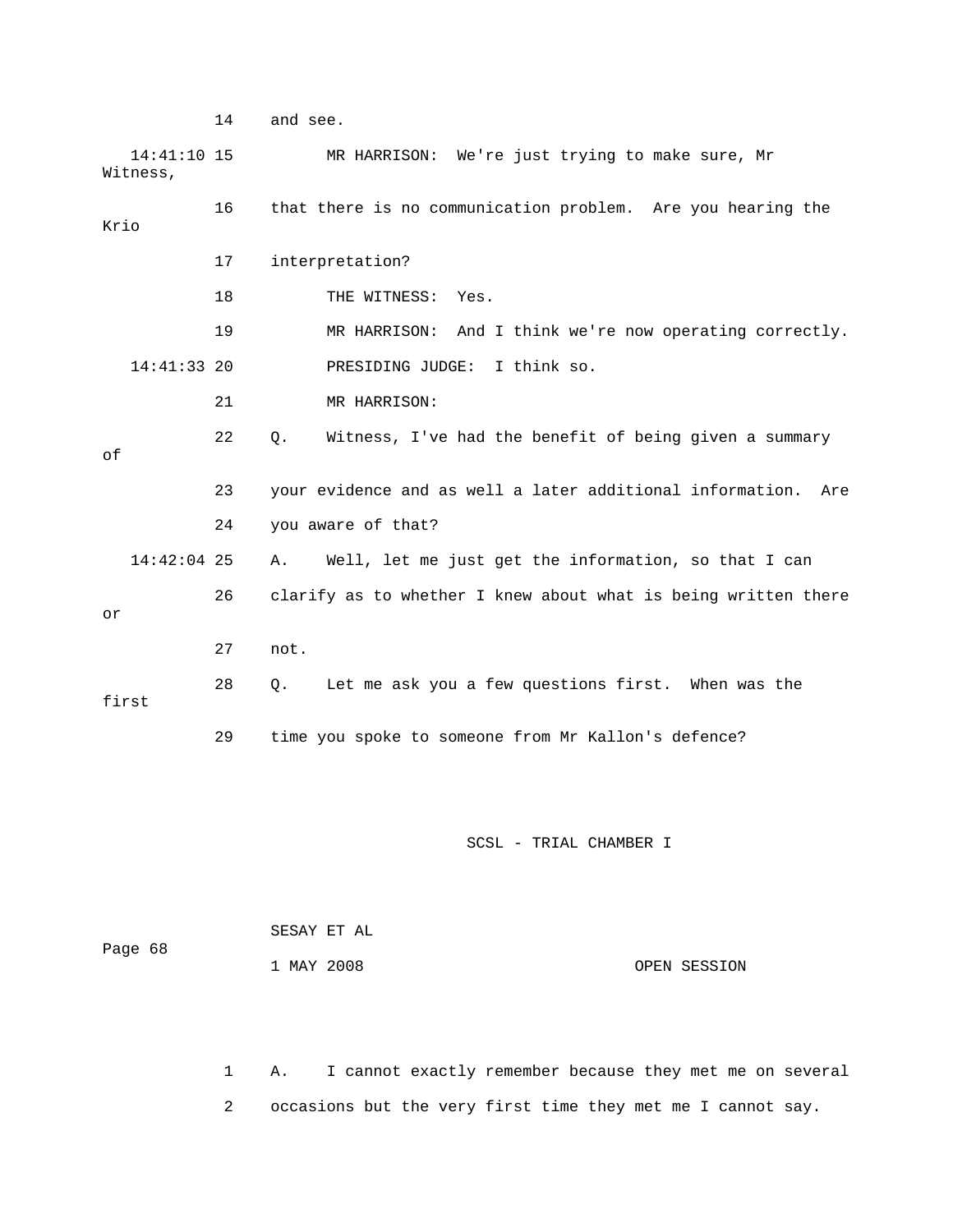|                   | 3  | Can you say what year it was?<br>Q.                            |
|-------------------|----|----------------------------------------------------------------|
|                   | 4  | I believe it was around 206 [sic].<br>Α.                       |
| 14:43:04<br>Short | 5  | Q.<br>And were you introduced to the Kallon Defence team by    |
|                   | 6  | Bai Bureh?                                                     |
|                   | 7  | Yes, I can recall.<br>Α.                                       |
| right?            | 8  | So it was Short Bai Bureh who contacted you; is that<br>Q.     |
|                   | 9  | He contacted me, yes.<br>Α.                                    |
| 14:43:40 10<br>in |    | And of course Short Bai Bureh, he was a senior commander<br>Q. |
|                   | 11 | the RUF; right?                                                |
| It                | 12 | PRESIDING JUDGE: Mr Harrison, there are two questions:         |
|                   | 13 | was Short Bai Bureh who contacted him. It was Short Bai Bureh  |
| "yes"             | 14 | who introduced him to the Kallon Defence team. Has he said     |
| $14:43:53$ 15     |    | to those two?                                                  |
|                   | 16 | MR HARRISON:                                                   |
| Judge,            | 17 | I'm not sure if you followed the learned Presiding<br>Q.       |
| contacted         | 18 | but there is a distinction.<br>It was Short Bai Bureh who      |
|                   | 19 | you; is that correct?                                          |
| 14:44:13 20       |    | That was exactly how things happened. It was he.<br>Α.         |
| Kallon            | 21 | And it was Short Bai Bureh who introduced you to the<br>Q.     |
|                   | 22 | Defence team; is that right?                                   |
|                   | 23 | Α.<br>It was he.                                               |
|                   | 24 | PRESIDING JUDGE: Thank you.                                    |
| 14:44:28 25       |    | MR HARRISON:                                                   |
|                   | 26 | And Short Bai Bureh is also known by the name of Andrew<br>Q.  |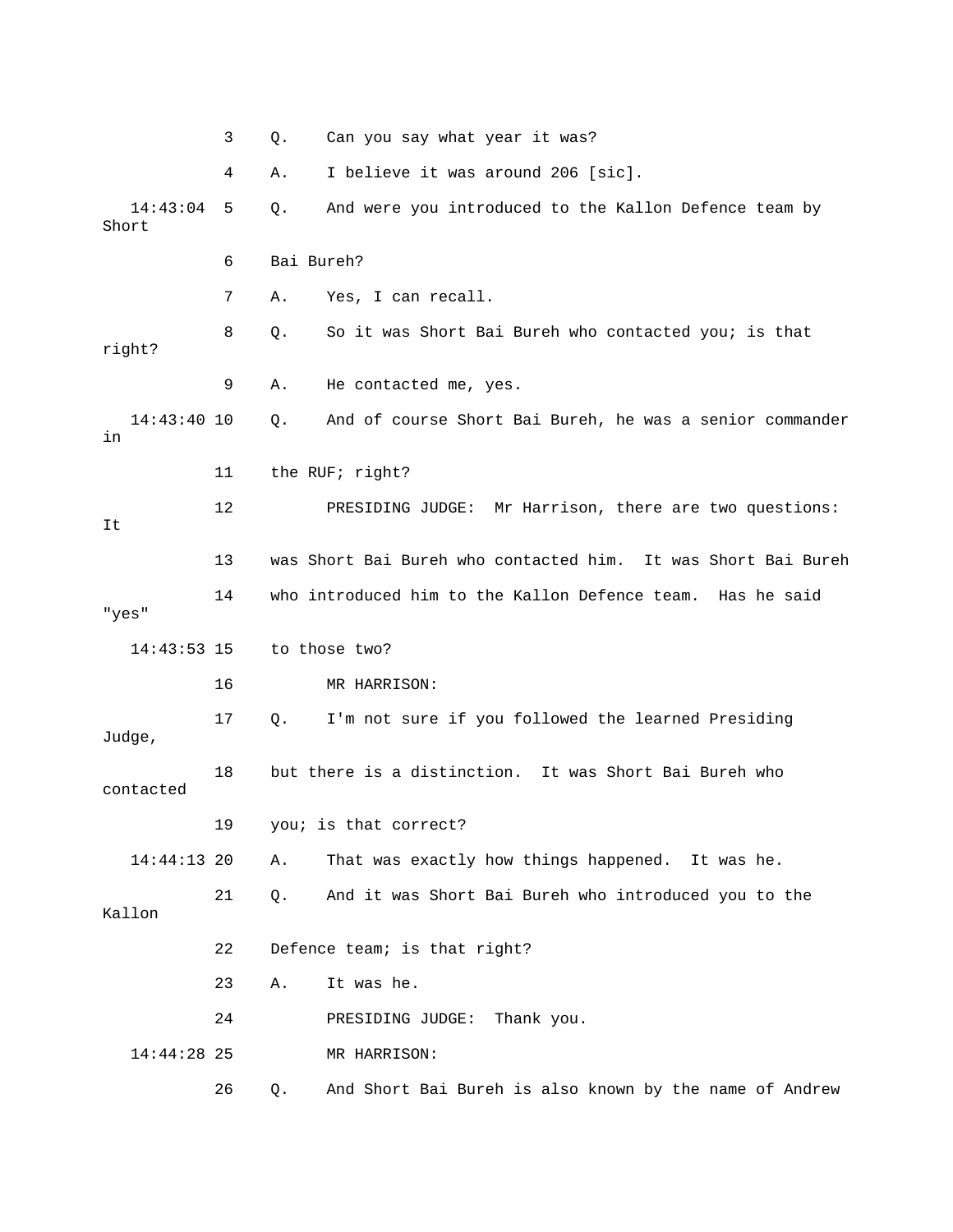27 Kamara?

 28 A. I don't know any other name for him, except Bai Bureh. 29 Q. Maybe we better be a little more careful then because are

|         | SESAY ET AL |  |              |
|---------|-------------|--|--------------|
| Page 69 |             |  |              |
|         | 1 MAY 2008  |  | OPEN SESSION |

|               | 1              | you aware of a Short Bai Bureh and a Tall Bai Bureh?          |
|---------------|----------------|---------------------------------------------------------------|
|               | $\overline{2}$ | No, I only know of Short Bai Bureh; that's all.<br>Α.         |
|               | 3              | And I'm going to suggest to you, witness, that when you<br>Q. |
|               | 4              | first met with the Kallon Defence team, you made no reference |
| 14:45:18      | 5              | whatsoever to the role of Kailondo in this attack on the DDR  |
|               | 6              | camp; do you accept that?                                     |
| time          | 7              | I cannot remember exactly because it has taken a long<br>Α.   |
|               | 8              | I cannot recall exactly what I said.<br>now.                  |
|               | 9              | PRESIDING JUDGE: When he first met with?                      |
| $14:45:47$ 10 |                | MR HARRISON:                                                  |
| pointing      | 11             | О.<br>Yes, sorry, witness, again the Presiding Judge was      |
|               | 12             | out that when you say you first met with -- is it the Kallon  |
|               | 13             | Defence team?                                                 |
|               | 14             | What do you want to know about that?<br>Α.                    |
| 14:46:06 15   |                | I understood your answer to be that that's who you were<br>0. |
|               | 16             | saying that you met with, the Kallon Defence team?            |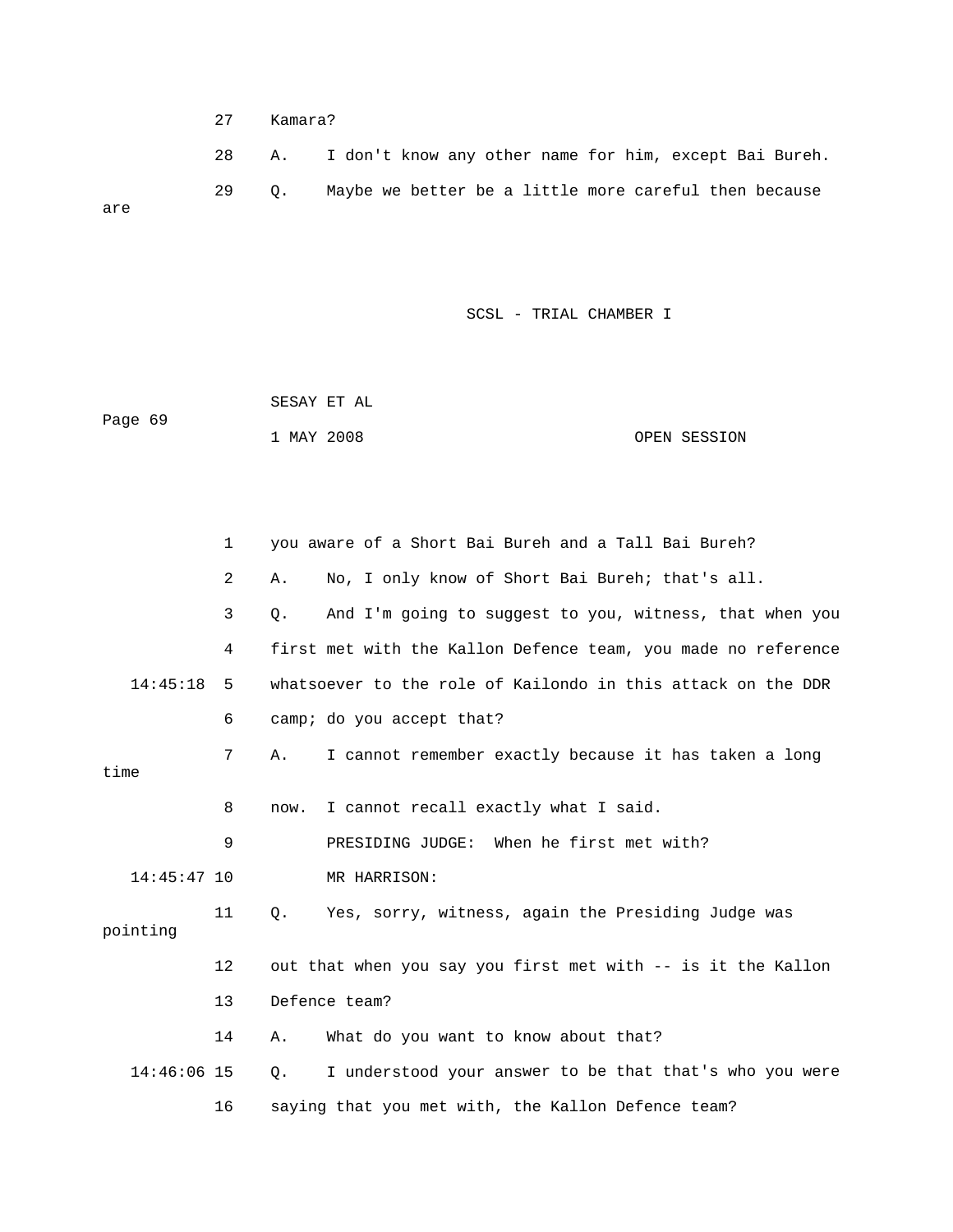| Short         | 17 | I have answered that I met with the Kallon team after<br>Α.    |
|---------------|----|----------------------------------------------------------------|
|               | 18 | Bai Bureh had introduced me to it.                             |
|               | 19 | PRESIDING JUDGE: Continue.                                     |
| $14:46:34$ 20 |    | MR HARRISON:                                                   |
|               | 21 | Now, you explained that you can't be sure of what it was<br>Q. |
| to            | 22 | that you said at that first meeting, but I'm going to suggest  |
|               | 23 | you that the very first time that you told the Kallon Defence  |
| you           | 24 | team about Kailondo attacking the DDR camp was yesterday; do   |
| $14:47:03$ 25 |    | accept that?                                                   |
| that          | 26 | No, that was not the first time. I explained it but<br>Α.      |
|               | 27 | was not the first time.                                        |
|               | 28 | Well again, I'm suggesting to you, witness, that in fact<br>Q. |
| to            | 29 | yesterday was also the first time that you made any reference  |

|         |  | SESAY ET AL |            |  |  |  |                                           |              |
|---------|--|-------------|------------|--|--|--|-------------------------------------------|--------------|
| Page 70 |  |             | 1 MAY 2008 |  |  |  |                                           | OPEN SESSION |
|         |  |             |            |  |  |  |                                           |              |
|         |  |             |            |  |  |  |                                           |              |
|         |  | 1           |            |  |  |  | events on 1 May 2000; do you accept that? |              |

 2 A. Yes. 3 Q. And I'm going to suggest to you that it was in fact 4 indicated to you that events happened on 1 May 2000 at the kump Ma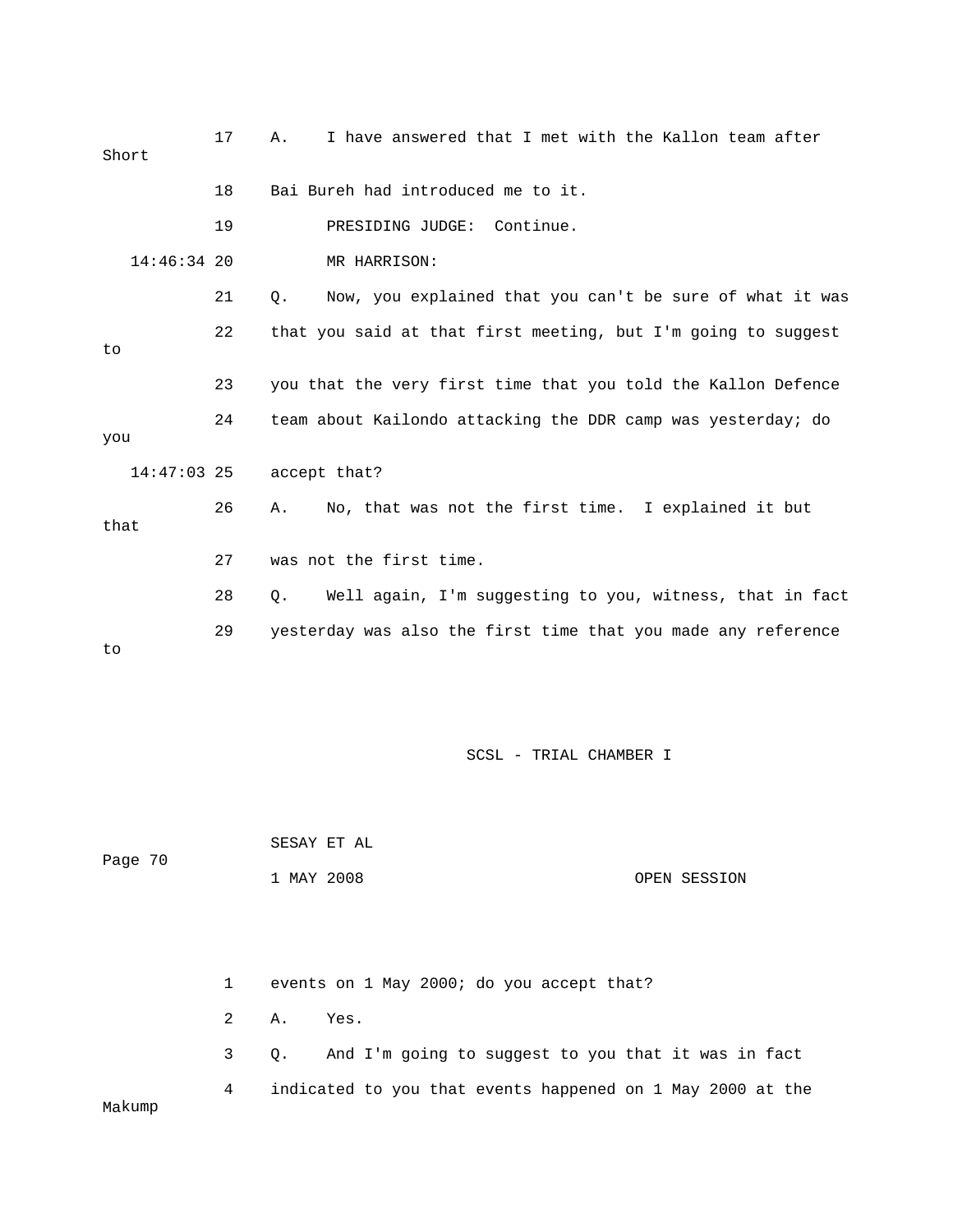14:48:06 5 DDR camp; do you accept that? 6 A. They did not show me. I was there. I was there. 8 which day these particular events took place at the Makump DDR 9 camp; do you accept that? 14:48:40 10 A. I have said I was part of that system so I knew what was 11 happening there. 12 Q. But you, of course, would not have taken any notes or 13 recorded any dates of what happened in April and May of 2000; 14 you accept that? 14:48:58 15 A. Maybe, I cannot recall all, but what exactly happened 17 Q. Well, let me suggest to you this: That it was on 28 18 2000 that Morris Kallon went to the DDR camp at Makump; do you 14:49:38 20 PRESIDING JUDGE: 28 of December? 23 MR HARRISON: Of 2000. 24 PRESIDING JUDGE: Okay, sorry. THE WITNESS: What I was able to recall was what I was 26 to explain. I cannot say exactly what happened on the 28th. 27 MR HARRISON: 29 what date these events happened at Makump; do you accept at 7 Q. And I'm suggesting to you that you have no recollection of do and 16 that which I was able to recall. I think I said that. April 19 accept that? 21 MR HARRISON: Sorry, 28 April. 22 PRESIDING JUDGE: Of April?  $14:49:48$  25 able 28 Q. No, but I'm suggesting to you that you can cannot be sure that?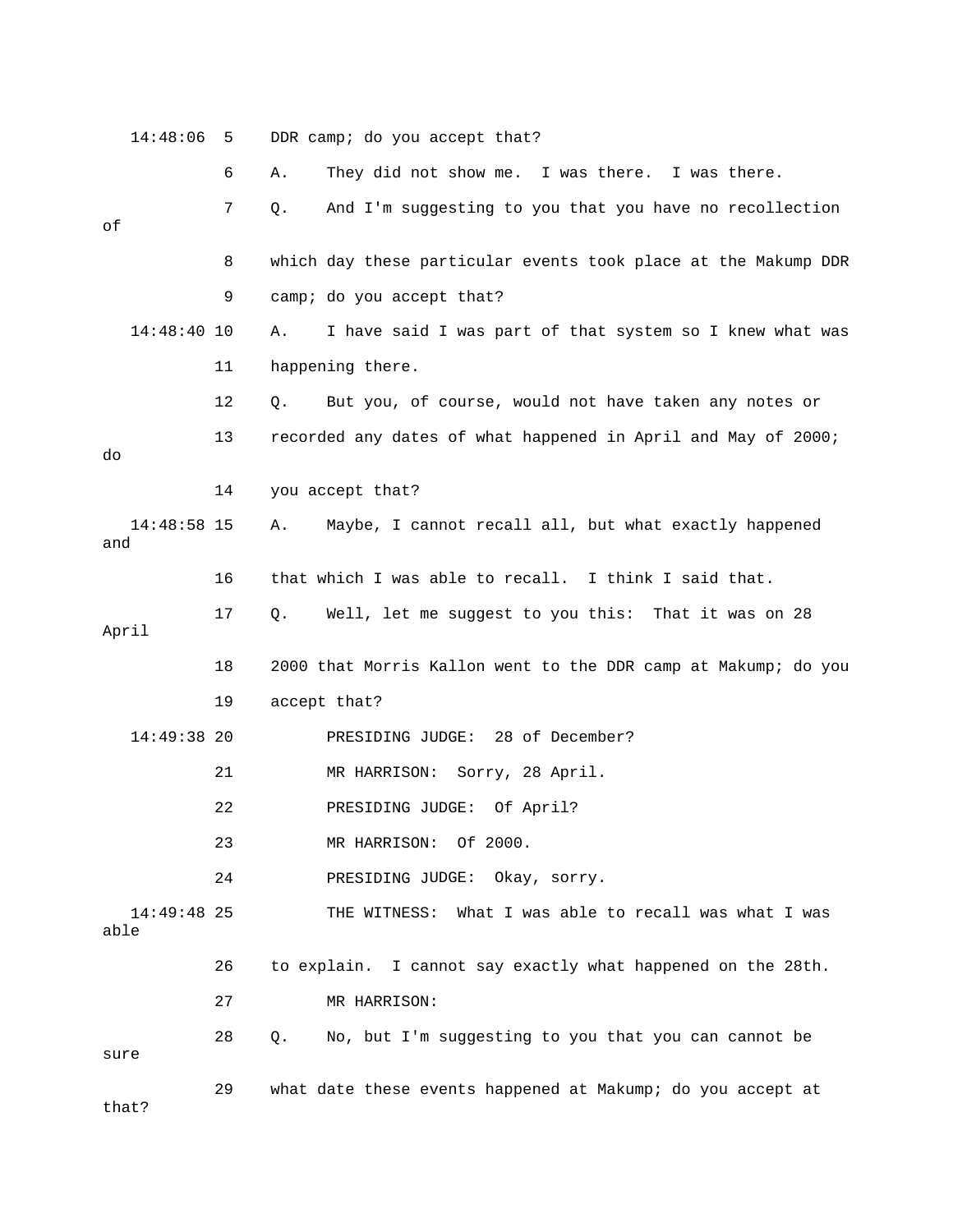|                       |              | SESAY ET AL                                                   |              |  |  |  |
|-----------------------|--------------|---------------------------------------------------------------|--------------|--|--|--|
| Page 71               |              | 1 MAY 2008                                                    | OPEN SESSION |  |  |  |
|                       |              |                                                               |              |  |  |  |
|                       |              |                                                               |              |  |  |  |
| I                     | $\mathbf{1}$ | Except -- except if you were suggesting that. But what<br>Α.  |              |  |  |  |
| suggest               | 2            | knew was what I -- was what I have explained. You cannot      |              |  |  |  |
|                       | 3            | it me what I don't know.                                      |              |  |  |  |
| certainty             | 4            | Witness, I'm putting it to you that you have no<br>О.         |              |  |  |  |
| $14:50:39$ 5<br>May;  |              | in your mind whether these events happened on 28 April or 1   |              |  |  |  |
|                       | 6            | do you accept that?                                           |              |  |  |  |
|                       | 7            | I wouldn't accept somebody to put words in my mouth to<br>Α.  |              |  |  |  |
|                       | 8            | force me to talk what I don't know.                           |              |  |  |  |
|                       | 9            | Well, witness, there may be a problem created by the<br>О.    |              |  |  |  |
| $14:51:08$ 10<br>with |              | wording of the question. There may be a slight difficulty     |              |  |  |  |
|                       | 11           | the interpretation. But it's not a question of wanting to put |              |  |  |  |
| you                   | 12           | words into your mouth. I'm putting to you a proposition.      | Ιf           |  |  |  |
| it,                   | 13           | accept it, then you can say you agree with it; if you reject  |              |  |  |  |
| The                   | 14           | you can say "I disagree with it." That's why you're here.     |              |  |  |  |
| 14:51:36 15           |              | proposition is that you have no certainty in your mind as to  |              |  |  |  |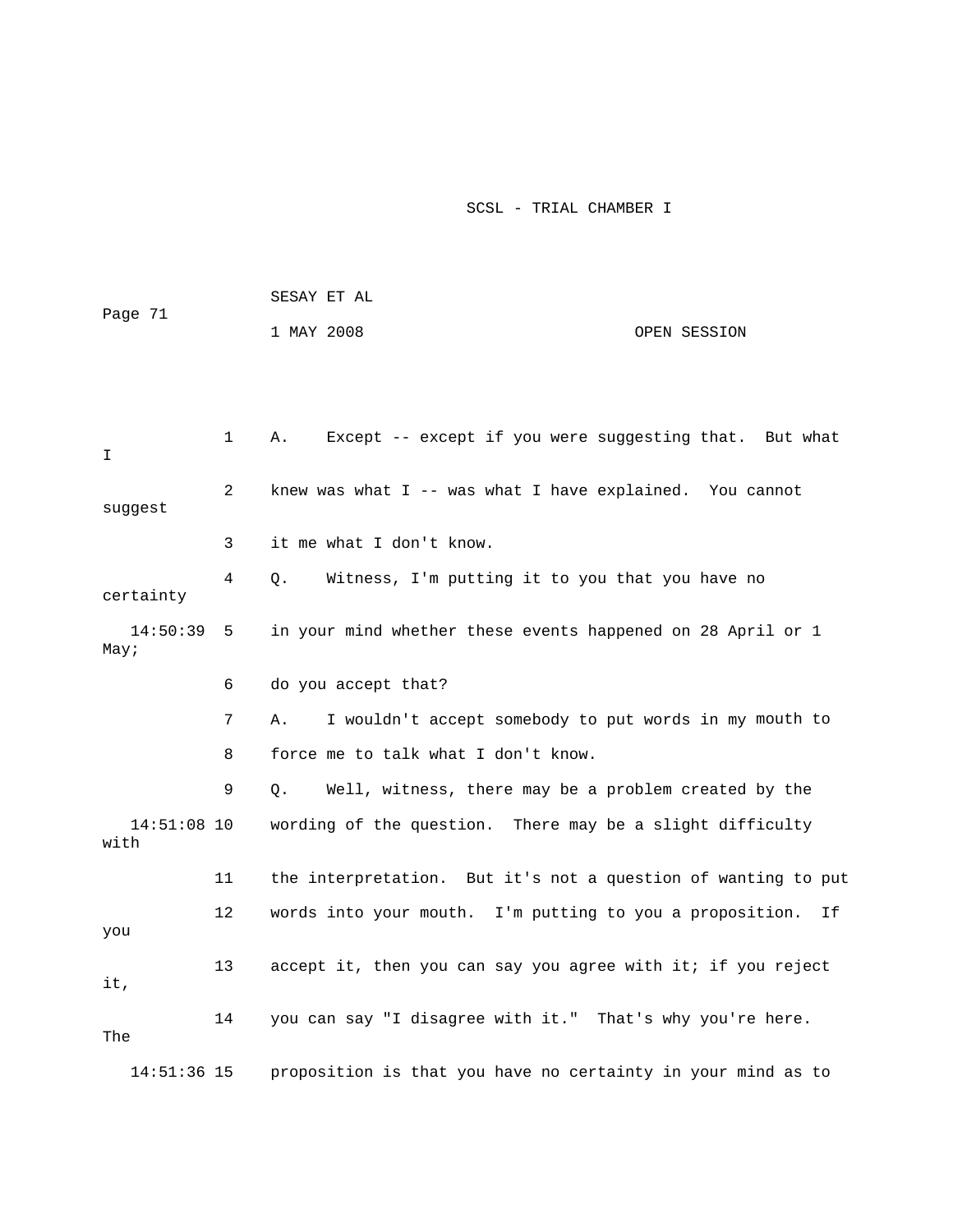16 whether these events at Makump happened on 28 April or 1 May;

 18 A. I disagree. I will say that 1 May, that was the time I 19 recall the things that I have explained happened. 23 A. Except I would say I was not there. If he went there on 26 that Morris Kallon made a remark that the camp was not fit for 27 pigs; do you accept that? 28 A. I cannot recall that on the 28th at all. 29 Q. But I don't want to confuse you again. You are saying, 17 you accept that? 14:52:07 20 Q. Because what I'm suggesting to you is that in fact on 28 21 April 2000 Morris Kallon did go to the DDR camp; do you accept 22 that? 24 the 28th then I was not there on the 28th. 14:52:36 25 Q. And I'm going to suggest to you that it was on 28 April

SCSL - TRIAL CHAMBER I

|         | SESAY ET AL |              |
|---------|-------------|--------------|
| Page 72 |             |              |
|         | 1 MAY 2008  | OPEN SESSION |

| said |   | take it, that you do recall an occasion when Morris Kallon    |
|------|---|---------------------------------------------------------------|
|      |   | words to the effect that the camp was not fit for pigs?       |
|      |   | 3 A. I date I recall he said those words that the date I have |
|      | 4 | shown, that was 1 May.                                        |

do

I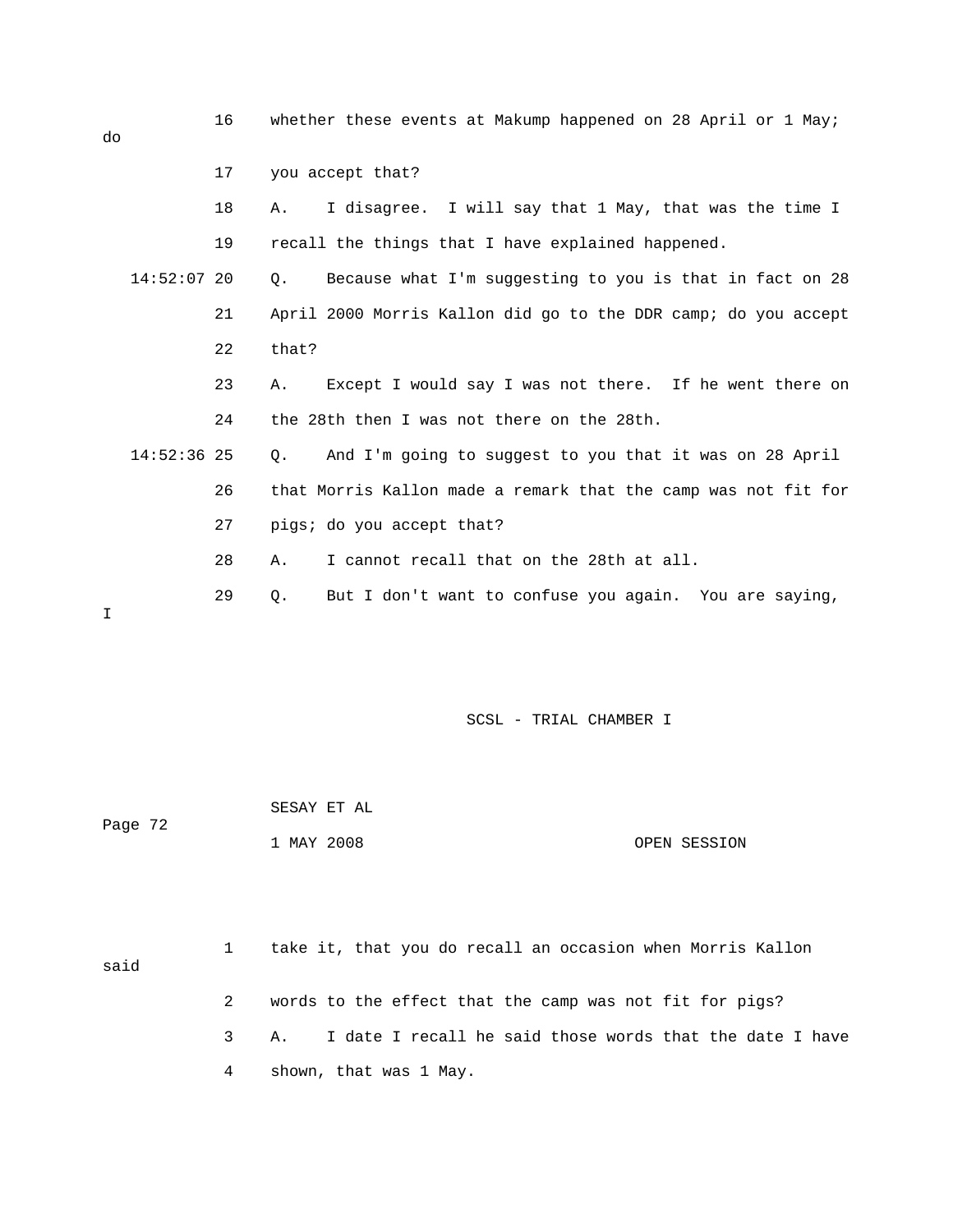14:53:36 5 Q. And I'm further suggesting to you that on 28 April Morris 6 Kallon told Kenyan peacekeepers to pull down the tents that 7 being set up at the Makump DDR camp; do you accept that? 8 A. I was not aware of that. 9 Q. And I'm further suggesting to you that it was on 27 and 13 Q. Now, with respect to 1 May, witness, I'm suggesting to you 14 that Augustine Gbao was present at the Makump DDR camp; do you 16 A. I did not -- I never saw Augustine Gbao in that camp 21 A. I disagree because I was not present with reference to the 24 different words. I'm suggesting to you that on 1 May 2000, 26 A. I have said that he came there. He met me there. He 27 pass -- he went to the direction of Makeni and he did not stop 28 there; he went towards the Magburaka direction. were 28 14:54:07 10 April 2000 that ten RUF combatants came to the Makump DDR camp; 11 do you accept that? 12 A. No. 14:54:43 15 accept that? until 17 the time I left the camp. 18 Q. And I'm going to suggest to you that later on, after Gbao 19 had arrived, Morris Kallon arrived at the DDR camp; do you accept 14:55:12 20 that? 22 time you said he came to the place. 23 Q. Witness, listen to the question again. I'll try and use 14:55:38 25 Morris Kallon arrived at the Makump DDR camp; do you accept that?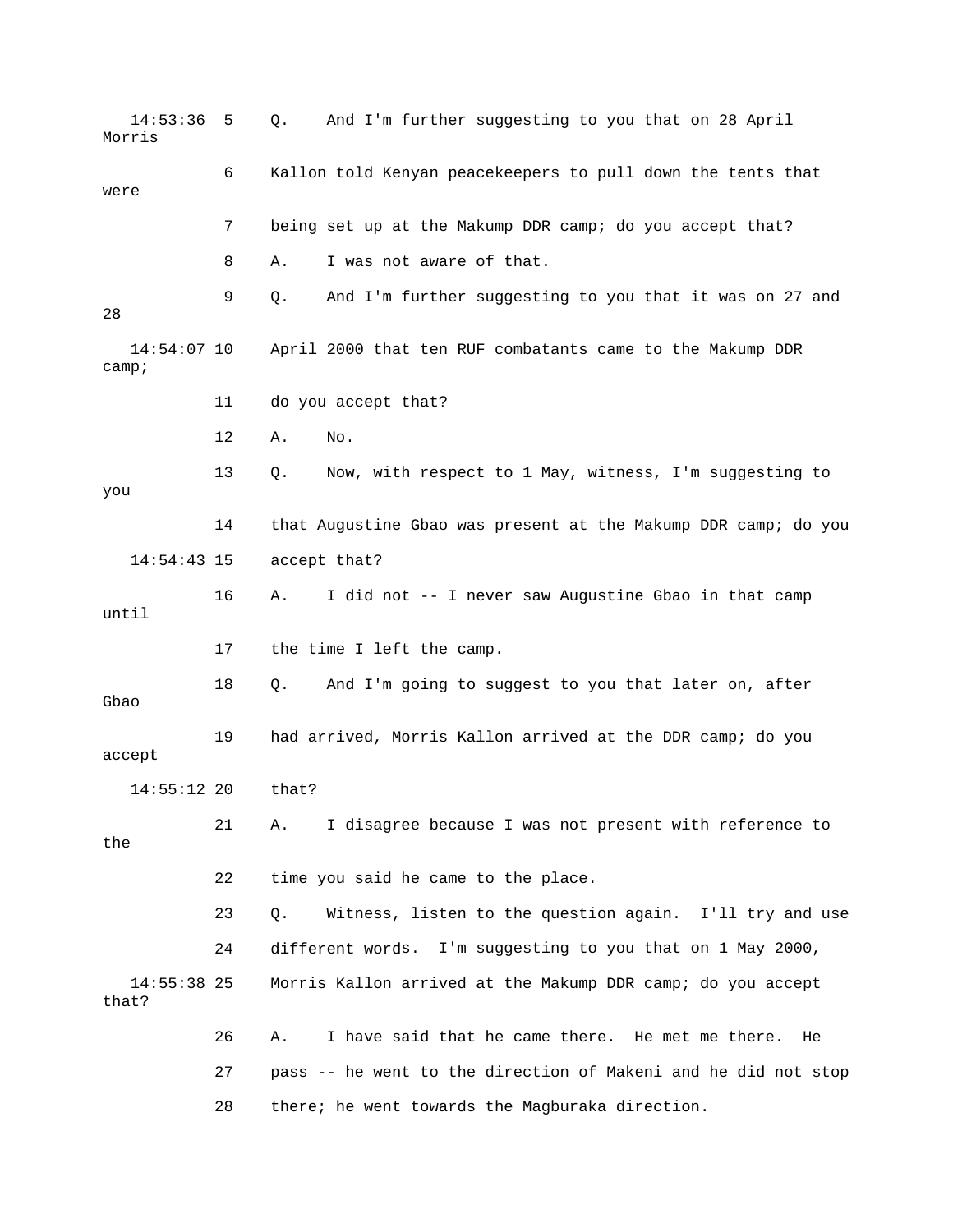29 Q. Witness, I'm concerned that either you're not

|         | SESAY ET AL |  |              |
|---------|-------------|--|--------------|
| Page 73 |             |  |              |
|         | 1 MAY 2008  |  | OPEN SESSION |

|                          | $\mathbf{1}$   | understanding, or there may be vagaries in the question that's |
|--------------------------|----------------|----------------------------------------------------------------|
| this                     | $\overline{2}$ | causing problems in the interpretation. I had thought that     |
|                          | 3              | morning you had said that on 1 May, Morris Kallon came to the  |
|                          | 4              | Makump DDR camp; did I misunderstand you?                      |
| 14:56:37                 | 5              | No, I said it. I did said it, that he came there and he<br>Α.  |
| and,                     | 6              | uttered those words jokingly and he went to Makeni direction   |
| towards                  | 7              | when returning, he did not make a stop any more. He went       |
|                          | 8              | the Magburaka direction.                                       |
| April                    | 9              | And, in fact, we're putting to you that it was on 28<br>Q.     |
| $14:57:07$ 10<br>Hindolo |                | 2000 that Kallon came and then left towards Makeni with        |
|                          | 11             | Koroma; do you accept that?                                    |
| know                     | 12             | No. What I knew was what I have explained. I don't<br>Α.       |
|                          | 13             | about the 28th. I only knew of the 1st.                        |
| at                       | 14             | And I'm putting to you that on 1 May when Kallon arrived<br>Q. |
| $14:57:39$ 15<br>car;    |                | Makump DDR camp, he was firing a gun from the window of his    |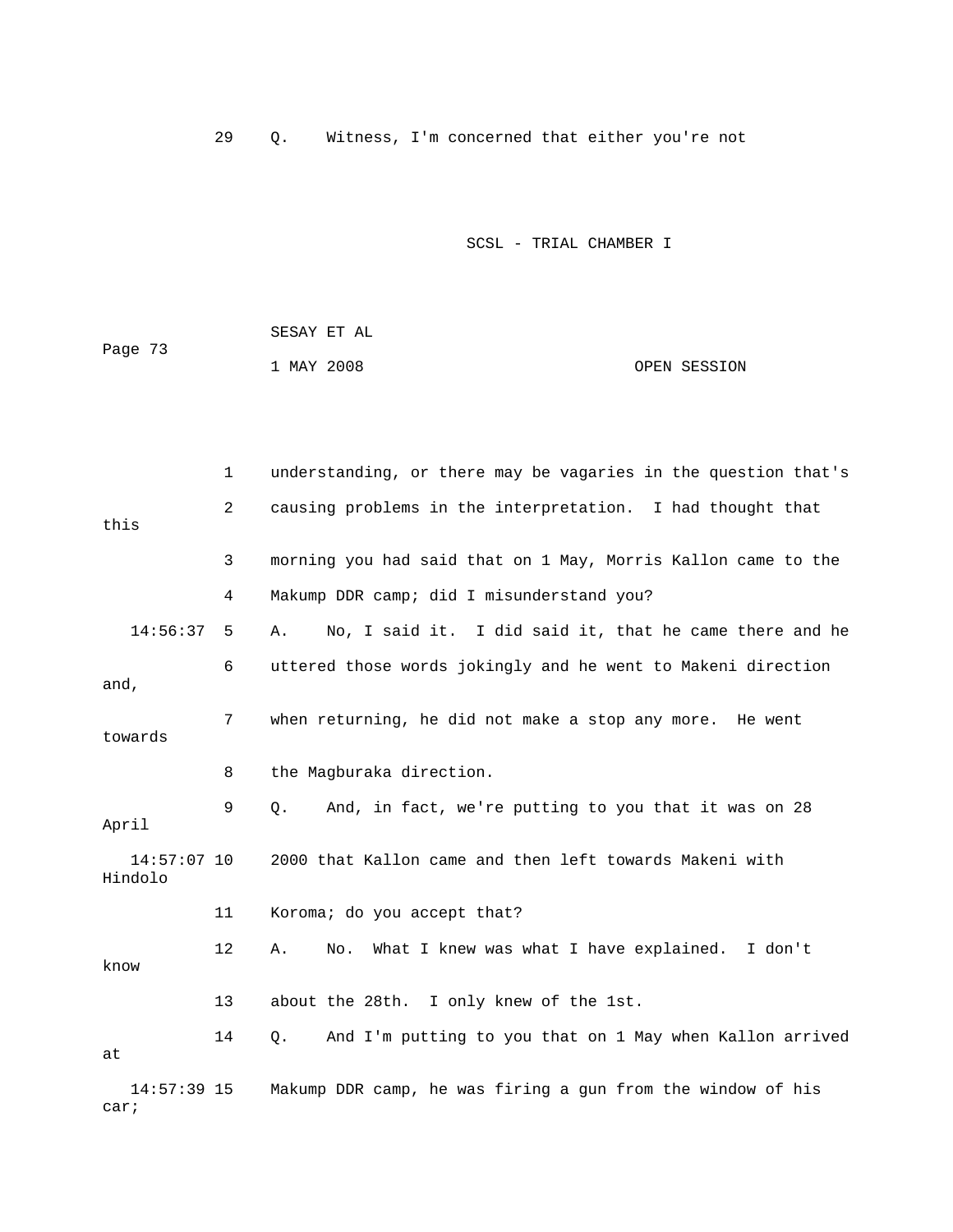16 do you accept that? 17 A. No. The day he met there he did not fire any shot. I 18 not see him holding a gun and I did not see him firing a gun. e 19 Q. And I'm suggesting to you that on 1 May 2000, at th 14:58:13 20 DDR camp, Morris Kallon slapped a UN military observer and took 21 him away at gunpoint; do you accept that? 22 A. No. That did not happen in my presence. The only -the 23 time I saw him, he did not slap anybody. He was not having a gun 24 and did not fire any shot at all.  $14:58:39$  25 Q. And I'm suggesting to you that it was on 2 May 2000 that peacekeepers 29 even that, I told you just now that when they held the gun -did Makump 26 the RUF attacked the Makump DDR camp and two Kenyan 27 were shot at that time; do you accept that? 28 A. I can say about the first but the second I cannot say and the

SCSL - TRIAL CHAMBER I

| Page 74 |            | SESAY ET AL |              |
|---------|------------|-------------|--------------|
|         | 1 MAY 2008 |             | OPEN SESSION |

1 guns --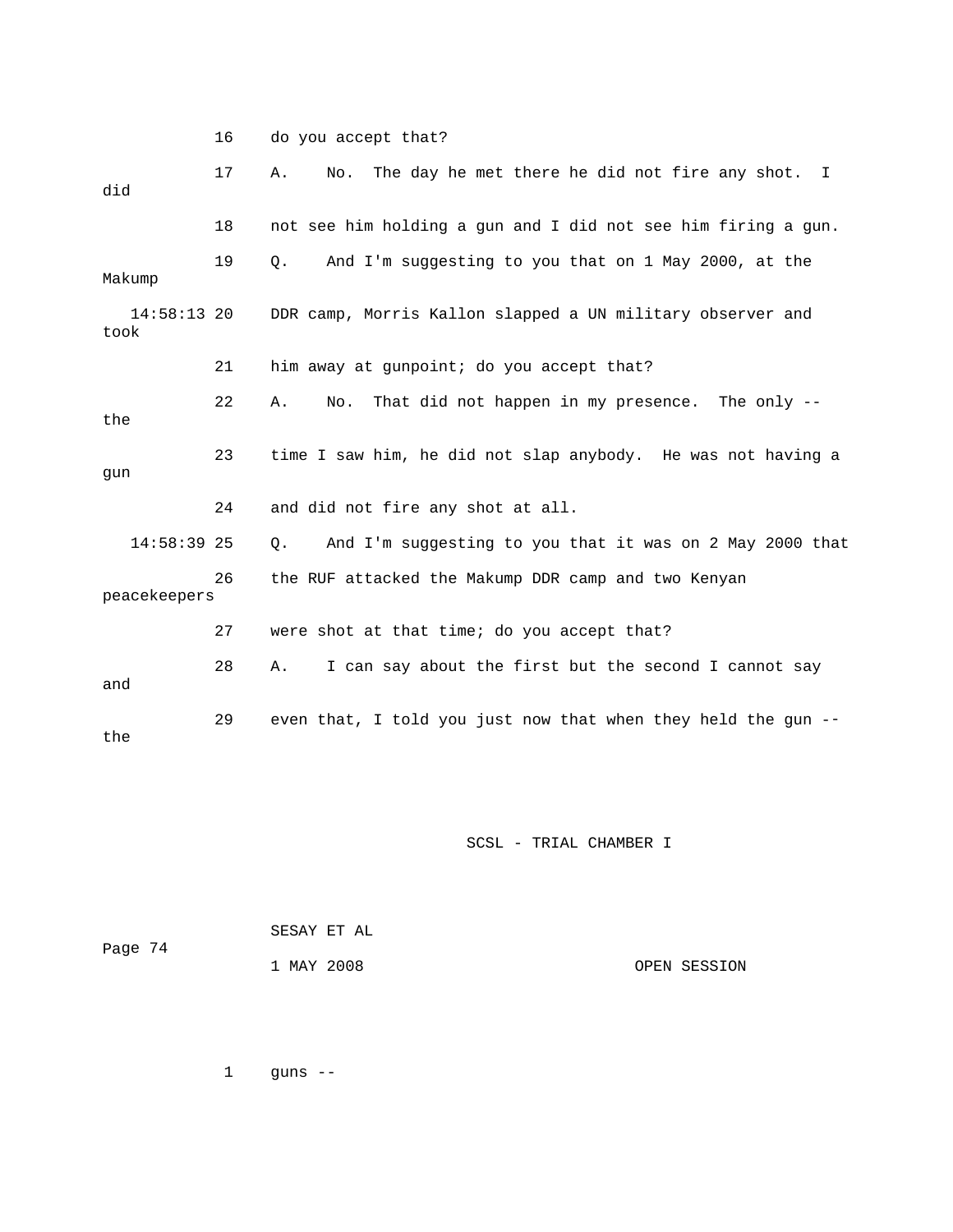2 THE INTERPRETER: The interpreter is sorry, can the 3 come a little bit slower. 4 MR HARRISON: 14:59:22 5 Q. Witness, you were asked by the interpreters to try to go 6 bit slower. You have to try and remember that there are 7 interpreters doing their very best to faithfully interpret 8 word you say so try not to speak too quickly. Are you able to 9 repeat your answer? 14:59:43 10 A. Okay. I said I am aware of the first. When Kailondo and 11 his men came with guns and we took off, we ran away. We came 12 across the Kenyan soldier. We stopped him and we explained to 13 him -- we asked him for a lift and he put us in his Land Rover. 14 He dropped us at Makeni. Then he told us that he has come in 15:00:20 15 know where the shooting was from. The next day when we asked 16 him, he has told us that there was a shootout between the RUF 17 the UNAMSIL peacekeepers. That's what I can say. 18 Q. And witness, I'm suggesting to you that you were the RUF 19 representative in Makeni; do you accept that? civilian 22 Q. Well, I'm suggesting to you that you disappeared from 23 Makeni and, shortly before the RUF attacked in December 1998, 24 resurfaced in Makeni; do you accept that? 15:01:37 25 A. I was in Makeni throughout my life as a teacher. I was witness a every to and 15:00:56 20 A. I was not representing the RUF in Makeni. I was a 21 and I remained to be a civilian until the time the RUF disarmed. you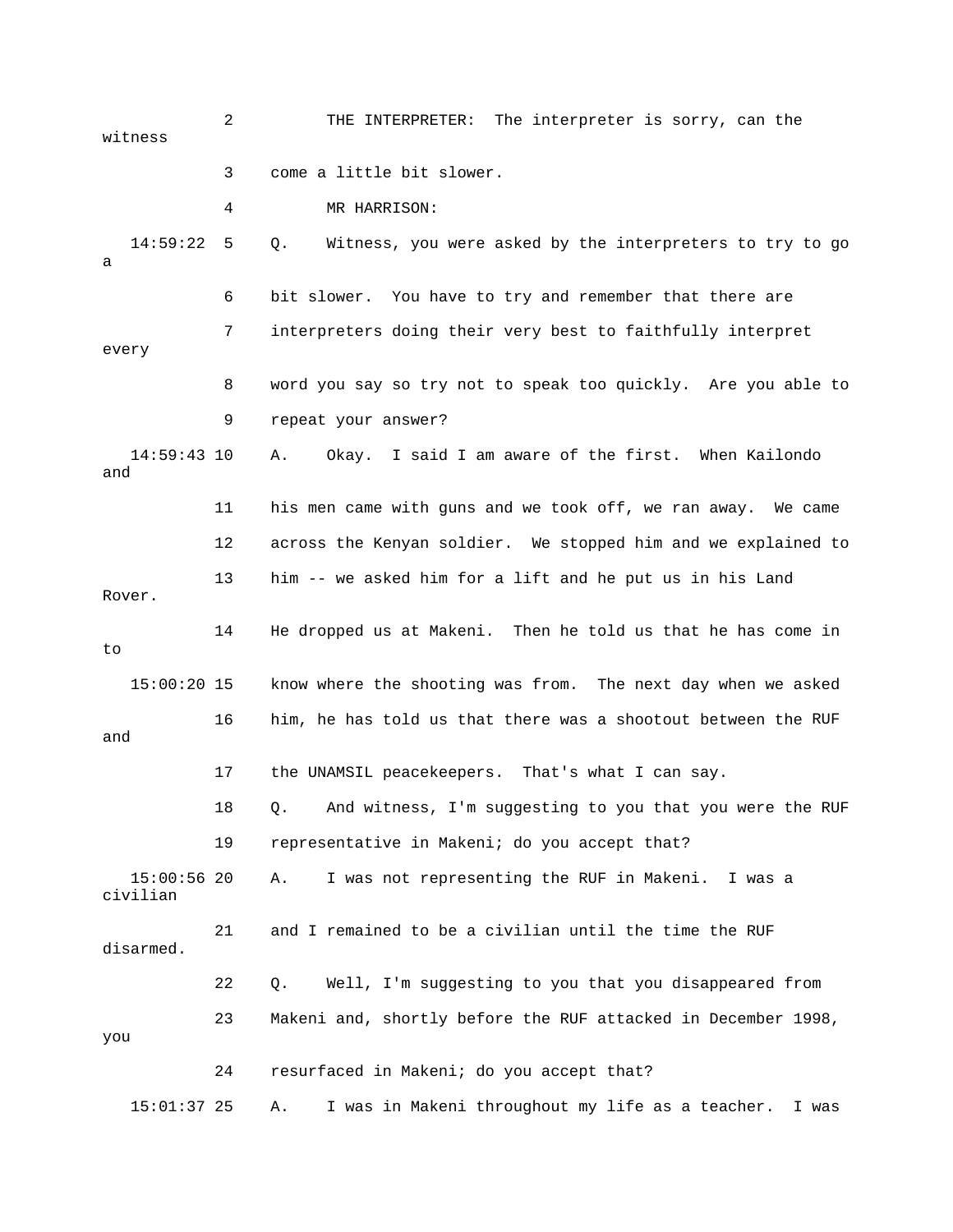26 there. The RUF met me there. I was there again when they left 28 Q. And you have no difficulty in agreeing with me that you 29 were very happy to work with the RUF? 27 and went away.

|         | SESAY ET AL |  |              |
|---------|-------------|--|--------------|
| Page 75 |             |  |              |
|         | 1 MAY 2008  |  | OPEN SESSION |

| was      |               | 1              | I'm not in to support evil. Nobody will tell me that I<br>Α.   |
|----------|---------------|----------------|----------------------------------------------------------------|
| knew     |               | $\overline{2}$ | happy to work with the RUF. I was happy to work because I      |
|          |               | 3              | the objective they had.                                        |
|          |               | 4              | Well, if the objectives they had were not evil then you<br>Q.  |
| 15:02:24 |               | - 5            | were happy to work with the RUF; isn't that right?             |
| It       |               | 6              | Well, I will not say it was a happy situation per se.<br>Α.    |
|          |               | 7              | was the situation in which they met me in the township and the |
|          |               | 8              | sympathy they had for the civilians that made me to stay.      |
|          |               | 9              | And witness, you would agree with me that later on you<br>О.   |
|          | $15:02:47$ 10 |                | became part of the political and peace council of the RUF?     |
| that     |               | 11             | Well, yes. That was exactly what happened. I believe<br>Α.     |
|          |               | 12             | I had contributions to make. When they thought it fit that I   |
|          |               | 13             | should represent the interests of the civilians in order -- in |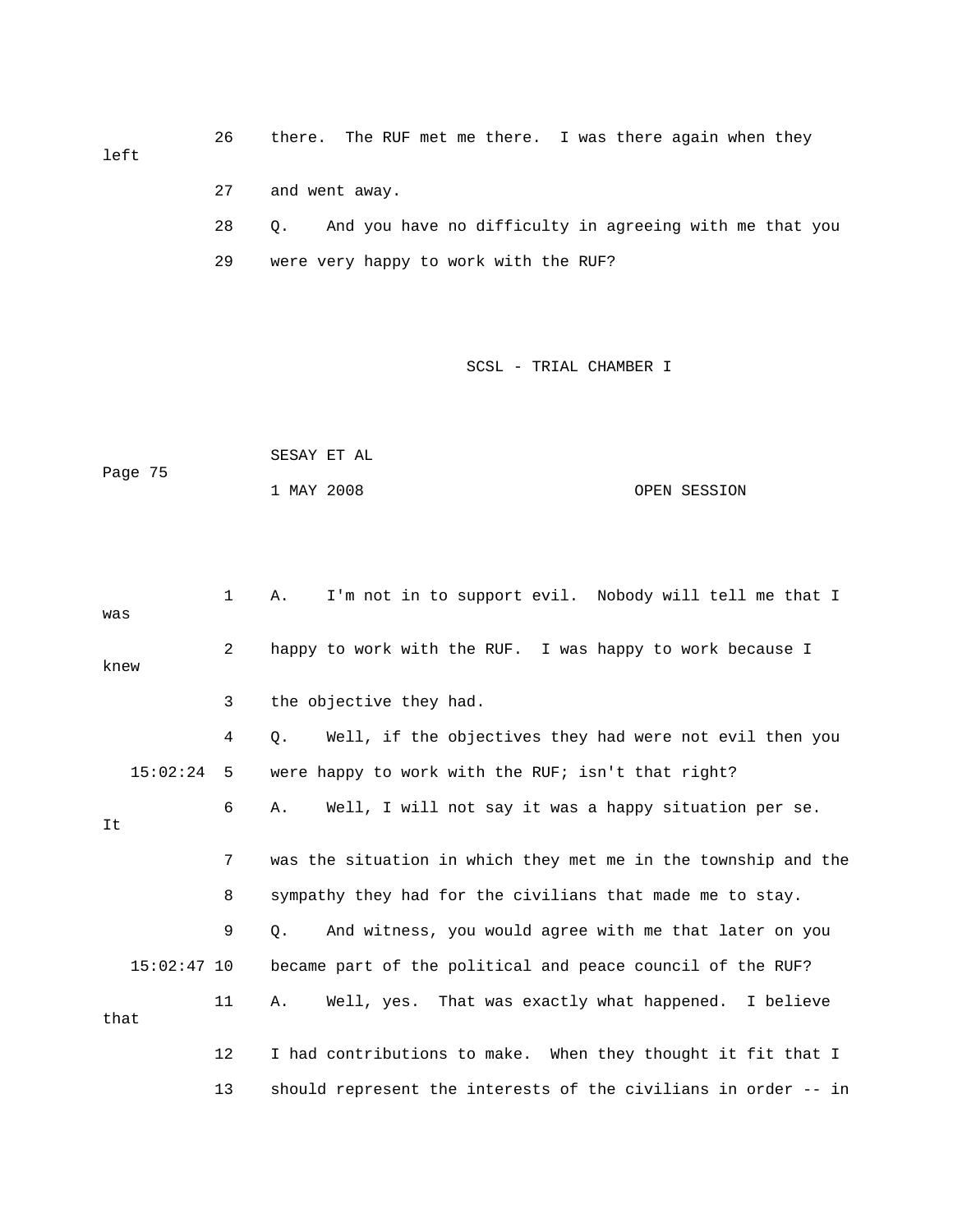|                          | 14 | order for me to partake in signing the peace accord in Abuja.  |
|--------------------------|----|----------------------------------------------------------------|
| $15:03:25$ 15            |    | PRESIDING JUDGE: The representative of the civilians in        |
|                          | 16 | what council is that? Mr Harrison?                             |
|                          | 17 | MR HARRISON: I put the question of political and peace         |
|                          | 18 | council.                                                       |
|                          | 19 | Is that what you understood, witness, to be the fact?<br>Q.    |
| 15:03:4020               |    | PRESIDING JUDGE: He said he became a representative of         |
|                          | 21 | who? Of the civilians?                                         |
| and                      | 22 | MR HARRISON: Yes and I referred to it as the political         |
|                          |    |                                                                |
|                          | 23 | peace council.                                                 |
|                          | 24 | THE WITNESS: I joined the peace council. The peace             |
| $15:03:54$ 25<br>sources |    | council gradually, it was the council which led the whole      |
|                          | 26 | which signed the final peace accord in Abuja.                  |
|                          | 27 | MR HARRISON:                                                   |
| is                       | 28 | And the other members of that council were Omrie Golley;<br>Q. |
|                          | 29 | that right?                                                    |

| Page 76 | SESAY ET AL |              |
|---------|-------------|--------------|
|         | 1 MAY 2008  | OPEN SESSION |

- 1 A. Yes, that's correct.
	- 2 Q. And xxxxxxxxxx?
	- 3 A. Yes.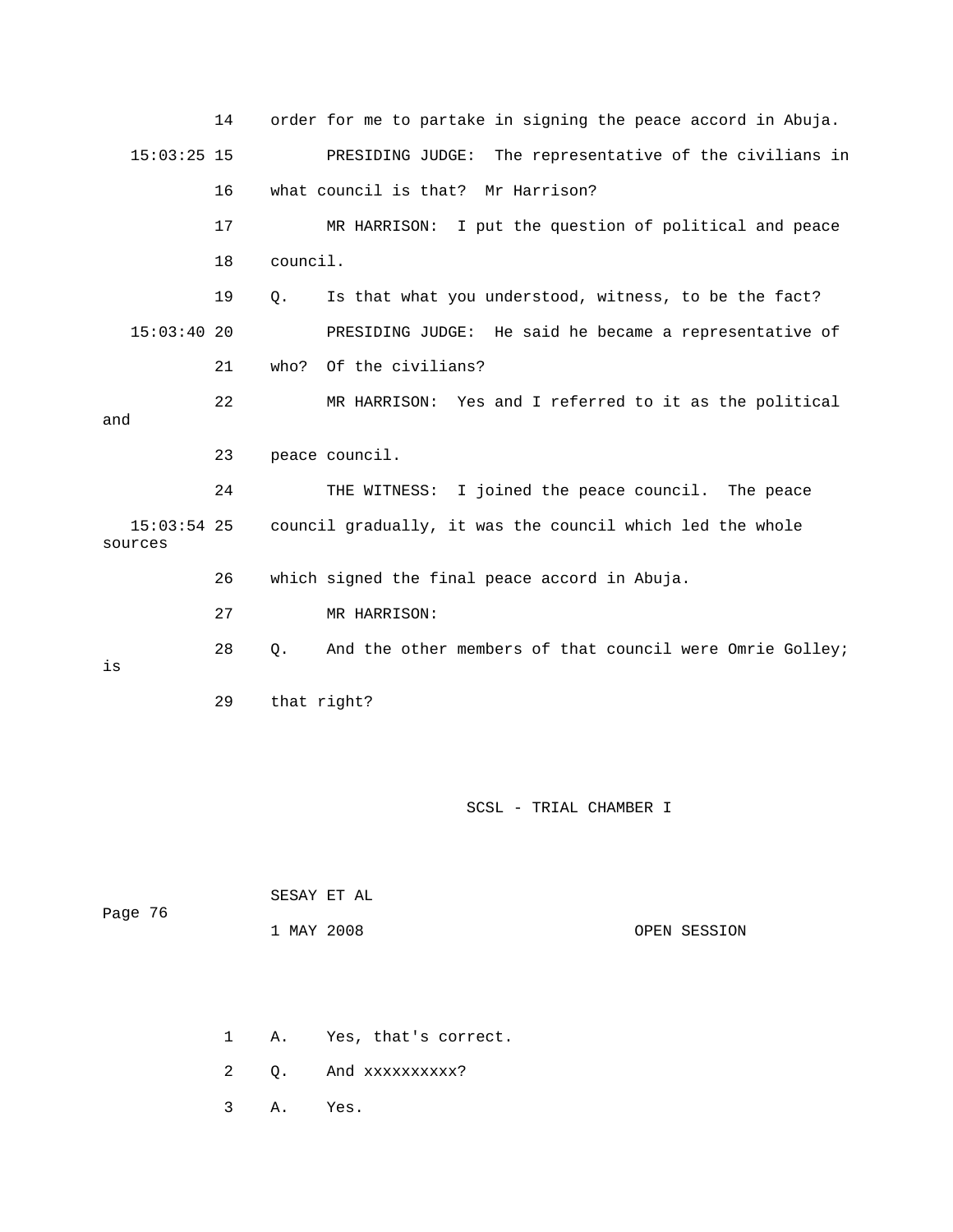4 Q. xxxxxxxxxxxxxx?

15:04:27 5 A. Yes. Yes.

6 Q. xxxxxxxxxxxxxxxxx?

7 A. Yes. Yes.

8 Q. All of whom were --

9 PRESIDING JUDGE: xxxxxxxxxx, who again?

 15:04:41 10 MR HARRISON: The last name was -- sorry, then it was 11 xxxxxxxxxxxxx. For the benefit of the Court reporter xxxxxxx 12 the Prosecution suggests is spelled xxxxxxxxx. Can you 13 confirm or.

 14 PRESIDING JUDGE: And the last name? I'm sure that's 15:05:01 15 we have always spelt it. We've come by this name in other 16 circumstances. The last name of xxxxxxxx, who was that? 17 MR HARRISON: xxxxxxxxxxxx and the Prosecution 18 suggests that the spelling of the last name is xxxxxxxxx. 19 Q. And witness, you'd agree with me that those people are all 15:05:29 20 senior members or were senior members of the RUF? 21 A. Well, I wouldn't say on the basis they were selected but 22 don't believe that they were selected in terms of seniority. 23 They had their criteria which they used to select them. - 24 PRESIDING JUDGE: Mr Witness, did you go to -- did you ? 15:05:58 25 did you go for the signing of the Abuja Peace Accord as well how I - 26 THE WITNESS: Yes. 27 PRESIDING JUDGE: Did you sign? 28 THE WITNESS: I signed, yes.

29 MR HARRISON: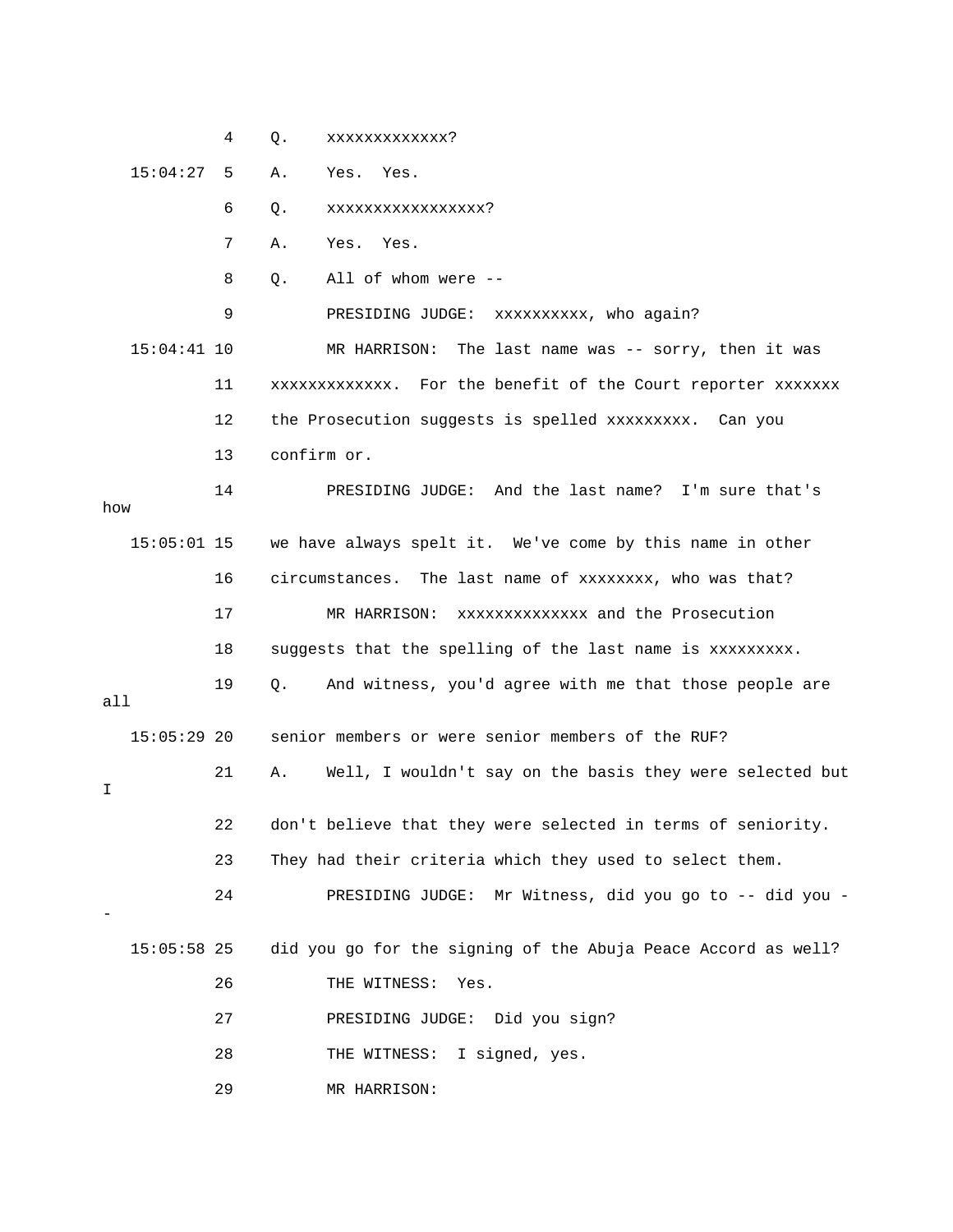| Page 77              |              | SESAY ET AL                                                    |  |  |  |  |
|----------------------|--------------|----------------------------------------------------------------|--|--|--|--|
|                      |              | 1 MAY 2008<br>OPEN SESSION                                     |  |  |  |  |
|                      |              |                                                                |  |  |  |  |
|                      |              |                                                                |  |  |  |  |
|                      | $\mathbf{1}$ | And you signed as a member of the delegation of the RUF;<br>Q. |  |  |  |  |
|                      | 2            | correct?                                                       |  |  |  |  |
|                      | 3            | Because I took up the idea to join the council to -- to<br>Α.  |  |  |  |  |
|                      | 4            | join the council as to represent the civilians in the council  |  |  |  |  |
| 15:06:40             | 5            | and, when I went, I signed as a delegate.                      |  |  |  |  |
|                      | 6            | JUDGE BOUTET: Mr Witness, can you answer the question,         |  |  |  |  |
| RUF                  | 7            | please? The question was you were there as a member of the     |  |  |  |  |
| separate             | 8            | delegation; were you or were you not? Or were you on a         |  |  |  |  |
|                      | 9            | delegation?                                                    |  |  |  |  |
| $15:07:04$ 10        |              | THE WITNESS: Well, I was in the RUF delegation                 |  |  |  |  |
|                      | 11           | representing the civilian populace in Makeni.                  |  |  |  |  |
|                      | 12           | MR HARRISON:                                                   |  |  |  |  |
| is                   | 13           | Witness, let me make it clear to you: The Prosecution<br>Q.    |  |  |  |  |
|                      | 14           | suggesting that since 1998 or sooner, or earlier, up until     |  |  |  |  |
| $15:07:43$ 15<br>you |              | disarmament, you were a devoted sympathiser with the RUF; do   |  |  |  |  |
|                      | 16           | accept that?                                                   |  |  |  |  |
| time                 | 17           | I have said that I was in Makeni since 1998 until the<br>Α.    |  |  |  |  |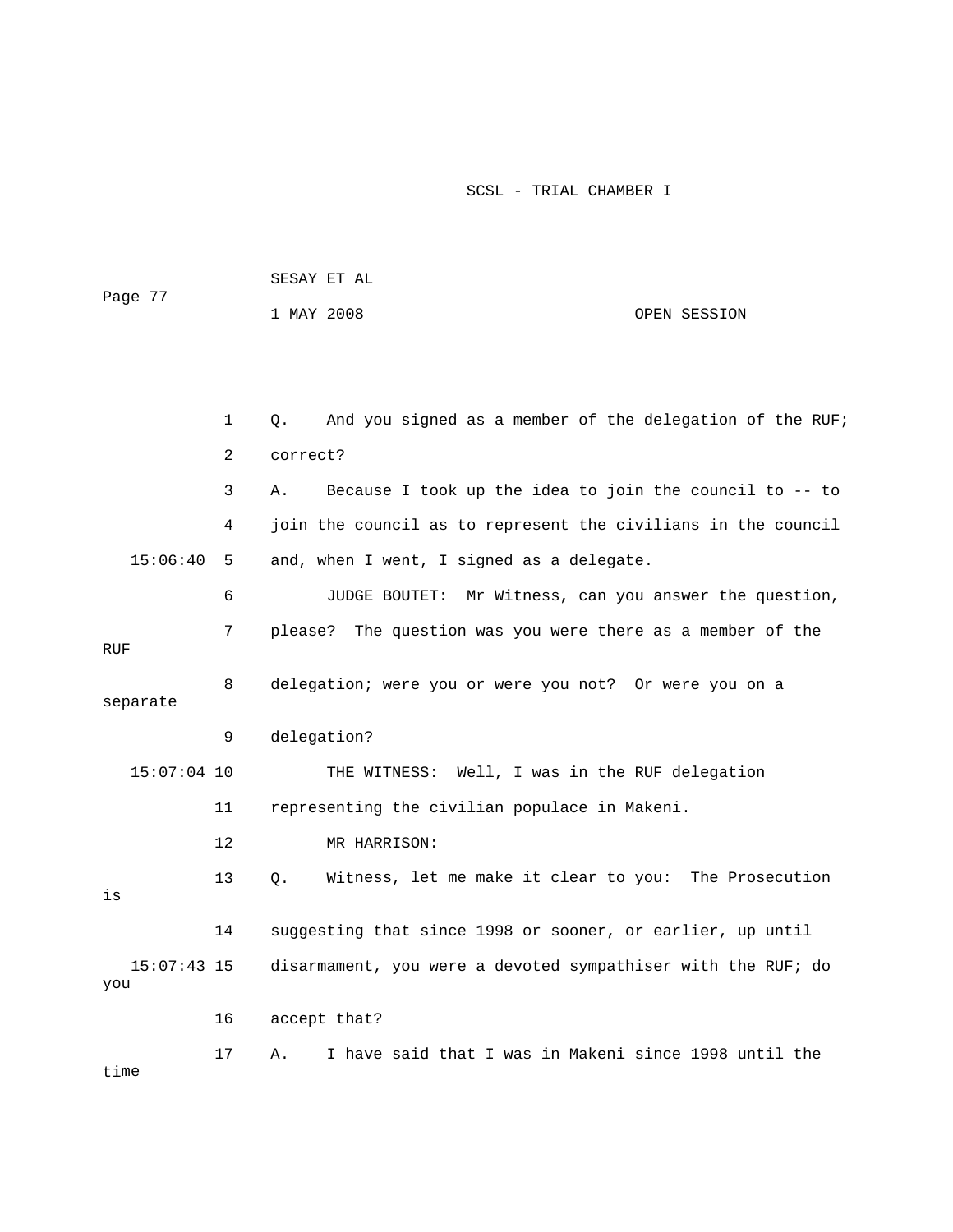| auspices      | 18 | they disarmed. Then if I was in Makeni, I was under the        |
|---------------|----|----------------------------------------------------------------|
| as            | 19 | of the RUF. I don't think that I was there as a sympathiser    |
| $15:08:16$ 20 |    | such.                                                          |
| see           | 21 | Well, let me put it to you a little bit more bluntly to<br>Q.  |
|               | 22 | how you answer. Witness, you're a diehard RUF sympathiser;     |
|               | 23 | right?                                                         |
| perceived     | 24 | Well, I wouldn't say it is correct except it is<br>Α.          |
| $15:08:44$ 25 |    | that anybody that was in Makeni during that time was a diehard |
| the           | 26 | supporter of the RUF but they met me in Makeni and that was    |
|               | 27 | place I was.                                                   |
| simple.       | 28 | PRESIDING JUDGE: Answer the question. It's very                |
|               | 29 | Learned counsel is suggesting to you that you were -- you were |
|               |    |                                                                |
|               |    | SCSL - TRIAL CHAMBER I                                         |
|               |    | SESAY ET AL                                                    |

 1 MAY 2008 OPEN SESSION Page 78

| the |               | not just staying in Makeni. You were a die-hard supporter of |
|-----|---------------|--------------------------------------------------------------|
|     | 2             | RUF; is that true or not.                                    |
|     | $\mathcal{R}$ | THE WITNESS: That was not the way it happened.               |
|     | 4             | MR HARRISON:                                                 |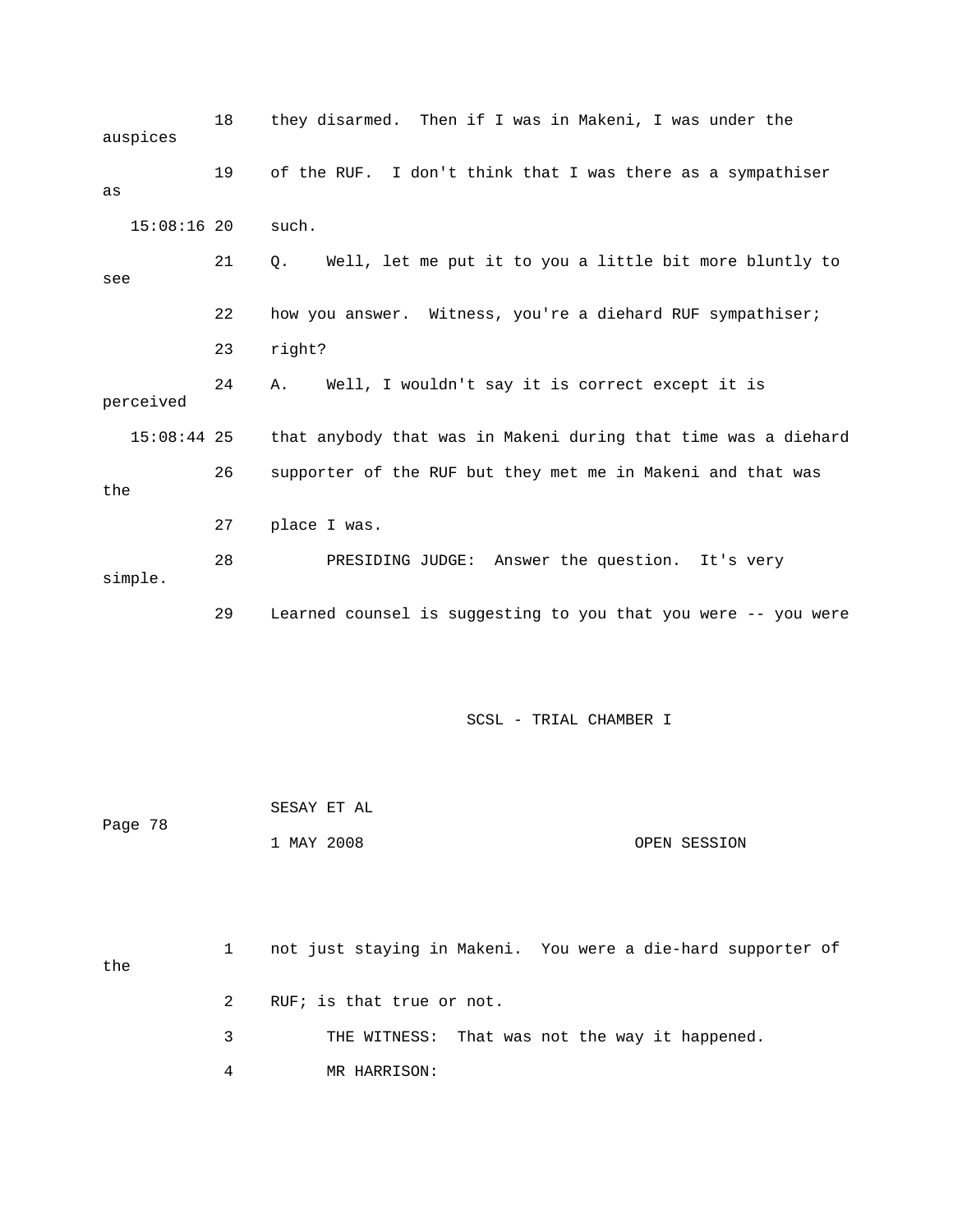15:09:18 5 Q. And I'm suggesting to you that the Court had pretty clear 6 evidence of your sympathies when you were prepared to identify 7 close security officer of the Court as Morris Kallon; do you 8 accept that? 9 A. The question is not quite clear. 11 close protection officer of the Court as Morris Kallon, that 12 clear evidence of just how loyal a supporter you are of the 14 A. No, I disagree. prepared you 18 A. Well, if I -- I made a mistake to identify him, we've -- 19 it's taken some time. I think physically he has shown some 21 MR HARRISON: 22 Q. Witness, there had to be a 20-year difference between those 23 two people? 24 A. I did not say about 20 years. Sometimes when you and somebody cease to see for some time and you meet him the first 27 that when the lawyer was sitting and pointed at him, then I said 28 that was the man. a 15:09:49 10 Q. Witness, I'm suggesting to you that when you identified a was RUF; 13 do you accept that? 15:10:23 15 Q. Because what that demonstrated was that you were 16 to point out anyone in the Court as being Morris Kallon; do 17 accept that? 15:10:48 20 difference. 15:11:1 26 time, you may mistake that person but I think I made myself clear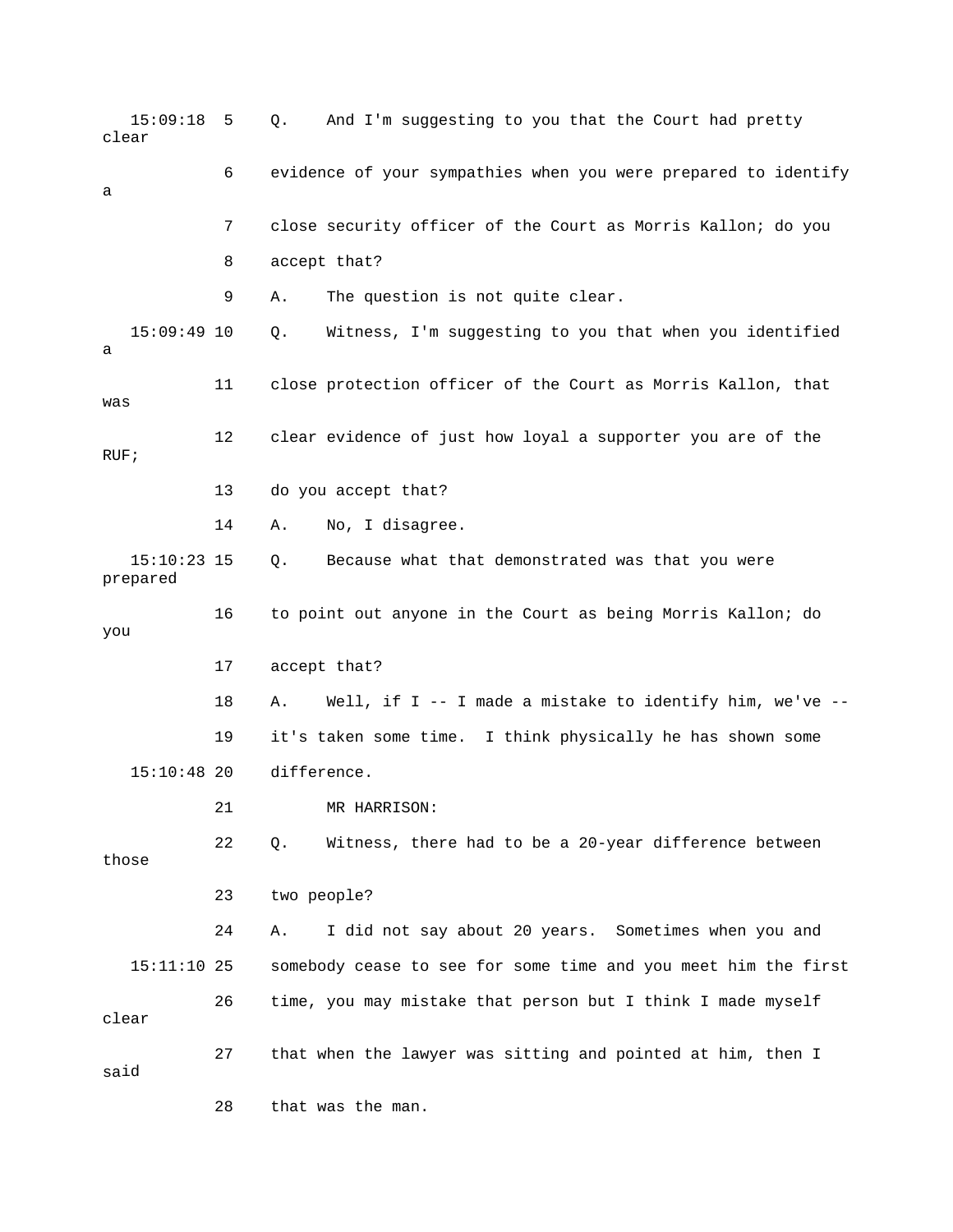29 Q. Yes, i t was helpful to you when the lawyer pointed to him,

SCSL - TRIAL CHAMBER I

|         |            | SESAY ET AL |              |
|---------|------------|-------------|--------------|
| Page 79 |            |             |              |
|         | 1 MAY 2008 |             | OPEN SESSION |

|               | $\mathbf{1}$ | wasn't it?                                                       |
|---------------|--------------|------------------------------------------------------------------|
| happened.     | 2            | MR OGETO: My Lords, I don't think that is what                   |
|               | 3            | I think my colleague is being unfair to the witness.             |
|               | 4            | MR HARRISON: No, that's exactly the words the witness            |
| 15:11:40      | -5           | used, that's not being unfair.                                   |
|               | 6            | MR OGETO:<br>I did not point out.                                |
|               | 7            | That's the words the witness used.<br>MR HARRISON:               |
| is            | 8            | MR OGETO: My Lords, the Court knows what happened. It            |
| senior        | 9            | on record. And it's unfair for my learned colleague, my          |
| $15:11:53$ 10 |              | learned colleague, to suggest that I actually pointed at the     |
|               | 11           | accused Morris Kallon. I did not do that.                        |
|               | $12 \,$      | PRESIDING JUDGE: Mr Harrison, you've made the point. I           |
|               | 13           | think we can abandon that issue of identification and move to    |
|               | 14           | some other subject.                                              |
| $15:12:17$ 15 |              | MR HARRISON:                                                     |
|               | 16           | Witness, I'm putting it to you that your evidence about<br>$Q$ . |

17 being picked up by a Kenyan in a Land Rover on 1 May is simply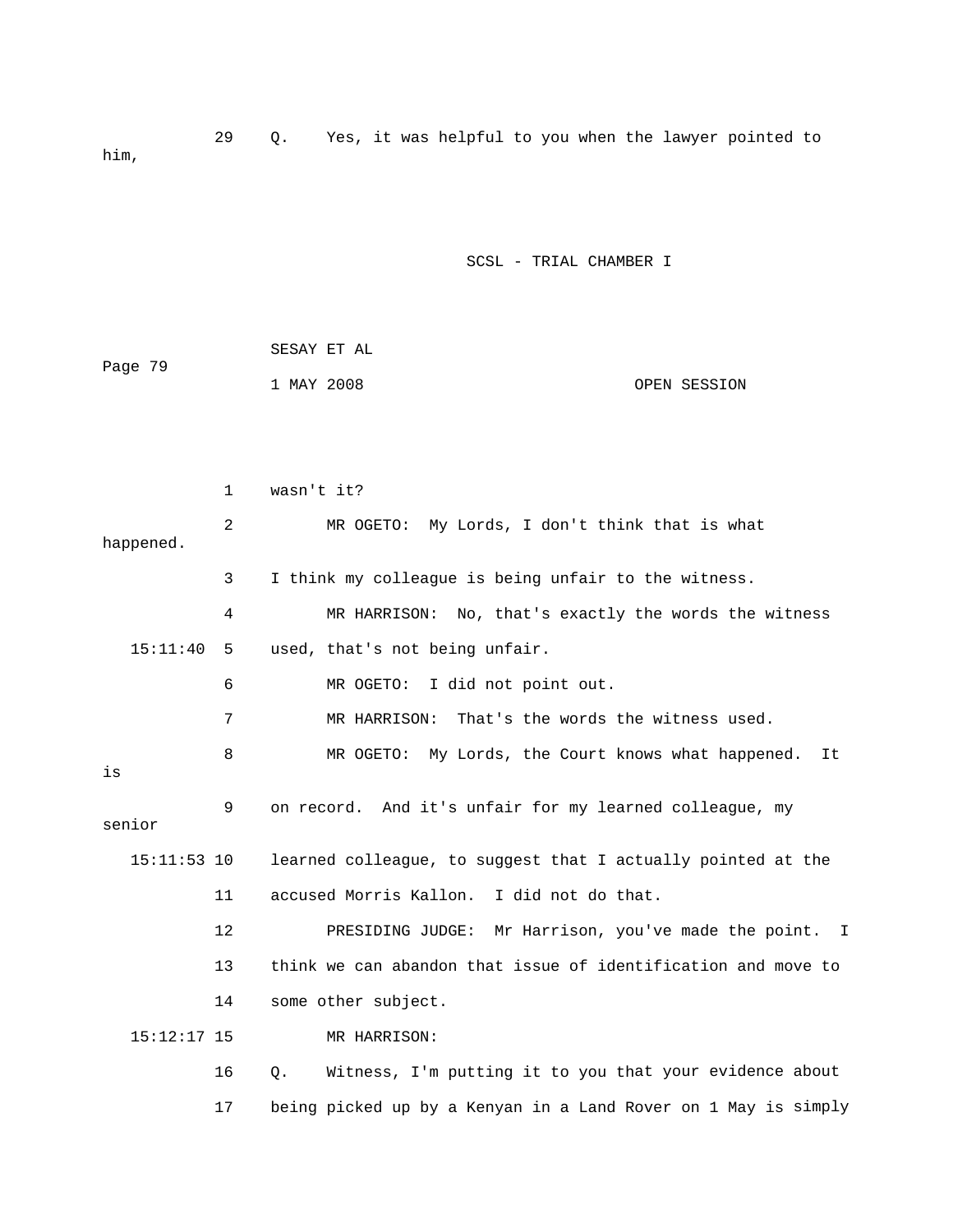18 not true; do you accept that.

 19 A. I disagree because it was true that they picked me up, I and my colleagues. 15:12

 23 A. He went and dropped us at Makeni before he came. He 21 Q. And of course, according to your evidence, he drives you to 22 Makeni, right? told

. 24 us that he was coming

 $15:13:03$  25 Q. And this was in the context of that Kenyan soldier and 28 A. When we were going we heard gunshots. The man went and 26 yourselves hearing gunshots at the Makump DDR camp; is that 27 right? 29 dropped us and he told us that he was coming in order for him

to

#### SCSL - TRIAL CHAMBER I

|         | SESAY ET AL |  |              |
|---------|-------------|--|--------------|
| Page 80 |             |  |              |
|         | 1 MAY 2008  |  | OPEN SESSION |

 3 evidence was that you heard the gunshots and he then drove you 4 into Makeni. Is that the timing? 15:13:51 5 A. No, I did not say so. I said when the man was coming 1 know why there was a shootout. 2 Q. Just so that I'm not confusing the matter, I thought your from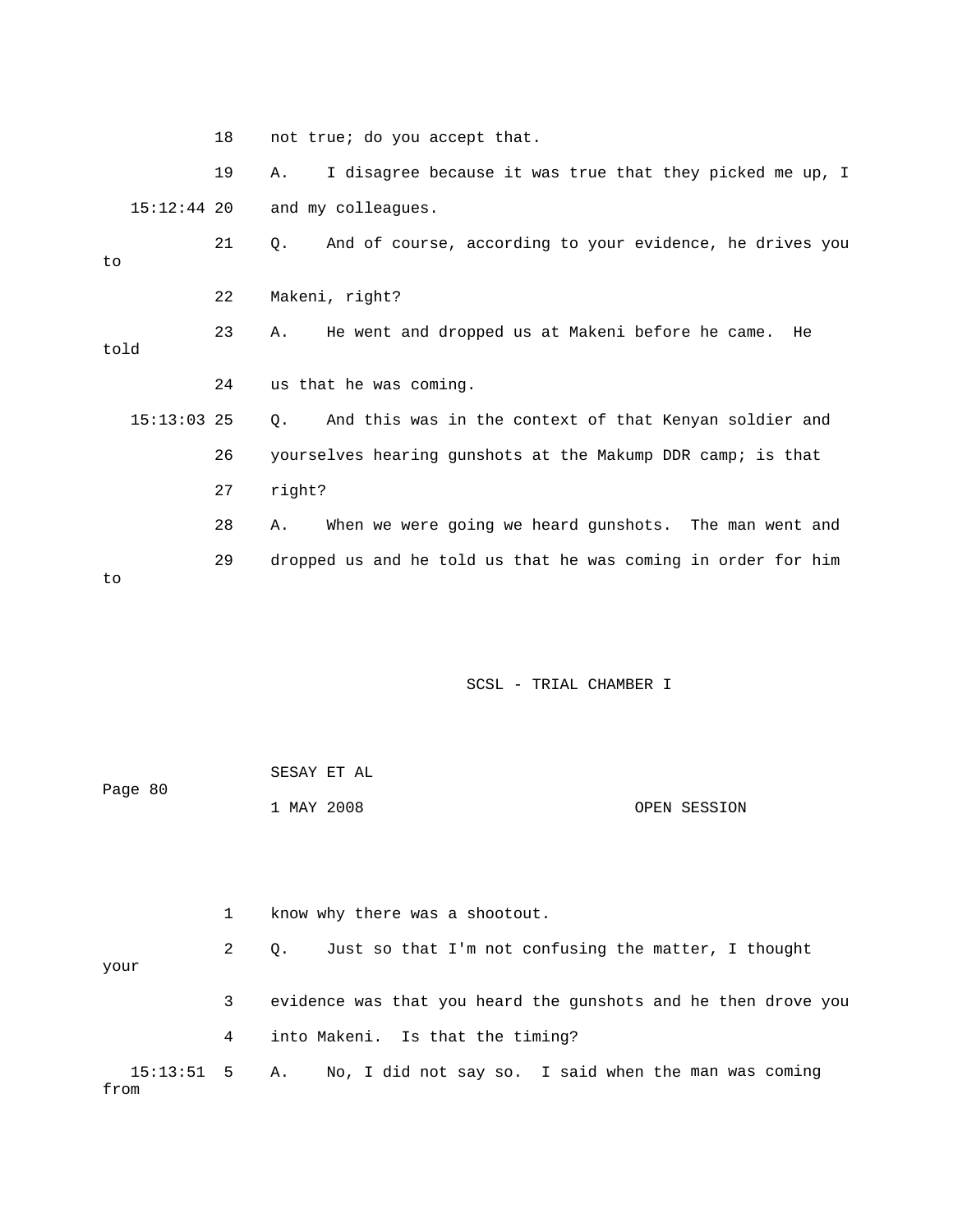|                        | 6  | Makeni, when we were running, we met him on the way and we        |
|------------------------|----|-------------------------------------------------------------------|
|                        | 7  | stopped him. We asked him to give us a lift. He gave us the       |
|                        | 8  | lift and while he was going, we heard some gunshots behind us.    |
|                        | 9  | He went and dropped us and told us that he was coming to the      |
| $15:14:11$ 10          |    | place where the gunshots were coming from, in order to            |
|                        | 11 | investigate why the gunshot were coming from that direction.      |
| right?                 | 12 | So you're saying he dropped you in Makeni; is that<br>Q.          |
|                        | 13 | Yes.<br>Α.                                                        |
| to                     | 14 | Witness, I'm putting it to you that you're simply lying<br>Q.     |
| $15:14:28$ 15<br>heard |    | this Court again. That it's absurd for a soldier, having          |
|                        | 16 | gunshots involving his compatriots to drive in the opposite       |
|                        | 17 | direction just to drop you off; do you accept that?               |
|                        |    |                                                                   |
| were                   | 18 | That was exactly what happened. If I were to -- if I<br>Α.        |
| to                     | 19 | to say lies, I wouldn't lie in this way because I have sworn      |
| $15:15:01$ 20          |    | God.                                                              |
|                        | 21 | Now, you know about the existence of the interim care<br>Q.       |
|                        | 22 | centre in Makeni?                                                 |
|                        | 23 | A. Yes, I knew that there existed a care centre during that       |
|                        | 24 | time.                                                             |
| $15:15:23$ 25          |    | Again I don't want to confuse you. I used the words<br>Q.         |
|                        | 26 | "interim care centre." Are you familiar with that?                |
|                        | 27 | I knew -- I knew about that.<br>Α.                                |
|                        | 28 | And you knew that the purpose of the interim care centre<br>$Q$ . |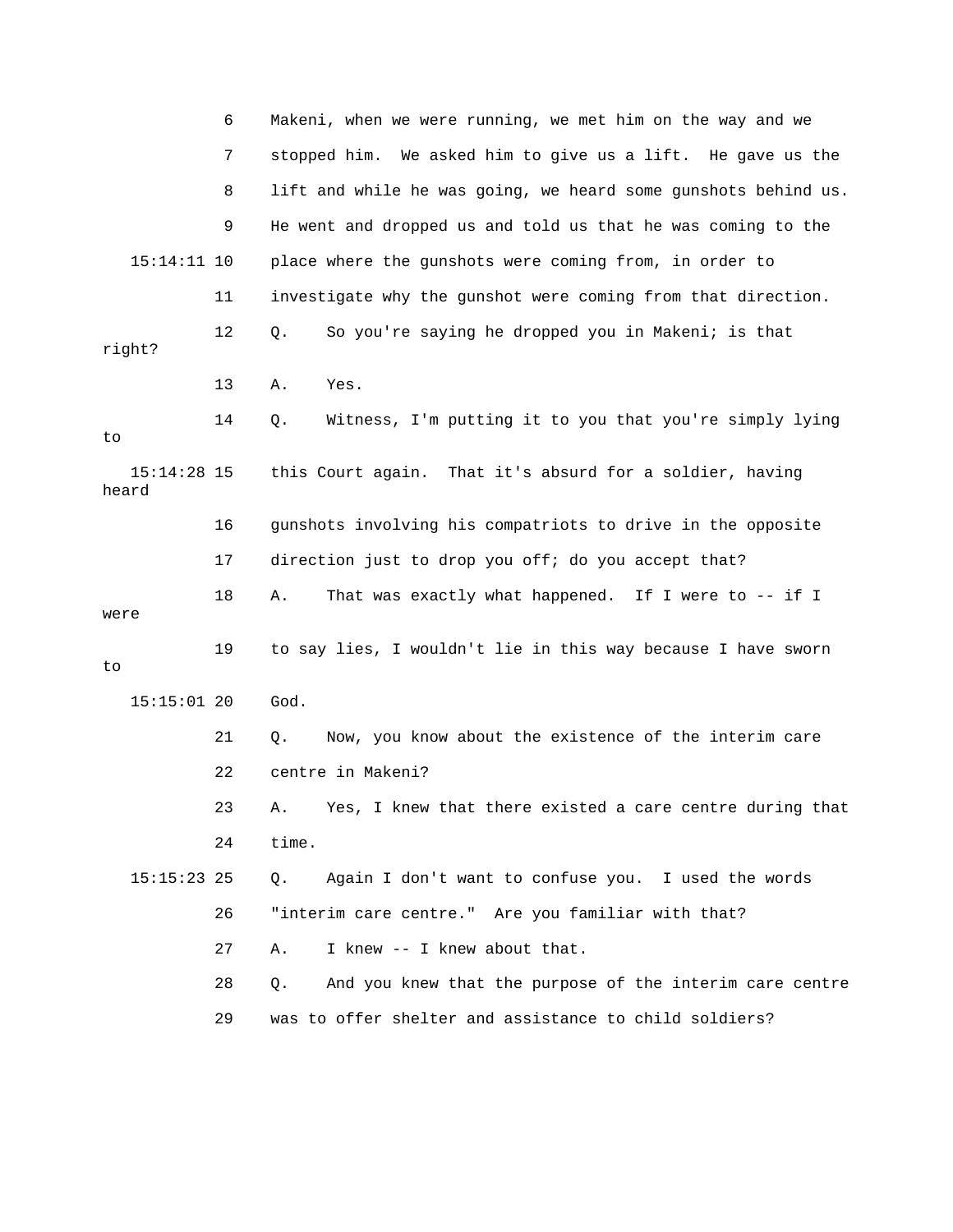|                  |    |            | SESAY ET AL                                                  |              |  |  |  |
|------------------|----|------------|--------------------------------------------------------------|--------------|--|--|--|
| Page 81          |    | 1 MAY 2008 |                                                              | OPEN SESSION |  |  |  |
|                  |    |            |                                                              |              |  |  |  |
|                  |    |            |                                                              |              |  |  |  |
|                  | 1  | Α.         | No, I was not aware that it was for child soldiers.          | The          |  |  |  |
| mothers          | 2  |            | thing I knew was that they were taking care of suckling      |              |  |  |  |
|                  | 3  | in Makeni. |                                                              |              |  |  |  |
|                  | 4  | $Q$ .      | Well again I'm suggesting to you, witness, that you're       |              |  |  |  |
| 15:16:17<br>from | 5  |            | lying once again; that, in fact, you met with senior persons |              |  |  |  |
|                  | 6  |            | the interim care centre; would you accept that proposition?  |              |  |  |  |
|                  | 7  | Α.         | No.                                                          |              |  |  |  |
| оf               | 8  | $Q$ .      | And I'm suggesting to you that you met senior officials      |              |  |  |  |
| оf               | 9  |            | the interim care centre in your position as a representative |              |  |  |  |
| $15:16:45$ 10    |    |            | the RUF; do you accept that?                                 |              |  |  |  |
|                  | 11 | Α.         | No.                                                          |              |  |  |  |
| that             | 12 | Q.         | And by virtue of those meetings, you were well aware         |              |  |  |  |
| been             | 13 |            | there were RUF children, 15 years of age and under, who had  |              |  |  |  |
|                  | 14 |            | combatants with the RUF who were being given shelter and     |              |  |  |  |
| $15:17:09$ 15    |    |            | assistance at that interim care centre; do you accept that?  |              |  |  |  |
| taken            | 16 | Α.         | No, the children I knew were the ones who were being         |              |  |  |  |
| child            | 17 |            | care of by the Catholic mission but I don't know them to be  |              |  |  |  |
|                  | 18 | soldiers.  |                                                              |              |  |  |  |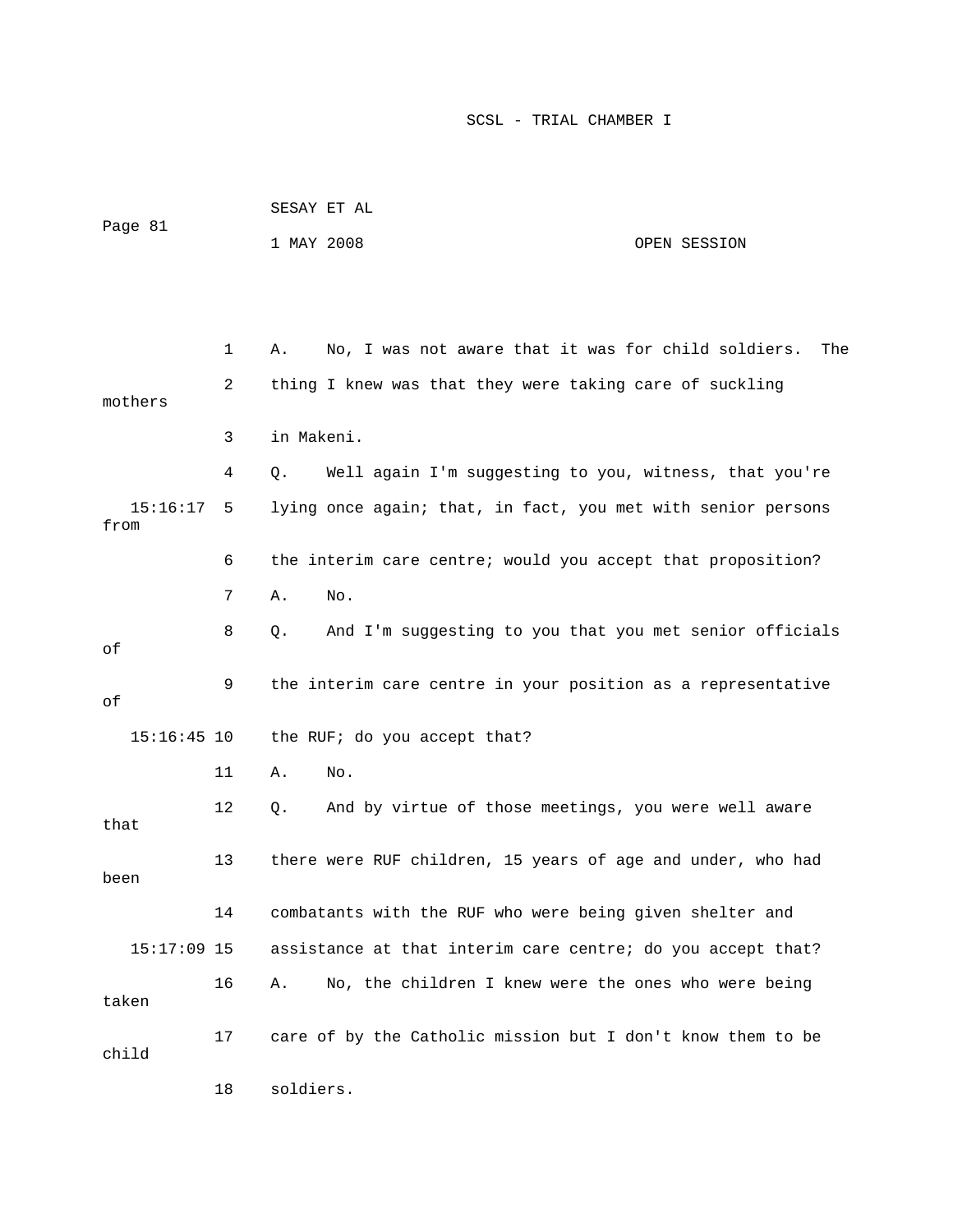| there               | 19 | And I'm suggesting to you that you're well aware of<br>$\circ$ .    |
|---------------------|----|---------------------------------------------------------------------|
| 15:17:39 20<br>RUF; |    | being child soldiers, children under the age of 15, in the          |
|                     | 21 | do you accept that?                                                 |
| clearly             | 22 | I was not there to determine their ages. I did not<br>Α.            |
|                     | 23 | know.                                                               |
| know                | 24 | Well, you are suggesting to us then that you certainly<br>$\circ$ . |
| $15:18:07$ 25       |    | that there was child combatants; is that fair?                      |
|                     | 26 | Well, as I said, I was not the one that was to determine<br>Α.      |
| know.               | 27 | who was a child and who was not a child. I did not exactly          |
| you                 | 28 | Well, could you look at some of those children and as<br>0.         |
| age?                | 29 | looked at them, ask yourself if they were under 15 years of         |

|         | SESAY ET AL |              |
|---------|-------------|--------------|
| Page 82 |             |              |
|         | 1 MAY 2008  | OPEN SESSION |

 3 to determine somebody's age at that particular time. 4 Q. You see, I'm suggesting to you, witness, that this is an 15:19:08 5 example of the extent of your loyalty to the RUF. You had clear 1 A. As I'm saying, it wasn't easy for me to determine 2 somebody's age just by looking at the person. I wouldn't be able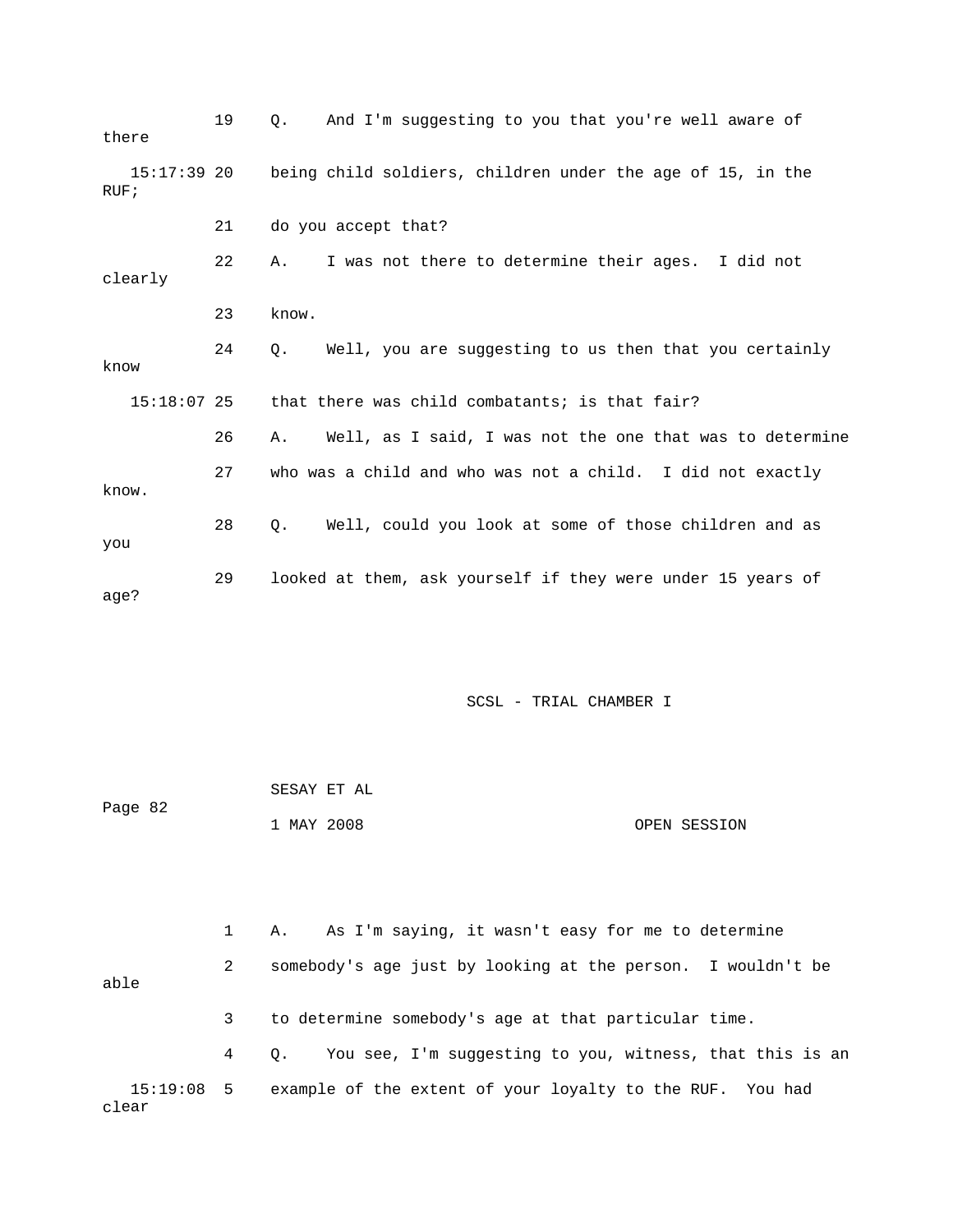| were                       | 6  | evidence in front of your eyes that there were children who      |
|----------------------------|----|------------------------------------------------------------------|
|                            | 7  | part of the RUF; do you accept that?                             |
| that                       | 8  | I wouldn't accept that. I have answered the question<br>Α.       |
| particular                 | 9  | I have said that I was unable -- I was unable at that            |
| $15:19:50$ 10              |    | time to look at somebody and determine the person's age.         |
|                            | 11 | Witness, I'm going to suggest to you that some of those<br>Q.    |
| оf                         | 12 | children at the interim care centre would have been ten years    |
|                            | 13 | age or under; do you accept that?                                |
| the                        | 14 | I'm saying that the care centre I knew it was owned by<br>Α.     |
| $15:20:21$ 15              |    | Catholic centre. They had children there and they were taking    |
|                            | 16 | care of them. That was the centre I can say about.               |
| one.                       | 17 | Yes, and I think we're probably talking about the same<br>Q.     |
| children                   | 18 | And again I'm putting it to you that you knew that those         |
|                            | 19 | in that centre were RUF child combatants; do you accept that?    |
| $15:20:48$ 20              |    | The ones that were in the Catholic mission day care<br>Α.<br>No. |
|                            | 21 | centre they were -- the children, they were trying to retrieve   |
|                            | 22 | because they were school-going children, so those were the       |
| all.                       | 23 | children that they did not allow to go on their own side at      |
|                            | 24 | JUDGE BOUTET: I don't understand what you are saying             |
| $15:21:12$ 25<br>retrieve, |    | Mr Witness. You say the children they were trying to             |
| talking                    | 26 | whose retrieving what? I don't understand what you are           |
| that                       | 27 | about. Maybe it's the interpretation but the interpretation      |
|                            | 28 | was given to the Court was you were saying the children, they    |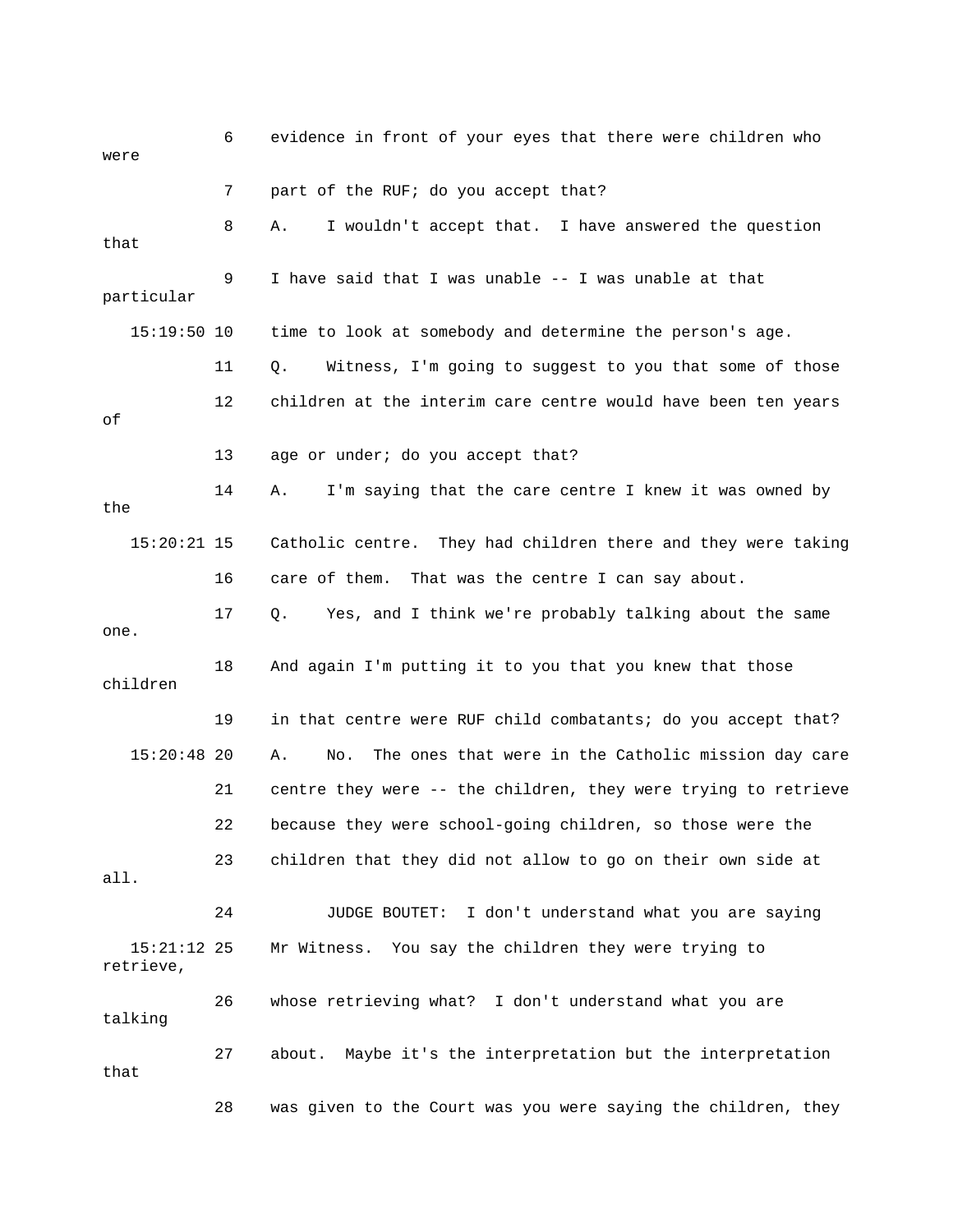29 were trying to retrieve. Retrieve from where and who was

|         | SESAY ET AL |  |              |
|---------|-------------|--|--------------|
| Page 83 |             |  |              |
|         | 1 MAY 2008  |  | OPEN SESSION |

|               | $\mathbf{1}$ | retrieving what?                                              |
|---------------|--------------|---------------------------------------------------------------|
|               | 2            | THE WITNESS: Well, RUF had and SLA had. Those were the        |
| the           | 3            | children they were trying to escape from them, take them to   |
|               | 4            | Catholic centre and they said that they were school-going     |
| 15:21:52      | 5            | children.                                                     |
|               | 6            | MR HARRISON:                                                  |
| those         | 7            | So are you now agreeing that they were, the centre or<br>Q.   |
| from          | 8            | care givers, were trying to take school-going children away   |
|               | 9            | the RUF?                                                      |
| $15:22:14$ 10 |              | That's what I'm saying. I did not know about any RUF<br>Α.    |
|               | 11           | children. All children were taken to the RUF -- to the centre |
|               | 12           | that children --                                              |
| minutes       | 13           | PRESIDING JUDGE: Mr Witness, you said a couple of             |
|               | 14           | ago that the RUF had children, the SLA had children.          |
| $15:22:42$ 15 |              | THE WITNESS: That's what I'm saying.                          |
|               | 16           | PRESIDING JUDGE: Then what are you saying now?                |
|               | 17           | I said those were the children that were<br>THE WITNESS:      |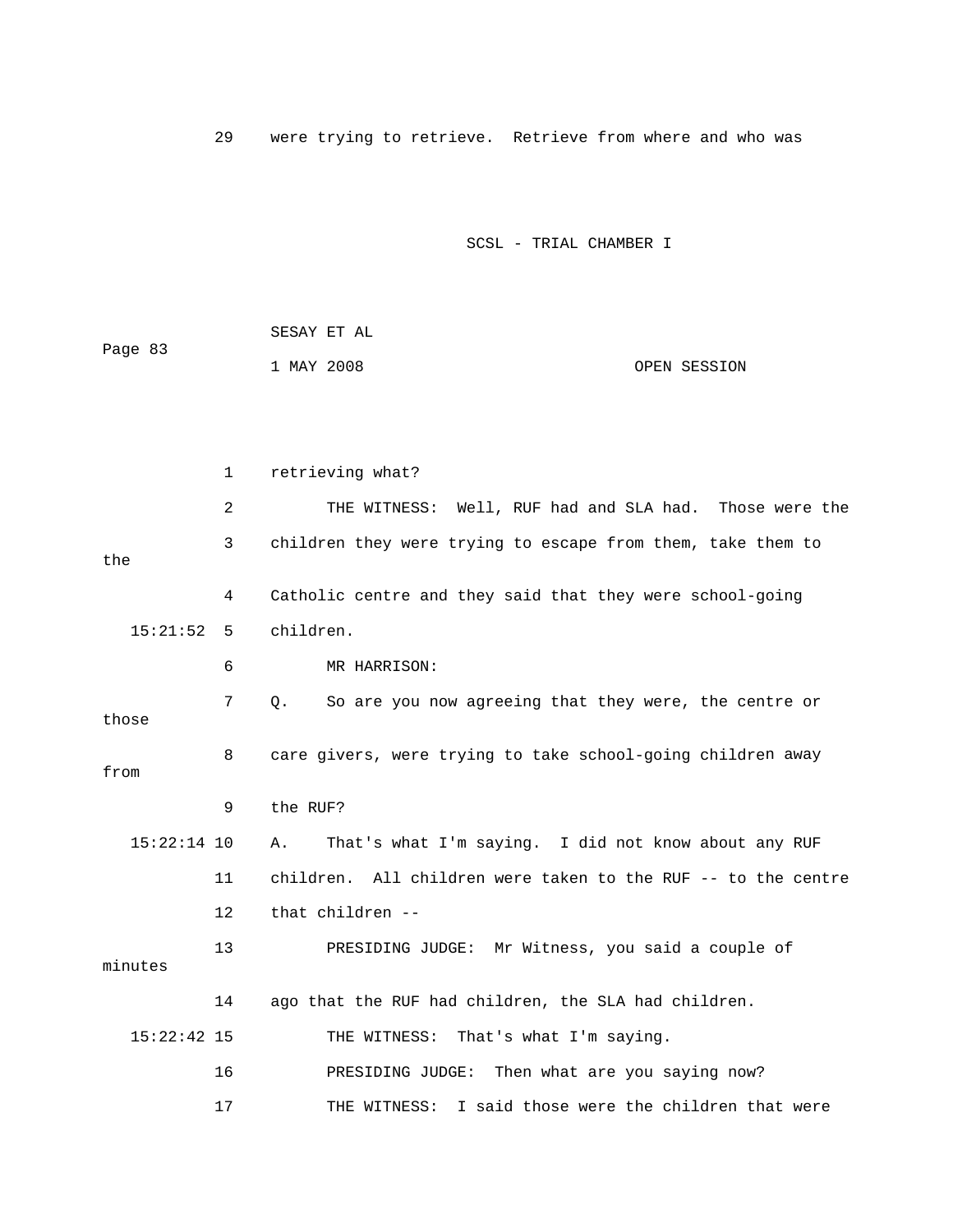| centre.       | 18 | retrieved from them and they were taken to the day care       |
|---------------|----|---------------------------------------------------------------|
| children      | 19 | When the Catholic mission saw it fit that those were the      |
| $15:23:02$ 20 |    | that were to be returned to school in or to continue their    |
|               | 21 | schooling.                                                    |
|               | 22 | MR HARRISON:                                                  |
|               | 23 | So you're referring to children who were with the RUF,<br>О.  |
|               | 24 | correct?                                                      |
| $15:23:28$ 25 |    | Children that were with the RUF and the SLA that -- the<br>Α. |
|               | 26 | children, old people thought were not to fight. They were the |
| to.           | 27 | children that were taken from the RUF and the SLAs and taken  |
|               | 28 | the day care centre.                                          |
| with          | 29 | And when you say they were with the RUF, do you agree<br>Ο.   |

|         | SESAY ET AL |              |
|---------|-------------|--------------|
| Page 84 |             |              |
|         | 1 MAY 2008  | OPEN SESSION |

1 me that they were with the fighting forces of the RUF? 2 A. As I have said, it was difficult for one to determine at 3 that time. Some children were there. Whether they were there 4 for security purposes, they had no parents, so when the tholic Ca

15:24:26 5 mission saw those children in the hands of those people and they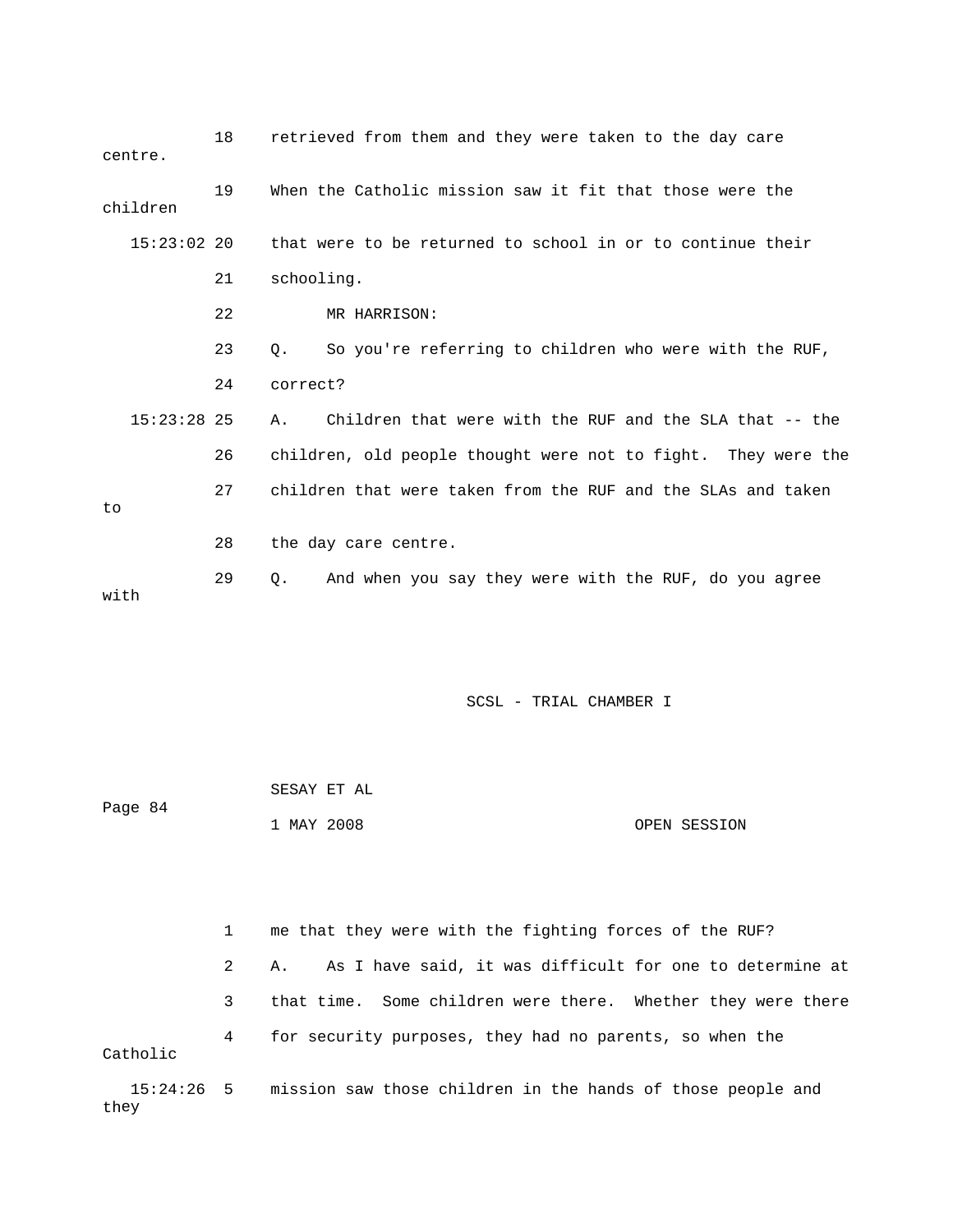|               | 6  | took them from them and they decided that they should continue |
|---------------|----|----------------------------------------------------------------|
|               | 7  | schooling.                                                     |
|               | 8  | So now you are saying that some of these children were<br>Q.   |
|               | 9  | there for security purposes for the RUF; is that correct?      |
| $15:24:45$ 10 |    | That's my feeling.<br>Α.                                       |
| have          | 11 | Q.<br>Well, witness, you don't need to be that coy. You may    |
| you           | 12 | a feeling but you are the man telling us all this. I assume    |
|               | 13 | saw this?                                                      |
|               | 14 | If I saw them, I was unable to determine to know whether<br>Α. |
| $15:25:14$ 15 |    | they were fighters; I was unable to say.                       |
| they          | 16 | But a minute ago you had no difficulty in saying that<br>Q.    |
|               | 17 | were security for the RUF; do you still accept that?           |
| maybe         | 18 | I did not say they were security for the RUF. I said<br>Α.     |
|               | 19 | they were there for security purposes. Not to secure the RUF.  |
| $15:25:43$ 20 |    | But maybe they were running away and they decided to stay with |
|               | 21 | the RUF for security purposes.                                 |
| centre        | 22 | Witness, do you agree with me that the interim care<br>Q.      |
|               | 23 | in Makeni lasted for several months?                           |
| wouldn't      | 24 | Well, I was not part of that day care centre.<br>Α.<br>I       |
| $15:26:24$ 25 |    | say the number of months it existed.                           |
|               | 26 | But I'm interested why you can't even give us an idea of<br>Q. |
| being         | 27 | the number of months, and yet you seem to recall 1 May as      |
|               | 28 | something deeply embedded in your mind. Can you explain that?  |
|               | 29 | No, I'm unable to explain that.<br>Α.                          |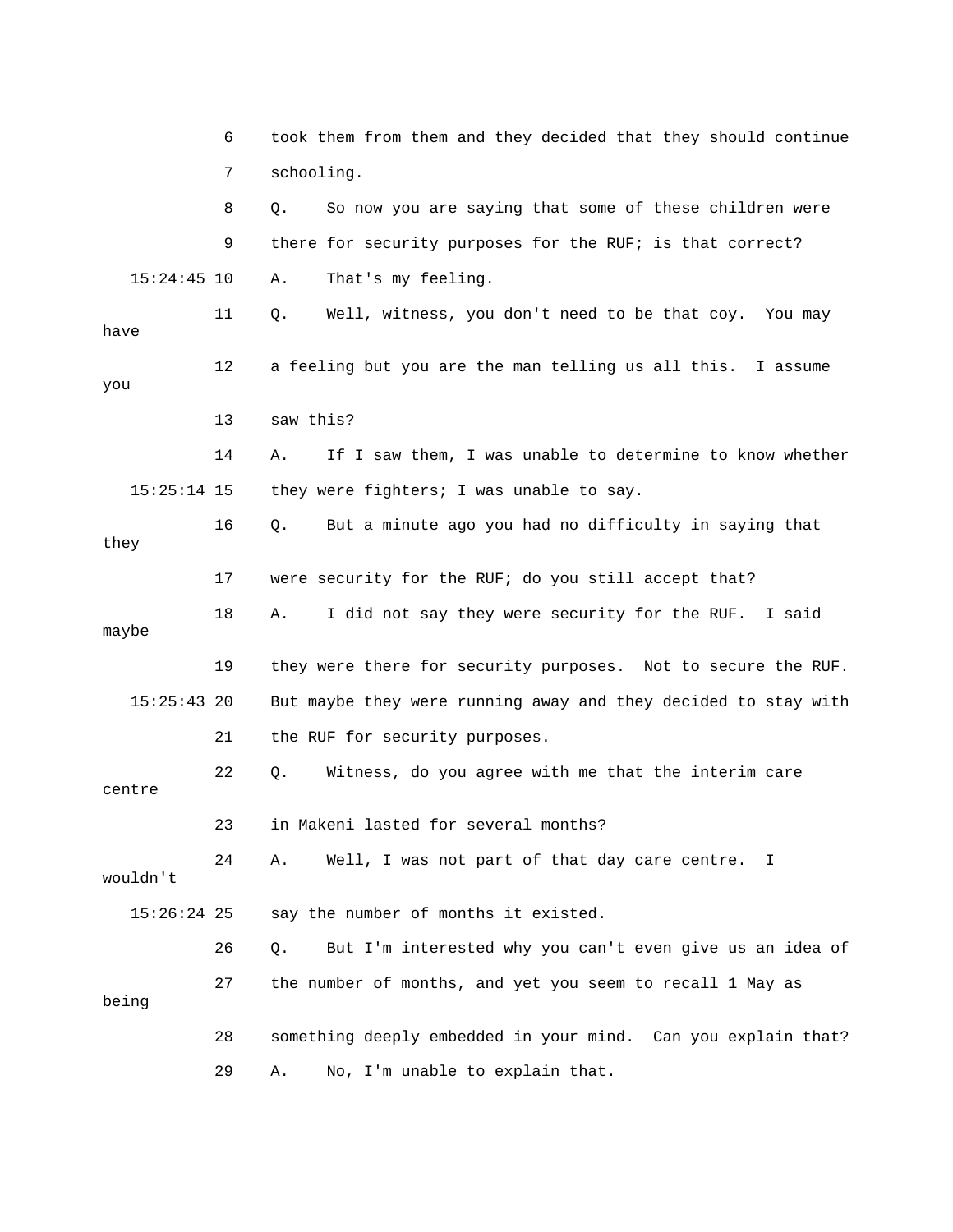| Page 85 | SESAY ET AL |  |              |
|---------|-------------|--|--------------|
|         | 1 MAY 2008  |  | OPEN SESSION |

| the              | $\mathbf 1$    | Witness, we're suggesting to you that you are lying to<br>Q.   |
|------------------|----------------|----------------------------------------------------------------|
| do               | $\overline{2}$ | Court throughout; that you have made up these events on 1 May; |
|                  | 3              | you accept that?                                               |
|                  | 4              | I'm not saying lies; I'm saying exactly what I know.<br>Α.     |
| 15:27:21<br>that | 5              | Just to make it clear to you, the Prosecution agrees<br>Q.     |
|                  | 6              | on 28 April Morris Kallon went to the Makump DDR camp?         |
|                  | 7              | MR OGETO:<br>My Lord, I wish to object to this because we      |
|                  | 8              | have gone through this. I don't know why my colleague --       |
| sustained.       | 9              | PRESIDING JUDGE:<br>Sustained.<br>The objection is             |
| $15:27:46$ 10    |                | It's a submission. You'll visit that during submissions.       |
|                  | 11             | MR HARRISON:                                                   |
|                  | 12             | And the Prosecution is suggesting to you that the first<br>Q.  |
|                  | 13             | time you mentioned Kailondo was yesterday; do you accept that? |
| already          | 14             | My Lords, I also object to that.<br>MR OGETO:<br>We've         |
| $15:28:15$ 15    |                | gone through that. The witness has already answered the        |
|                  | 16             | question.                                                      |
|                  | 17             | THE WITNESS:<br>No.                                            |
|                  | 18             | He has.<br>PRESIDING JUDGE:                                    |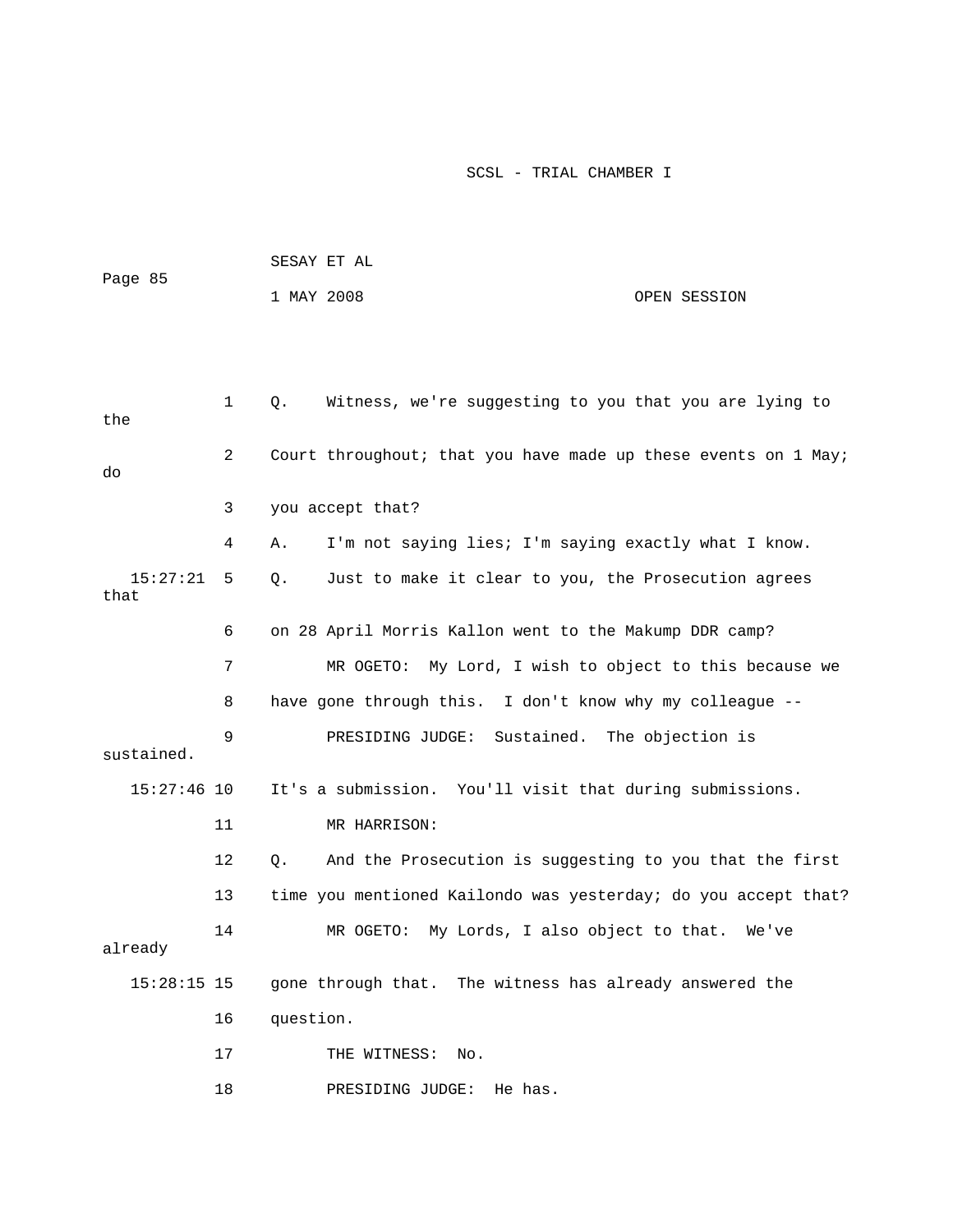19 MR HARRISON: I apologise, I didn't realise -- 15:28:23 20 PRESIDING JUDGE: He has. That was the first series of 21 questions that you started with. 22 MR HARRISON: The name Kailondo was used? 23 PRESIDING JUDGE: Kailondo, yes. Kailondo is right 26 THE INTERPRETER: The interpreters cannot get the 27 [indiscernible]. 28 THE WITNESS: I'm unable to follow the question. 29 Q. The reality is that Kailondo is dead, isn't he? there. 24 MR HARRISON: I apologise. 15:28:34 25 Q. The reality is that Kailondo is dead, isn't he?

| Page 86  |              | SESAY ET AL                                                    |
|----------|--------------|----------------------------------------------------------------|
|          |              | 1 MAY 2008<br>OPEN SESSION                                     |
|          |              |                                                                |
|          |              |                                                                |
| he       | $\mathbf{1}$ | I don't know. What I knew of him I have said. Whether<br>Α.    |
|          | 2            | has died or not, I have no information regarding that.         |
| best     | 3            | And I'm suggesting to you that you're here to do your<br>О.    |
|          | 4            | to protect Morris Kallon; do you accept that?                  |
| 15:29:28 | 5            | Well, what I know, I'm here to say what I knew of Morris<br>Α. |
|          | 6            | Kallon. That's what I know.                                    |
| Kallon   | 7            | And we can take it that what you know about Morris<br>О.       |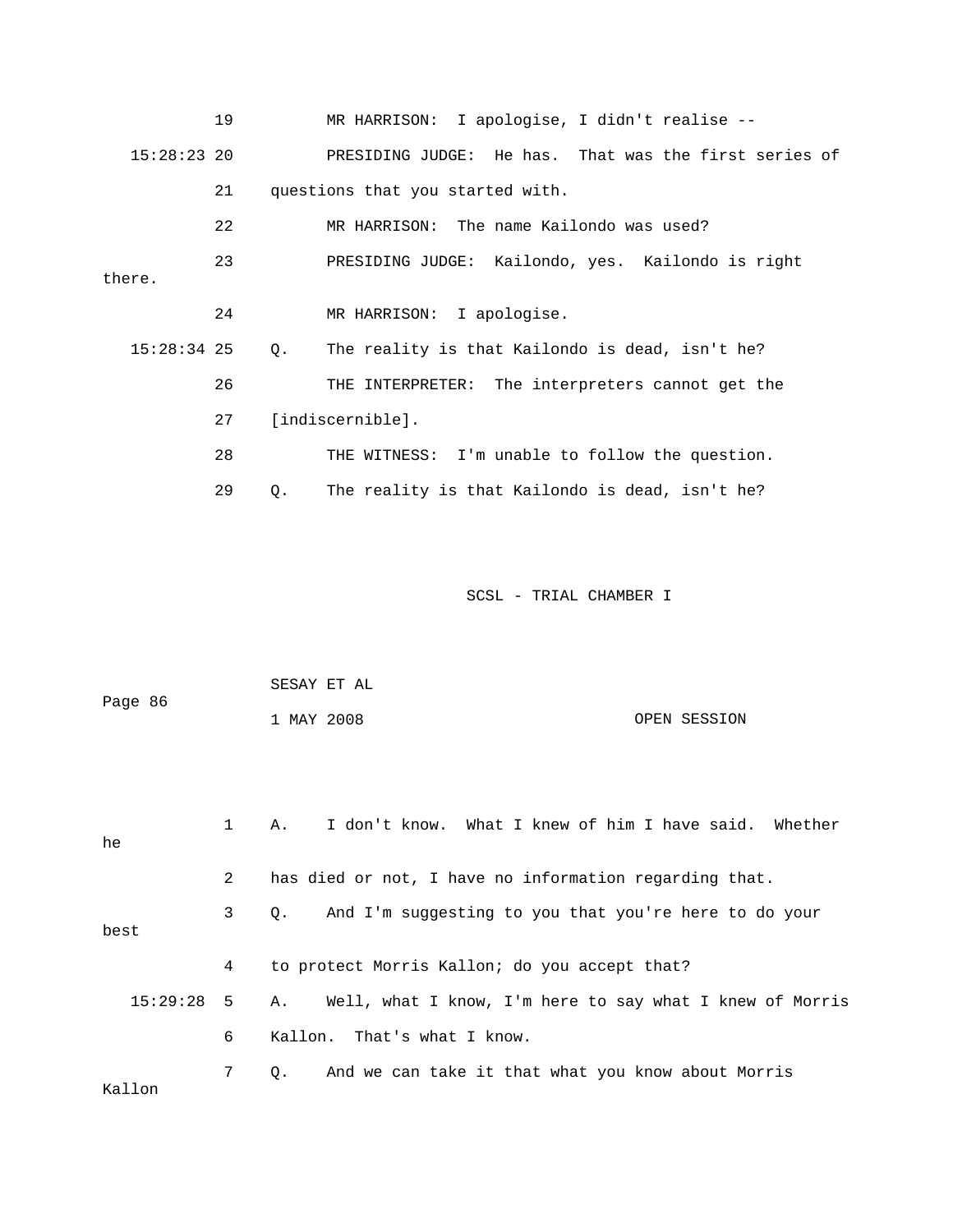|               | 8  | was pretty well demonstrated by you identifying a close        |
|---------------|----|----------------------------------------------------------------|
|               | 9  | protection officer of the Court; do you accept that?           |
| $15:29:54$ 10 |    | PRESIDING JUDGE: No, let's abandon that. Let's leave           |
|               | 11 | that.                                                          |
|               | 12 | MR HARRISON: That concludes the questions.                     |
|               | 13 | PRESIDING JUDGE:<br>Yes.                                       |
|               | 14 | Mr Ogeto, any re-examination?                                  |
| $15:30:53$ 15 |    | One small question, My Lords.<br>MR OGETO:                     |
|               | 16 | RE-EXAMINED BY MR OGETO:                                       |
|               | 17 | MR OGETO:                                                      |
| that          | 18 | Mr Witness, it has been suggested by the Prosecution<br>Q.     |
|               | 19 | you said that you identified the accused Morris Kallon after - |
| $15:31:06$ 20 |    | PRESIDING JUDGE: No, that subject is closed.<br>It is          |
| and           | 21 | closed. We don't want to visit it. We've lived through that    |
| in            | 22 | we will make our observations on that, if they are ever raised |
|               | 23 | the submissions when it comes to that. I cannot be rejecting   |
|               | 24 | them there and accepting the same question here. So -- so      |
| $15:31:47$ 25 |    | besides that there is no other question.                       |
|               | 26 | MR OGETO: No other question, My Lords.                         |
| to            | 27 | PRESIDING JUDGE: Right. Good. Mr Witness, we've come           |
| the           | 28 | the end of your testimony. We thank you for coming to assist   |
| you           | 29 | Tribunal with the facts which you have testified to. We wish   |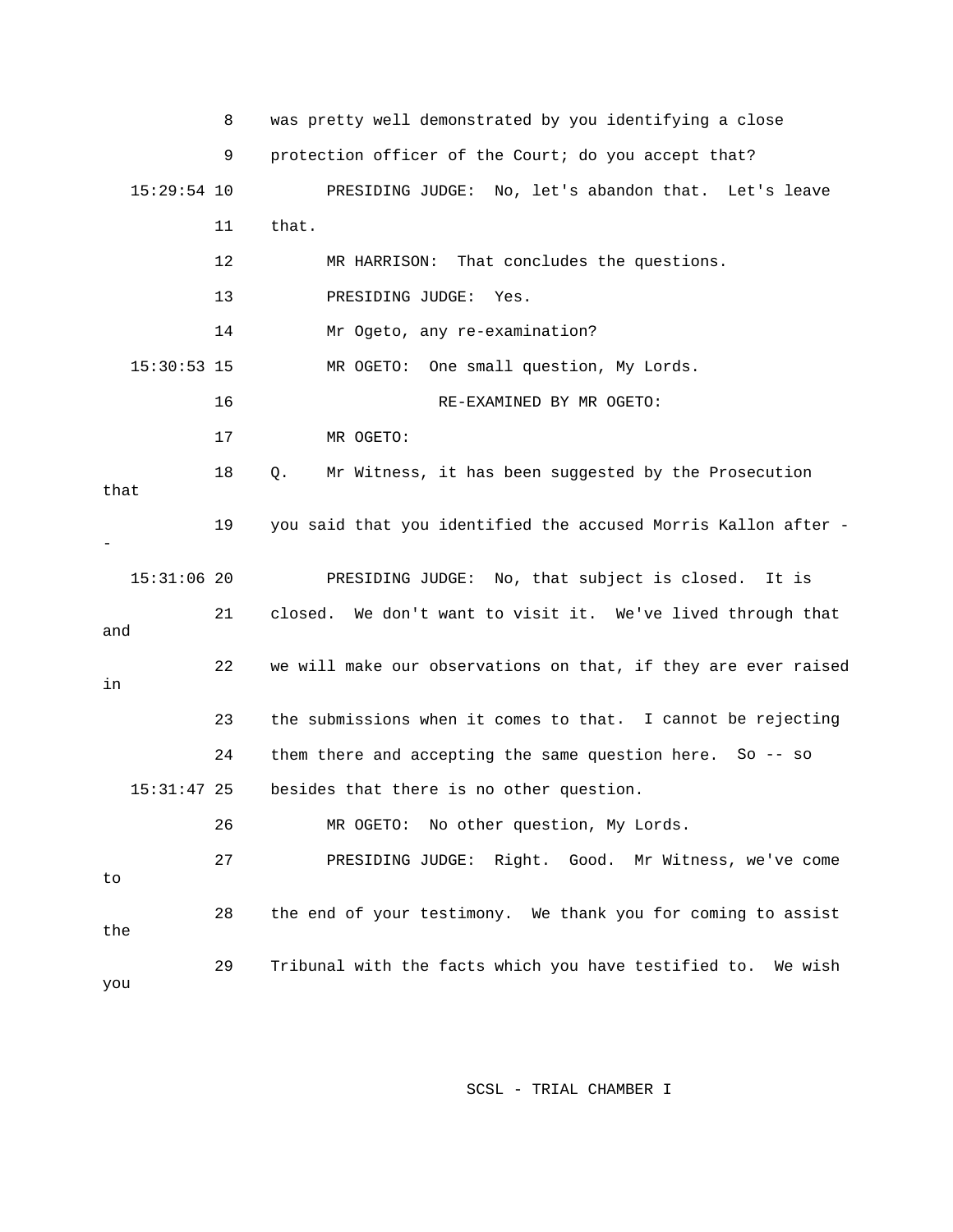|         | SESAY ET AL |              |
|---------|-------------|--------------|
| Page 87 | 1 MAY 2008  | OPEN SESSION |

 1 a safe journey back to your place of abode and happy continuation 2 with your activities. I am sure you are getting to the political 3 heat of municipal elections and you will be very happy to leave 4 now. So go and occupy the terrain. So we thank you for coming. 15:32:47 5 Can the witness be assisted out of the Court, please. ase? 7 MR JORDASH: Can Mr Sesay use the bathroom, ple 8 PRESIDING JUDGE: Yes, please, he may. 9 MR OGETO: My Lords -- 11 MR OGETO: -- just a point on witnesses for tomorrow. 12 the morning when I was mentioning the possible list for 13 I mentioned 160 -- DMK-160. It was an error. It's supposed 14 be DMK-159. I've already notified the Prosecution about that  $15:34:50$  15 error. In fact, they are the ones who pointed that out to me. 16 PRESIDING JUDGE: Okay. Does the Prosecution confirm 17 MR HARRISON: Yes, Mr Ogeto and I did have a 18 It was just a slip of the tongue, I think. 160 was actually 6 [The witness withdrew] 15:34:27 10 PRESIDING JUDGE: Yes. In tomorrow, to that? conversation.

the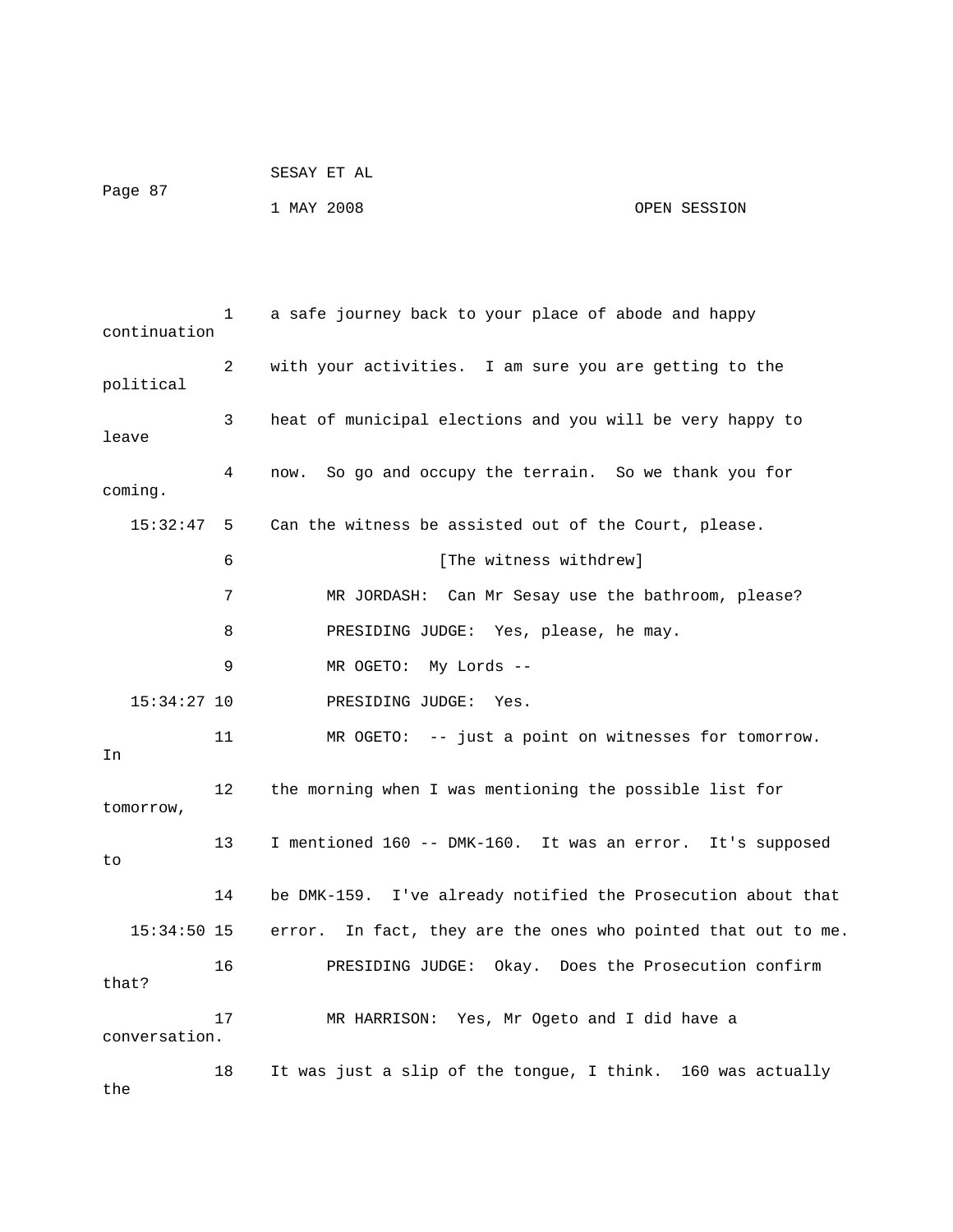19 first Defence witness, so an obvious slip of the tongue. But 15:35:14 20 could I just ask the Prosecution is still not clear what the 21 order of witnesses are as of this moment.

 23 morning; I mean, how do you respond to that? Because they say 15:35:37 25 tomorrow or so. I mean, if you can accommodate them. 26 MR HARRISON: I think we can live with that but our 27 question was a little more pressing. We wanted to know who 22 PRESIDING JUDGE: The Defence made a suggestion this 24 that they can line up the UNAMSIL -- the UN witnesses for

#### the

28 witness is right now?

29 PRESIDING JUDGE: Can you inform him who the witness is

SCSL - TRIAL CHAMBER I

|         | SESAY ET AL |  |              |
|---------|-------------|--|--------------|
| Page 88 |             |  |              |
|         | 1 MAY 2008  |  | OPEN SESSION |

 1 now, xxxxxx? I hope you are not ambushing Mr Harrison or 2 xxxxxx, as the case may be. 3 MR TAKU: No, no, Your Honours. I think they have notice 4 about this witness, DMK-072. Their complaint this morning was 6 PRESIDING JUDGE: Mr Fynn, do you have notice about witness 15:36:10 5 about -- 7 DMK-072?

8 MR FYNN: I have, My Lord.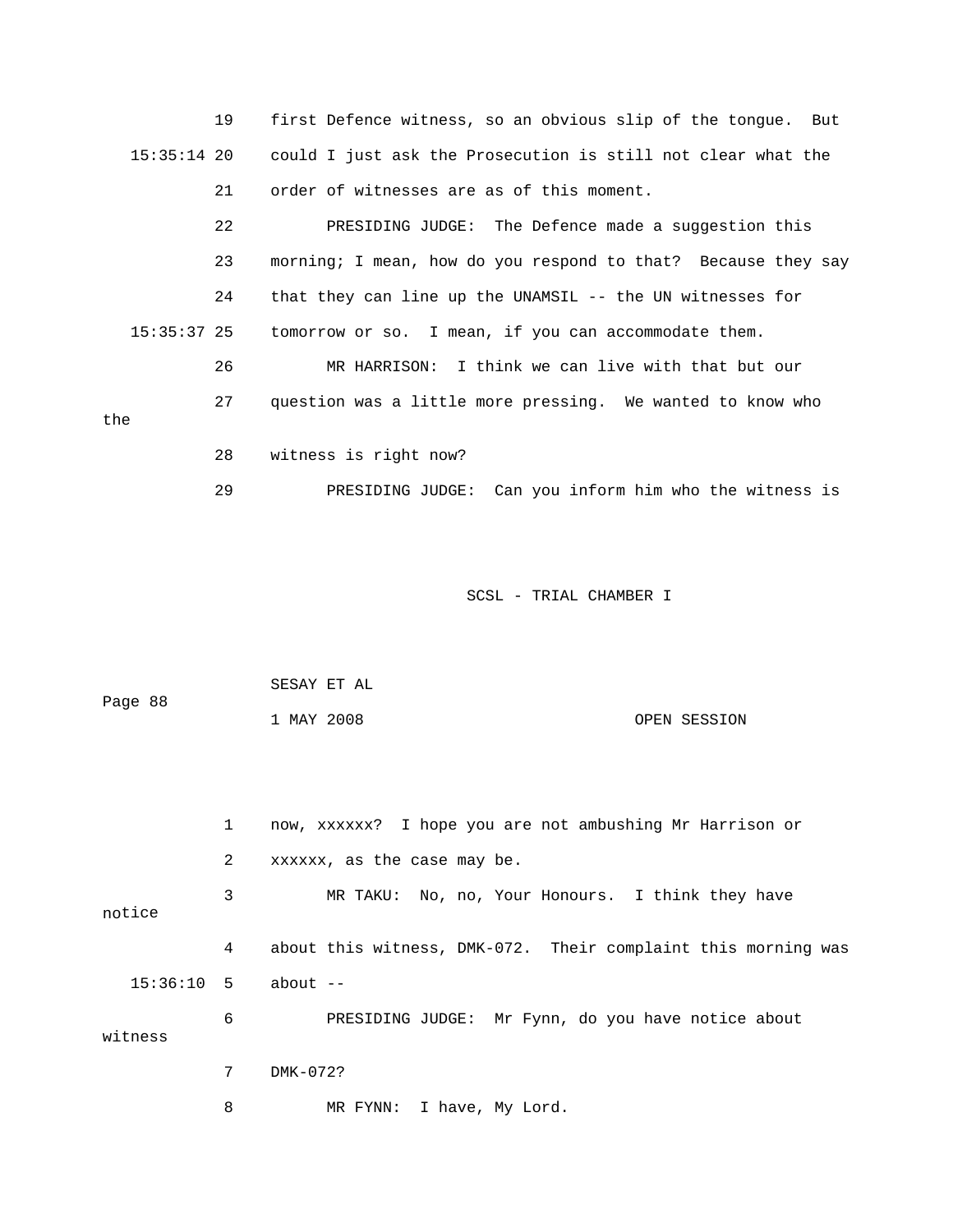9 PRESIDING JUDGE: You have notice. Well, you are 15:36:19 10 acquitted, Mr Taku.

12 PRESIDING JUDGE: And this is to you, Mr Taku. 15:36:36 15 He says he can live with that. So that's an indication as to 16 you can move tomorrow because if you take on some other 17 you may run into some objections, you know, from the -- from 18 Prosecution as to the timing and the calling of the witnesses. 19 So I just wanted to say that, you know, so that you arrange 15:37:02 20 your -- your order of call for tomorrow accordingly. , we'll 21 MR TAKU: Thank you, Your Honours. Your Honours 22 applying for Mr Kallon to leave the room temporarily. 24 MR TAKU: Yes, My Lord. PRESIDING JUDGE: Yes, I know. Temporarily to go to ? what 26 Is it to go and sleep or to have some siesta? 28 MR CAMMEGH: Is that offer open to everybody? 29 PRESIDING JUDGE: Excluding Mr Cammegh, who came late. 11 MR TAKU: Thank you, My Lord. 13 Mr Harrison has just indicated that he can live with your 14 calling the UNAMSIL, the UN witnesses from tomorrow if you wish. how witnesses the be 23 PRESIDING JUDGE: To go to the rest room?  $15:37:27$  25 27 MR TAKU: To the rest room, My Lord.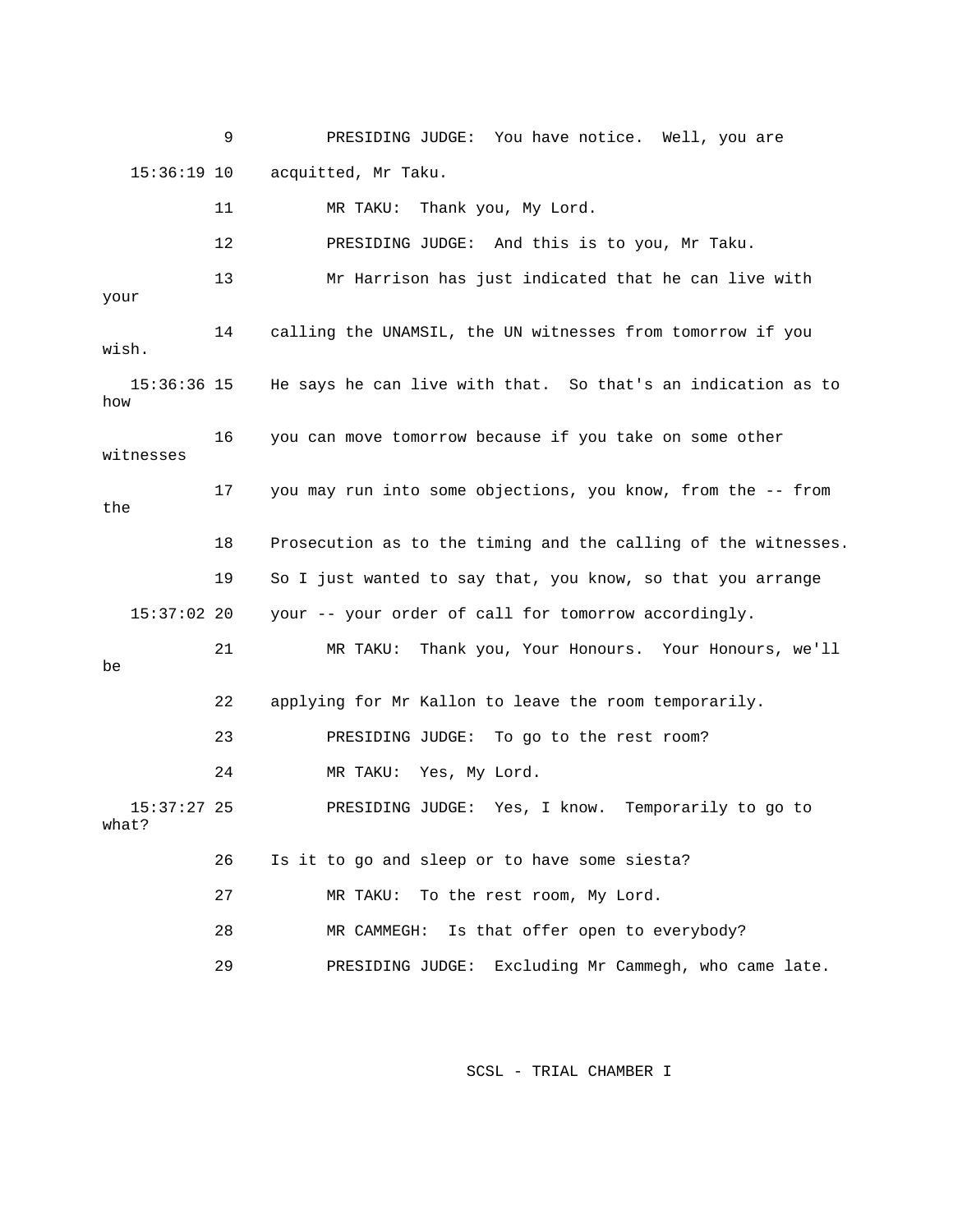```
 SESAY ET AL 
Page 89 
             1 MAY 2008 OPEN SESSION
```
1 MR CAMMEGH: Yes. Actually I must apologise to that and 4 you. 15:37:38 5 MR CAMMEGH: Well, I think he went further than that. 6 very grateful to him and I apologise to him as I do to the Bench. 7 Your Honour, I was actually handed a document from the Deputy 8 Registrar concerning a fees issue which I've got to look at 9 that's what held me back. Unfortunately it doesn't relate to 15:37:57 10 fees. MR TAKU: One moment, yes, Your Honour. Yes, it will be PRESIDING JUDGE: You say it's DMK--- DMK- 16 MR TAKU: 072, Your Honours. 19 PRESIDING JUDGE: The witness is from Makeni city, not Makeni Town. They insist on calling it Makeni city. MR OGETO: My Lords, actually the witness insisted that 2 I've been told that Mr Harrison -- 3 PRESIDING JUDGE: Mr Harrison held brief, you know, for I'm and my 11 PRESIDING JUDGE: That's why I'm laughing. Doesn't relate 12 to your fees. Mr Taku, will this be the twelfth witness. 13 14 the twelfth .  $15:38:52$  15 17 PRESIDING JUDGE: To testify in what language. 18 MR TAKU: In Krio.  $15:39:17$  20 21 M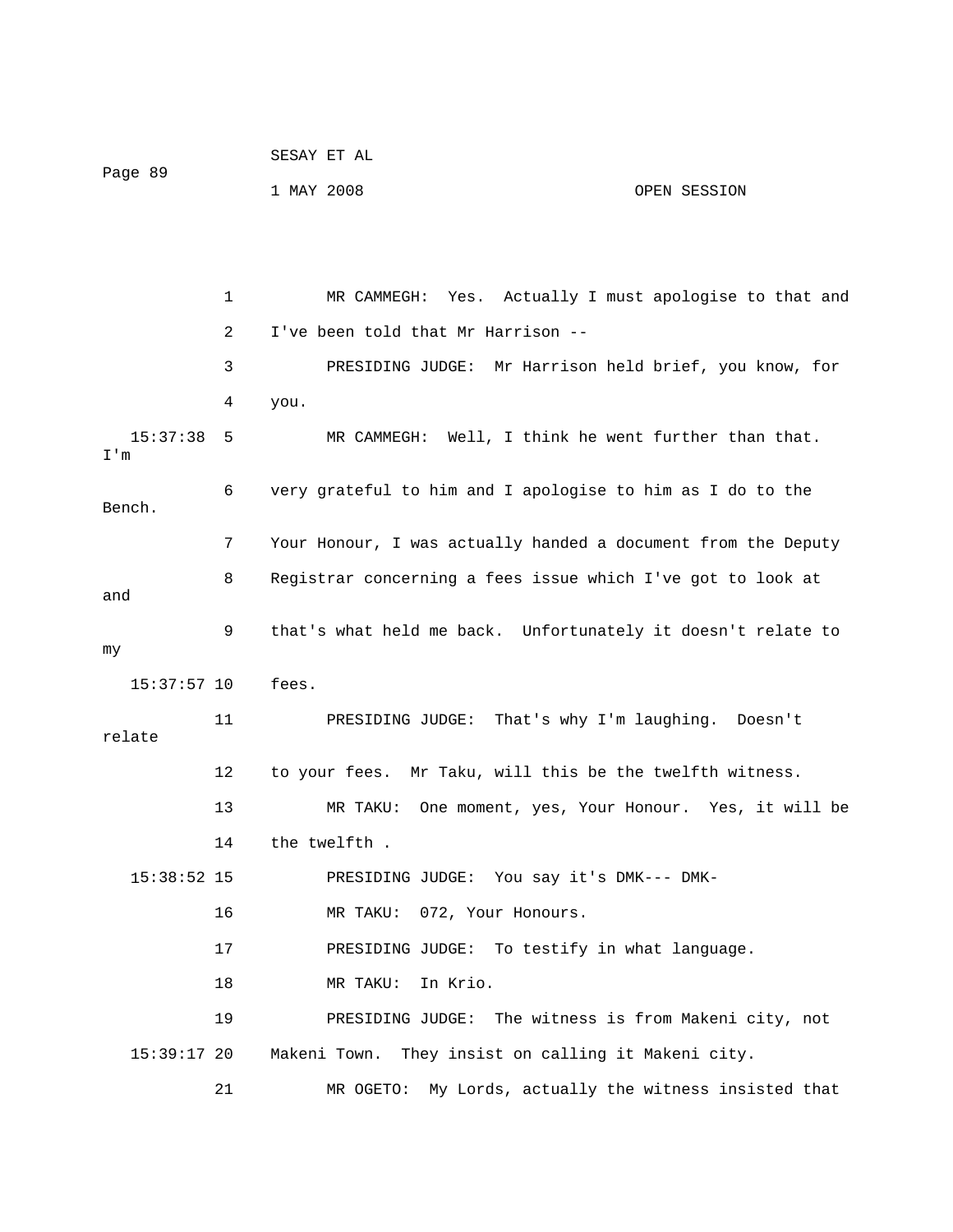22 it's city.

 23 PRESIDING JUDGE: City. Yes. It started not just city. 15:39:45 25 MR TAKU: Yes, Your Honours. the Defence teams will -- 26 PRESIDING JUDGE: I hope that 27 would give a ride and the Prosecution would give a ride to the 28 judges, you know, to visit some of these cities. today. 24 It started a couple of days ago from the lady witness said 29 MR TAKU: Exactly, Your Honour, we have been thinking about

SCSL - TRIAL CHAMBER I

 1 MAY 2008 OPEN SESSION SESAY ET AL Page 90

 1 that. 2 PRESIDING JUDGE: Mr Harrison, no comment? 4 PRESIDING JUDGE: Has Mr Harrison been to Kailahun? 15:40:23 5 MR HARRISON: I haven't had that pleasure. 6 BRESIDING JUDGE: I think that greater stories guide, you 7 know, would be Mr Cammegh because he is very used to the nooks 9 MR CAMMEGH: I'm not sure I like that comment actually. 15:40:40 10 PRESIDING JUDGE: I'm sure he even visited the execution 3 MR HARRISON: I would be happy to accompany you. 8 and corners of Kailahun.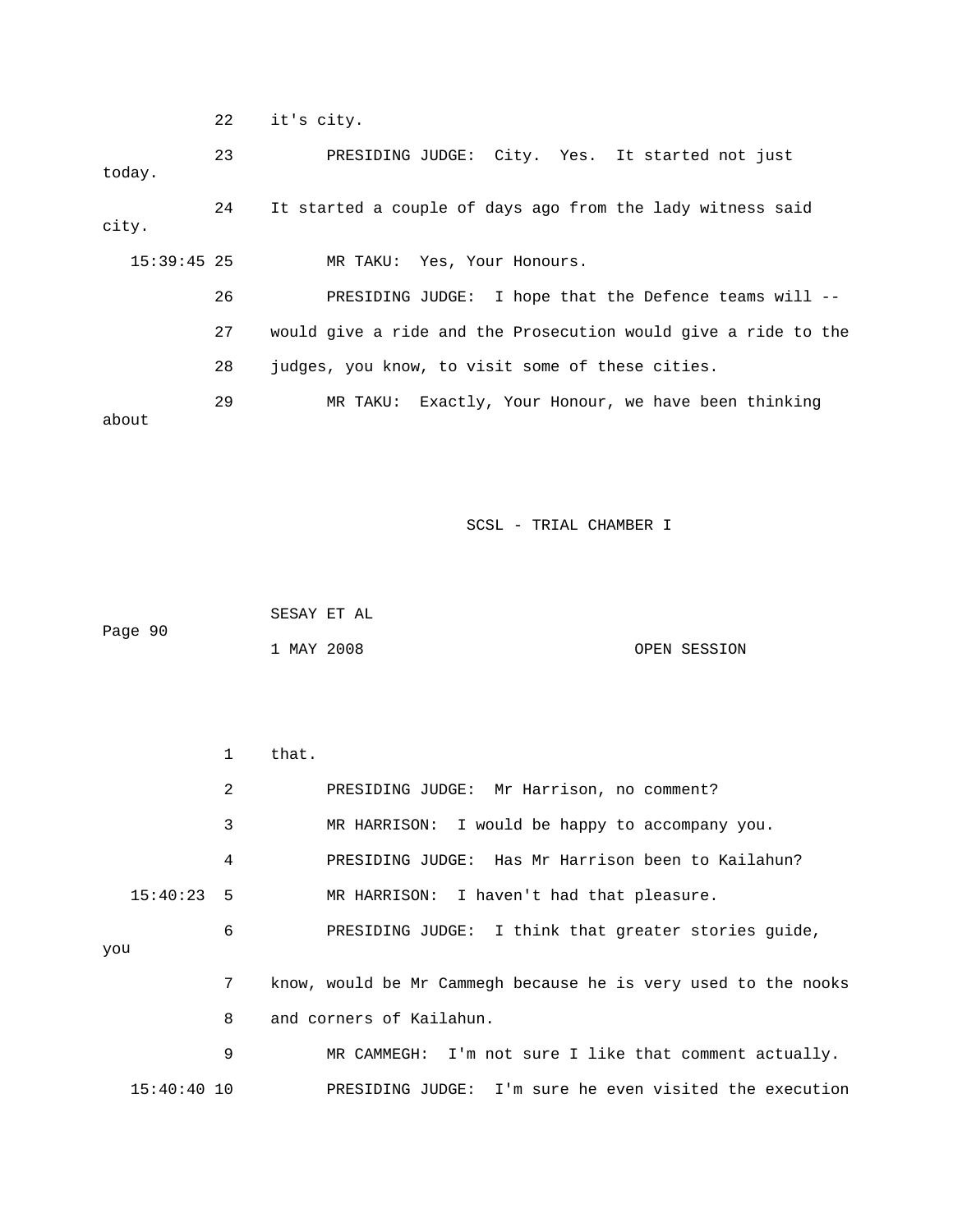|     |               | 11 | grounds which have been alleged here. Yes, can you swear the   |
|-----|---------------|----|----------------------------------------------------------------|
|     |               | 12 | witness in, please.                                            |
|     |               | 13 | [The witness entered Court]                                    |
|     |               | 14 | WITNESS DMK-072 [Sworn]                                        |
|     | $15:41:38$ 15 |    | [The witness answered through interpreter]                     |
|     |               | 16 | PRESIDING JUDGE:<br>Yes.                                       |
| to  |               | 17 | MR TAKU: Your Honours, we will be praying to the Court         |
|     |               | 18 | order that a sheet of paper be given to the witness so that we |
|     |               | 19 | can get his identification data.                               |
| be  | $15:41:58$ 20 |    | PRESIDING JUDGE: Let it be done, please. Let your will         |
|     |               | 21 | done, please.                                                  |
|     |               | 22 | Thank you, Your Honours.<br>MR TAKU:                           |
|     |               | 23 | PRESIDING JUDGE: Can you indicate to him what you want         |
|     |               | 24 | from him, please.                                              |
|     | $15:42:29$ 25 |    | EXAMINED BY MR TAKU:                                           |
|     |               | 26 | MR TAKU:                                                       |
| a   |               | 27 | Witness, you are a protected witness, so I will ask you<br>Q.  |
|     |               | 28 | series of questions about -- which could reveal your identity, |
| ask |               | 29 | but we do not want that to be in the public domain so when I   |

 SESAY ET AL Page 91 1 MAY 2008

OPEN SESSION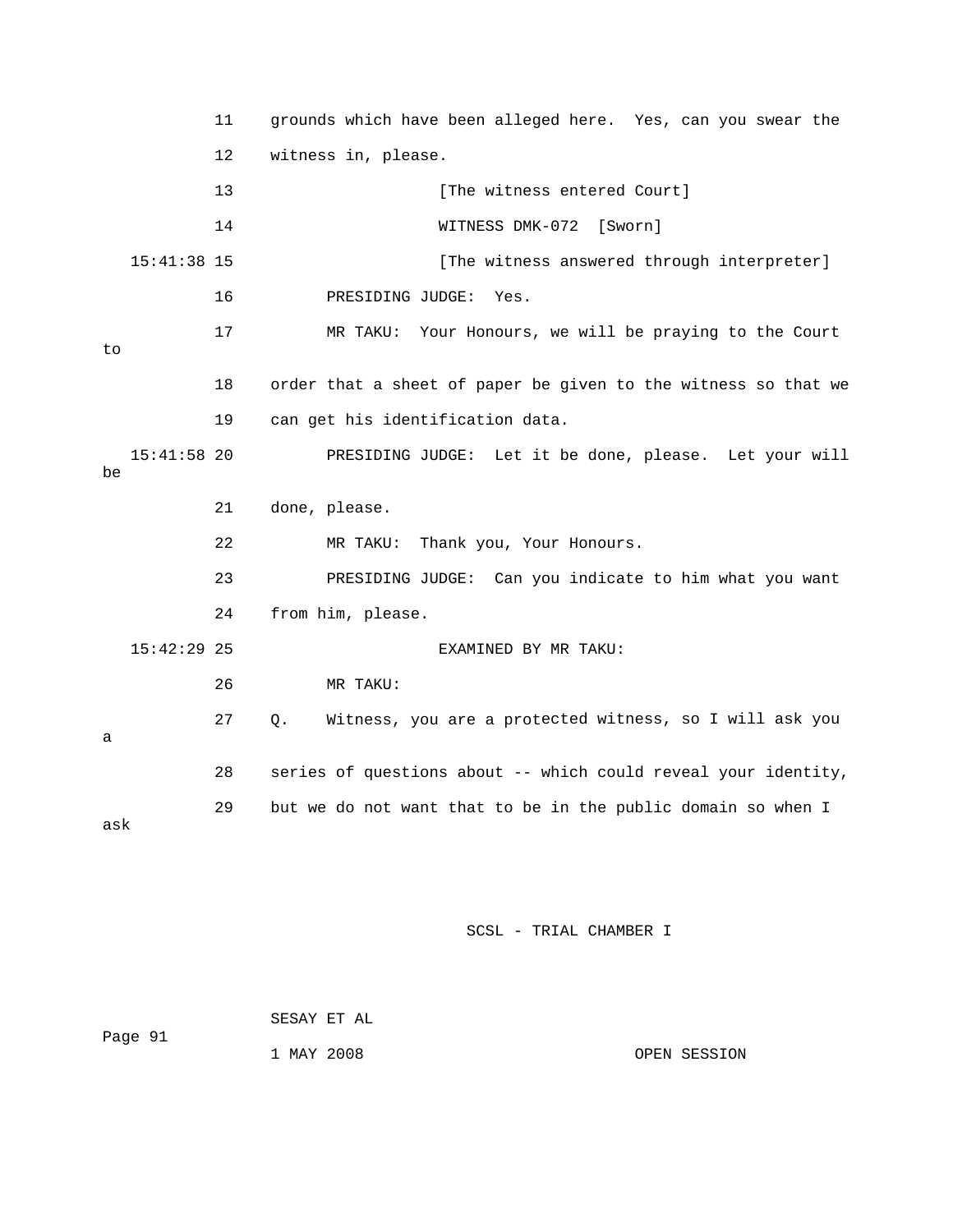1 those questions, you will write the answers there. Do you 3 A. Yes. 4 Q. Okay. Your name, sir. And your address, where you reside 15:43:18 5 now and the profession? 6 PRESIDING JUDGE: You are going too fast for him. You are 8 MR TAKU: 9 Q. Your name, your address, and your current profession. Are 15:43:53 10 you finished, sir? Court Management, please, can you help? for 13 PRESIDING JUDGE: Yes, please, he may. 14 MR TAKU: Your Honours, we're seeking the Court attendant. 15:44:32 15 PRESIDING JUDGE: Yes. 17 official of the Court will have a slightly more, in the 18 form, his name. 19 PRESIDING JUDGE: The witness unit -- is the witness unit 15:45:08 20 there who can assist him if it isn't very clear. Get another 22 MR TAKU: Yes, Your Honour, we're seeking leave of the 2 understand, sir? 7 going too fast for hem. Watch his hand. 11 MR CAMMEGH: Your Honour, could Mr Gbao leave the room 12 a moment, please? 16 MR TAKU: Your Honours, maybe I might apply that an clearer 21 sheet of paper, please. 23 Court to tender. 24 PRESIDING JUDGE: Any objection, please?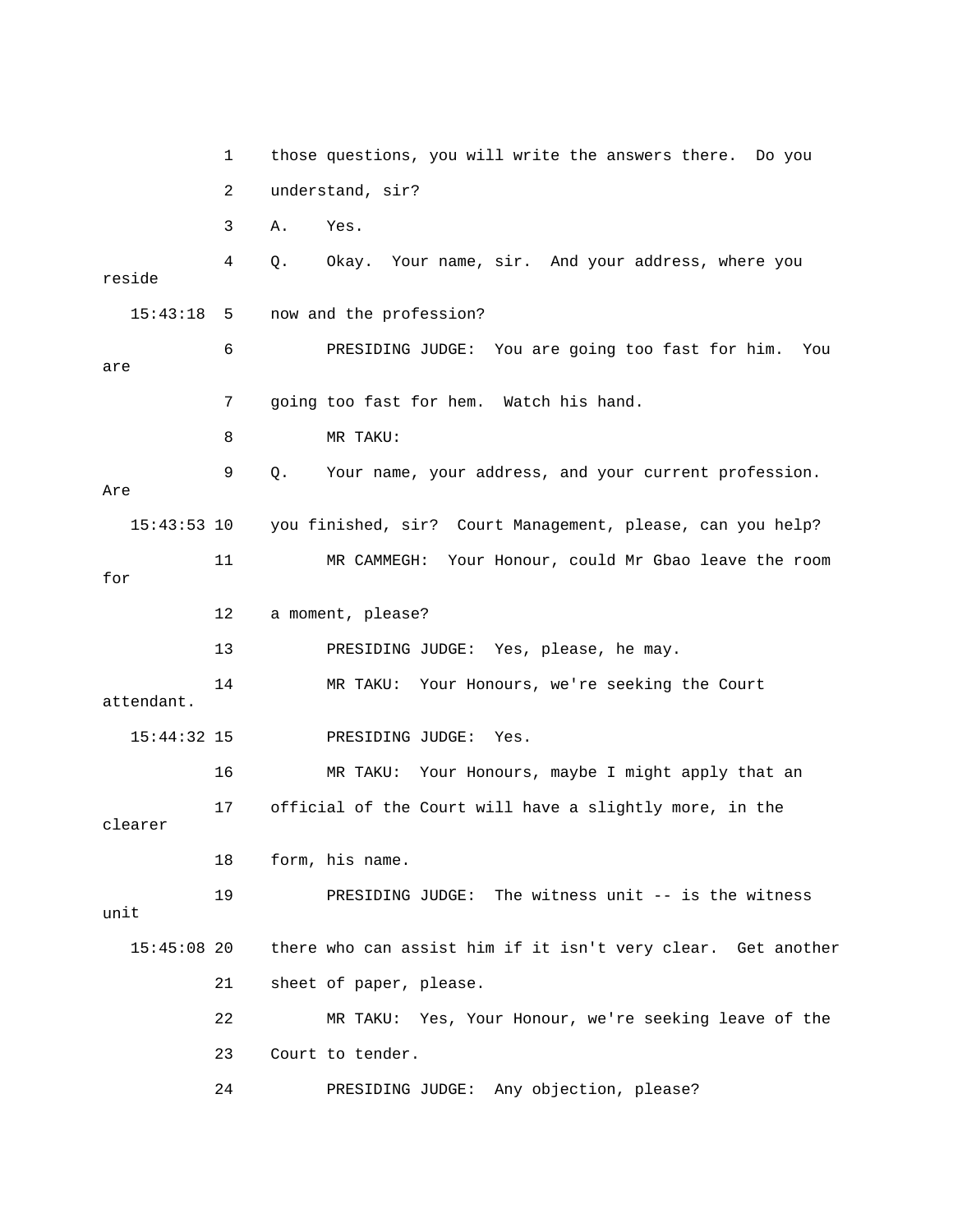### 15:49:06 25 MR FYNN: None, My Lord.

- 26 MR JORDASH: No, thank you.
- 27 MR CAMMEGH: No, thank you.

28 PRESIDING JUDGE: Thank you. The paper is admitted in

29 evidence and marked confidentially as Exhibit 360.

|         | SESAY ET AL |  |              |
|---------|-------------|--|--------------|
| Page 92 |             |  |              |
|         | 1 MAY 2008  |  | OPEN SESSION |

| $\mathbf 1$    |             | XXXXXXXX: Yes, My Lords.                                |
|----------------|-------------|---------------------------------------------------------|
| $\overline{2}$ |             | PRESIDING JUDGE: Can you have it please.                |
| 3              |             | [Exhibit No. 360 was admitted]                          |
| 4              |             | MR TAKU:                                                |
| 15:49:53<br>5  | $Q_{\star}$ | Yes, witness, do not say anything that will reveal your |
| 6              |             | identity. You understand, sir?                          |
| 7              | Α.          | Yes.                                                    |
| 8              | Q.          | Now, when did you join the RUF?                         |
| 9              | Α.          | 1991.                                                   |
| $15:50:17$ 10  | $Q$ .       | Where did you join the RUF?                             |
| 11             | Α.          | At Baiwala.                                             |
| 12             | $Q$ .       | Now, very briefly --                                    |
| 13             |             | PRESIDING JUDGE: Mr Witness, how old are you?           |
| 14             |             | THE WITNESS: This is my 59th year. 59.                  |
| $15:51:11$ 15  |             | PRESIDING JUDGE: Yes, Mr Taku, you may proceed, please. |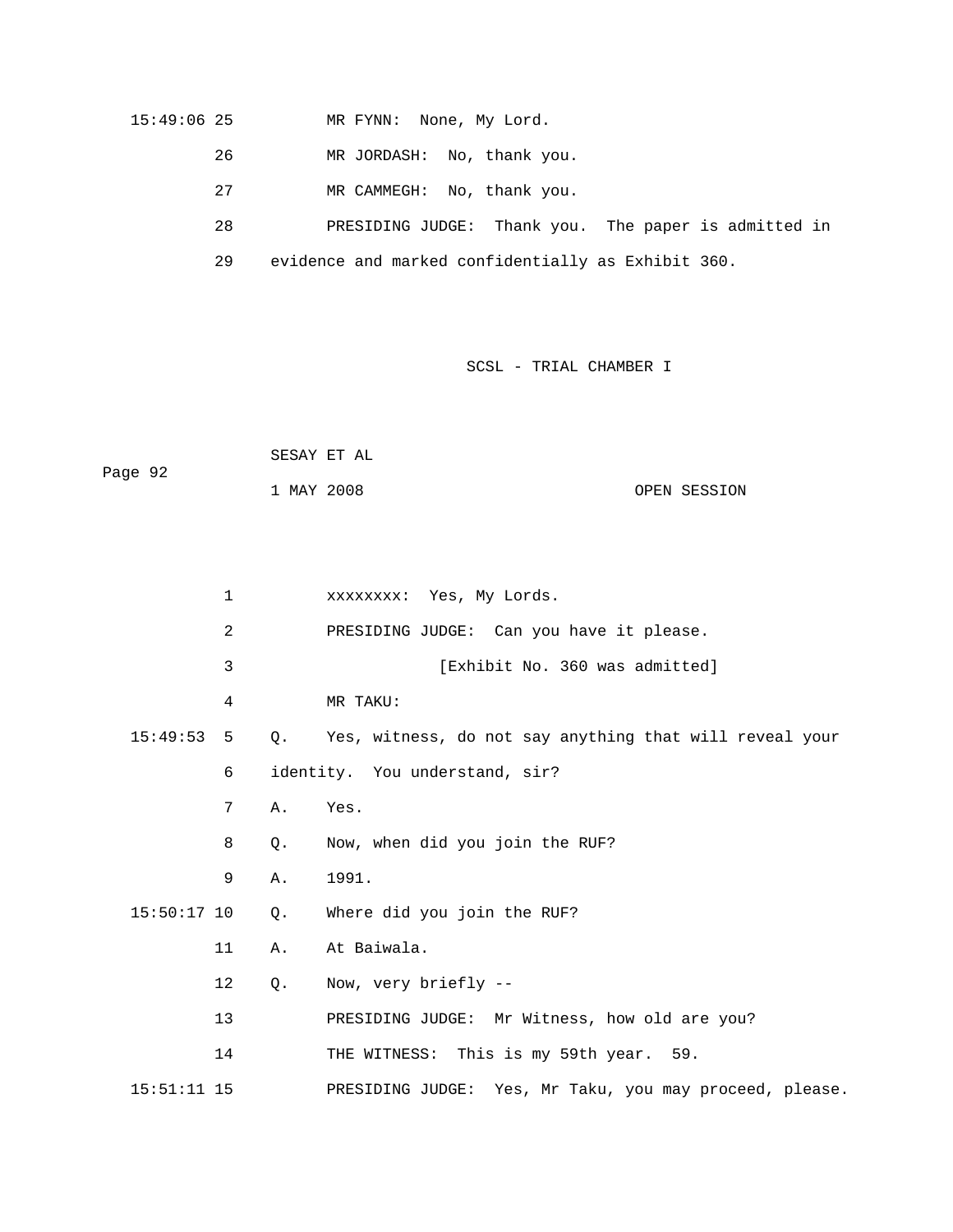16 MR TAKU: 17 Q. Now can you very briefly tell the Court what training 18 Underwent when you joined the RUF? 19 PRESIDING JUDGE: How did he join the RUF? THE WITNESS: When I joined the RUF, I did not undergo 21 military training but I was with them. 22 MR TAKU: 24 JUDGE BOUTET: What does that mean? 15:51:46 25 THE WITNESS: I did not undergo training. For instance, 26 say I would go to the front line and fight. That's what I 28 joined the RUF. What does that mean? 29 MR TAKU: SCSL - TRIAL CHAMBER I 1 MAY 2008 OPEN SESSION 3 THE INTERPRETER: The interpreter is sorry. The starting 4 point of the witness has not been clear to him so he cannot take you  $15:51:30$  20 any 23 Q. Now - meant. 27 JUDGE BOUTET: Yeah but what do you mean by you say I SESAY ET AL Page 93 1 Q. The judge wants to know how you joined the RUF? 2 A. The time when.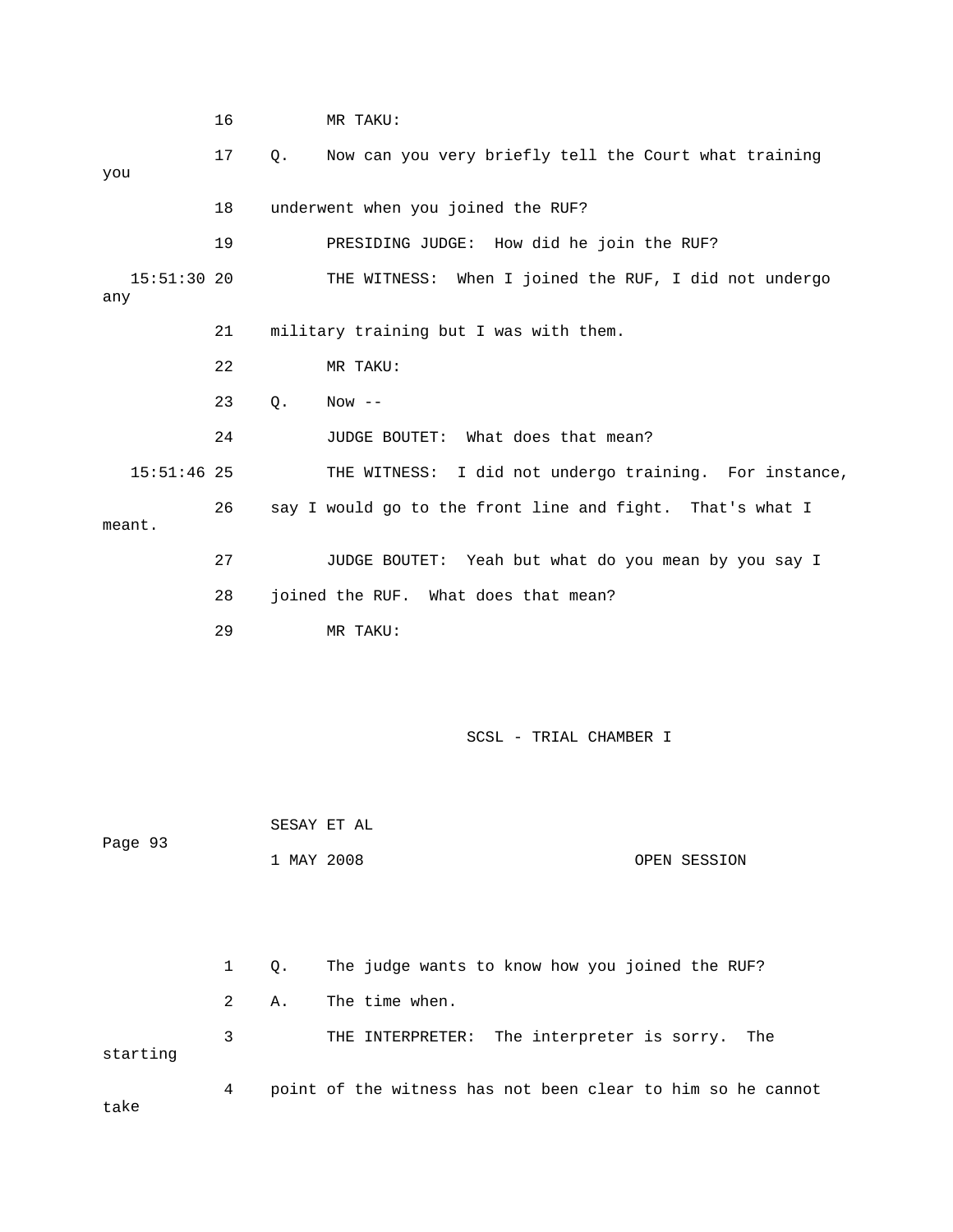15:52:29 5 off from there.

 6 PRESIDING JUDGE: Now, start afresh [overlapping speakers], 8 THE WITNESS: In 1991 RUF captured me. They took me to 9 Baiwala in order for me to be trained, but I told them that I was 15:53:00 10 not well and because of that, I did not go through a physical 11 training. So they gave me an assignment but in the same base 12 I did the assignment in the same base. That was what I meant. 13 MR TAKU: 14 Q. Can you tell the Court what this assignment was? 15:53:37 15 A. The assignment which they gave me, there was a unit 16 the G3 unit. I was there. I was registering the recruit that 21 MR JORDASH: Sorry to leap up, I think there's a  $\operatorname*{say}% \operatorname*{supp}\left( X_{0},\mathcal{N}\right) =\operatorname*{supp}\left( X_{0},\mathcal{N}\right)$  23 G2 and I thought I heard the translation say G3. MR JORDASH: Yes, and I heard a G2 coming from the . witness 26 MR TAKU: 7 you know. Start afresh with what you have just been saying. and called 17 would come in in order for them to be trained and at the same 18 time at the end of the week, if they wanted to go on weekends, I 19 used to issue a travelling pass to them in order for them to go 15:54:06 20 home and come back. 22 translation error. I heard the witness -- I heard his voice 24 PRESIDING JUDGE: I heard -- I wrote G3. 15:54:20 25 27 Q. So what is the unit that you were attached to, witness? 28 A. G2.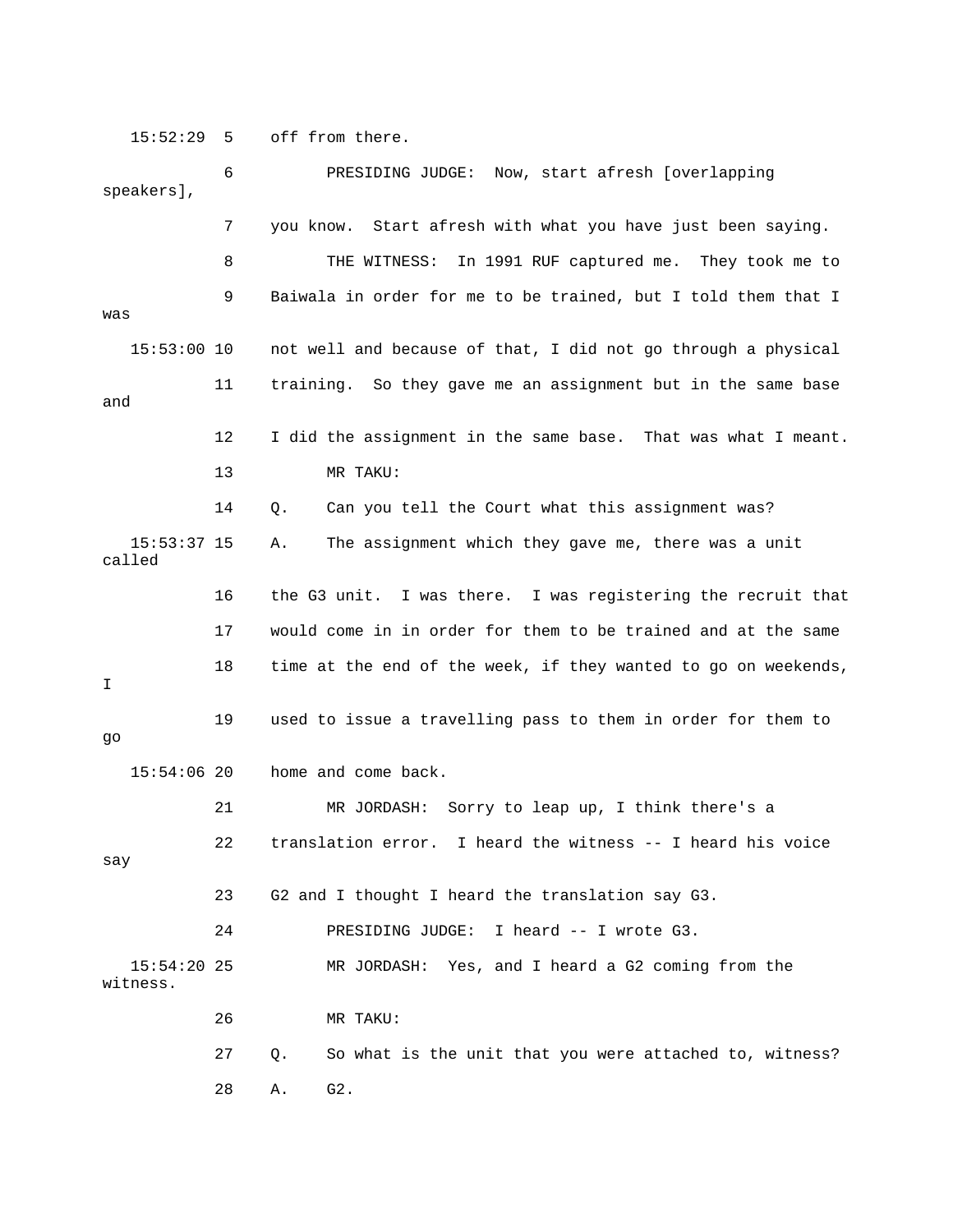29 PRESIDING JUDGE: Thank you, Mr Jordash.

|         | SESAY ET AL |              |
|---------|-------------|--------------|
| Page 94 |             |              |
|         | 1 MAY 2008  | OPEN SESSION |

| error.                  | $\mathbf{1}$   | THE INTERPRETER: The interpreter is sorry for that            |
|-------------------------|----------------|---------------------------------------------------------------|
|                         | $\overline{2}$ | He never realised that it was -- indeed that was the way. I'm |
|                         | 3              | thankful that it has been corrected.                          |
|                         | 4              | MR TAKU:                                                      |
| 15:55:02                | 5              | Now, you said your assignment in the G2 unit was to --<br>Q.  |
|                         | 6              | Yes.<br>Α.                                                    |
| please?                 | 7              | Tell the Court again what your assignment entailed,<br>Q.     |
|                         | 8              | PRESIDING JUDGE: He has said it. He said it.<br>The           |
|                         | 9              | recruits that were registered were brought for training and   |
| $15:55:16$ 10<br>passes |                | registered those who were going on weekends and gave them     |
|                         | 11             | or so to go for weekends. Repeat -- take that over again, you |
| with                    | 12             | The registered recruits, what did you do on weekends<br>know. |
|                         | 13             | those recruits?                                               |
| returned,               | 14             | THE WITNESS: When they went on weekends and they              |
| $15:55:48$ 15           |                | then the pass had expired for that week.                      |
|                         | 16             | PRESIDING JUDGE: Is it you who gave the passes?               |
|                         | 17             | Yes, sir.<br>THE WITNESS:                                     |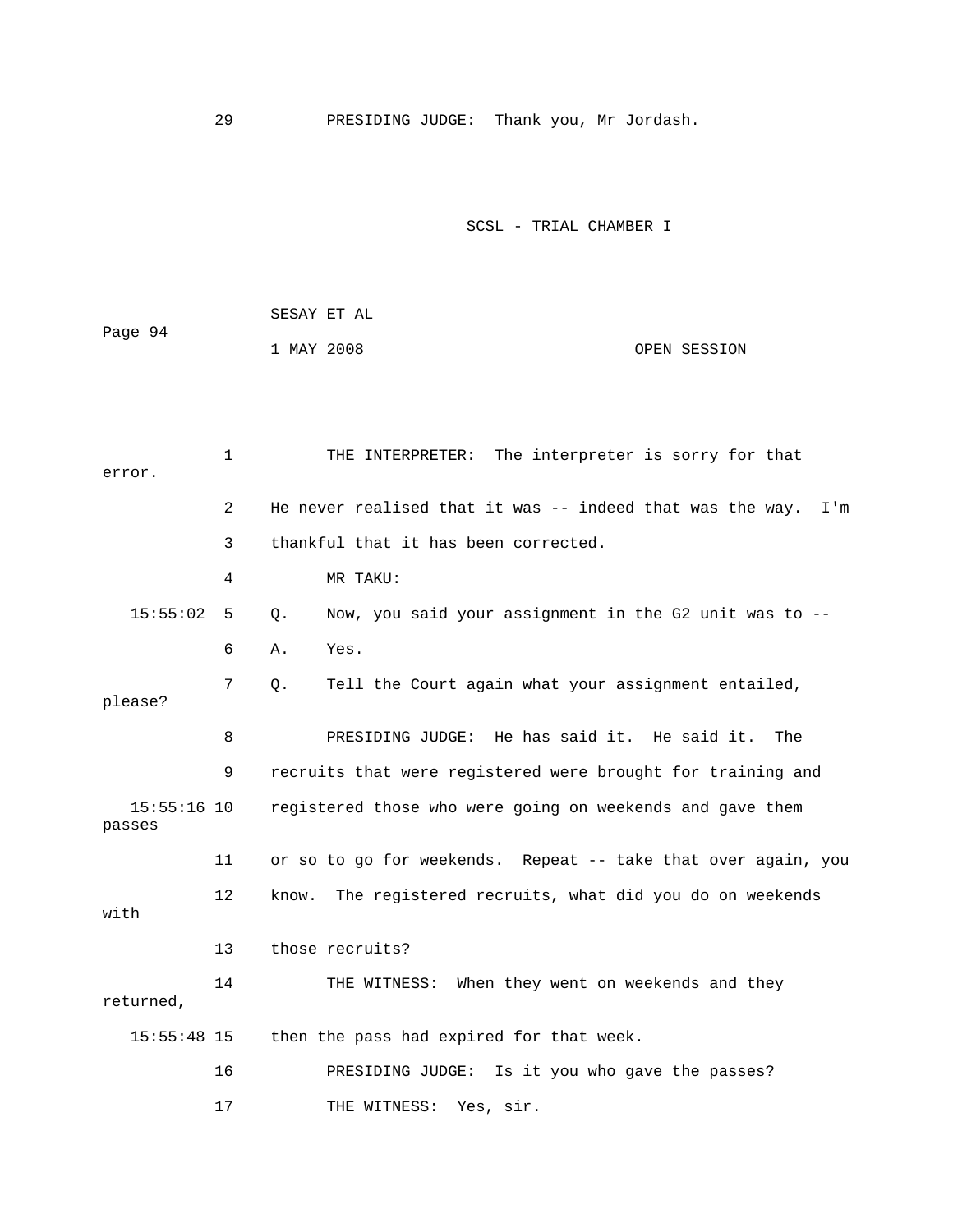18 MR TAKU: 19 Q. Now, among the recruits that you registered, did you find 15:56:29 20 any recruit below the age of 15 years old? years 22 old. 23 PRESIDING JUDGE: Yes? 24 MR HARRISON: The Prosecution is not objecting but the 15:56:40 25 Prosecution is not sure what year we're talking about. We're 27 PRESIDING JUDGE: Pardon me? 28 MR HARRISON: Are we still talking about 1991? It's 21 A. No, I did not register any recruit who was below 15 26 assuming it's still 1991. really 29 a question asking if Mr Taku can guide us.

SCSL - TRIAL CHAMBER I

 1 MAY 2008 OPEN SESSION SESAY ET AL Page 95

 1 PRESIDING JUDGE: Yes, Mr Taku should guide us, please. 2 MR TAKU: Yes, Your Honours. 3 G. Now I'm talking about these recruits that you 4 registered in 1991. Did you see -- did you register any recruit 15:57:13 5 below the age of 15 years?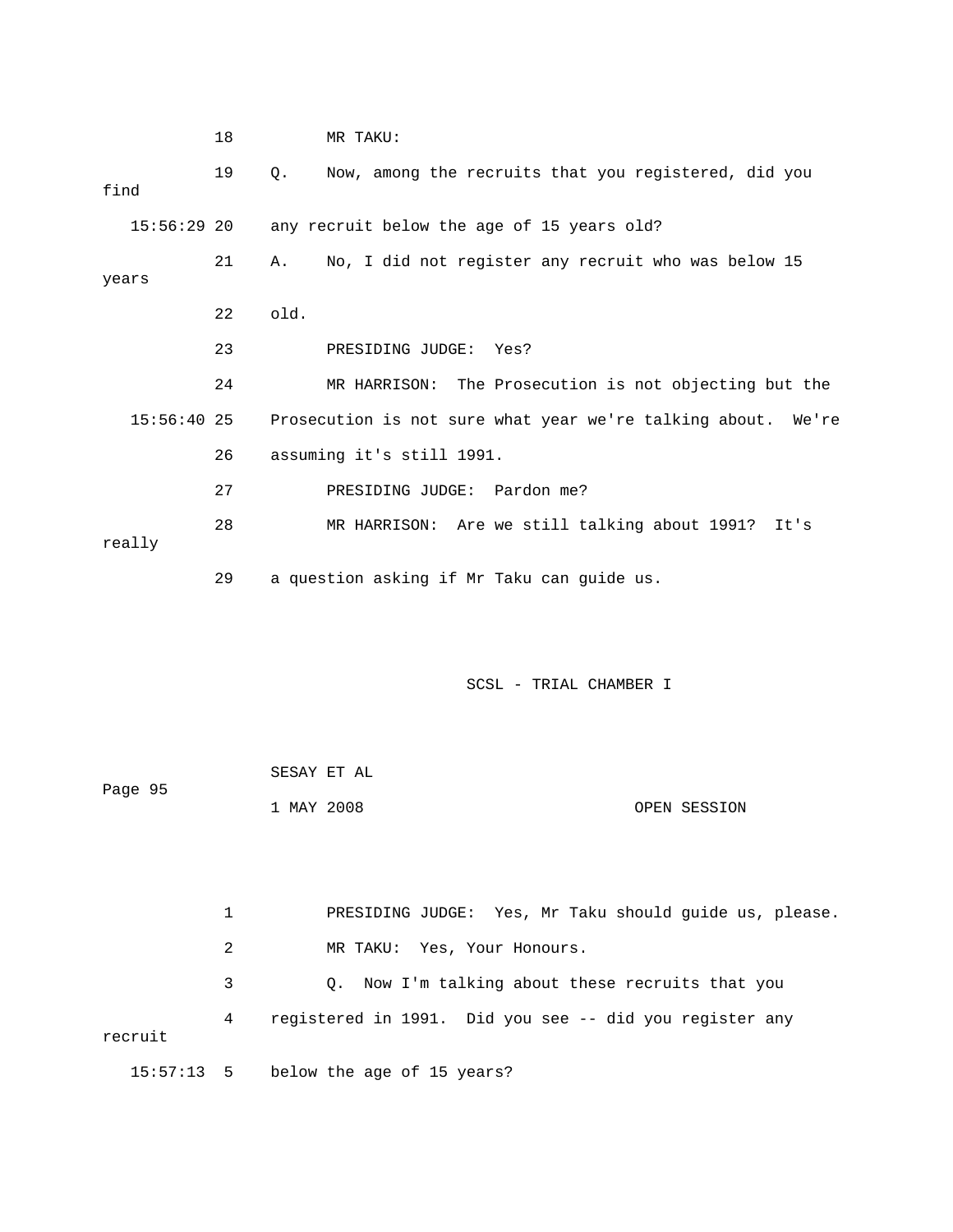| above                | 6  | Α.        | I did not register any child, no recruit who was not           |
|----------------------|----|-----------|----------------------------------------------------------------|
|                      | 7  | 15 years. |                                                                |
|                      | 8  | Q.        | Now, on 25 May 1996, where were you?                           |
|                      | 9  | Α.        | I was at the Benguema Barracks.                                |
| $15:57:39$ 10        |    |           | 1990 when?<br>PRESIDING JUDGE:                                 |
|                      | 11 |           | MR TAKU:<br>1996, Your Honour.                                 |
| date?                | 12 | Q.        | What were you doing at the Benguema Barracks on that           |
|                      | 13 | Α.        | I was with my elder brother and I was doing farming.           |
|                      | 14 | Q.        | When did you go to Benguema Barracks?                          |
| $15:58:18$ 15        |    | Α.        | I went to the Benguema Barracks in 1995.                       |
|                      | 16 | Q.        | Why did you go there in 1995?                                  |
|                      | 17 | Α.        | Well, in 1995 I went there because I was from detention        |
|                      | 18 |           | from Pademba Road Prison so I decided to stay with my brother. |
| tell                 | 19 | Q.        | Why were you detained at Pademba Road Prison? Briefly          |
| $15:59:14$ 20        |    |           | the Court, please?                                             |
| advanced,            | 21 | Α.        | When the MP actually took over, government forces              |
| moving               | 22 |           | so we went and everybody was in disarray and everybody was     |
|                      | 23 |           | on their own and before the war I had my children who were     |
|                      | 24 |           | attending school -- vocational secondary school in Pendembu.   |
| $15:59:51$ 25<br>and |    |           | That was the place they were attending. So I decided to go     |
|                      | 26 |           | bring them to take them to Lungi in order for them to continue |
|                      | 27 |           | schooling because they had lost two years without schooling.   |
| soldiers             | 28 |           | When I arrived in Kailahun with the children, some SLA         |
| the                  | 29 |           | one evening took the children from the house.<br>They went to  |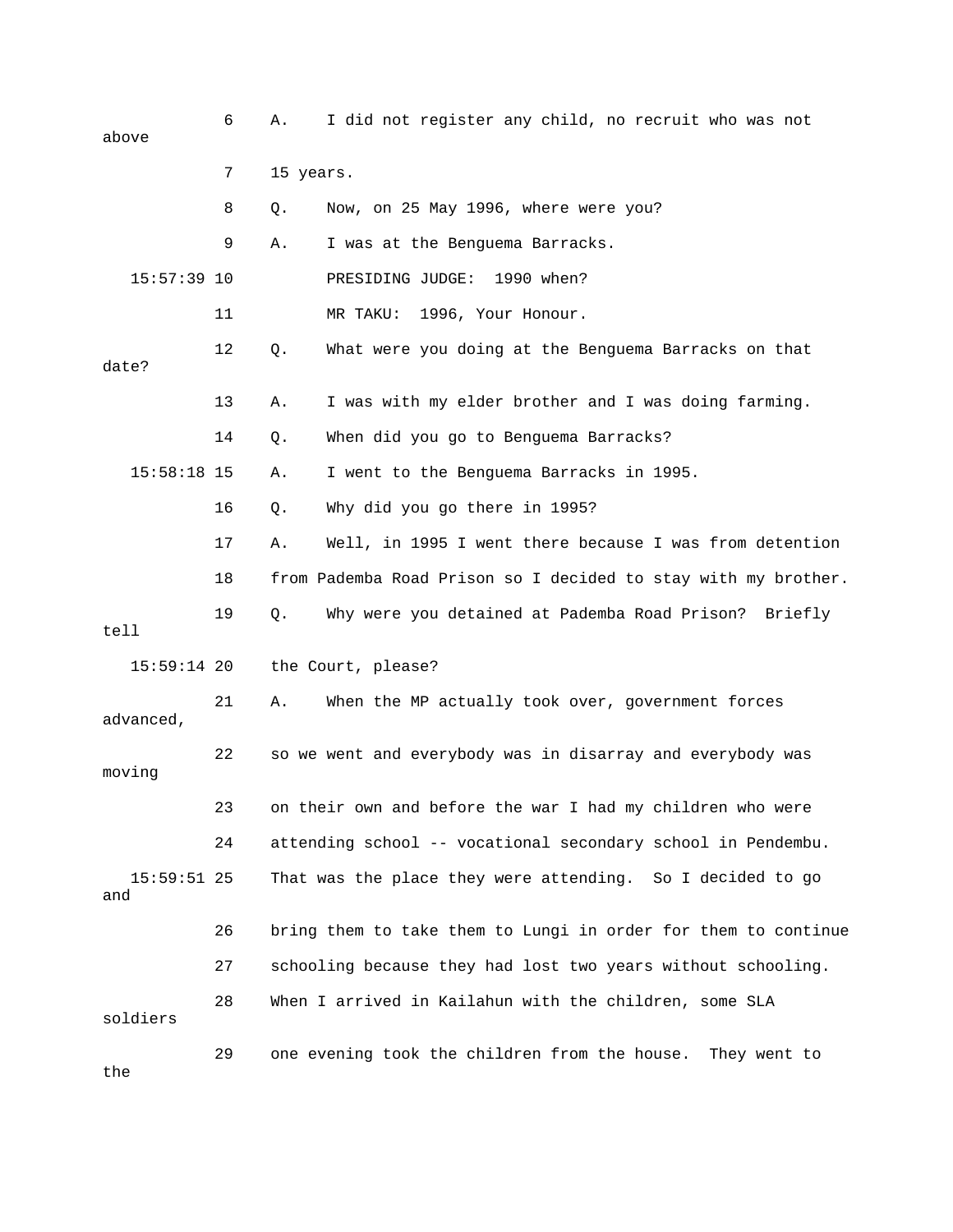| Page 96 | SESAY ET AL |  |              |
|---------|-------------|--|--------------|
|         | 1 MAY 2008  |  | OPEN SESSION |

|                        | 1  | nearby house and sat there and it was at night. When I came I |
|------------------------|----|---------------------------------------------------------------|
| they                   | 2  | Their mother showed me the direction where<br>asked for them. |
| me                     | 3  | When I went there I met them. So it wasn't nice with<br>went. |
|                        | 4  | so I told them that I would not allow that because those were |
| 16:00:36               | 5  | children and that they were attending school. So the soldiers |
|                        | 6  | were angry with me and the other one promised that they were  |
|                        | 7  | going to change my address. The following morning I saw them. |
| the                    | 8  | They went with an MP and they captured me. When we went to    |
| detained               | 9  | MP office in Kailahun, they said I was a rebel. So they       |
| $16:01:02$ 10<br>visit |    | And they did not allow my -- my wife and children to<br>me.   |
|                        | 11 | me so they placed me in the cell. I was there for six days.   |
| detained               | 12 | They took me from there, they brought me to Daru.<br>They     |
| me                     | 13 | me there for ten days. They took me from there. They brought  |
| days.                  | 14 | to the Bo brigade headquarters. I was there for only four     |
| $16:01:31$ 15<br>me    |    | The fifth day they brought me to Freetown here and they took  |
| hours.                 | 16 | I was at Cockerill for about one-and-a-half<br>to Cockerill.  |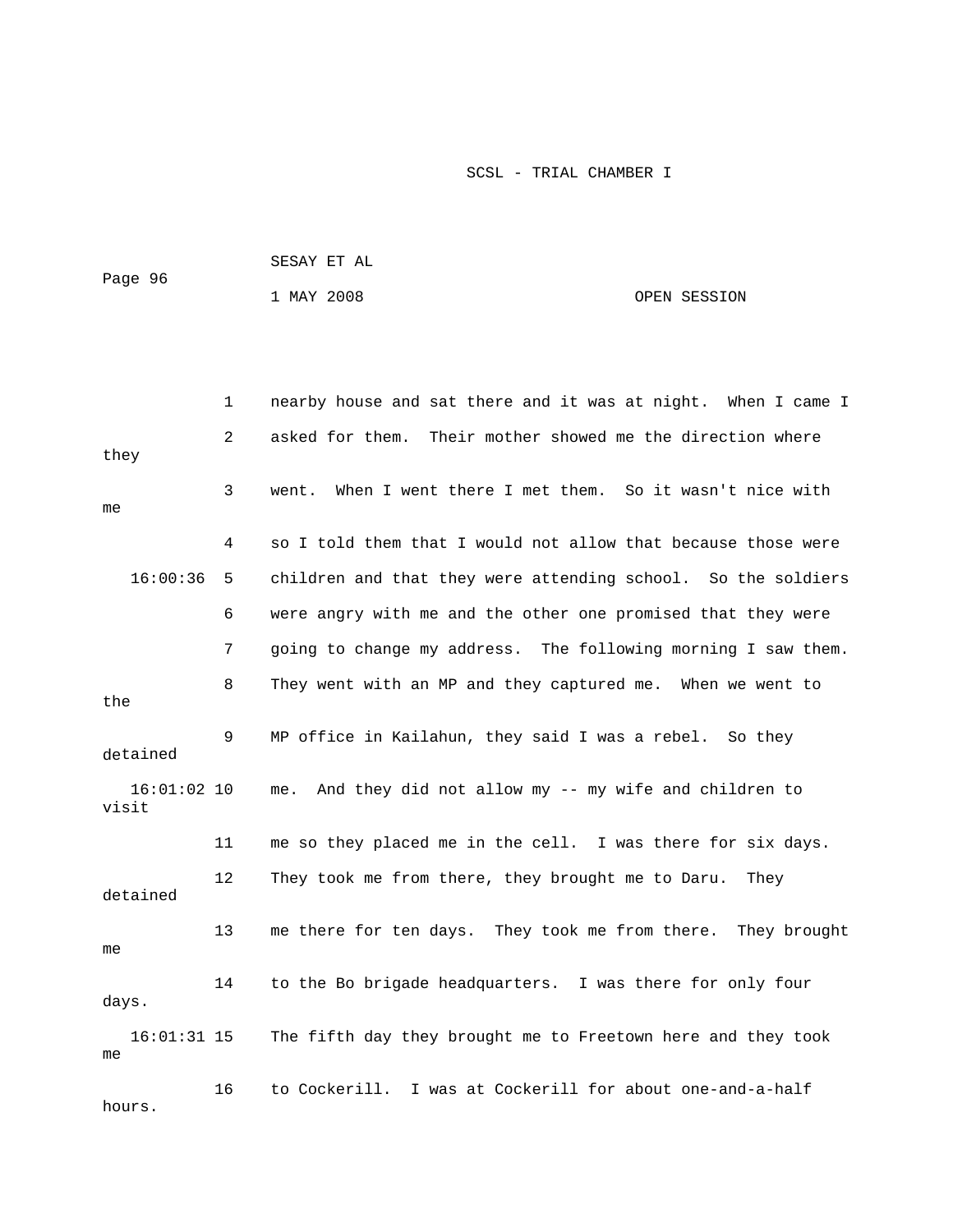|               | 17 | They took me to Pademba Road Prison. That was a Sunday, 19   |
|---------------|----|--------------------------------------------------------------|
|               | 18 | December, 1993. So I was in detention until Saturday, 23     |
|               | 19 | December 1994. They released me. So because of that, they    |
|               |    | 16:02:03 20 released me from there. They have taken me --    |
|               | 21 | PRESIDING JUDGE: You were released when?                     |
|               | 22 | THE WITNESS: Saturday, December 24, 1994. That was the       |
|               | 23 | time they released me from Pademba Road Prison. That was --  |
|               | 24 | PRESIDING JUDGE: [Indiscernible] family.                     |
| $16:02:33$ 25 |    | THE WITNESS: Well, maybe.                                    |
|               | 26 | PRESIDING JUDGE: Anyway, let's get along.                    |
|               | 27 | MR TAKU:                                                     |
|               | 28 | So after you were released you went to where?<br>$Q_{\star}$ |
|               | 29 | I went to Benquema Barracks.<br>А.                           |

|         | SESAY ET AL |              |
|---------|-------------|--------------|
| Page 97 |             |              |
|         | 1 MAY 2008  | OPEN SESSION |

| $\mathbf{1}$   | 0.        | Why did you go to Benguema Barracks?                  |
|----------------|-----------|-------------------------------------------------------|
| 2              |           | PRESIDING JUDGE: Because he had his brother there.    |
| 3              |           | MR TAKU: Okay.                                        |
| $\overline{4}$ | $\circ$ . | Now, on 25 May 1997, where were you?                  |
|                |           | $16:03:09$ 5 A. I was still in the Benguema Barracks. |
| 6              |           | 0. How did you learn about the AFRC coup?             |
| 7              | Α.        | May 25, Sunday. We were at the Benquema Barracks. We  |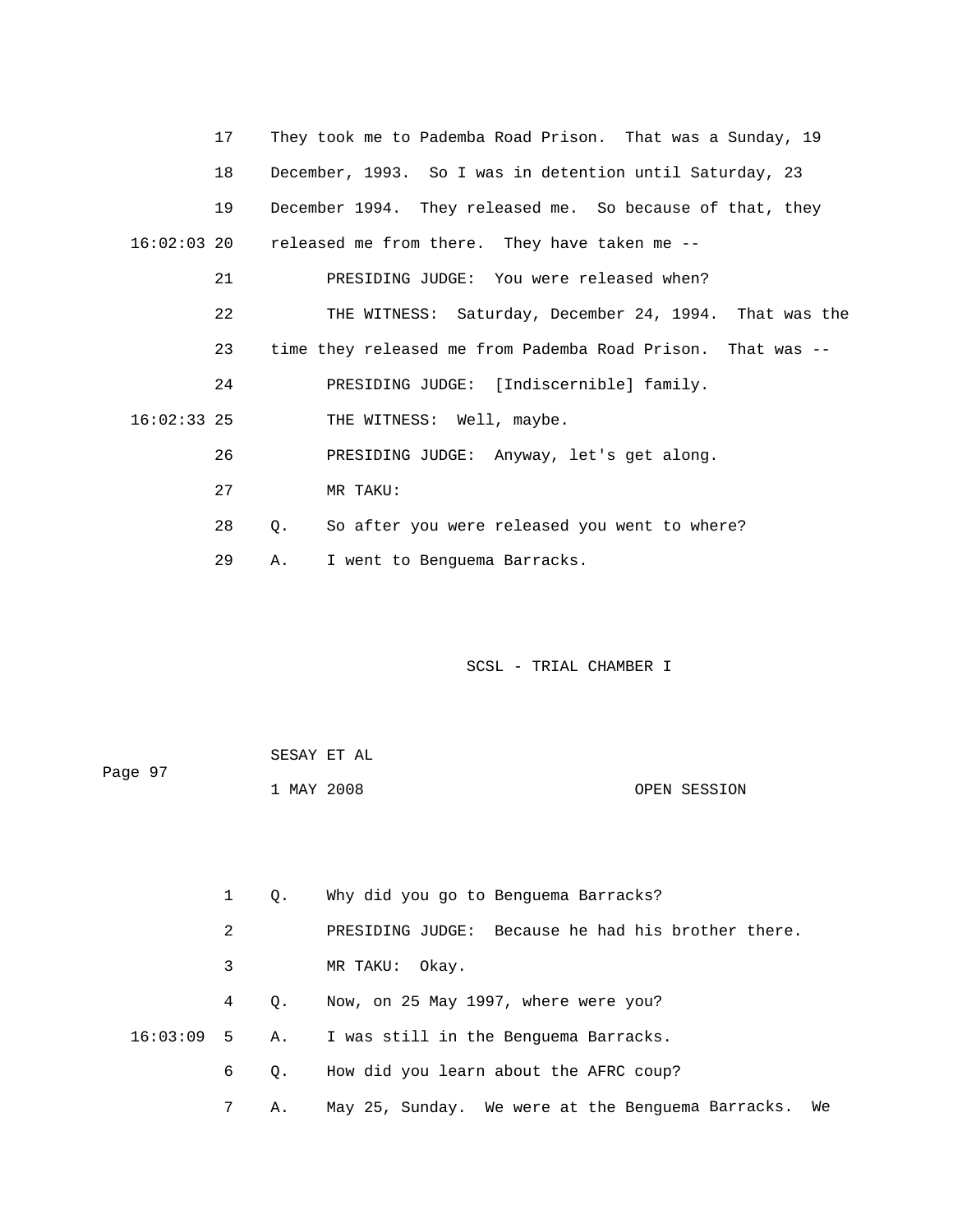| too  |               | 8  |                      | heard shooting along Waterloo area on to Lumpa.<br>It was not  |  |  |
|------|---------------|----|----------------------|----------------------------------------------------------------|--|--|
|      |               | 9  |                      | long when the soldiers came and said there was a revolution so |  |  |
|      | $16:03:37$ 10 |    |                      | that was the way I came to know that a coup had happened.      |  |  |
|      | there         | 11 | Q.                   | So when you got this information, what happened?<br>Is         |  |  |
|      |               | 12 |                      | anything again that happened that you want to tell the Judges, |  |  |
|      |               | 13 | please?              |                                                                |  |  |
|      |               | 14 | Yes.<br>Α.           |                                                                |  |  |
|      | $16:04:05$ 15 |    | Q.                   | Proceed, sir.                                                  |  |  |
| came |               | 16 | Α.                   | We heard an announcement over the FLBS, which was we           |  |  |
|      |               | 17 |                      | to understand that Johnny Paul Koroma said he was the chairman |  |  |
| 18   |               |    |                      | for the AFRC, and that Foday Sankoh should be his              |  |  |
| in   |               | 19 |                      | vice-chairperson and the RUF and the AFRC should come together |  |  |
|      | $16:04:42$ 20 |    |                      | order to form a government.                                    |  |  |
|      |               | 21 | Q.                   | After that announcement, did you hear any other                |  |  |
|      |               | 22 |                      | announcement about the same issue?                             |  |  |
|      |               | 23 | Α.                   | Yes, I heard another announcement.                             |  |  |
|      |               | 24 | Q.                   | You heard another announcement made by who, sir?               |  |  |
|      | $16:05:10$ 25 |    | Α.                   | It was Foday Sankoh himself who made it.                       |  |  |
|      |               | 26 | Q.                   | What did he say?                                               |  |  |
|      |               | 27 | Α.                   | Foday Sankoh said over the BBC, he said that he accepted       |  |  |
| join |               | 28 |                      | the appointment and that the RUF should leave the bush and     |  |  |
|      |               | 29 | hands with the AFRC. | RUF should not be in any defensive any                         |  |  |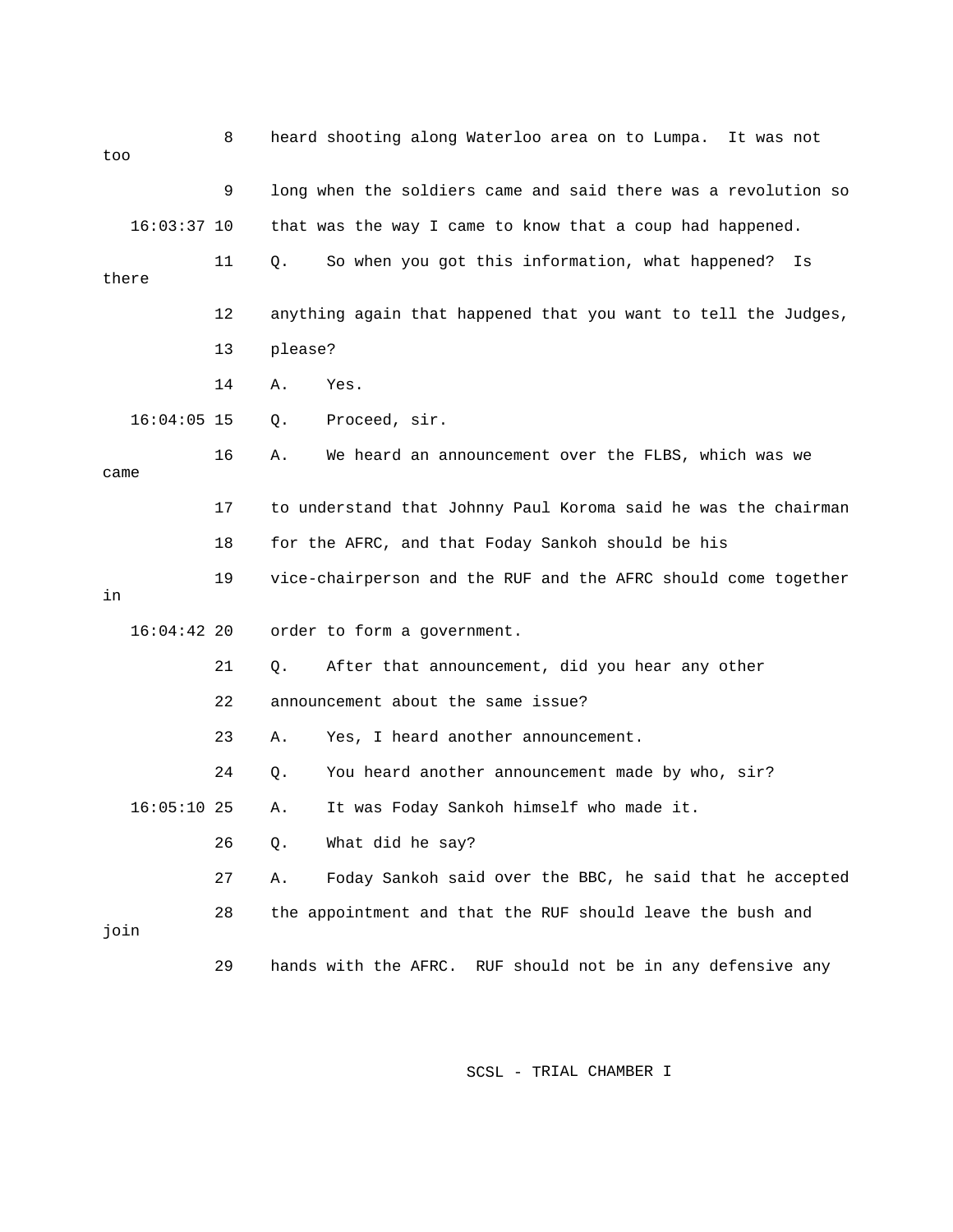|         | SESAY ET AL |              |
|---------|-------------|--------------|
| Page 98 |             |              |
|         | 1 MAY 2008  | OPEN SESSION |

 4 Q. Now, when Foday Sankoh made this announcement, what 16:06:03 5 happened? Do you know what happened thereafter, sir? 7 Q. Tell Their Lordships. 8 A. Indeed, the RUF accepted to come out from the bushes. 9 came to town. And when I was at Benguema, the first batch of RUF 16:06:32 10 group that I saw were Superman's group. They were the first 12 later. All of them were accommodated at the officers' 13 at the Benguema Barracks. Then three days later, I went there 14 after Sam Bockarie had arrived. He too had his own quarters. 16:07:04 15 went there and I met him. And even he told me that he heard 16 I had already been killed. So I explained all that happened 17 me, and that I was staying at Benguema at that moment. So he 18 continued to give me the assignment which made me to stay in 1 more. They should not be on any offensive but should be on the 2 defensive. That was the other announcement which I heard about 3 the coup. 6 A. Yes. They to 11 arrive at the Benguema Barracks, and other officers followed quarters I that to 19 Benguema. So I was there until the end of the war.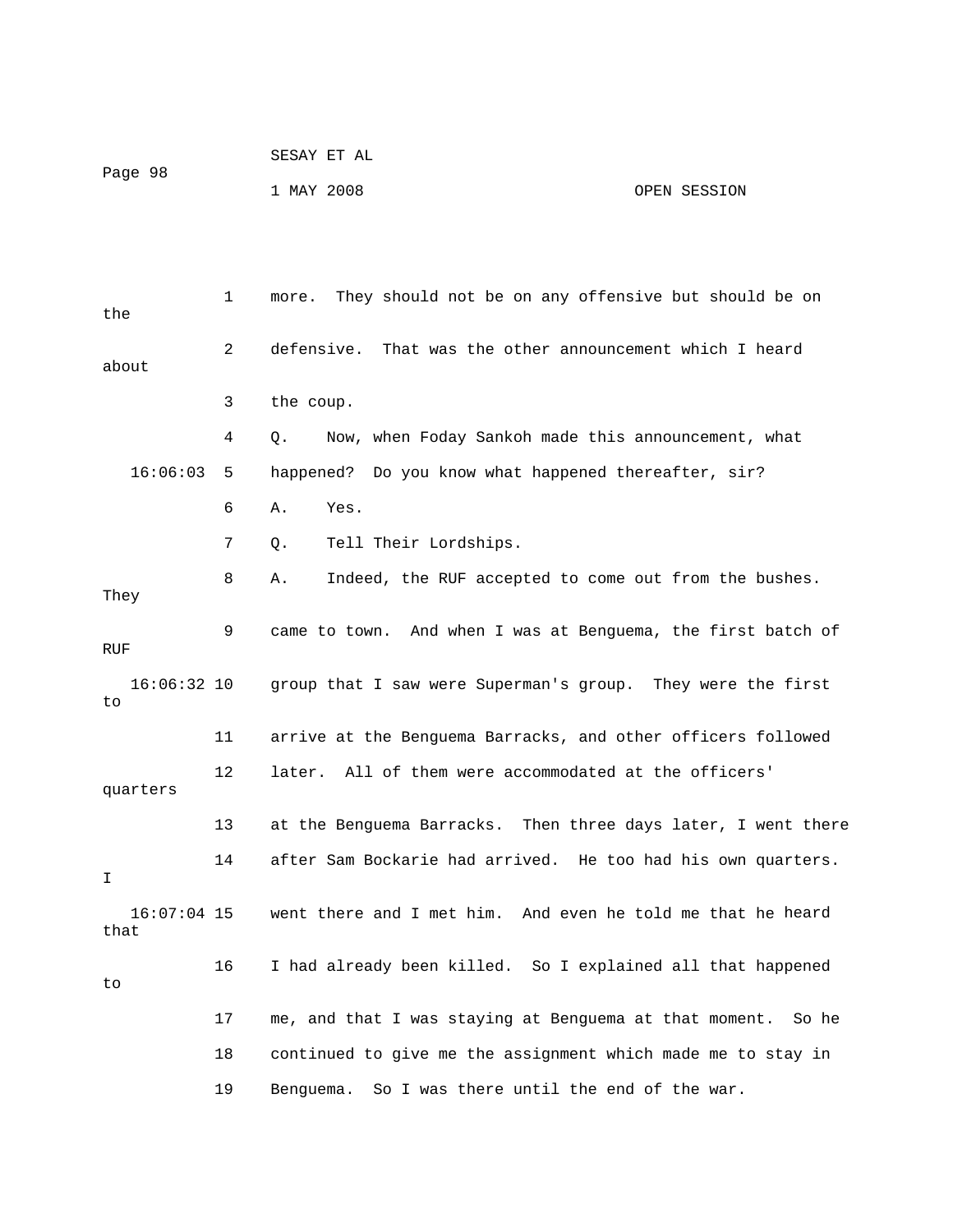| $16:07:40$ 20 |    |    | Q. Now, you said Mosquito gave you an assignment. Which  |  |  |  |  |
|---------------|----|----|----------------------------------------------------------|--|--|--|--|
|               | 21 |    | assignment did he give you?                              |  |  |  |  |
| same          | 22 | Α. | Well, the unit G2 was chained to IDU but they had the    |  |  |  |  |
|               |    |    |                                                          |  |  |  |  |
|               | 23 |    | responsibility so it was the same assignment as IDU.     |  |  |  |  |
|               | 24 | Q. | What was your rank? Did you have any rank at that time?  |  |  |  |  |
| $16:08:22$ 25 |    | Α. | At that time I did not have a rank but later I was given |  |  |  |  |
|               | 26 |    | the rank of sergeant.                                    |  |  |  |  |
|               | 27 | Q. | Did you have a commander at Benguema camp, sir?          |  |  |  |  |
|               | 28 | Α. | Yes, I had a commander whom I worked with directly at    |  |  |  |  |
|               | 29 |    | Benquema Barracks.                                       |  |  |  |  |
|               |    |    |                                                          |  |  |  |  |
|               |    |    |                                                          |  |  |  |  |

|         | SESAY ET AL |              |
|---------|-------------|--------------|
| Page 99 |             |              |
|         | 1 MAY 2008  | OPEN SESSION |

|                     |   | 1 Q. What was his name?                                    |
|---------------------|---|------------------------------------------------------------|
|                     | 2 | A. He was Captain xxxxxx.                                  |
|                     | 3 | 0. Did Captain xxxxxxxx have another name, sir?            |
|                     | 4 | JUDGE BOUTET: Did he say he was captain? I thought he      |
|                     |   | $16:09:15$ 5 said -- I heard commander Salia.              |
|                     | 6 | MR TAKU:                                                   |
|                     | 7 | Q. Repeat -- I mean, answer the question. Who was your     |
|                     | 8 | commander, please?                                         |
|                     | 9 | A. My commander at the Benguema Barracks was Captain xxxxx |
| 16:09:34 10 xxxxxx. |   |                                                            |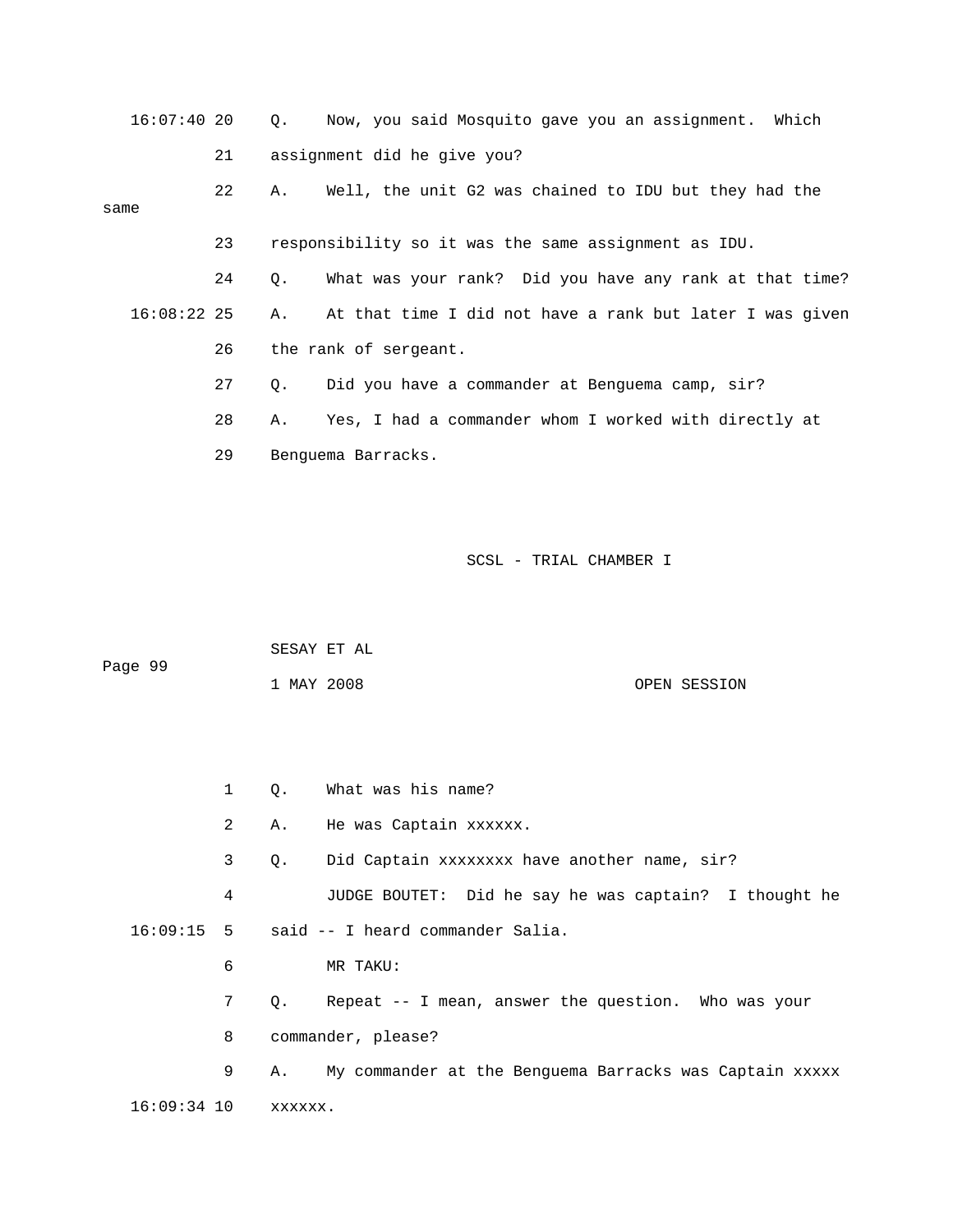|               | 11 | О.       | Did he have any other name apart from xxxxxxxxx that you |
|---------------|----|----------|----------------------------------------------------------|
|               | 12 | know of? |                                                          |
|               | 13 | Α.       | Yes.                                                     |
|               | 14 | Q.       | Tell Their Lordships, please?                            |
| $16:09:51$ 15 |    | Α.       | We used to call him Peleto. Amara Peleto.                |
| commander?    | 16 | Q.       | You said Captain Amara Salia, Peleto, was your           |
|               | 17 | Α.       | Yes.                                                     |
|               | 18 | Q.       | From what period to what period was he your commander in |
|               | 19 |          | Benguema Barracks?                                       |
| 16:10:4020    |    | Α.       | He was my commander at the Benguema Barracks '97 to '98  |
|               | 21 |          | when he had to retreat at the Benguema Barracks.         |
|               | 22 | О.       | Now, can you tell --                                     |
|               | 23 |          | JUDGE BOUTET: Can we have some dates in '97 and '98,     |
|               | 24 | please.  |                                                          |
| $16:11:09$ 25 |    |          | MR TAKU:                                                 |
|               | 26 | О.       | Can you tell the Court the dates in '97 and '98?         |
| Salia         | 27 | Α.       | I wouldn't be able to say the exact dates when Amara     |
| Benguema      | 28 |          | took over command and the Benguema Barracks, but I left  |
|               | 29 |          | Barracks with xxxxxxxx, February 6, 1998.                |

 SESAY ET AL Page 100 1 MAY 2008 OPEN SESSION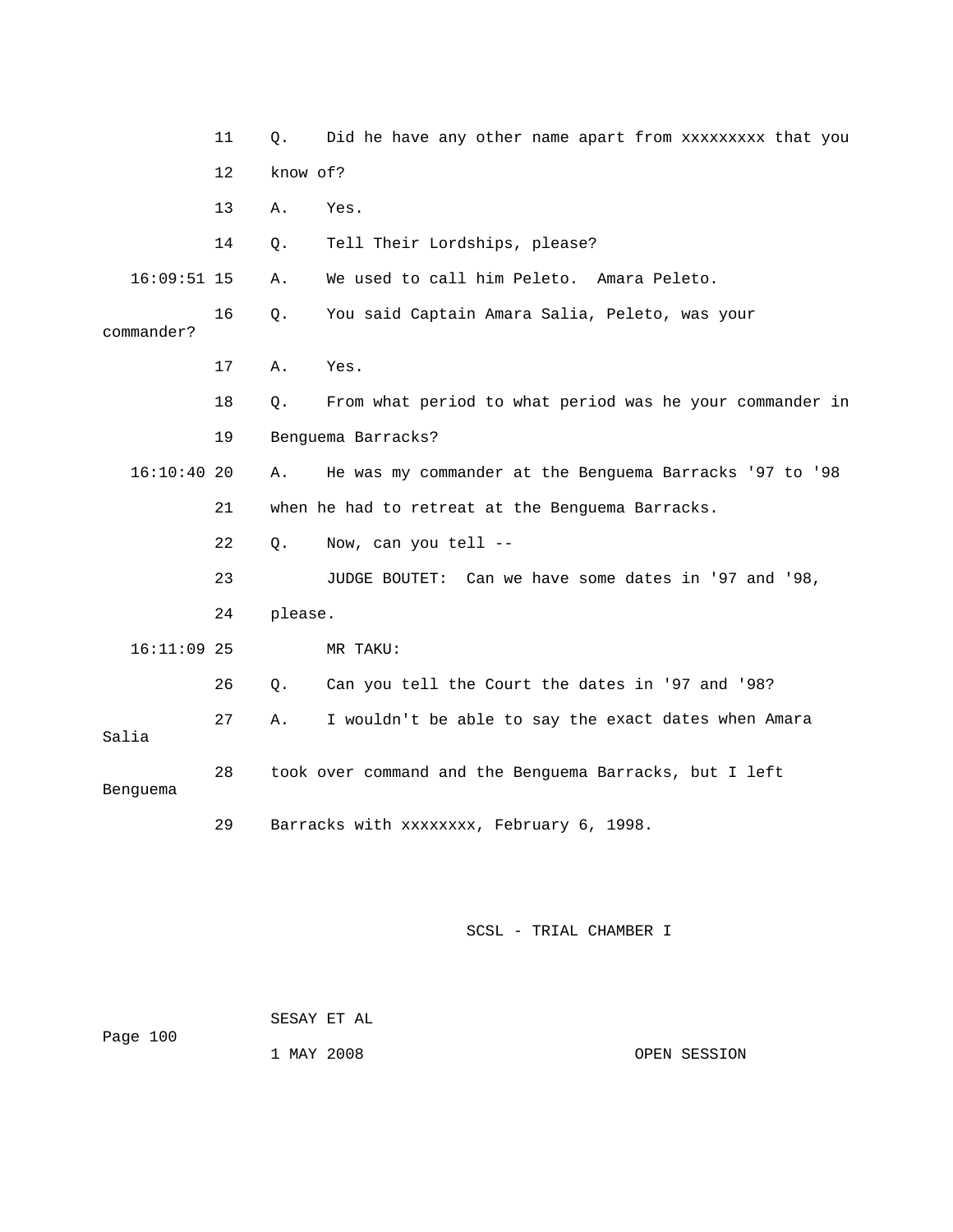1 Q. Within the period Captain xxxxxxx, xxxxx, was the 2 commander, can you tell the Court what -- 3 PRESIDING JUDGE: He says 13 February -- 14 or 13 4 On what day. 16:12:06 5 MR TAKU: 6 Q. What date, please, did you leave the camp? 7 A. I said the 6 February 1998. 8 Q. Now, can you tell the Court what type of commander was 9 Captain xxxxxxxxxxx in Benguema camp between the period in 12 Q. Proceed, please. 13 A. Captain xxxxxxxxx, he was feared by a lot of RUF members 14 even to work with him because he was a man -- he was a wicked 16:13:27 15 man. So when we went there, he began to harass people. There 16 was a time he said he was going to Tombu, he returned because 17 had one CG motorbike. He met us at the barracks. He said he 18 arrived at Macdonald, civilians had taken a shotgun and they 19 wanted to kill him. So he tried to put some of the boys  $16:13:57$  20 together, so I was part of him on that trip. When he return. 22 Let us go and meet Sam Bockarie, who was Mosquito. He 23 you here. Even myself, he assigned me here. Go and tell him. February. 16:12:52 10 1997 to 6 February 1998? 11 A. Yes. he had explained 21 what had happened, I told him that the best thing, let us assigned 24 Then he will know what kind of step to take. He -- he was --

he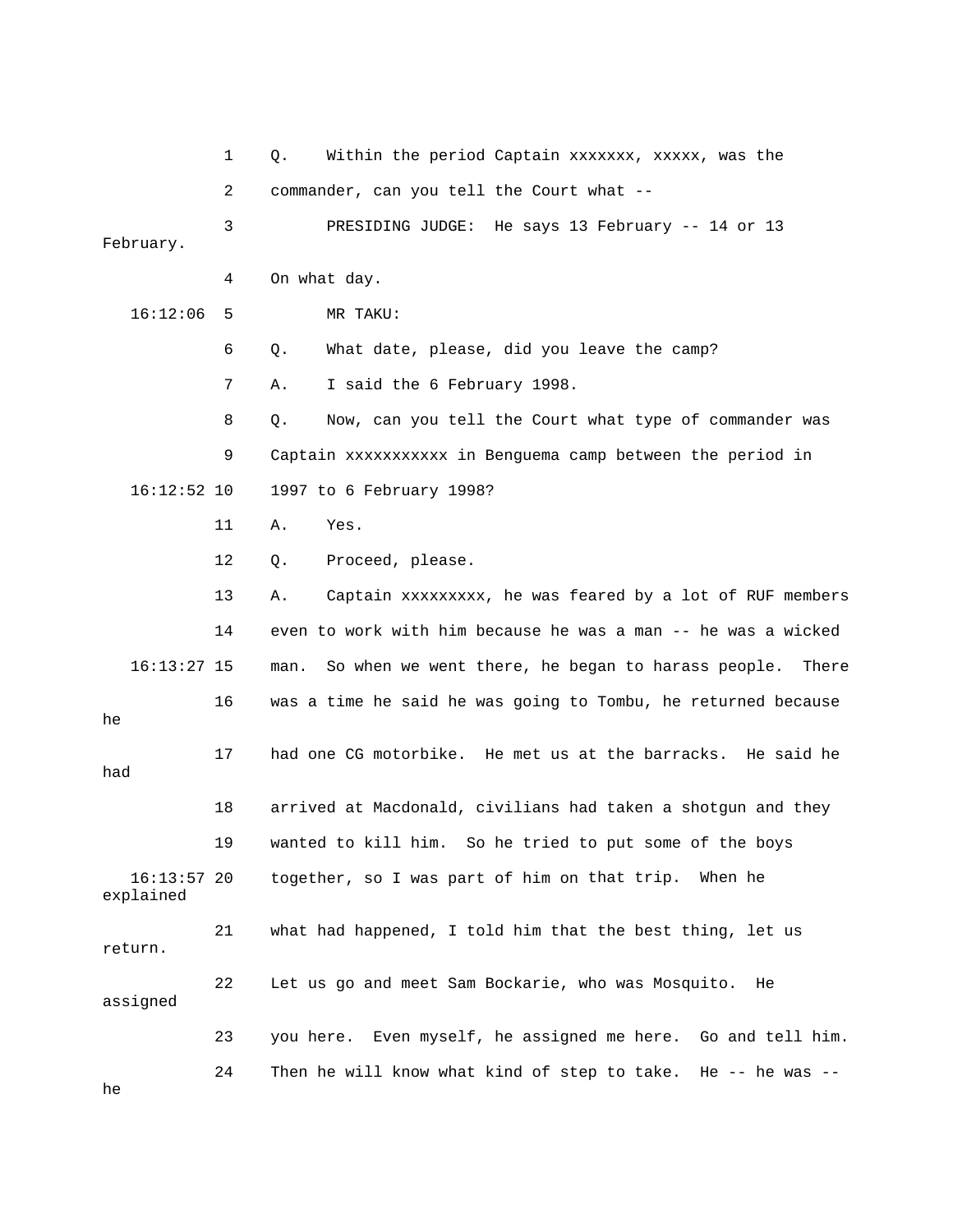16:14:30 25 was -- he was angry and he said he is the commander for 28 trying to harass these people you have taken their shotguns, 29 things, and you've taken it along. Then when I arrived I made himself. 26 He had right to take any action. Then I told him that there was 27 no need to bring me here. If you had come here and you are a

|          | SESAY ET AL |              |
|----------|-------------|--------------|
| Page 101 |             |              |
|          | 1 MAY 2008  | OPEN SESSION |

| next  |              | $1 \quad$      | report straightaway because that was part of my work. The                |
|-------|--------------|----------------|--------------------------------------------------------------------------|
| Even  |              | $2^{\circ}$    | day I joined a vehicle to go to town. I went to Cockerill.               |
|       |              | 3              | myself, I gave the letter to Mosquito. He told me that he was            |
| take  |              | 4              | going to take action. I did not even -- I did not see him                |
|       | $16:15:11$ 5 |                | that action. I did not even see that he took action because I            |
| it    |              | 6              | did not see him go there. That was the way -- that was there             |
| there |              | 7 <sup>7</sup> | ended. Some of the man like xxxxxx who used to go there,                 |
| with  |              | 8              | was reports so he is a man -- some of us were able to stay               |
| were  |              | 9              | him because some of us are peaceful but a lot of other men               |
| Ι.    |              |                | 16:15:38 10 not staying with him for quite a long time. That was the way |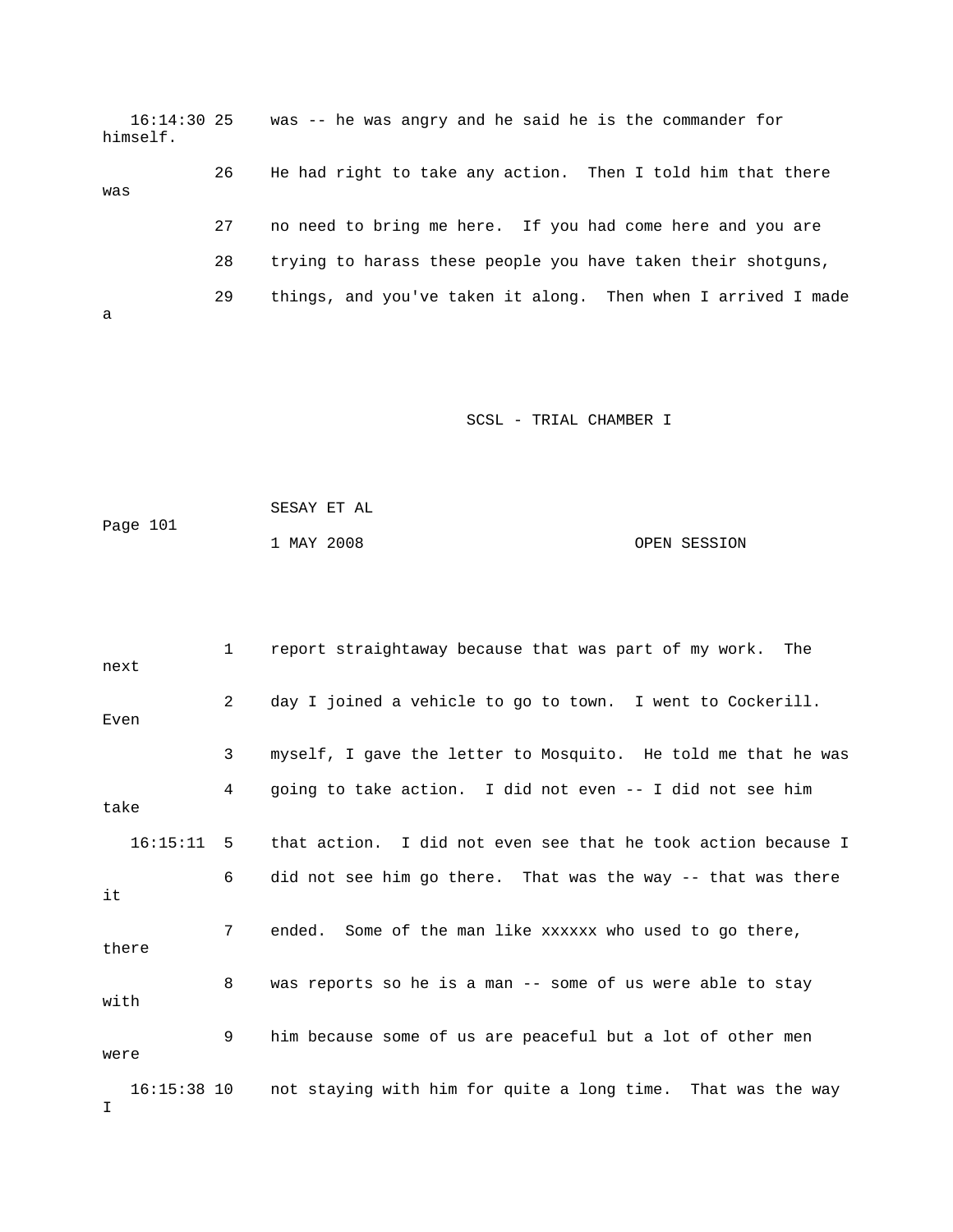11 knew him. 12 JUDGE BOUTET: This particular episode, Mr Taku, when is 13 this taking place. his commander in 1997 to 6 February 1998. That's the episode he 17 JUDGE BOUTET: Because I thought he said left on 6 18 with xxxxx and that particular time or later but you're saying 22 the period before the retreat, Your Honours. I did say the 23 period from 1997 to 6 February 1998. 24 JUDGE BOUTET: Yeah but my question earlier was when is 26 MR TAKU: 27 Q. When did this event that you are describing take place? 28 A. 1997 when the AFRC was in power. 14 MR TAKU: I did ask him from the moment that he became  $16:15:56$  15 is 16 describing now. February 19 it's before that. 16:16:12 20 MR TAKU: Before that. We will come to -- we will proceed 21 on the retreat and we will see how the evidence evolves but it's it 16:16:30 25 in -- is this in '97 or in '98. 29 Q. Now, let's move quickly to 1998. On or about 14 February

SCSL - TRIAL CHAMBER I

SESAY ET AL

Page 102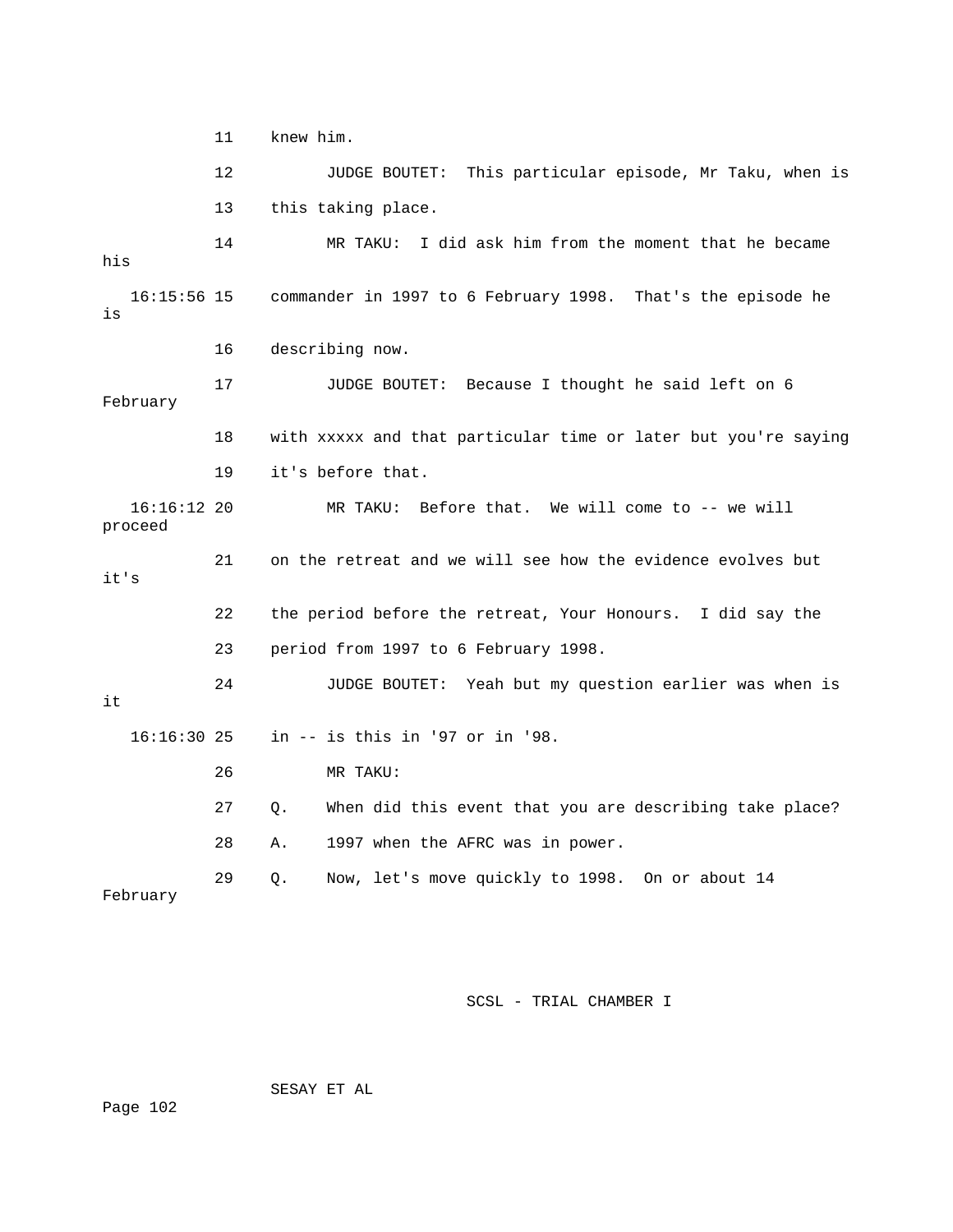|     |               | 1  | 1998 where were you, sir?                                      |
|-----|---------------|----|----------------------------------------------------------------|
|     |               | 2  | I was retreating from Benguema Barracks.<br>Α.                 |
|     |               | 3  | Why were you retreating?<br>Q.                                 |
| the |               | 4  | ECOMOG had launched an -- they were trying to flush out<br>Α.  |
|     | 16:17:37      | 5  | AFRC so that made me retreat. I was not alone.<br>That made us |
|     |               | 6  | retreat.                                                       |
|     |               | 7  | When you say they made us retreat, you and who?<br>Q.          |
|     |               | 8  | Even my commander who was xxxxxxxx, we all retreated<br>Α.     |
|     |               | 9  | from Benguema.                                                 |
|     | $16:18:01$ 10 |    | When you retreated from Benguema, where do you move to?<br>Q.  |
| I   |               | 11 | We came to Mile 38. We left there and went to Masiaka.<br>Α.   |
| Ι   |               | 12 | met him there. We did not take the same route at that time.    |
|     |               | 13 | came to Gberi Junction. When he attempted to go by Bo he       |
|     |               | 14 | couldn't get access to that route, he came back and passed     |
|     | $16:18:41$ 15 |    | through Gberi Road. It was at night that he passed. I didn't   |
| I   |               | 16 | know except when we came and met at Makeni. That was the time  |
|     |               | 17 | saw him.                                                       |
|     |               | 18 | Now, while at Masiaka did you see Morris Kallon?<br>Q.         |
|     |               | 19 | No, I did not see Morris Kallon.<br>Α.                         |
|     | $16:19:06$ 20 |    | You say you got to Makeni. Did you see Morris Kallon at<br>Q.  |
|     |               | 21 | Makeni?                                                        |
|     |               | 22 | No, I did not see Morris Kallon in Makeni.<br>Α.               |
|     |               | 23 | How many days did you spend at Makeni, sir?<br>Q.              |
|     |               | 24 | I spent six days in Makeni.<br>Α.                              |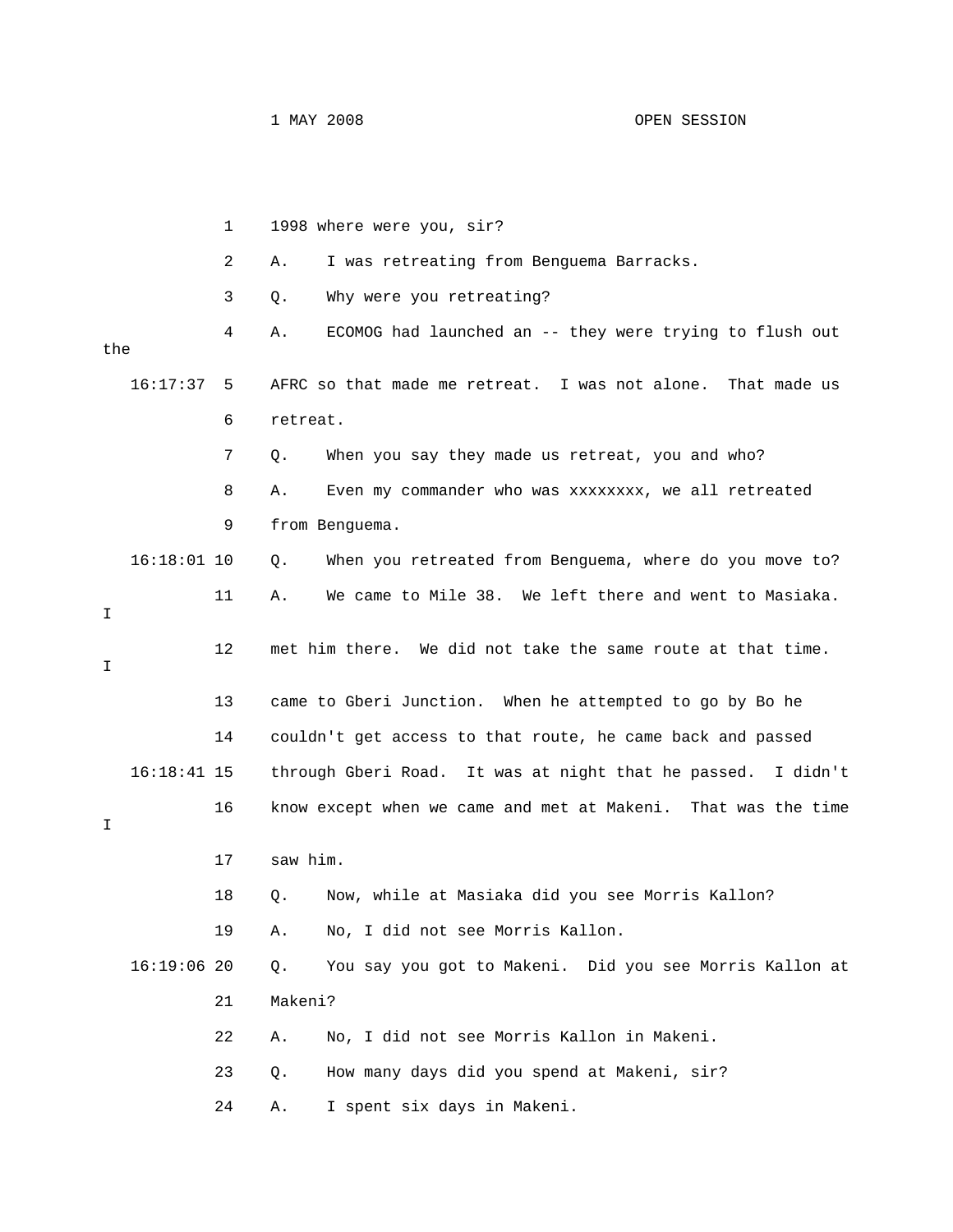16:19:41 25 Q. From Makeni where do you go to? 27 PRESIDING JUDGE: Went to where? From Makeni he went to 29 MR TAKU: Kamabai. 26 A. Well, I went to Kamabai. 28 where.

SCSL - TRIAL CHAMBER I

 SESAY ET AL OPEN SESSION Page 103 1 MAY 20

|    |               | $\mathbf{1}$ |       | PRESIDING JUDGE: Kamabai.                                    |
|----|---------------|--------------|-------|--------------------------------------------------------------|
|    |               | 2            |       | THE WITNESS: Kamabai.                                        |
|    |               | 3            |       | MR TAKU:                                                     |
|    |               | 4            | $Q$ . | From Kamabai you went to where, sir?                         |
|    | $16:20:13$ 5  |              | Α.    | Faduqu.                                                      |
|    |               | 6            | $Q$ . | From Fadugu where do you go to?                              |
| at |               | 7            | Α.    | From Fadugu I wanted to go to Kabala but when I arrived      |
|    |               | 8            |       | Makakura which is the main junction to Kono, some men I came |
|    |               | 9            |       | across said there was a problem at Kabala so I took the Kono |
|    | $16:20:45$ 10 |              |       | route straightaway from Makakura Junction. That was the Kono |
|    |               | 11           |       | route that I used.                                           |
|    |               | 12           | 0.    | Did you eventually arrive at Kono?                           |
|    |               | 13           | Α.    | Yes, I arrived in Kono.                                      |
|    |               | 14           | Q.    | When did you arrive Kono?                                    |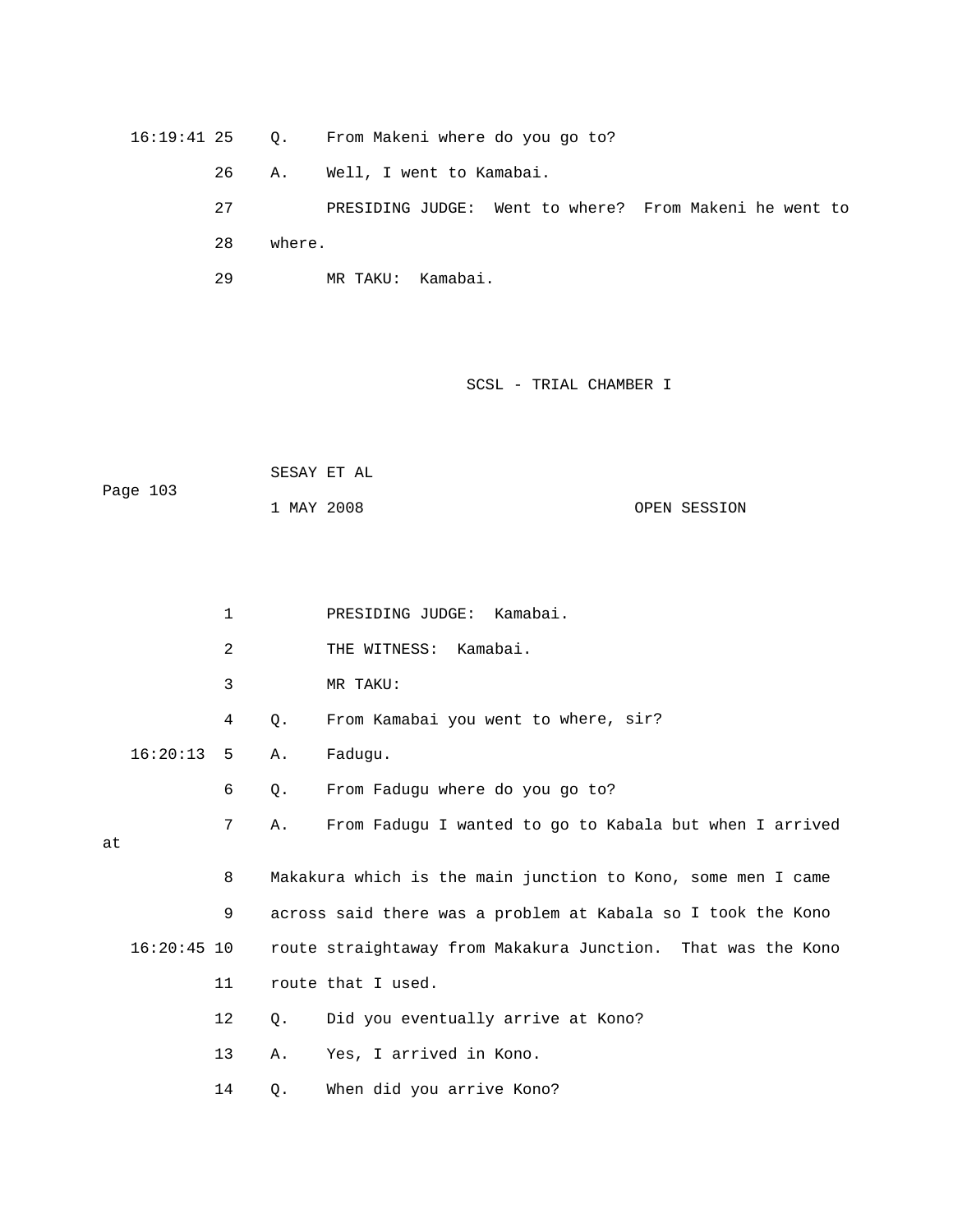| $16:21:10$ 15          |    | Seven days later.<br>Α.                                       |
|------------------------|----|---------------------------------------------------------------|
| Lordships.             | 16 | When you say seven days later, explain to Their<br>$Q$ .      |
|                        | 17 | From which date to which date?                                |
|                        | 18 | The day I left Makakura Junction I took seven days to<br>Α.   |
|                        | 19 | That is what I meant.<br>arrive Kono.                         |
| $16:21:39$ 20<br>Where |    | When you arrived Kono, where in Kono do you arrive?<br>Ο.     |
|                        | 21 | indeed?                                                       |
| find                   | 22 | I'm sorry to interrupt we're trying to<br>MR HARRISON:        |
|                        | 23 | the route and we're hearing some names of locations and we're |
| pronunciation.         | 24 | just having a hard time following the spelling and            |
| $16:21:59$ 25          |    | I think there may have been the last one of, it may have been |
|                        | 26 | Makura Junction but I'm asking if Mr Taku could probably just |
|                        | 27 | pause for a moment.                                           |
|                        | 28 | PRESIDING JUDGE: Yes, can you clarify the spellings for       |
|                        | 29 | the records, please.                                          |
|                        |    |                                                               |

| Page 104 |              |            | SESAY ET AL                                          |  |
|----------|--------------|------------|------------------------------------------------------|--|
|          |              | 1 MAY 2008 | OPEN SESSION                                         |  |
|          |              |            |                                                      |  |
|          | $\mathbf{1}$ |            | MR TAKU:                                             |  |
| about,   | 2            | Q.         | Witness can you spell the Makakura Junction you talk |  |

3 please?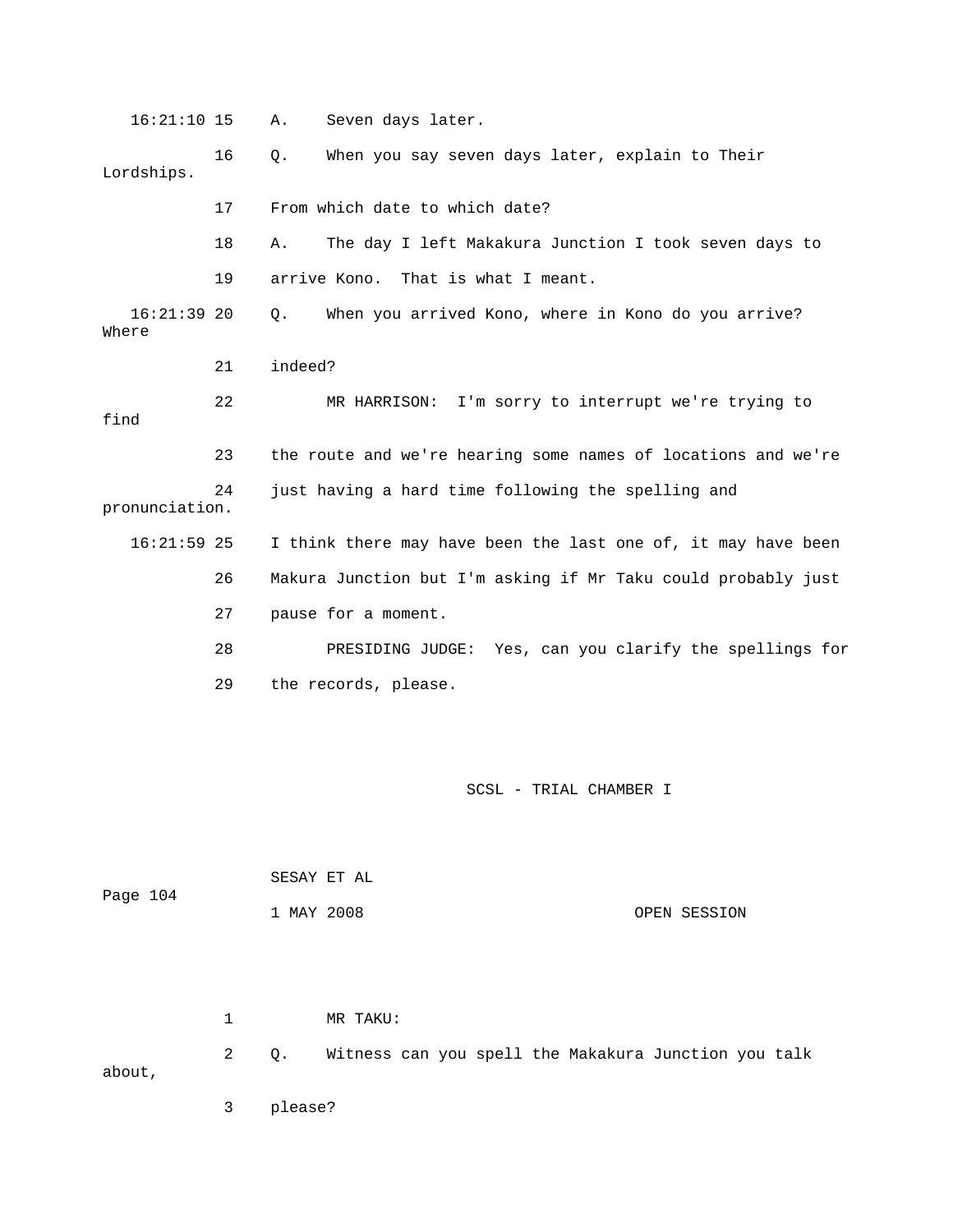| Junction.            | 4  | Α.          | I did not say Macurrie Junction. I said Makakura              |
|----------------------|----|-------------|---------------------------------------------------------------|
| $16:22:25$ 5         |    |             | PRESIDING JUDGE: Is it Bacakura or Makakura?                  |
|                      | 6  |             | THE WITNESS: Makakura, yes.                                   |
|                      | 7  |             | MR TAKU:                                                      |
|                      | 8  | Q.          | Can you spell that, please, for Their Lordships?              |
|                      | 9  |             | PRESIDING JUDGE: Makakura.                                    |
| $16:22:39$ 10        |    |             | THE WITNESS: Yes. M-A-K-A-K-U-R-A.                            |
|                      | 11 |             | MR TAKU:                                                      |
|                      | 12 | Q.          | Now, you say you eventually arrived Kono. Which town in       |
|                      | 13 |             | Kono did you get to go to?                                    |
| I.                   | 14 | Α.          | Well, Tombodu. I arrived there. That was not the place        |
| $16:23:22$ 15<br>was |    |             | wanted to stop but that was the place I stopped because there |
|                      | 16 |             | no chance to move further.                                    |
|                      | 17 | $Q_{\star}$ | Now, when you got to Kono did you report to any person?       |
|                      | 18 |             | PRESIDING JUDGE: He was not yet in Kono, well he was          |
|                      | 19 |             | around Tombodu. He stopped there.                             |
| $16:23:46$ 20        |    |             | MR TAKU:                                                      |
| to                   | 21 | Q.          | Yeah, you got to Tombodu, stopped there. Before you got       |
| going                | 22 |             | Tombodu did you stop in any other location in Kono before     |
|                      | 23 |             | to Tombodu?                                                   |
| also                 | 24 | Α.          | Yes, I used to stop until Tombodu.<br>Tombodu again is        |
| 16:24:12 25          |    |             | in Kono District.                                             |
| reported             | 26 | Q.          | Yes, while in Tombodu is there any commander you              |
|                      | 27 | to?         |                                                               |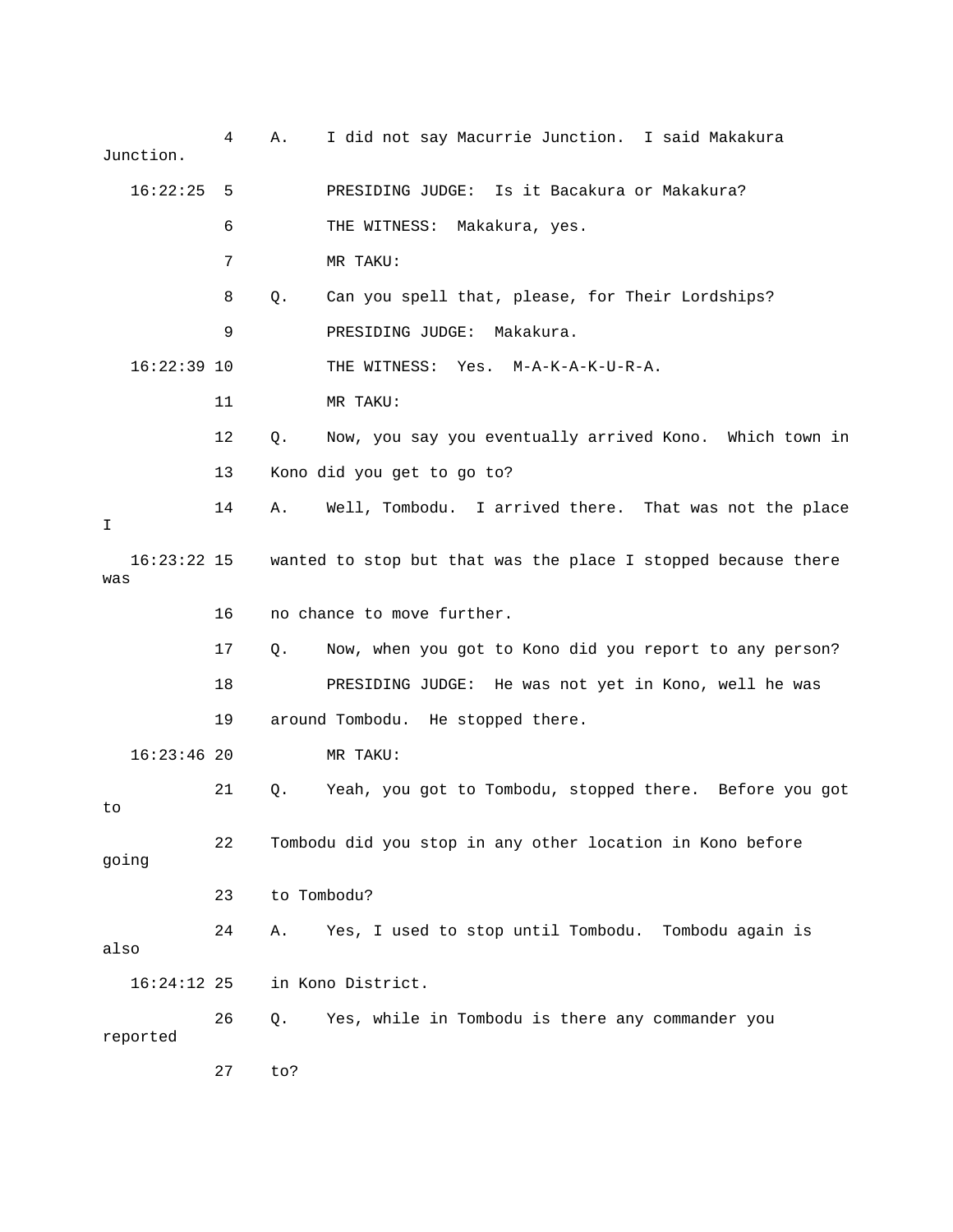28 A. Well, as I was about to enter Tombodu, Superman was coming 29 from Koidu going there. As he saw me, he stopped and said: You

|          | SESAY ET AL |  |              |
|----------|-------------|--|--------------|
| Page 105 |             |  |              |
|          | 1 MAY 2008  |  | OPEN SESSION |

| made          | 1  | are stopping here. Here is your assignment area. So that      |
|---------------|----|---------------------------------------------------------------|
|               | 2  | me stop there,                                                |
| assignment    | 3  | So he said this is your assignment area.<br>0.<br>What        |
|               | 4  | did he give you there?                                        |
| 16:24:56      | 5  | He knew that I was an IDU man. It was the same IDU work<br>Α. |
|               | 6  | that he gave to me.                                           |
| assignment    | 7  | Did you -- did he tell you why he gave you the<br>О.          |
|               | 8  | in Tombodu?                                                   |
|               | 9  | Yes, he told me.<br>Α.                                        |
| $16:25:25$ 10 |    | Tell the Court.<br>$\circ$ .                                  |
| by            | 11 | He called me. He told me that Tombodu has been occupied<br>Α. |
| crimes;       | 12 | SLAs and there were many, but they were committing some       |
|               | 13 | they were doing something that were not right. So whenever he |
| were          | 14 | came to find out, he could not get any fact because people    |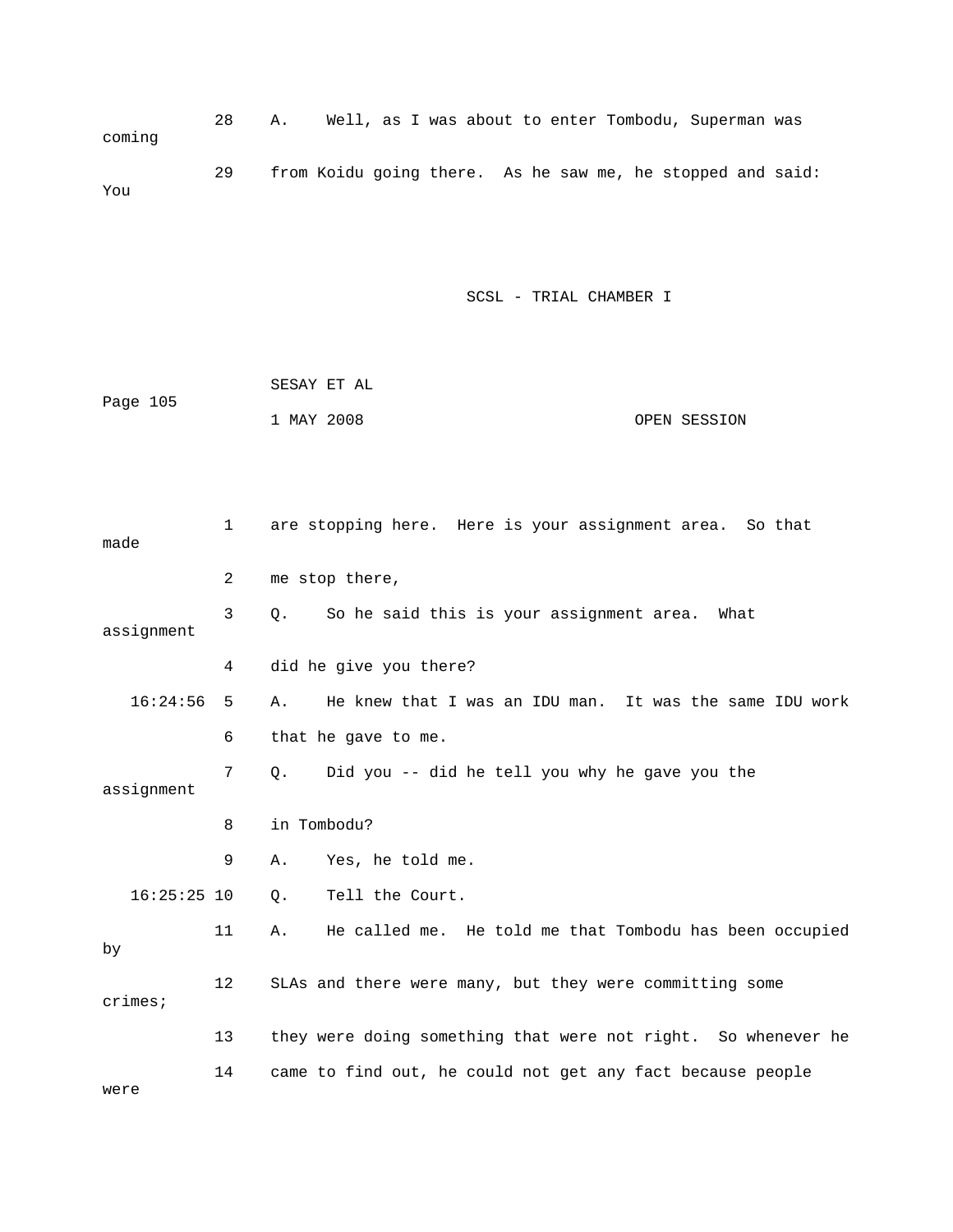| $16:25:53$ 15 |    | not telling him the truth. So let me be assigned there to be  |
|---------------|----|---------------------------------------------------------------|
| will          | 16 | monitoring the activities and reporting to him, so that he    |
|               | 17 | be able to take action against them. But we should not be     |
| Bendu         | 18 | together. So he made me transfer to another place called      |
|               | 19 | II.<br>I stayed there.                                        |
| $16:26:28$ 20 |    | MR HARRISON: I would really appreciate if Mr Taku could       |
|               | 21 | try to help us with spellings.                                |
|               | 22 | MR TAKU: Bendu, Your Honours. B-E-N-D-U, Bendu II.            |
|               | 23 | How far is Bendu II to Tombodu?<br>$\circ$ .                  |
|               | 24 | Between Bendu II and Tombodu it is not up to a quarter<br>Α.  |
| $16:27:04$ 25 |    | mile. You can see from Tombodu and see Bendu II.              |
| rank?         | 26 | When Superman gave you this assignment what was your<br>Q.    |
| Okay,         | 27 | He asked me. I told him I was a sergeant. He said:<br>Α.      |
|               | 28 | now I'm going to promote you so that you be able to work with |
| to            | 29 | these men who are looking low upon you so that now I'm going  |

| Page 106 | SESAY ET AL |              |
|----------|-------------|--------------|
|          | 1 MAY 2008  | OPEN SESSION |

 2 Q. Did you have any combatant -- combatants under your 3 command? 1 make you a major, so that was the rank I occupied in Tombodu.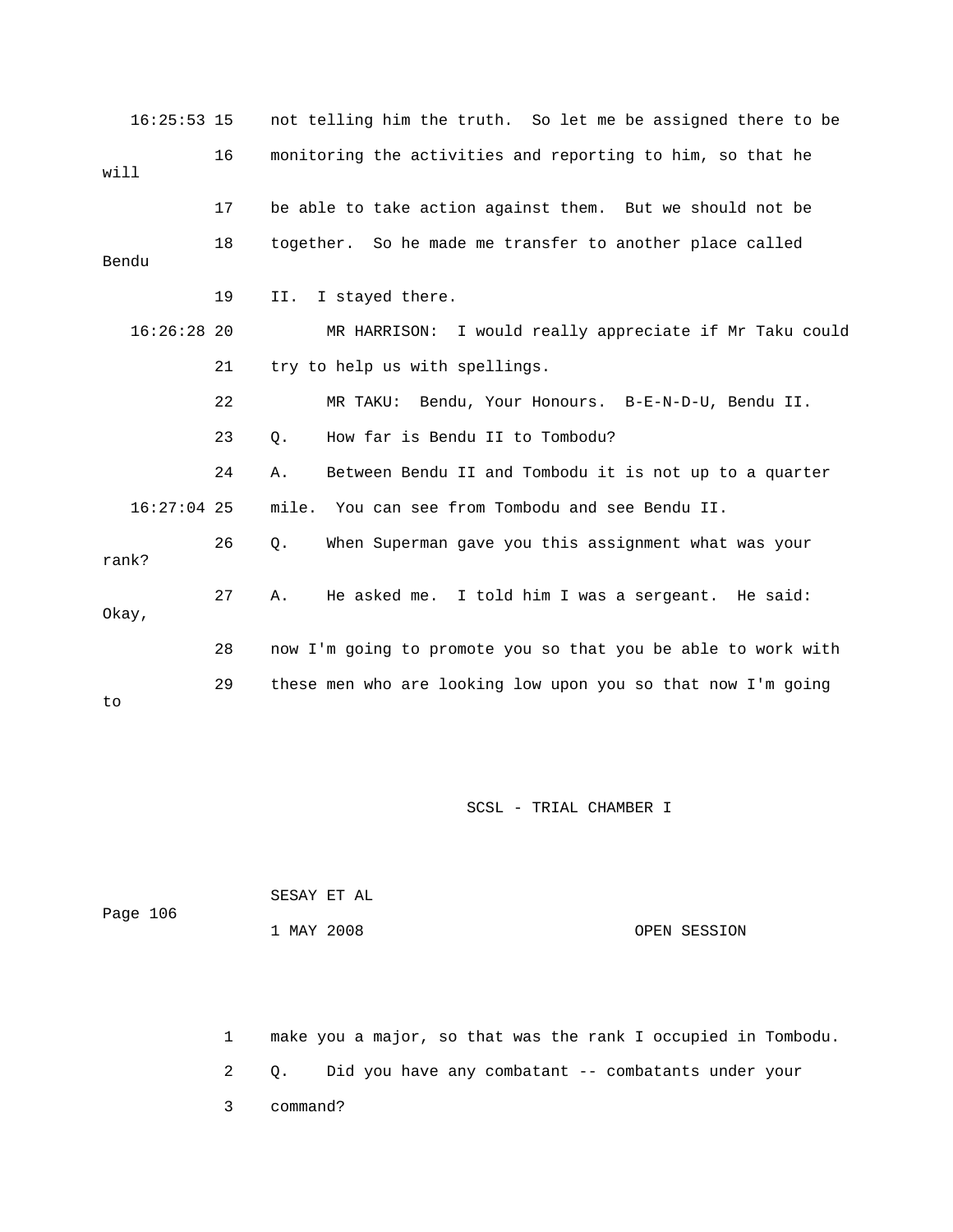4 A. Yes, I had them. 16:27:54 5 Q. How many of them? 6 A. Four men. 7 Q. Now, from Bendu II, did you used to go to -- how often did 8 you used to go to Tombodu? 9 A. Well, I used to go there every day. At times, three 16:28:29 10 a day. 11 Q. You said Superman told you that you should be there to 12 report the activities of the SLAs there to him, Superman. 13 do you know who were the commanders of the SLAs in that location? 16:29:01 15 A. Those I knew as commanders there, one, Captain Savage; 16 Staff Alhaji; and one Tomba Joe. I knew these people as 18 Q. Now, this Tomba Joe you talk about, do you know from which 19 area of Sierra Leone he comes from? A. I don't know, but in Bendu II civilians told me that he 21 born there and in fact he was a Kissy by tribe. Both his 22 were from there. 23 Q. Now, can you tell the Court from when you arrived in a long period -- for a period of time, please? 26 A. I was there from February to June 1998. times Now, 14 If you know their names, give them to the Court? one 17 commanders in Tombodu.  $16:29:49$  20 was parents 24 Tombodu when did you -- did you stay consistently in Tombodu for  $16:30:22$  25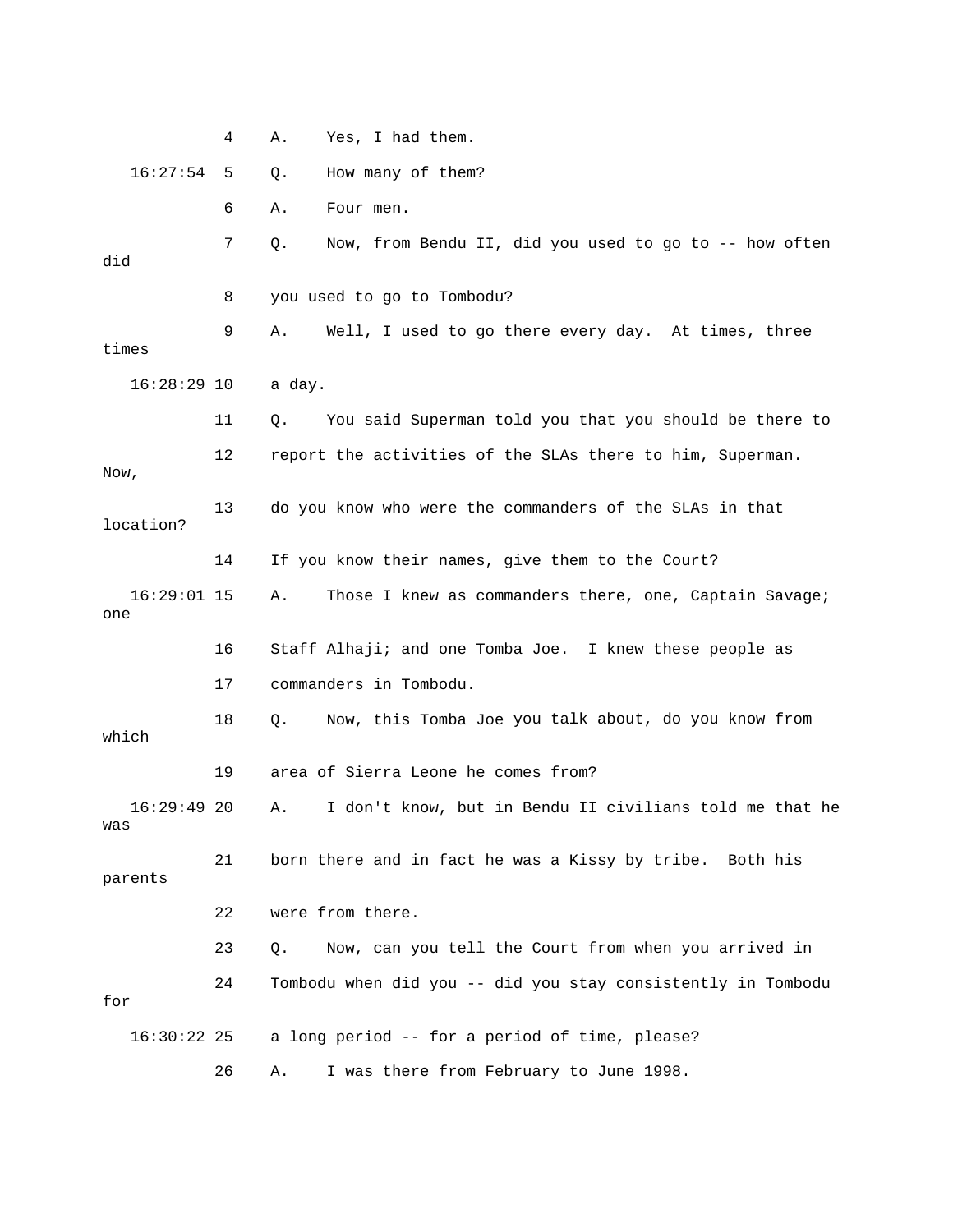27 Q. Now, for that period that you were in Tombodu, did you 28 Morris Kallon in Tombodu? 29 A. No, I did not see Morris Kallon in Tombodu. SCSL - TRIAL CHAMBER I 1 MAY 2008 OPEN SESSION 2 observe the activity of the SLAs; did you carry out that 4 A. Yes. Q. Can you tell the Court what you observed, first with regard 6 to Savage? 8 Q. Please proceed. 9 A. I was in Bendu II when Savage sent one of his SLA 16:32:08 10 to go and call me. When I was going I went together with my men. 12 AFRC times, civilians were burning soldiers alive in Koidu Town. 13 He continue to say some of these civilians who were doing this see SESAY ET AL Page 107 1 Q. Now, you said that Superman assigned you to Tombodu to 3 assignment?  $16:31:31 5$  7 A. Yes, I can tell the Court. soldiers 11 We only had one gun. When I arrived, Savage told me that during to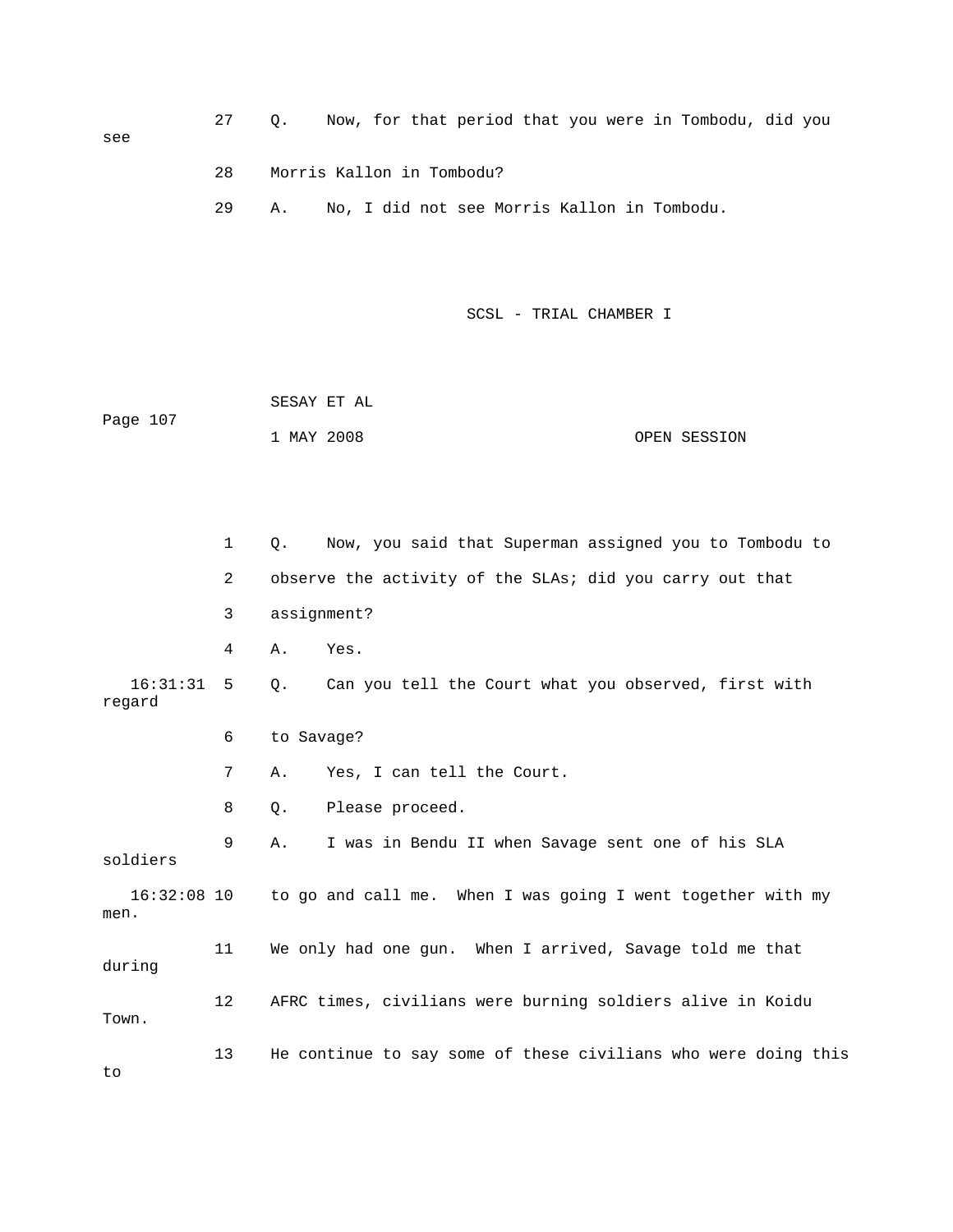14 soldiers, some of them have come to Tombodu to come and attack. 16:32:46 15 But he had arrested them all. Then he showed me goats, 16 groundnut, palm oil, rice, husk rice, they brought those 17 I asked him to see the people. He told his soldiers to bring 18 them. They brought the men, checked them. They were 57. I 19 him that -- I said we, the RUF, such a case we will investigate. So I would like these people to wait in the morning so that we e 22 will send a report to Superman so that Superman would advis e 23 what kind of action we'll take. When I told him that, Savag 24 became angry. He said Superman is not a commander for him. 16:34:06 25 is a commander for himself. He is the commander in Tombodu. 26 Bush commander cannot be a commander for him. So he became 28 anything again. My boys used to tell me say: Bra, let us go. down, things. told 16:33:4 21 able to investigate exactly what their mission is here. Then we us He 27 annoyed. While I observed that he is angry I did not say I 29 said: No, let us just sit down. So we continued sitting

SCSL - TRIAL CHAMBER I

 SESAY ET AL Page 108 1 MAY 2008 OPEN SESSION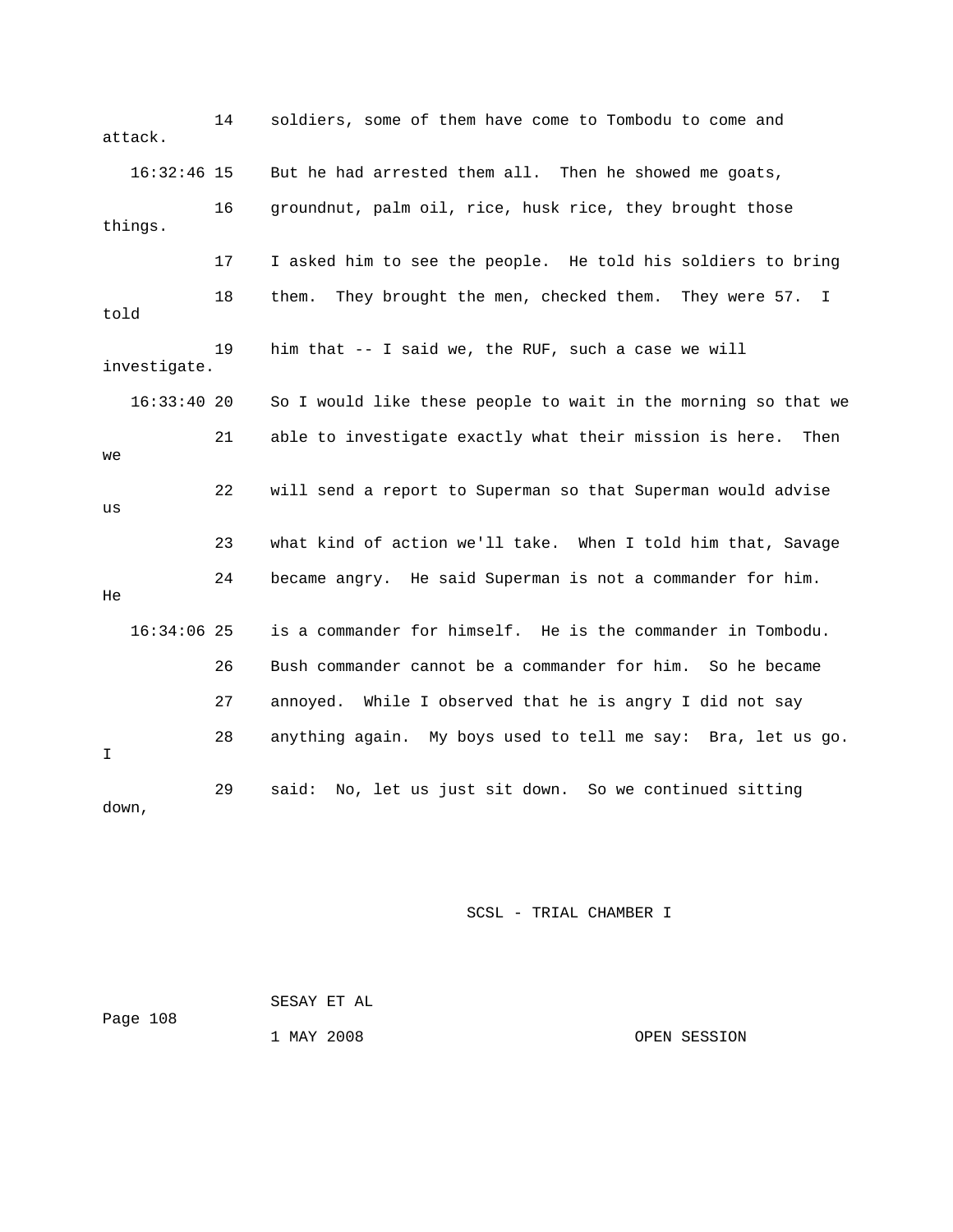1 when he came and told me that these men, let them be sacked, all 3 their pockets throwing them on the ground. But it was about 16:34:59 5 their back, but I had a torch. I began to pick the ID cards. 6 saw one driving licence on the ground. I took it. I -- I took 7 them. He went in and brought with a long knife. He asked the 8 men, all of them were now prostrated on the ground. He said, o "D 9 you know this knife's name?" They said "no." "This of my knife, 16:35:42 10 I call it Muchunga Mulanga." He said, "all of you call it." 11 of them began to shout, Muchung Mulanga. He said, "now that m I' 12 saying this, if anybody look at me in my face it will not be 13 for all of you must be prostrated. Lie down on the ground." 14 While he was saying this he said,"Hey you. Get up." That 16:36:06 15 time he had killed nine people. I told him: Mr Savage, this 17 You've not investigated anything else. In fact, somebody have 18 told me that these people were sent by Staff Alhaji. He used is not fair. He was angry. Even some of my boys were -- were 21 afraid. He nearly slapped me. Finally, he stood for some 2 of them. They sacked them all. They used to take ID cards from 4 night now. They removed their clothes and tied their hands at I All fine short is 16 not right. This is not right. These people did not do anything. 19 them as manpower. Now you've killed nine from them. Now, this  $16:36:33$  20 time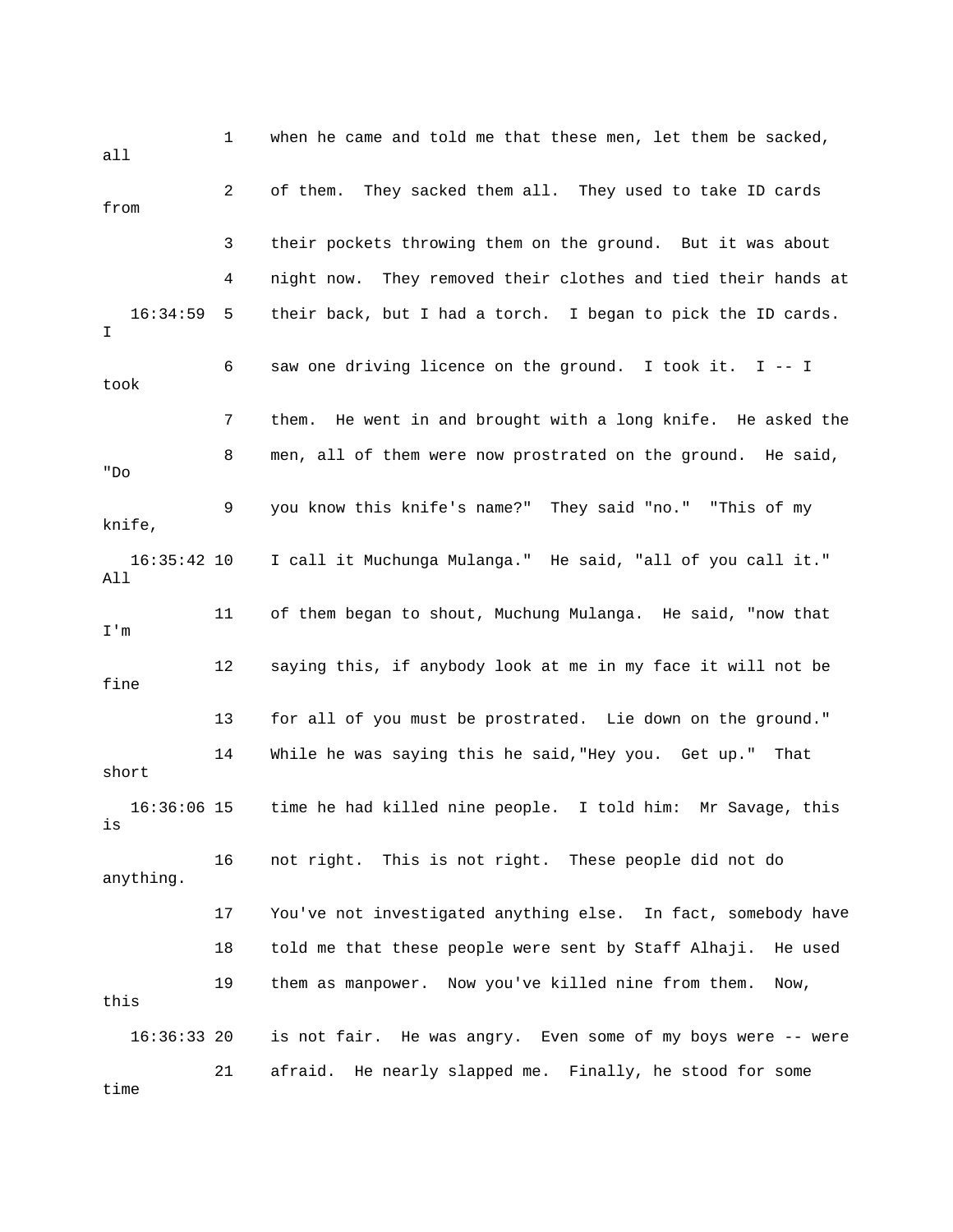|         | 22          | and said: As you have said that, he called his SLAs and said, |
|---------|-------------|---------------------------------------------------------------|
|         | 23          | "Go and lock them up in the cell 'til tomorrow morning. They  |
| made    | 24          | will turn back to Bendu II." When we returned, I went and     |
|         | 16:37:01 25 | report. I wrote it. I gave to one of my boys who was called   |
| Koidu   | 26          | Mohamed Kamara. I said: Early in the morning take you to      |
|         | 27          | to go and give to Superman. Let him know that this is what    |
| looking | 28          | Savage has done. Their ID cards that I took when I was        |
| Who     | 29          | at them, I saw my late wife. She came near me and asked me:   |

|          | SESAY ET AL |  |              |
|----------|-------------|--|--------------|
| Page 109 |             |  |              |
|          | 1 MAY 2008  |  | OPEN SESSION |

| to     | $\mathbf{1}$   | are these people? I said they are my friends but when I begin    |
|--------|----------------|------------------------------------------------------------------|
|        | $\overline{2}$ | read the ID cards, I saw my -- I saw my brother. He say: You     |
| SO     | 3              | are lying. What is your brother's name? She said xxxxxxxx,       |
|        | 4              | I believe that whether she knew him or he was her brother in     |
| things |                | 16:37:49 5 reality. She asked me: Where is he? I said: No, these |
| Makeni | 6              | had taken a long time with me. I took these things from          |
| were   | 7              | when I last saw xxxxx, so I don't want to tell her that they     |
|        | 8              | up there because I don't know the people that they have been     |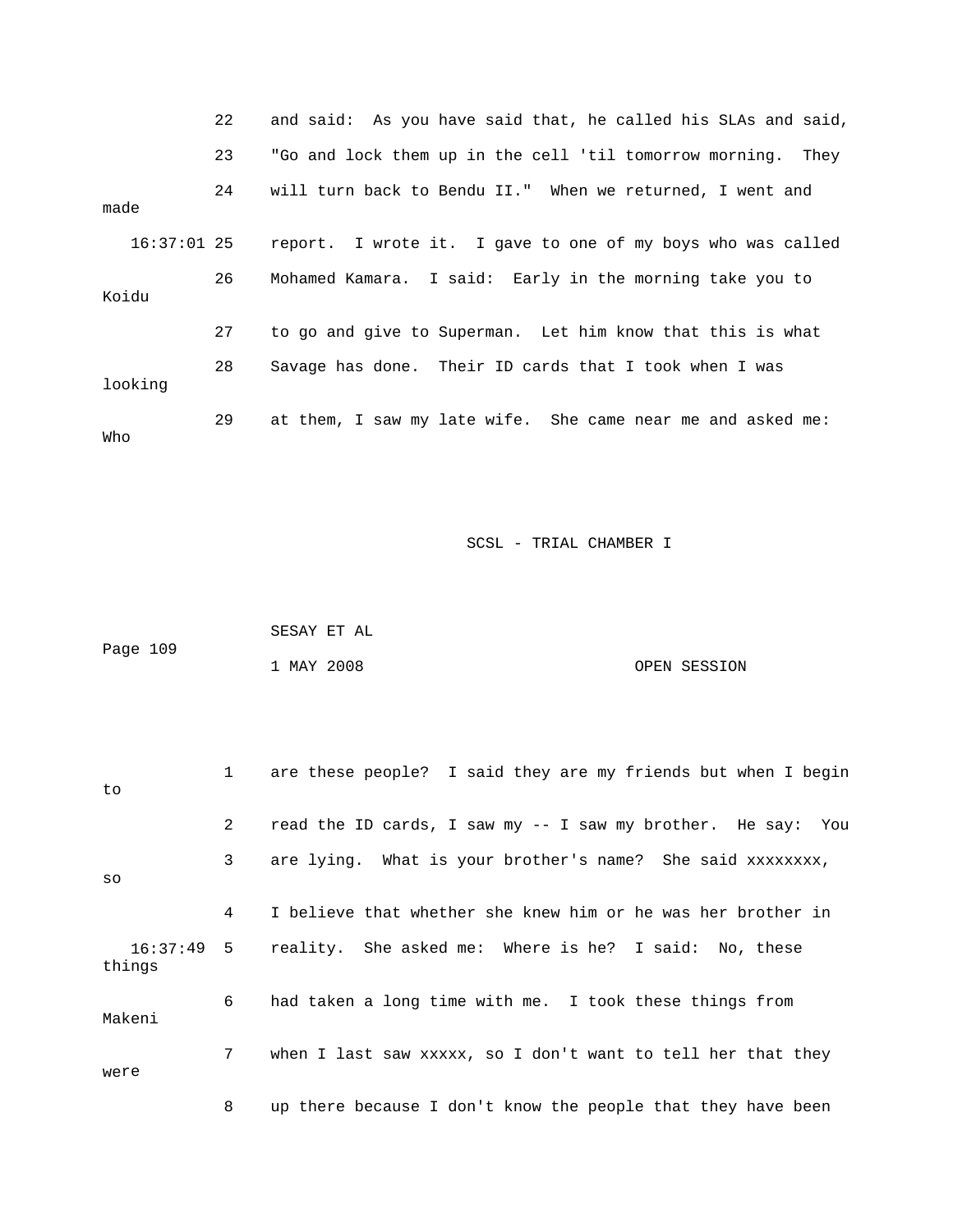9 killed.

 16:38:07 10 PRESIDING JUDGE: The story is getting long now. Let 11 be coordinated. 12 MR TAKU: 13 Q. Now let me just cut you short there. 14 PRESIDING JUDGE: May we have our break here, please. MR TAKU: Okay, Your Honours. 21 MR FYNN: -- are not in our summary, My Lord. Our 22 is about a sixth of an A4 page, and we are a little taken by 24 application when we come back, depending on how the evidence 26 PRESIDING JUDGE: Well, let's see how we move. 27 MR FYNN: Thank you, My Lord. 28 PRESIDING JUDGE: We will rise, please. 29 [Break taken at 4.40 p.m.] him  $16:38:17$  15 16 PRESIDING JUDGE: Yes. 17 MR FYNN: My Lords, even as we go on break I wish to put on 18 record the fact that a lot of the details which are now coming 19 forth -- 20 PRESIDING JUDGE: Are not in your summary. summary 23 surprise. I put it on note because we may be making an 25 evolves further.

SCSL - TRIAL CHAMBER I

SESAY ET AL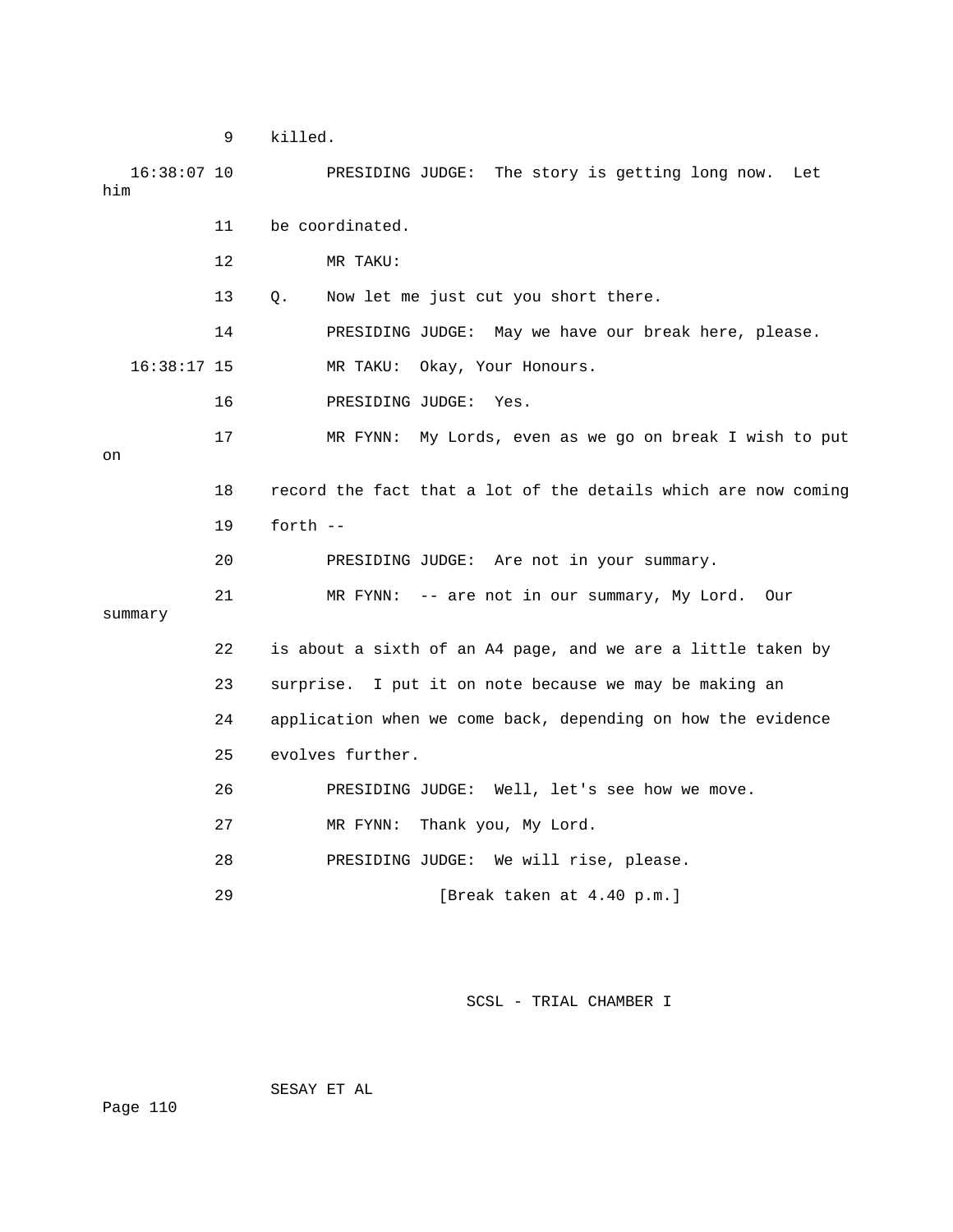Superman. 6 Do you know what Superman did with your complaint? 8 Q. What did he do? 9 A. For the complaints that I filed to him on three different 11 THE INTERPRETER: Can the witness come again, please. 12 MR TAKU: 13 Q. Repeat what you said, please. What did he do? 14 A. I sent a report to Superman in relation with the -those 17:09:05 15 men's behaviour and it was thrice when I sent the report 16 concerning the three of them. Superman held a forum at 17 Police Station where he said he don't want the SLA there 18 of the way they were treating the civilians. He had wanted to 19 attack Savage and others at Tombodu. I told him that if you 17:09:37 20 to attack those men it will be suicidal because they had very 21 heavy weapons and by my observation they were outlaw people. 22 that went on. Unfortunately, Savage went malade. So after some 1 **I RUF01MAY08D-BP** 2 [Upon resuming at 5.10 P.m.] 3 PRESIDING JUDGE: Yes, Mr Taku. 4 MR TAKU: 17:08:05 5 Q. Now, witness, you said you filed a complaint to 7 A. Yes. 17:08:33 10 occasions he -- Tankoro because were So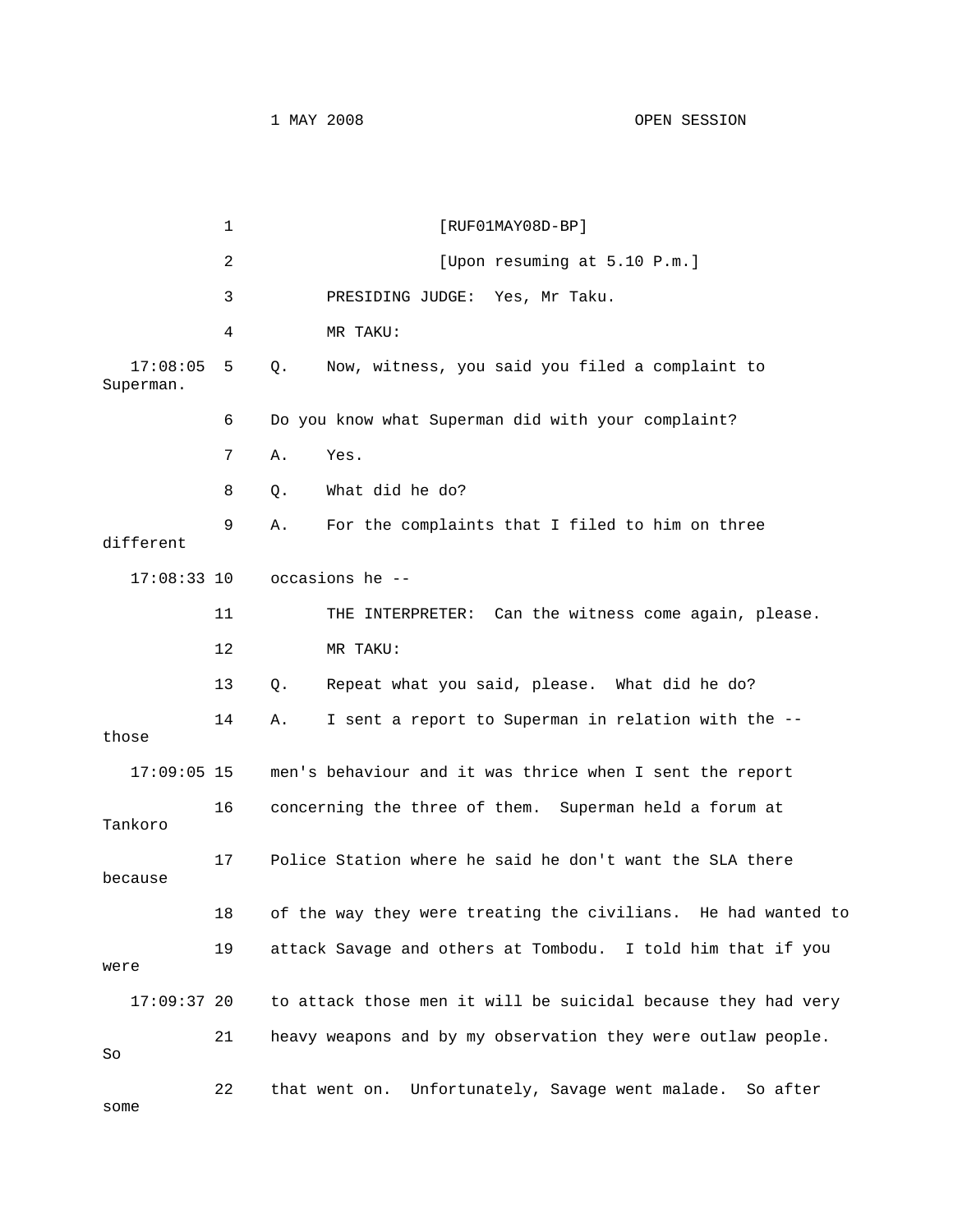|                         | 23 | time he left. He said he was going to Kurubonla. He left              |
|-------------------------|----|-----------------------------------------------------------------------|
|                         | 24 | Tombodu area. As a whole he left Kono District. So Superman           |
| $17:10:06$ 25<br>placed |    | sent Rocky's CO in order to take over the place. And he               |
|                         | 26 | the situation under control so that was what obtained.                |
|                         | 27 | You said it would have been suicidal for Superman to put<br>$\circ$ . |
| was                     | 28 | into action his threat to attack Savage; why did you say it           |
|                         |    |                                                                       |
|                         | 29 | suicidal?                                                             |

|          | SESAY ET AL |              |
|----------|-------------|--------------|
| Page 111 |             |              |
|          | 1 MAY 2008  | OPEN SESSION |

| lawless      | $1 \quad$    | A. Savage was a man who never feared anything. He was        |
|--------------|--------------|--------------------------------------------------------------|
| taken        | $\mathbf{2}$ | and he had weapons. So he and his men, they wouldn't have    |
| them.        | $\mathbf{3}$ | it kindly if anybody would have gone to Tombodu to attack    |
|              | 4            | That was what entreated me to say so.                        |
| $17:11:05$ 5 |              | Q. Now, witness, I will ask you a question whether you saw   |
| Now,         | 6            | Morris Kallon for the period you were there, you said no.    |
| saying       | 7            | listen carefully. A witness came here and testified on --    |
|              | 8            | that he saw -- that Morris Kallon came there and that he     |
| 366,         | 9            | committed certain crimes. I will refer Your Lordships to TF- |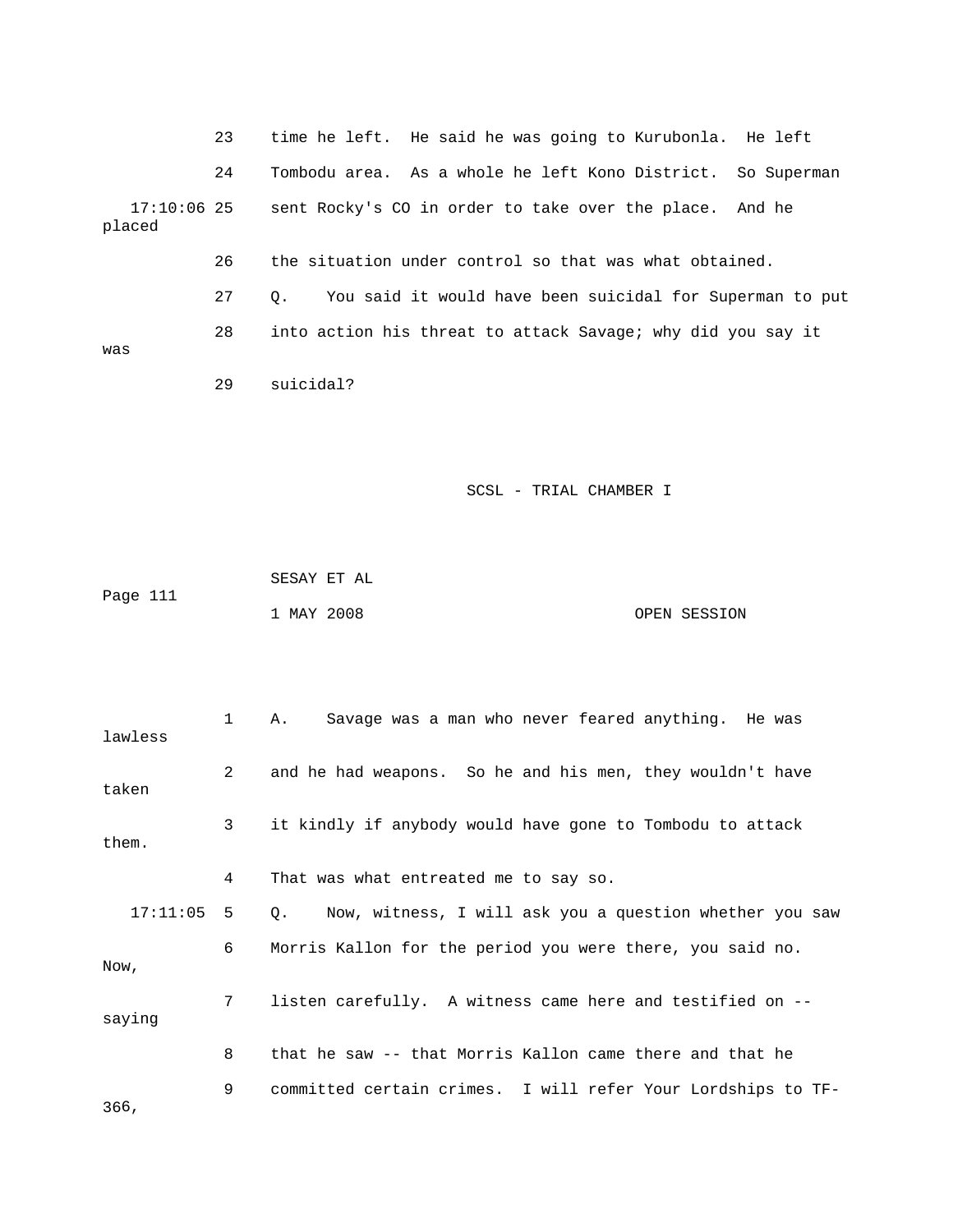| $17:11:40$ 10        |    | TF1-366, Your Honour, on 8 November 2005, at pages 38,            |
|----------------------|----|-------------------------------------------------------------------|
|                      | 11 | Your Honours, to $43$ . Now, at page $-$ at lines $-$ page $38$ , |
| Honours,             | 12 | Your Honour, lines 6 to 29, let me read that out, Your            |
|                      | 13 | with your permission.                                             |
| Tombodu.             | 14 | We were there. We received complaints from<br>"A.                 |
| $17:12:21$ 15        |    | What do you mean by complaints?<br>"Q.                            |
| complaint            | 16 | Savage and Rocky CO were at Tombodu.<br>"A.<br>We got             |
|                      | 17 | that they were harassing civilians. They came with that           |
| Savage               | 18 | complaint to Morris Kallon and Superman. I saw well               |
|                      | 19 | came twice."                                                      |
| $17:12:38$ 20<br>any |    | Now, witness, let's stop there first. Did you know at             |
| to                   | 21 | time, Your Honour, I mean witness, that complaints were made      |
|                      | 22 | Superman about -- I mean to Morris Kallon -- about events that    |
|                      | 23 | took place in Tombodu?                                            |
| me                   | 24 | The only person that made complaint to Superman, it was<br>Α.     |
| $17:13:03$ 25        |    | and I wrote it and sent a report to him.                          |
| not                  | 26 | PRESIDING JUDGE: You are talking about Morris Kallon              |
|                      | 27 | Superman.                                                         |
|                      | 28 | MR TAKU:                                                          |
|                      | 29 | Did you make any complaints to Morris Kallon?<br>Q.               |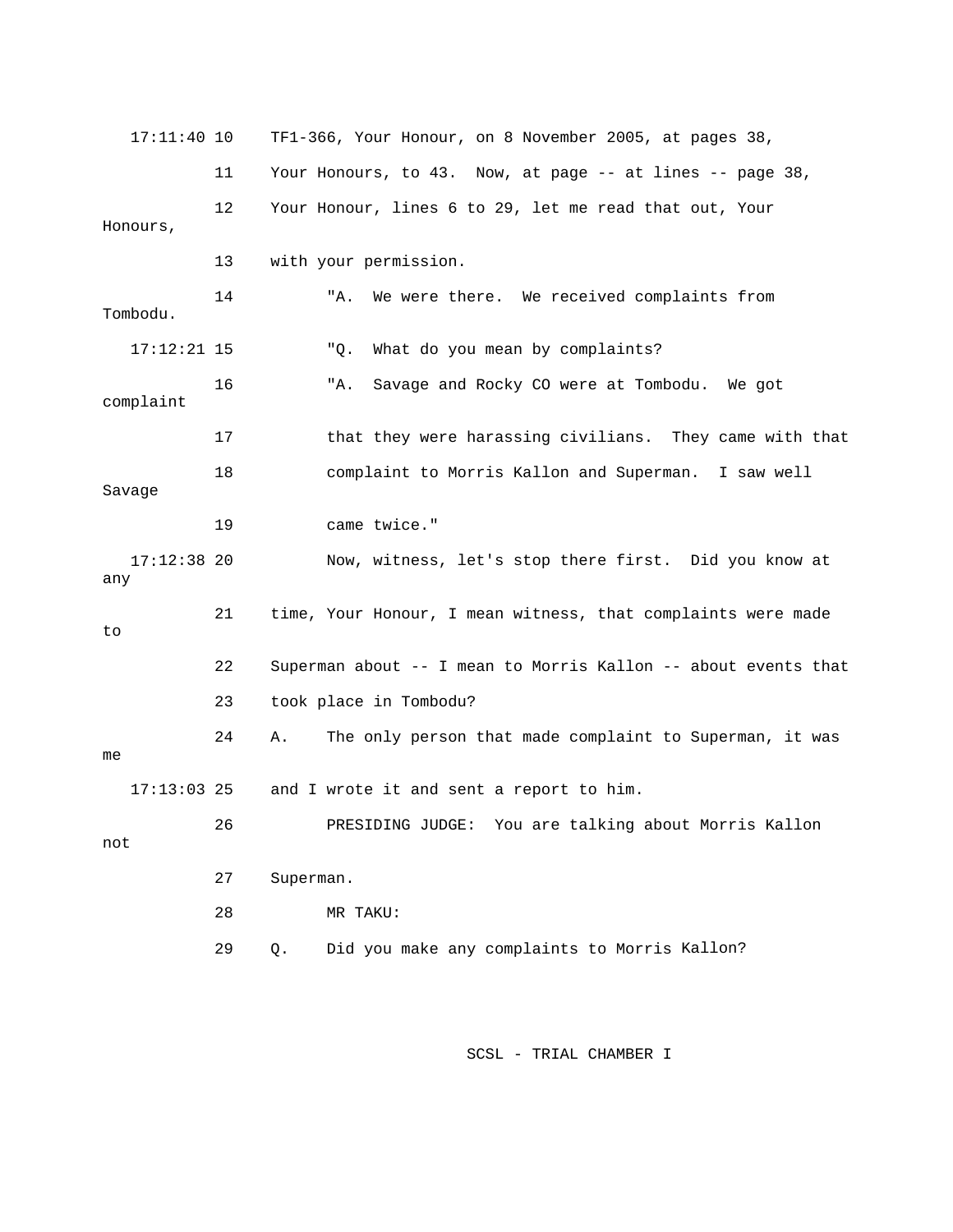|          |            | SESAY ET AL |              |
|----------|------------|-------------|--------------|
| Page 112 |            |             |              |
|          | 1 MAY 2008 |             | OPEN SESSION |

 1 A. In fact, throughout the retreat I did not see Morris 3 Q. Did you know anybody else who made complaints to Morris A. I have no idea regarding that because during that time 6 I was at Tombodu I did not know where Morris Kallon was at 8 Q. Apart from you, is there any other RUF combatant or 9 commander who was assigned to Tombodu within that period in order 11 A. I was the only person Superman sent there. I was the 13 Q. Now, Your Honours, at page 38, lines 18 to 20. The witness 14 says: "The soldiers, the civilians, even myself used to go there because by then I was operations commander." 16 Witness, do you know what operations commander for the RUF 18 A. Yes, I know him. 19 Q. Who was he? Kallon 2 so I was unable to make a report to him. 4 Kallon?  $17:13:40 5$ when that 7 time. 17:13:59 10 to oversee the activities of the SLAs? 12 commander there for the RUF. No other RUF commander was there. 17:14:42 15 17 in Kono at this point in time. 17:15:00 20 A. He was called Rambo; he was the operations commander.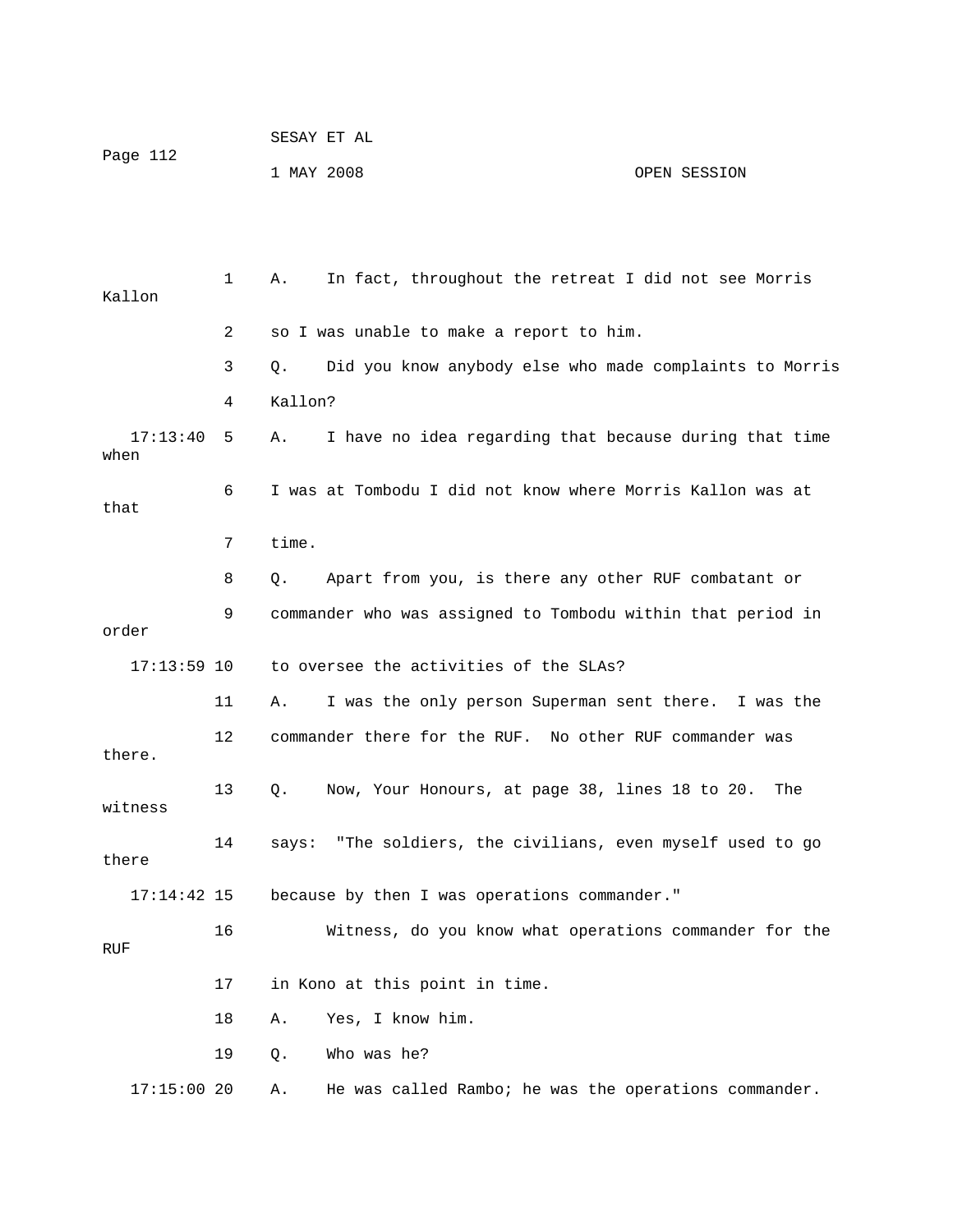|            | 21 | Now, page 39, Your Honours, that particular witness also<br>$\circ$ . |
|------------|----|-----------------------------------------------------------------------|
|            | 22 | states, Your Honours, from paragraph 4:                               |
| We         | 23 | "So we went to Tombodu if the evening. We went there.                 |
| bodyquards | 24 | didn't reach. Then we onboarded the vehicle. We the                   |
| Morris     |    | 17:15:38 25 onboarded the vehicle and surrounded the town. Myself and |
|            | 26 | Kallon drove together to the town. What town are you talking          |
| at         | 27 | about? Tombodu. What happened next? We parked the vehicle             |
|            | 28 | the court barri because the court barri is where we parked the        |
|            | 29 | car. What to you mean by court barri? The court barri always          |

| Page 113 | SESAY ET AL |              |
|----------|-------------|--------------|
|          | 1 MAY 2008  | OPEN SESSION |

| held         | $\mathbf{1}$ | used to be in the town. That is where we had meetings and    |
|--------------|--------------|--------------------------------------------------------------|
|              | $\mathbf{2}$ | our dances. He has two rooms. What happened? We were seated  |
|              | $\mathbf{3}$ | there while they came with people. Who came with people? His |
|              | 4            | bodyguards. Whose bodyguards? Morris Kallon's bodyguards."   |
| $17:16:17$ 5 |              | Your Honours then I move forward the next sentence.          |
|              | 6            | "When we were going we took with us five gallons of          |
|              | 7            | [indiscernible] petrol. Which people were brought by these   |
| them         | 8            | bodyguards? Civilians. What happened next? They brought      |
|              |              |                                                              |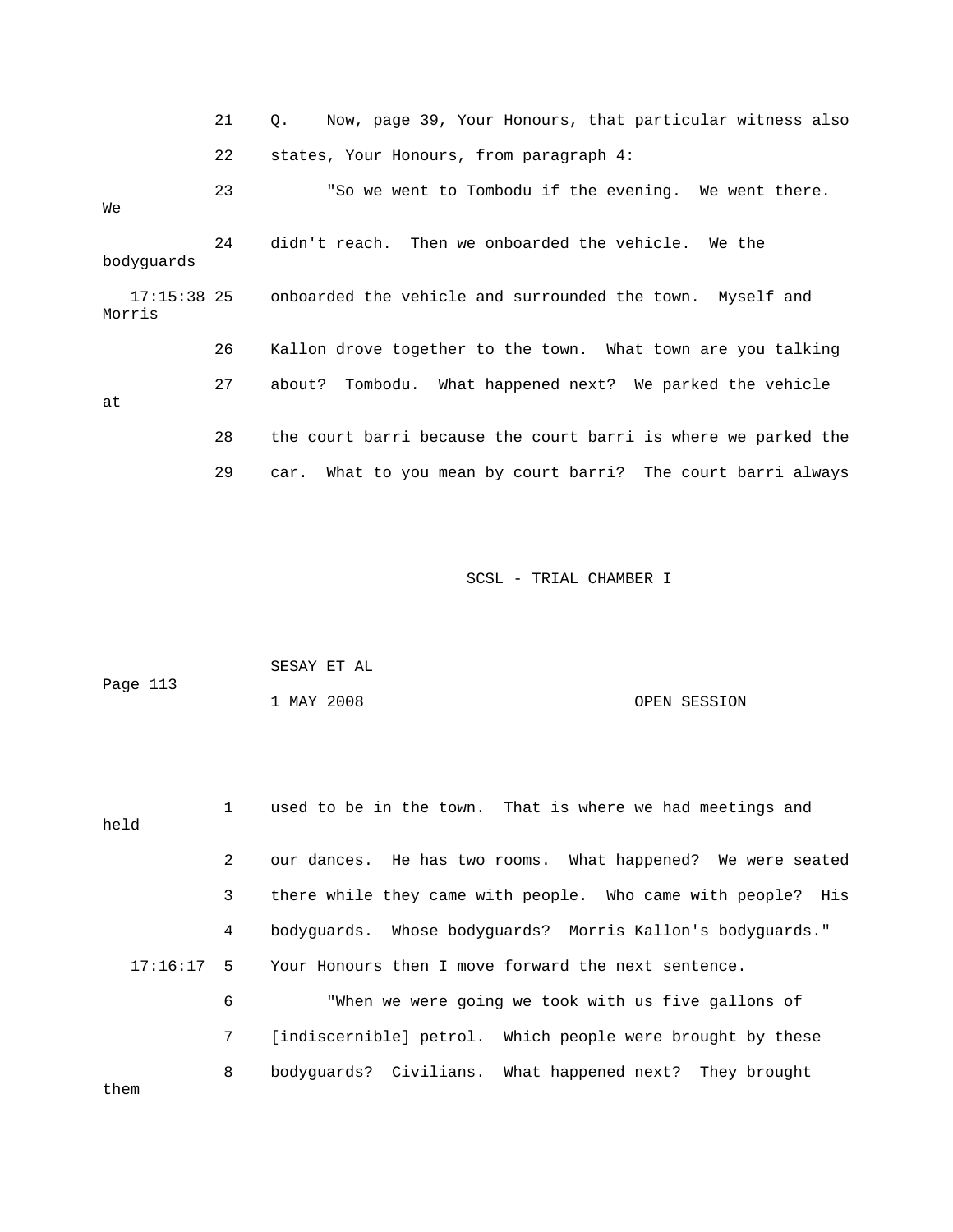9 to the barri where they were seated -- where I seated with Morris 11 The next page, Your Honours, page 40: 13 Paragraph 5, Your Honours, paragraph 4: 14 "Asking them what? Asking them where they came from. Some 17:16:53 15 of them were [indiscernible] they were wearing native clothes. Some 19 next thing that you saw happening? When you finished asking them 17:17:13 20 that they didn't say the correct thing. I was there when they 22 pausing you. Who was placing them in the room? The civilians 23 that were captured. Question: Who put them in the room? 24 Kallon gave orders that the bodyguards should put them in the 17:17:31 25 room, one of the rooms in the barri. What happened next? He 26 gave orders to one of the bodyguards called Sankoh Trouble. 27 gave orders? Morris Kallon. Presiding Judge: What is the name 28 of the bodyguards?" Harrison 17:16:40 10 Kallon. What happened next?" 12 "Then Morris Kallon started asking them at random." 16 Some of them were taken from mining pit. He said: 'If you were 17 Kamajors you are in Kono where we have captured.' He said: 18 of you are from Guinea, you are Kamajors. Question: What is the 21 placed them in the room. Question: Sorry, Mr Witness just Morris Who 29 Then page 41, Your Honours, lines 2, what was Mr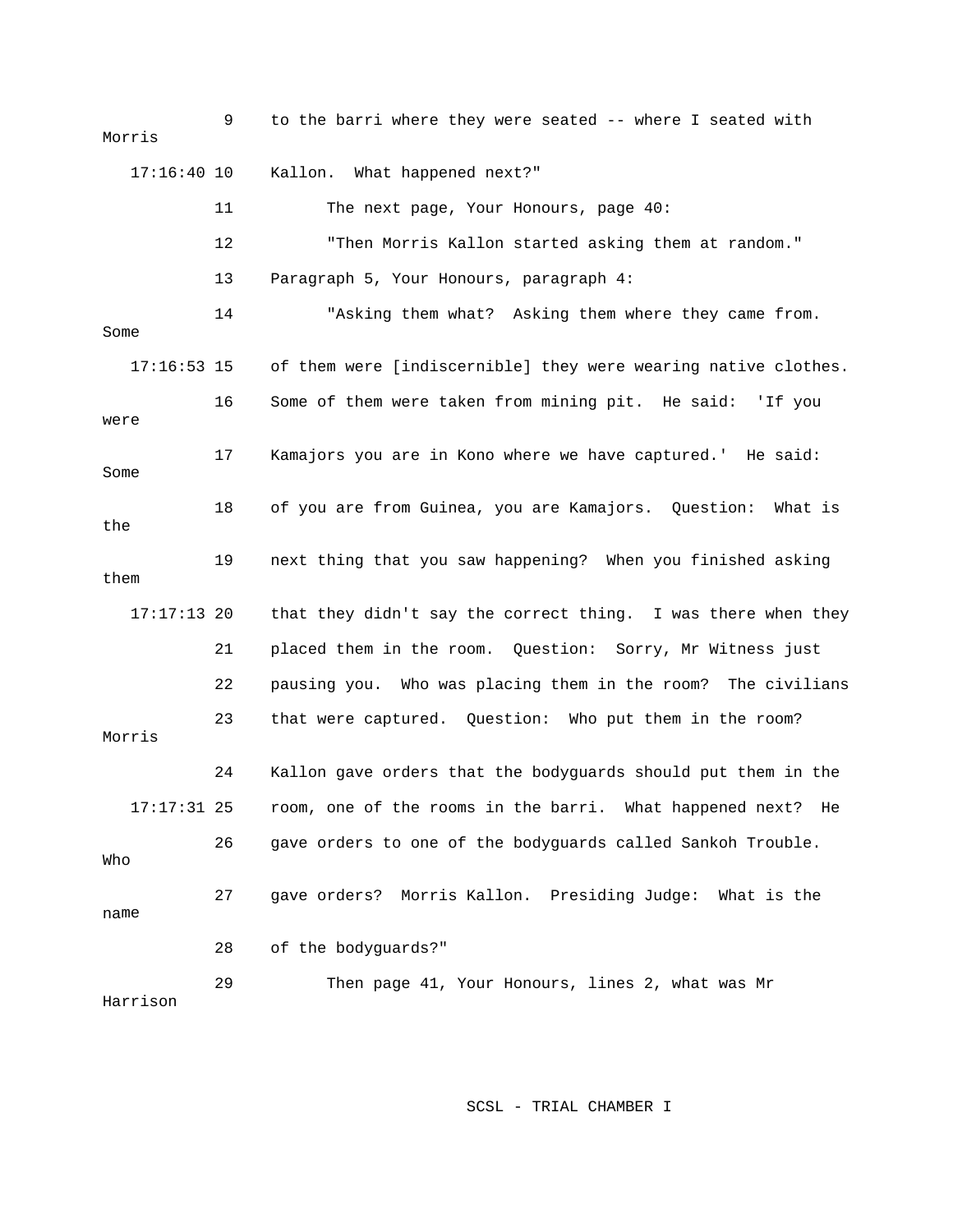|          | SESAY ET AL |  |  |
|----------|-------------|--|--|
| Page 114 |             |  |  |

1 MAY 2008 OPEN SESSION

 2 PRESIDING JUDGE: Yes. Just a minute. Yes. 4 question. This is a litany of information that's being 17:17:57 5 to the witness, and this is examination-in-chief. This is a 6 whole plethora of facts, assertions that are made before this 7 Court, and they are simply being told to the witness whereas the 8 Prosecution's submission is that there could be 10 or 15 9 questions that could have been asked without having to provide 17:18:18 10 all this information to the witness in advance. 11 PRESIDING JUDGE: But we've always accepted the reading 12 testimony -- past testimony to witnesses to ask the witnesses, 13 you know, what their reaction is to that. We've done it with 14 Prosecution. We've done it -- we've accepted that approach from 17:18:39 15 the Prosecution; reading from transcripts, you know, the 16 testimony of witnesses. 17 MR HARRISON: The Prosecution cannot recall on any occasion 19 JUDGE THOMPSON: My response would be that perhaps the 1  $what --$  3 MR HARRISON: We're objecting to the nature of this provided of the 18 where it would have done that or admitted to do that.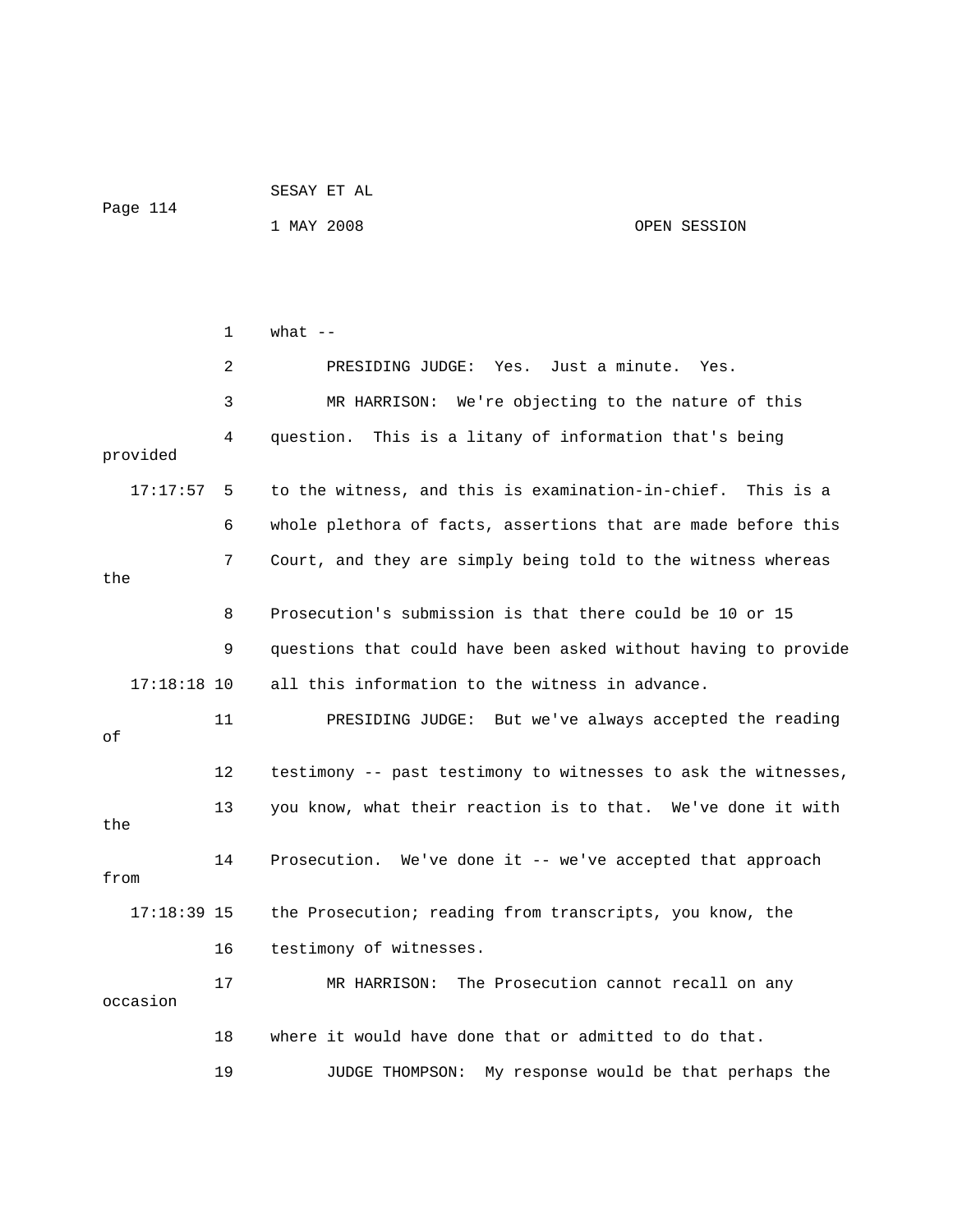17:19:00 20 observation is premature. I think there's nothing irregular 22 to decide which question to formulate and how to formulate it. 24 since we're in the Defence case and they are answering serious 26 doctrine of fundamental fairness requires that the Defence be 28 witness -- to the witnesses. in 21 reading the background, or pieces of evidence of that nature just 23 Except you're thinking that time is being lost. But I think 17:19:28 25 allegations -- incriminating pieces of evidence -- I think the 27 given every opportunity to put their case to the Prosecution 29 MR TAKU: Thank you, Your Honours.

| Page 115 | SESAY ET AL |  |              |
|----------|-------------|--|--------------|
|          | 1 MAY 2008  |  | OPEN SESSION |

|         | $\mathbf{1}$   | I continue from paragraph 7, that's page $41$ :<br>$Q_{\star}$ |
|---------|----------------|----------------------------------------------------------------|
| petrol  | 2              | "We've placed the matter at the door and sprinkled             |
| the     | 3 <sup>7</sup> | on it." Line 12, Your Honour, the witness: "Fire was put on    |
|         | 4              | mattress and it went ablaze and all those put in that room all |
|         |                | 17:20:11 5 died. They screamed until they died."               |
| witness | 6              | I will stop there, witness. Witness, did you ever              |
|         | 7              | an event of that nature in Tombodu involving Morris Kallon?    |
|         | 8              | No.<br>Α.                                                      |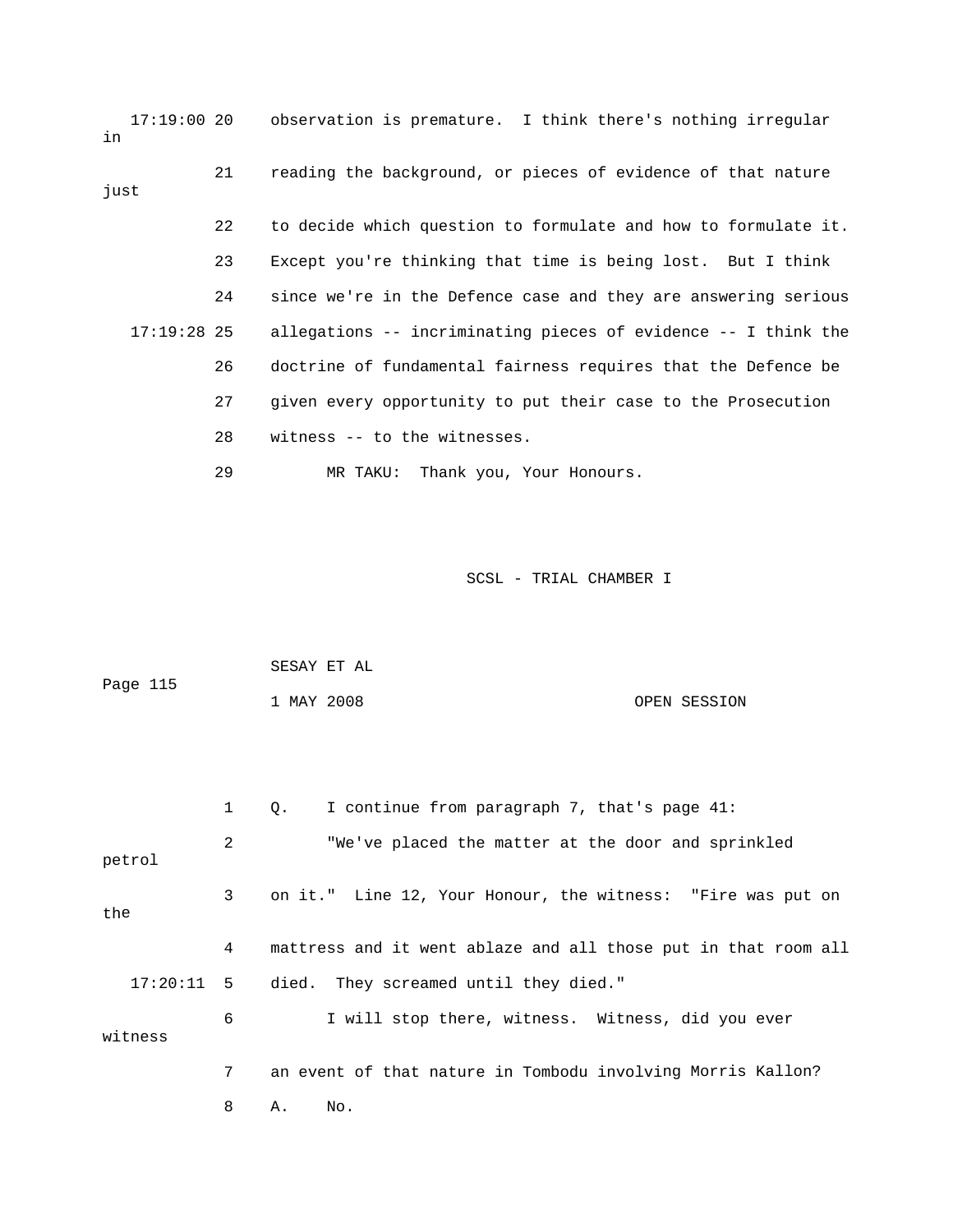9 Q. Did you ever hear any such allegation against Morris Kallon 17:20:38 10 within the period you were there even the day after and the day 12 A. Not a day when I received such information regarding the 13 situation that that was what Morris Kallon did there. And since 14 the time I deployed there, until the time I left, I did not see 17:20:59 15 Morris Kallon in Tombodu at all. 16 Q. Now, witness -- 18 Q. -- this particular witness went further to state that 19 Morris Kallon came to Tombodu and harassed soldiers and that 17:21:46 20 was because of this harassment that these soldiers left and DING JUDGE: Is he charged with harassing soldiers? 22 PRESI 23 MR TAKU: Well, I just wanted for the credibility of the 24 witness the reason for which the soldiers left, which I say 7:22:14 25 left -- 1 26 PRESIDING JUDGE: It's not something relevant. 27 MR TAKU: Okay, Your Honour, I understand. 11 after? 17 A. Yes. it went 21 to Kurubonla. Your Honours, at page 43, lines 1 to - they 28 PRESIDING JUDGE: He is not charged with harassing 29 soldiers.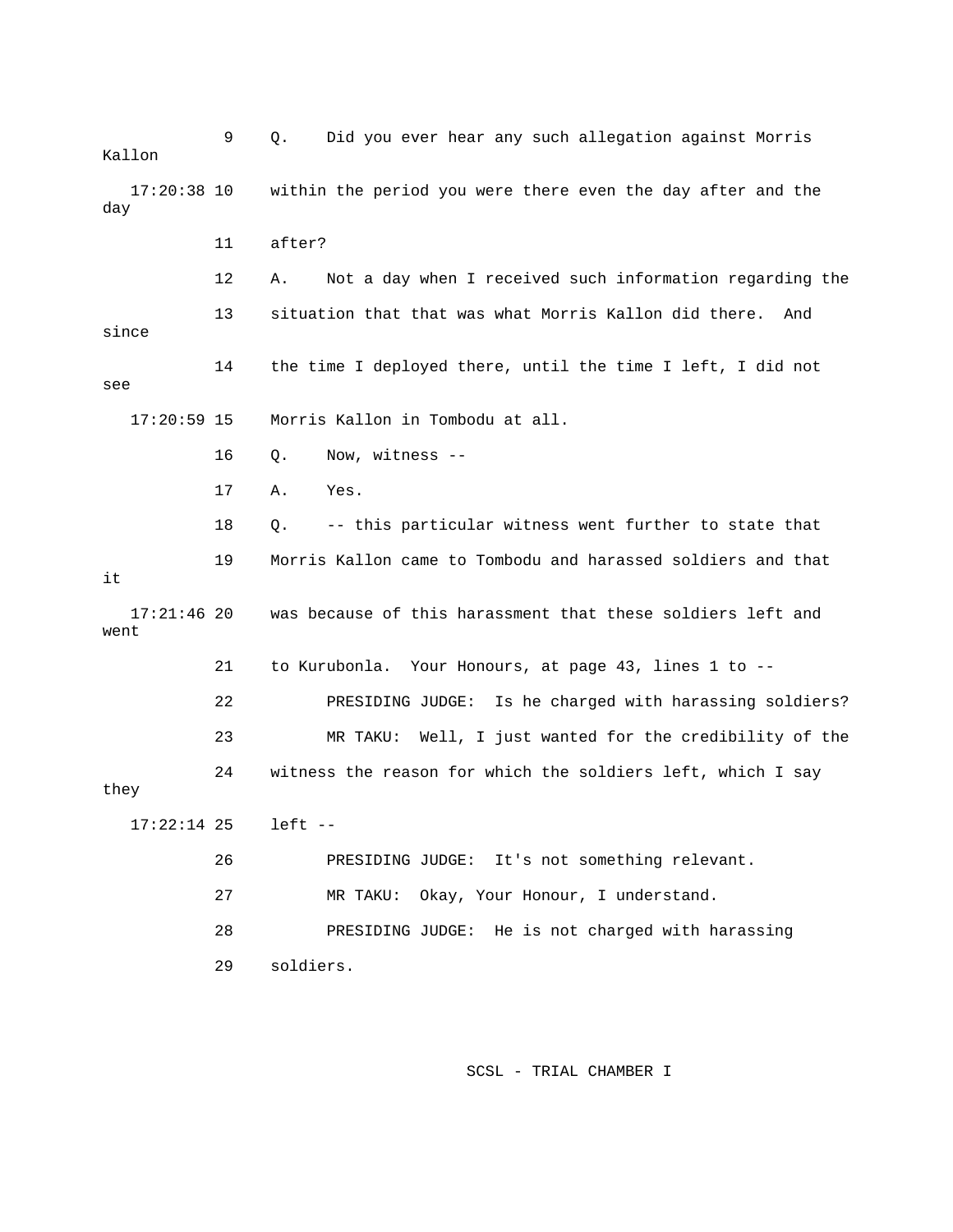| Page 116 | SESAY ET AL |              |
|----------|-------------|--------------|
|          | 1 MAY 2008  | OPEN SESSION |

 1 MR TAKU: Okay, Your Honours. 2 Q. Now, one minutes, Your Honours, let me consult the facts. 3 Witness, you said you met Superman three times and filed 4 complaints to him. Did Superman ever tell you that Morris 17:23:01 5 Kallon -- that he had received report from any soldier Morris 7 MR FYNN: I would wish to take an objection. My learned 8 friend appears to be leading the witness with his question. The 9 question has a suggestion -- 17:23:18 10 PRESIDING JUDGE: It is sustained. Your objection is 11 sustained. 12 MR TAKU: Okay, Your Honours. I think that will be all for 14 PRESIDING JUDGE: Mr Jordash? 17:24:04 15 MR JORDASH: Your Honour, I was wondering if Your Honours 16 would consider adjourning at this moment. This evidence is 17 to me and I would like to give it, if I may, some thought as 6 Kallon was involved with -- 13 the witness, Your Honours. Thank you. new to 18 what I need to do and I would like to check some of the 19 transcripts relating to some of the Prosecution witnesses to see 17:24:29 20 how this evidence fits in with it. I should say I hadn't seen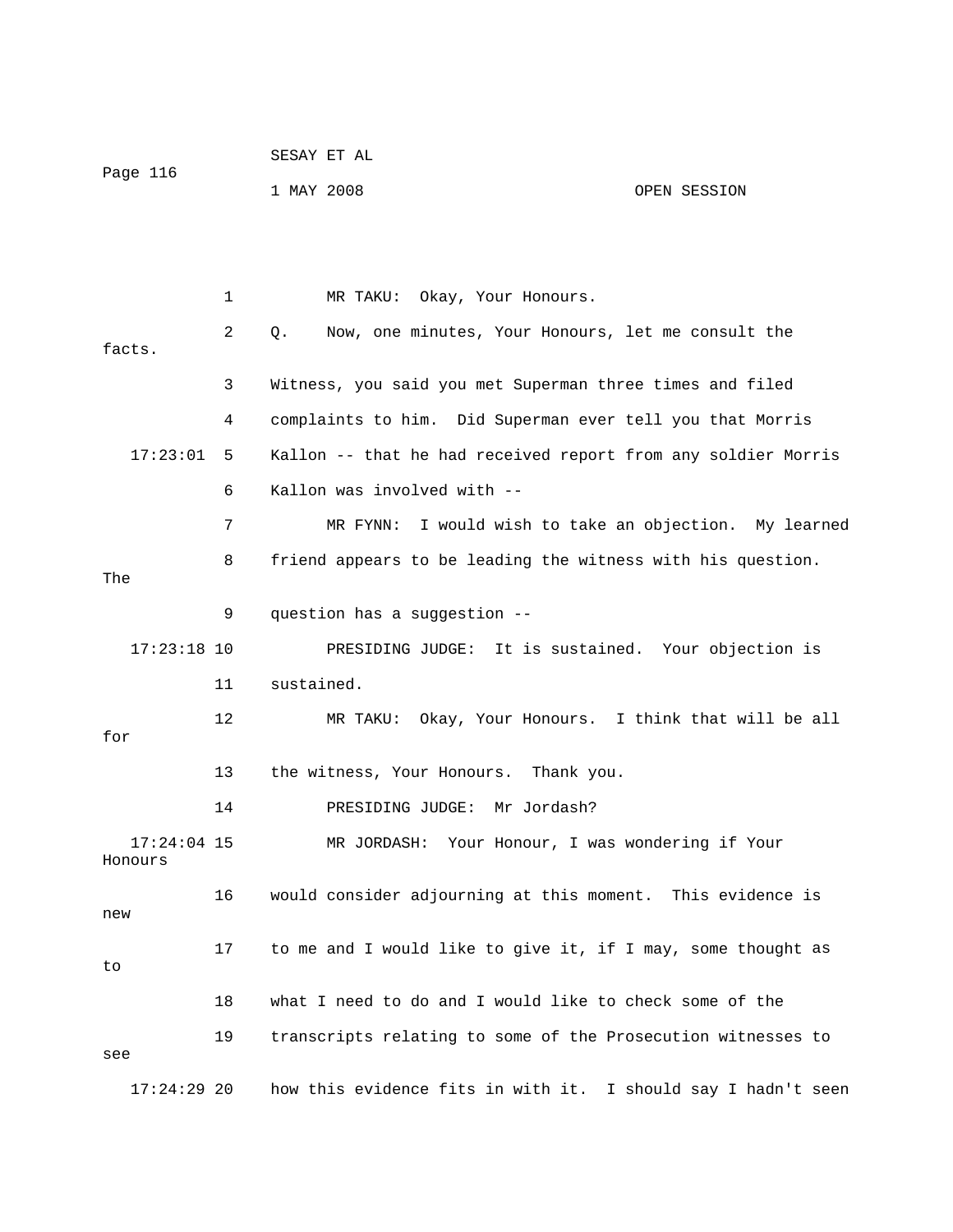|               | 21 | any statement from my learned friend for Mr Kallon relating to |
|---------------|----|----------------------------------------------------------------|
| to            | 22 | this witness, and so it was completely new that he was going   |
| significant   | 23 | give such indepth evidence concerning significant --           |
|               | 24 | events; significant criminal events. So I would crave          |
| $17:25:03$ 25 |    | Your Honours' indulgence for a slightly earlier, four-minute   |
| than          | 26 | earlier adjournment. I wouldn't have thought I'll be more      |
| concise       | 27 | 30 minutes when we do begin but I certainly would be more      |
|               | 28 | if given a bit of time now.                                    |
|               | 29 | Speaking for myself, I would like to<br>JUDGE THOMPSON:        |

| Page 117 |            | SESAY ET AL |              |
|----------|------------|-------------|--------------|
|          | 1 MAY 2008 |             | OPEN SESSION |

|              | $1 \quad$       | reserve my judgment on that time estimation.            |
|--------------|-----------------|---------------------------------------------------------|
|              | 2               | MR JORDASH: I think I might reserve my own too.         |
|              | 3               | PRESIDING JUDGE: Is your Lordship adjourning, Mr Ogeto? |
|              | 4               | In expressing the reservation, Mr Ogeto is not here.    |
| $17:25:47$ 5 |                 | JUDGE THOMPSON: I'll restrain myself.                   |
|              | 6               | PRESIDING JUDGE: Remember Mr Jordash, Mr Ogeto was your |
|              | $7\phantom{.0}$ | Prosecutor the other day. He indicted you.              |
|              | 8               | MR JORDASH: I'm quilty as charged, I think.             |
|              | 9               | PRESIDING JUDGE: Well, well, we are minded to granting  |